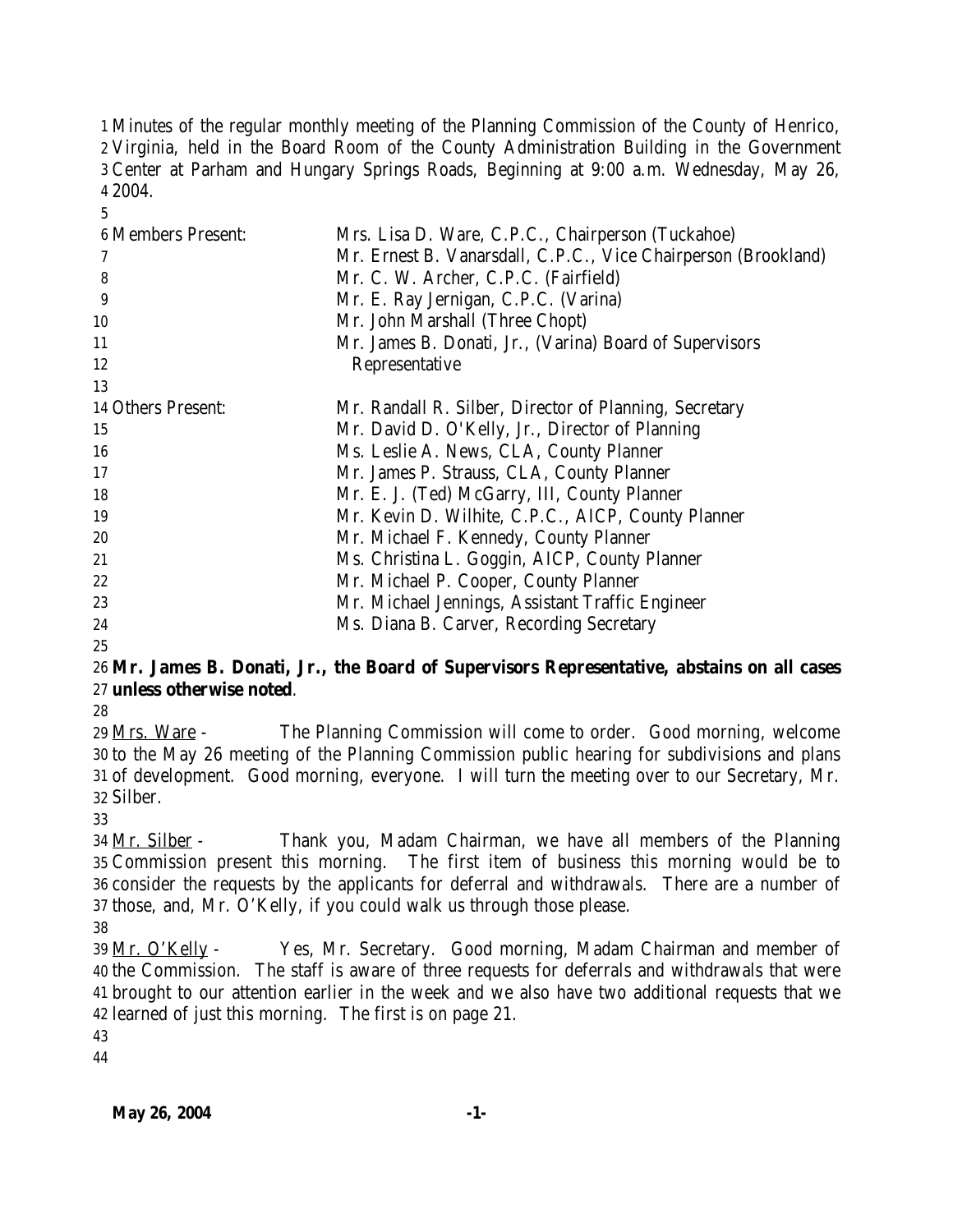#### 44 **PLAN OF DEVELOPMENT**

45

| POD-42-04                 | Foster & Miller, P.C. for Papec Richmond II LLC and                    |
|---------------------------|------------------------------------------------------------------------|
| Dominion Place -          | <b>Highwoods Properties:</b> Request for approval of a plan of         |
| <b>Dominion Boulevard</b> | development, as required by Chapter 24, Section 24-106 of the          |
|                           | Henrico County Code, to construct $\pm 0$ 3, one-story office          |
|                           | buildings and five, two story office buildings totaling $66,550$       |
|                           | 78,000 square feet. The 6.28-acre site is located at 4403 Sadler       |
|                           | Road on parcel 747-763-4389. The zoning is O-3C, Office                |
|                           | District (Conditional). County water and sewer. (Three Chopt)          |
| 46                        |                                                                        |
| 47 Mr. O'Kelly -          | The applicant is requesting a deferral to your June 10, 2004, Rezoning |
| 48 Meeting.               |                                                                        |
| 49                        |                                                                        |

50 Mrs. Ware - Is there any opposition to the deferral of POD-42-04, Dominion Place in 51 the Three Chopt District? No opposition. Mr. Marshall.

52

53 Mr. Marshall - Madam Chairman, I move POD-42-04, Dominion Place be deferred to 54 the June 10 Planning Commission meeting, at the request of the applicant.

55

56 Mr. Vanarsdall - Second.

57

58 Mrs. Ware - The motion was made by Mr. Marshall and seconded by Mr. Vanarsdall. 59 All in favor say aye…all opposed say nay. The motion passes.

60

61 At the applicant's request, the Planning Commission deferred POD-42-02, Dominion Place, to 62 its June 10, 2004, meeting.

63

# 64 **PLAN OF DEVELOPMENT & MASTER PLAN**

65

POD-45-04 Hindu Center of Virginia 6051 Springfield Road (POD-105-83 Revised) **Balzer & Associates, Inc. for Hindu Center of Virginia:** Request for approval of a revised plan of development and master plan, as required by Chapter 24, Section 24-106 of the Henrico County Code, to construct a one-story, 4,444 square foot dining hall addition to an existing multipurpose hall, a onestory, 2,947 square classroom building and a one-story, 4,869 square foot temple on parcels 760-768-8263 and 760-769-9631. The 15.0-acre site is located at 6051 Springfield Road (State Route 157). The zoning is A-1, Agricultural District. Individual well and septic tank/drainfield. **(Brookland)**

66 68

67  $Mr. O'Kelly$  - The applicant is requesting a deferral to your June 23, 2004, meeting.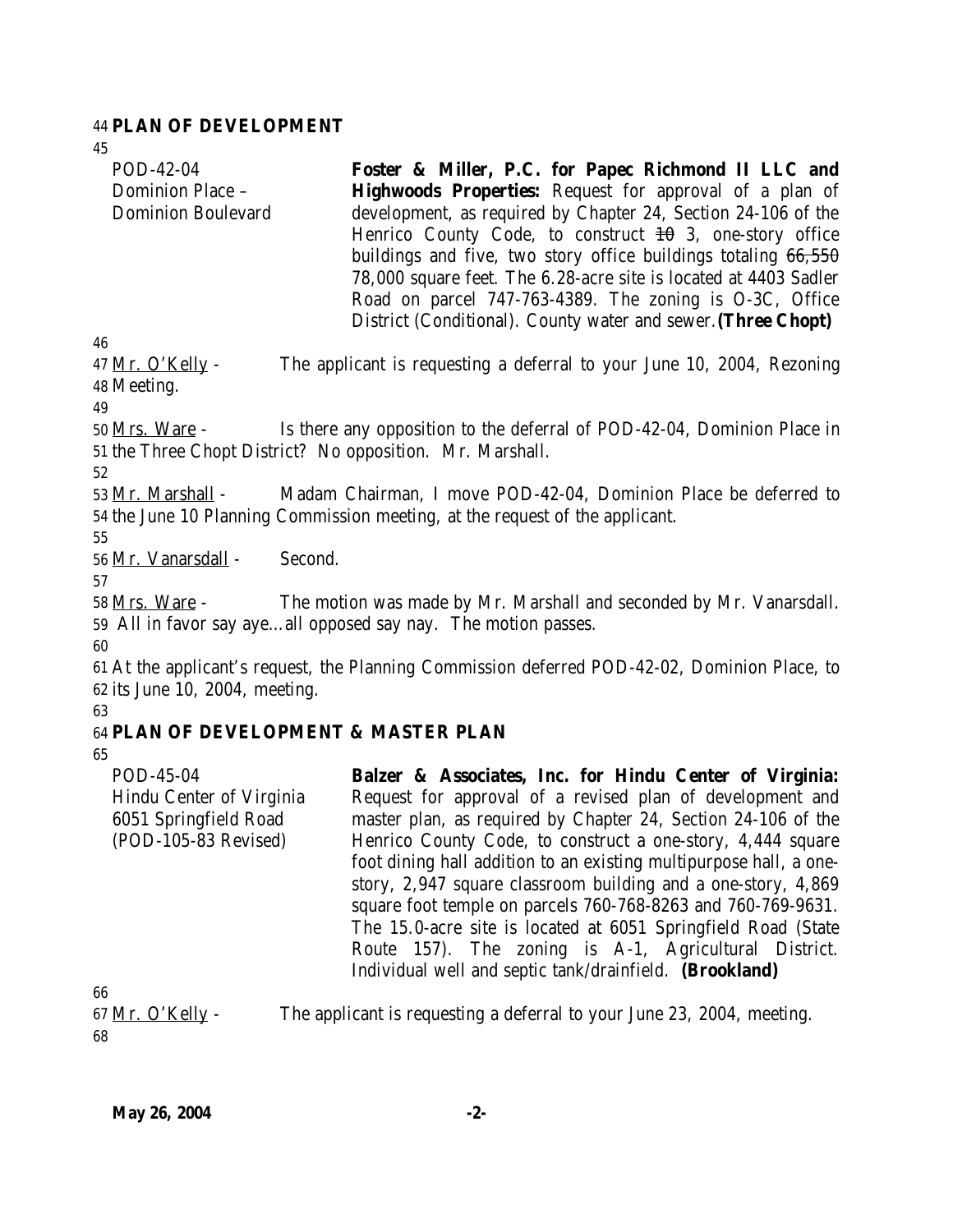Mrs. Ware - Is there any opposition to the deferral of POD-45-04, Hindu Center of Virginia, in the Brookland District? No opposition. Mr. Vanarsdall.

 Mr. Vanarsdall - I move POD-45-04, Hindu Center of Virginia, be deferred at the applicant's request to June 23, 2004.

Mr. Marshall - Second.

 Mrs. Ware - The motion was made by Mr. Vanarsdall and seconded by Mr. Marshall. All in favor say aye…all opposed say nay. The motion passes.

 At the applicant's request, the Planning Commission deferred POD-45-04, Hindu Center of Virginia, to its June 23, 2004, meeting.

# 

# **PLAN OF DEVELOPMENT**

POD-47-04 Retail Building & Bank Town Center @ Twin **Hickory Hankins & Anderson for Edens and Avant:** Request for approval of a plan of development, as required by Chapter 24, Section 24-106 of the Henrico County Code, to construct a one-story, 5,040 square foot retail building and a one-story, 3,594 square foot bank with a drive-thru and associated parking. The 1.61-acre site is located at the southwest intersection of Old Nuckols and Nuckols Road in the Town Center @ Twin Hickory Shopping Center on parcel 745-773- 9641. The zoning is B-2C, Business District (Conditional). County water and sewer. **(Three Chopt)**

 Mr. O'Kelly - The applicant is requesting a deferral to your July 28, 2004, meeting. 

87 Mrs. Ware - Is there any opposition to the deferral of POD-47-04, Retail Building & Bank, Town Center @ Twin Hickory, in the Three Chopt District? No opposition. Mr. Marshall.

 Mr. Marshall - I move POD-47-04, Retail Building & Bank Town Center, be deferred to the July 28, 2004, Planning Commission meeting, at the request of the applicant.

Mr. Archer - Second.

 Mrs. Ware - The motion was made by Mr. Marshall and seconded by Mr. Archer. All in favor say aye…all opposed say nay. The motion passes.

 At the applicant's request, the Planning Commission deferred POD-47-04, Retail Building & Bank Town Center @ Twin Hickory, to its July 28, 2004, meeting.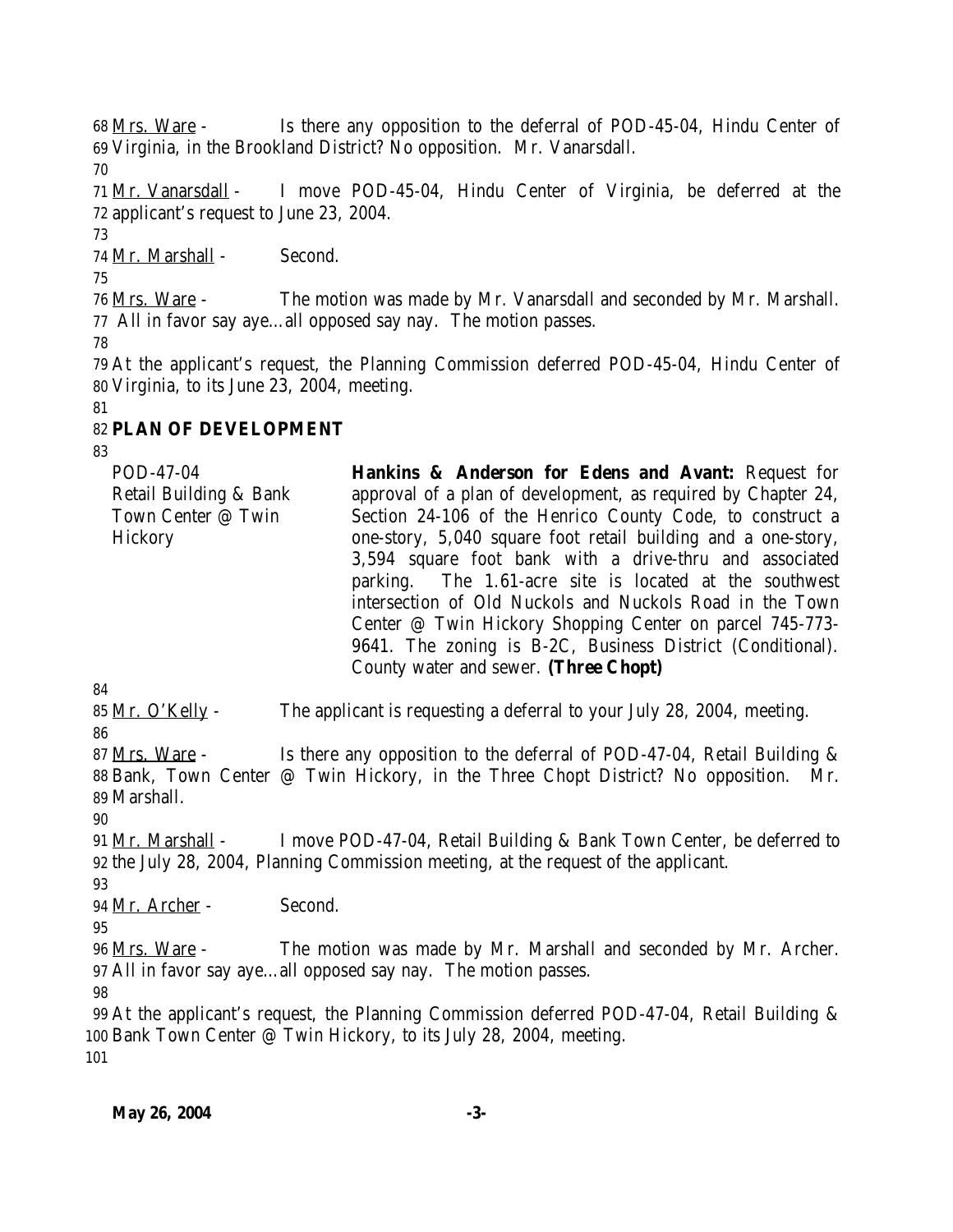101 Mr. Vanarsdall - Mr. O'Kelly, you may want to ask Mike…. I think we have another 102 deferral on page 3. 103 104 Mr. O'Kelly - Yes, sir. We have two additional deferrals and the first one is on page 105 3. It's a transfer of approval, POD-28-86, Fairfield Inn. 106

### 107 **TRANSFER OF APPROVAL**

108

POD-28-86 Fairfield Inn – 7300 W. Broad Street **Amratlal R. Patel for A&B Richmond Hotel, LLC:** Request for approval of a transfer of approval, as required by Chapter 24, Section 24-106 of the Henrico County Code from HHProperties–1, Inc. to A&B Richmond Hotel, LLC. The 4.031-acre site is located at 7300 W. Broad Street (U.S. Route 250) approximately 140 feet north of the intersection of Willard Road and W. Broad Street on parcel 766-749-5530. The zoning is B-2, Business District. County water and sewer. **(Brookland)**

109

110 Mr. O'Kelly - The applicant is requesting a deferral to your June 23, 2004, meeting.

111

112 Mrs. Ware - Is there any opposition to the deferral of the transfer of approval for 113 POD-28-86, Fairfield Inn – 7300 W. Broad Street, in the Brookland District? No opposition. 114 Mr. Vanarsdall.

115

116 Mr. Vanarsdall - I move POD-28-86, Fairfield Inn, be deferred to June 23, 2004, at the 117 request of the applicant.

118

119 Mr. Marshall - Second.

120

121 Mrs. Ware - The motion was made by Mr. Vanarsdall and seconded by Mr. Marshall. 122 All in favor say aye…all opposed say nay. The motion passes.

123

124 At the applicant's request, the Planning Commission deferred the transfer of approval request 125 for POD-28-86, Fairfield Inn – 7300 W. Broad Street, to its June 23, 2004, meeting. 126

# 127 **PLAN OF DEVELOPMENT**

128

POD-38-04 Richmond Federal Credit Union – Brook Road and New York Avenue

**F. J. Keith for Richmond Federal Credit Union:** Request for approval of a plan of development, as required by Chapter 24, Section 24-106 of the Henrico County Code, to renovate an existing daycare for use as a bank. The 0.83-acre site is located on Brook Road (U.S. Route 1) at 1200 New York Avenue on parcel 783-762-9359. The zoning is 0-2C Office District (Conditional). County water and sewer. **(Fairfield)**

129

**May 26, 2004** -4-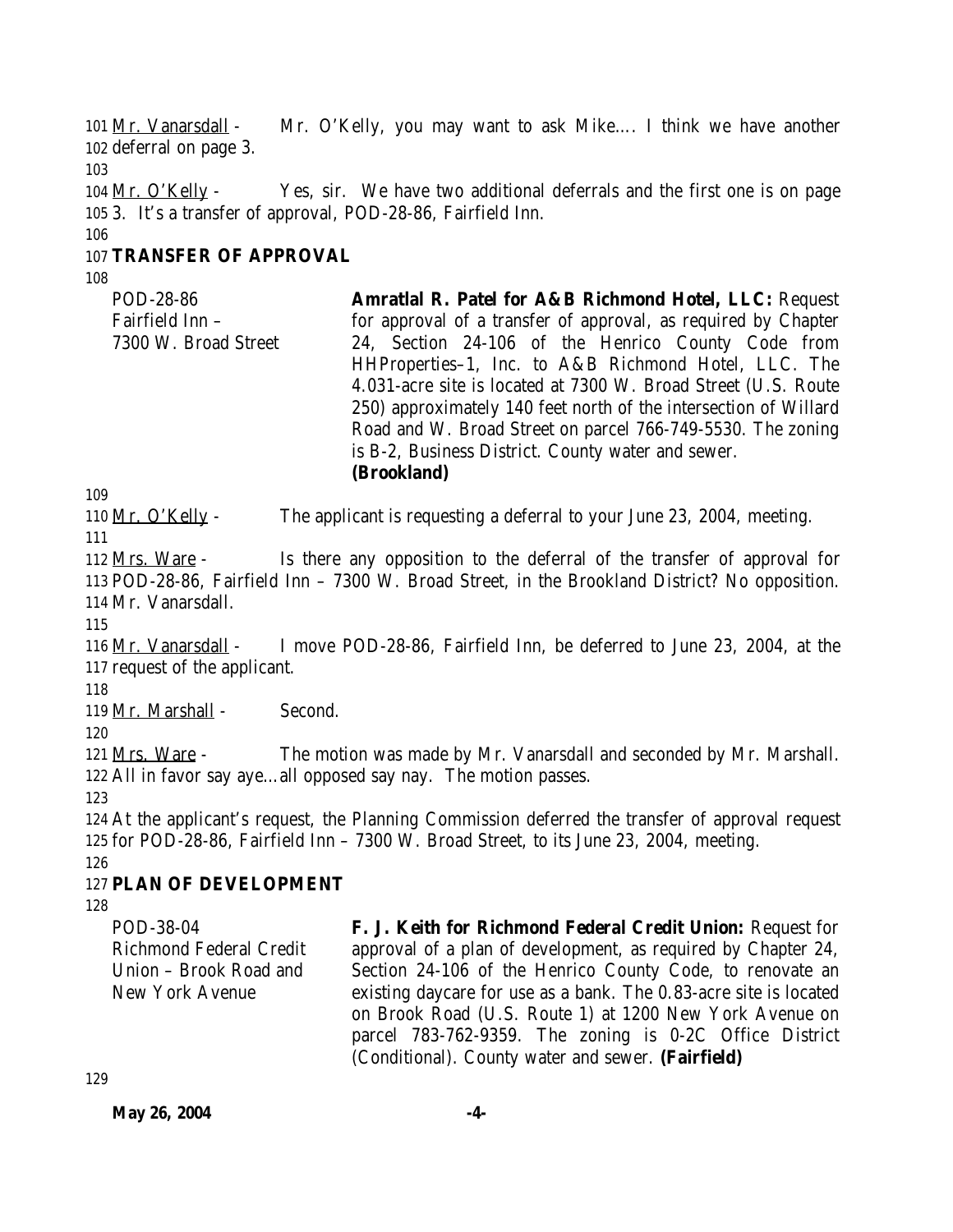130 Mr. O'Kelly - The applicant is requesting a deferral to your June 23, 2004, meeting. 132 Mrs. Ware - Is there any opposition to the deferral of POD-38-04, Richmond Federal Credit Union, in the Fairfield District? No opposition. Mr. Archer. Mr. Archer - Madam Chairman, I move deferral of POD-38-04, Richmond Federal Credit Union, to the June 23, 2004, at the request of the applicant. 138 Mr. Vanarsdall - Second. Mrs. Ware - The motion was made by Mr. Archer and seconded by Mr. Vanarsdall. All in favor say aye…all opposed say nay. The motion passes. At the applicant's request, the Planning Commission deferred POD-38-04, Richmond Federal Credit Union, to its June 23, 2004, meeting. 146 Mr. Jernigan - Mr. O'Kelly, I have one here. Let me find out what page it is on. It will be page 10, POD-34-04, Roma's East. **PLAN OF DEVELOPMENT (Deferred from the April 21, 2004, Meeting)** POD-34-04 Roma's East - 325 E. Williamsburg Road **Timmons Group and Gooss & Associates AIA for Giaman, LLC:** Request for approval of a plan of development, as required by Chapter 24, Section 24-106 of the Henrico County Code, to construct a one-story, 3,606 square foot restaurant and a 2,051 square foot retail building. The 0.71-acre site is located at 325 E. Williamsburg Road (U.S. Route 60) on parcels 829-715-3035, 4034, and 8918. The zoning is B-1, Business District, R-3, One-Family Residence District and ASO (Airport Safety Overly) District. County water and sewer. **(Varina)** 152 Mrs. Ware - Is there any opposition to the deferral of POD-34-04, Roma's East, in the Varina District? No opposition. Mr. Jernigan. Mr. Jernigan - I'll make a motion to defer POD-34-04, Roma's East, to the June 10, 2004, Rezoning Meeting, by the request of the Planning Commission. Mr. Vanarsdall - Second. Mrs. Ware - The motion was made by Mr. Jernigan and seconded by Mr. Vanarsdall. The Planning Commission deferred POD-34-04, Roma's East, 325 E. Williamsburg Road, to its June 10, 2004, Rezoning meeting.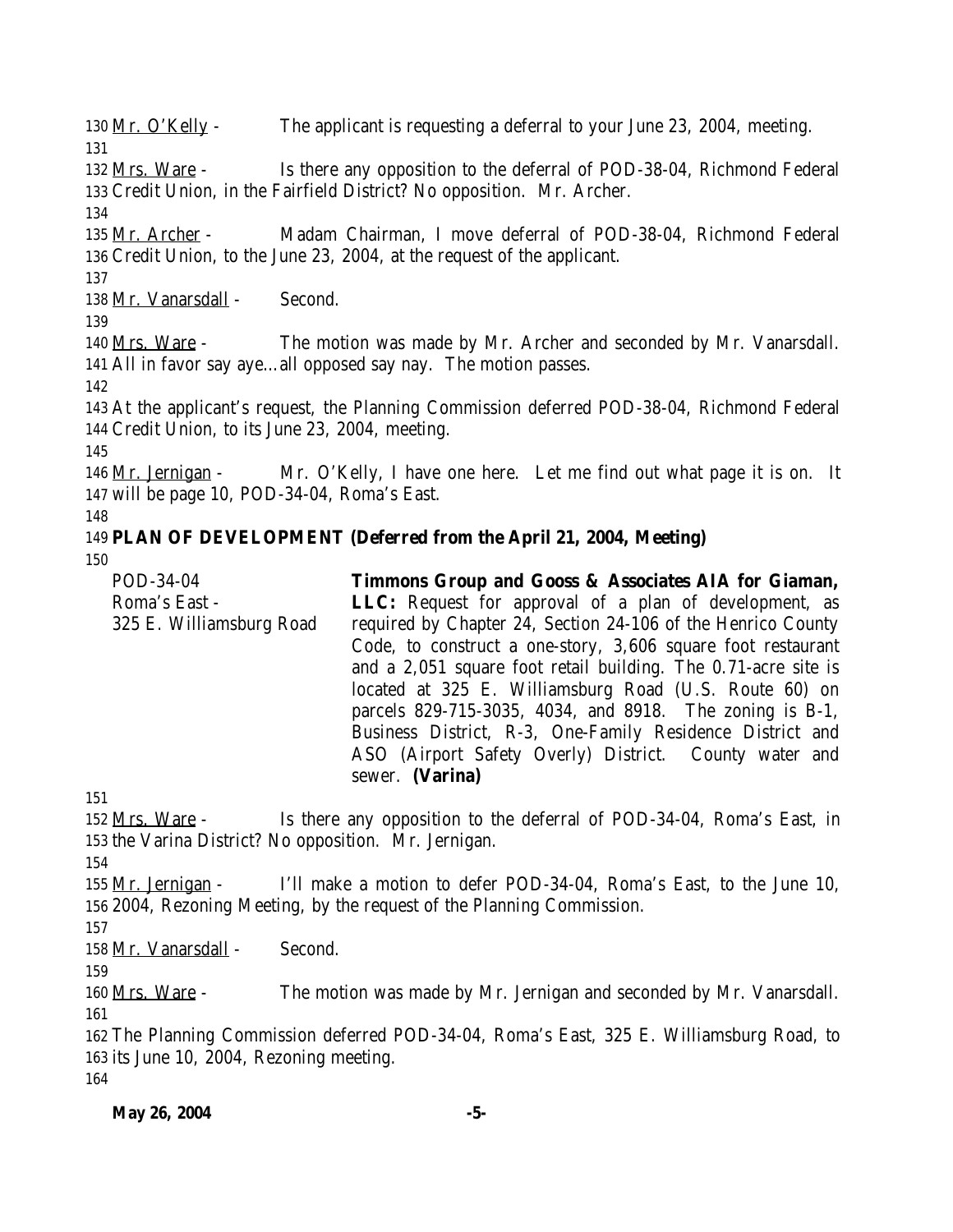165 Mr. O'Kelly - That's all of the requests for deferrals that staff is aware of.

167 Mr. Silber - Okay. Next on the agenda would be the Expedited Items. These are items that are under consideration by the County. All of the plans have been reviewed by the staff and there are no outstanding issues by the administration or the Planning Commission member from that district. The Planning Commission member from that district is aware of the plan and has accepted the proposal and there is no opposition that the County is aware of. So these are placed on the Expedited Agenda so that they can be heard without hearing. If there is opposition to any of these, they will be pulled off of the Expedited Agenda and will be heard in the order that they are found on the agenda. We do have a number of these that we will have Mr. O'Kelly walk us through.

 Mr. O'Kelly - Yes, Mr. Secretary. The staff has 11 cases that are requested for approval on the Expedited Agenda. The first is on page 4 of your agenda.

### **TRANSFER OF APPROVAL**

POD-118-87 Gerber's Children Center - 9307 Quioccasin Road **Charles W. Leopold/Minnieland Child Care Center:** Request for approval of a transfer of approval, as required by Chapter 24, Section 24-106 of the Henrico County Code from Gerber's Children's Center to Charles W. and J. M. Leopold. The .94 acre site is located on the west line of Shane Road approximately 200 feet south of Quioccasin Road on parcel 749-745-5274. The zoning is O-2, Office District. County water and sewer. **(Tuckahoe)**

183 Mr. O'Kelly - There is a condition listed on page 1 of your addendum.

 Mrs. Ware - Is there anyone in the audience in opposition to the transfer of approval request for POD-118-87, Gerber's Children Center, in the Tuckahoe District? No opposition. 

 There's no opposition, then I will move for approval of the transfer of approval for POD-118- 87, Gerber's Children Center, in the Tuckahoe District, including condition No. 1.

191 Mr. Vanarsdall - Second.

193 Mrs. Ware - The motion was made by Mrs. Ware and seconded by Mr. Vanarsdall. All in favor say aye…all opposed say nay. The motion passes.

 The Planning Commission approved the transfer of approval request for POD-118-87, Gerber's Children Center – 9307 Quioccasin Road, on the Expedited Agenda subject to the new owners accepting and agreeing to be responsible for continued compliance with the conditions for the original approval, and the following additional condition: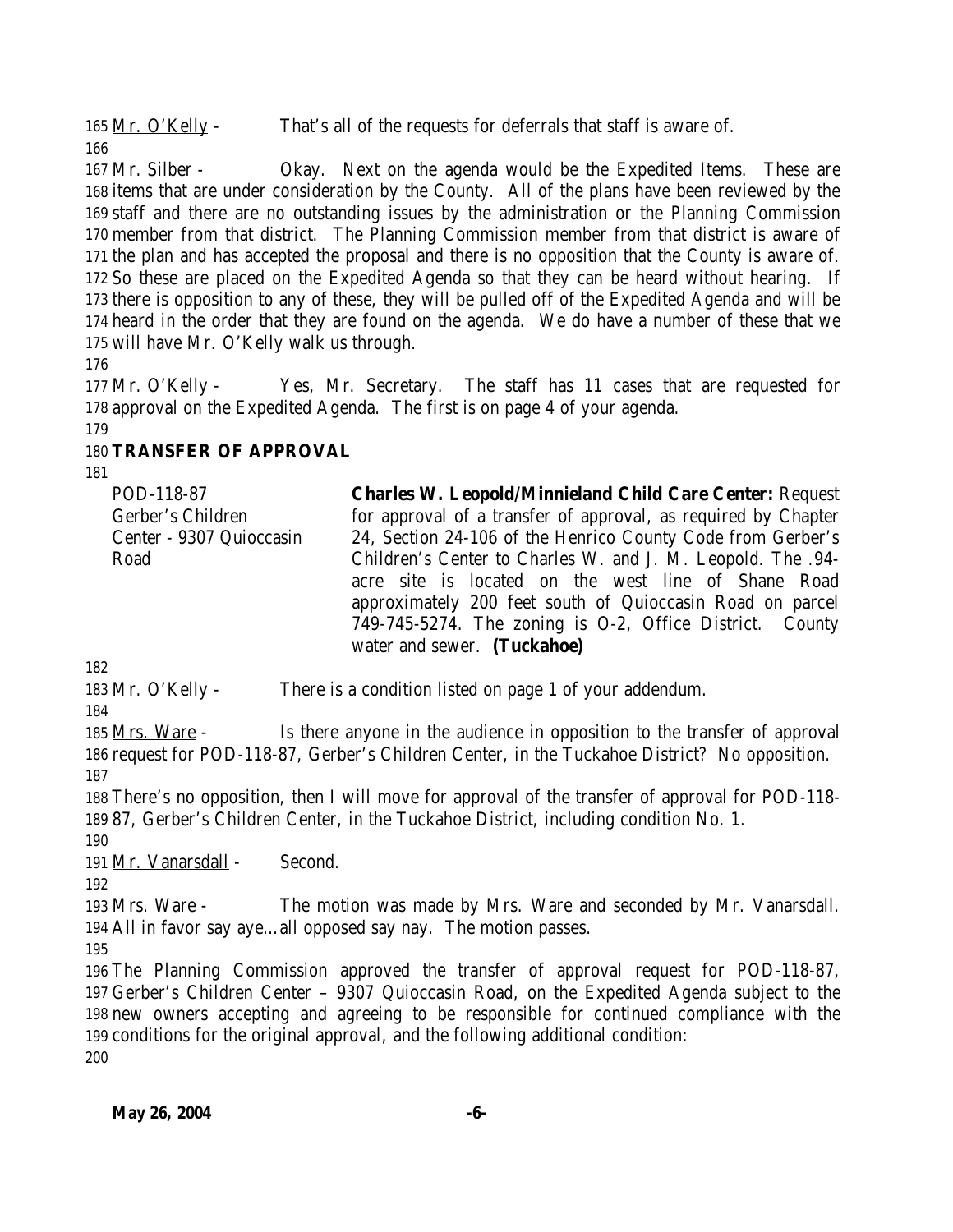1. The site deficiencies, as identified in the inspection report, dated May 14, 2004 shall be corrected by October 31, 2004.

#### **PLAN OF DEVELOPMENT**

| POD-40-04                      | Jordan Consulting Engineers, P.C. for Needle's Eye            |
|--------------------------------|---------------------------------------------------------------|
| <b>Mountain Road Shopping</b>  | Ministries Inc and Boze Properties, LLC: Request for          |
| Center <del>Retail Shops</del> | approval of a plan of development, as required by Chapter 24, |
| 1574 Mountain Road             | Section 24-106 of the Henrico County Code, to construct a     |
|                                | 14,600 square foot shopping center. The 2.18-acre site is     |
|                                | located at the southeast corner of Mountain Road and New      |
|                                | York Avenue on parcel 781-761-8665. The zoning is B-3,        |
|                                | Business District. County water and sewer. (Fairfield)        |

206 Mr. O'Kelly - A revised recommendation and caption change is on page 4 of the addendum. The staff would also request that the Commission eliminate condition No. 30. There is no need for that condition since this is now considered a shopping center.

 Mrs. Ware - Is there anyone in the audience in opposition to the approval of POD-40- 04, Mountain Road Shopping Center, in the Fairfield District, on the Expedited Agenda? No opposition. Mr. Archer.

 Mr. Archer - Madam Chairman, I move approval of POD-40-04, Mountain Road Shopping Center, subject to the standard conditions for developments of this type, additional conditions Nos. 23 through 29, Nos. 31 through 40 and we are deleting condition No. 30. And I believe that's it.

Mr. Vanarsdall - Second.

221 Mrs. Ware - The motion was made by Mr. Archer and seconded by Mr. Vanarsdall. All in favor say aye…all opposed say nay. The motion passes.

 The Planning Commission approved POD-40-04, Mountain Road Shopping Center, 1574 Mountain Road, on the Expedited Agenda subject to the standard conditions attached to these minutes, the annotations on the plans, and the following additional conditions:

 9. **AMENDED** - A detailed landscaping plan shall be submitted to the Planning Office for review and Planning Commission approval prior to the issuance of any occupancy permits.

 11. **AMENDED -** Prior to the approval of an electrical permit application and installation of the site lighting equipment, a plan including depictions of light spread and intensity diagrams, and fixture specifications and mounting height details shall be submitted for

Planning Office review and Planning Commission approval.

 23. The right-of-way for widening of Mountain Road and New York Avenue as shown on approved plans shall be dedicated to the County prior to any occupancy permits being

#### **May 26, 2004** -7-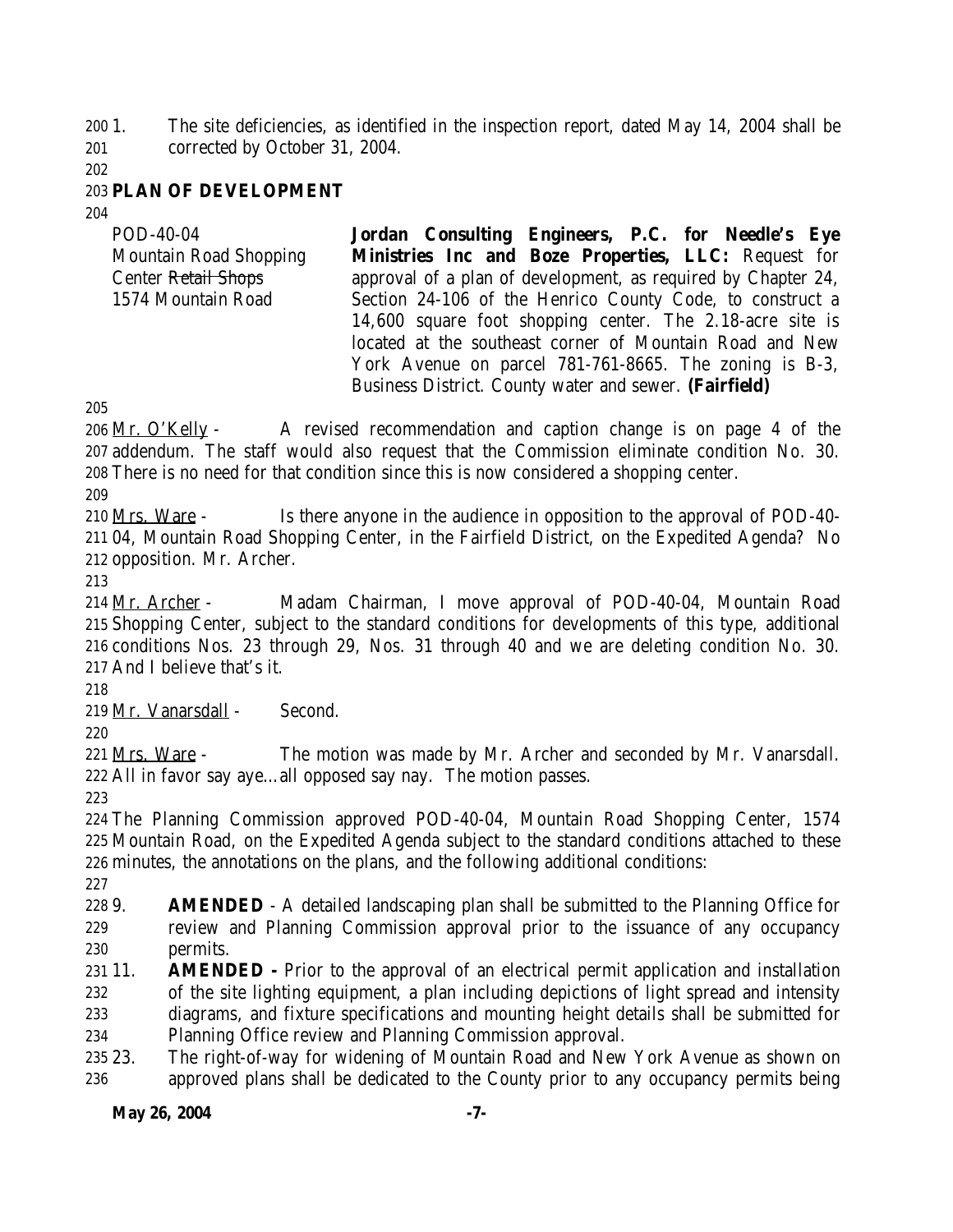issued. The right-of-way dedication plat and any other required information shall be submitted to the County Real Property Agent at least sixty (60) days prior to requesting occupancy permits.

 24. The easements for drainage and utilities as shown on approved plans shall be granted to the County in a form acceptable to the County Attorney prior to any occupancy permits being issued. The easement plats and any other required information shall be submitted to the County Real Property Agent at least sixty (60) days prior to requesting occupancy permits.

- 25. The developer shall provide fire hydrants as required by the Department of Public Utilities and Division of Fire.
- 26. Employees shall be required to use the parking spaces provided at the rear of the building(s) as shown on the approved plans.
- 27. Outside storage shall not be permitted.
- 28. The developer shall install an adequate restaurant ventilating and exhaust system to minimize smoke, odors, and grease vapors. The plans and specifications shall be included with the building permit application for review and approval. If, in the opinion of the County, the type system provided is not effective, the Commission retains the rights to review and direct the type of system to be used.
- 29. Prior to issuance of a building permit, the developer must furnish a letter from **Dominion Virginia Power** stating that this proposed development does not conflict with their facilities.
- 30. Any necessary off-site drainage and/or water and sewer easements must be obtained in a form acceptable to the County Attorney prior to final approval of the construction plans.
- 31. Deviations from County standards for pavement, curb or curb and gutter design shall be approved by the County Engineer prior to final approval of the construction plans by the Department of Public Works.
- 32. The loading areas shall be subject to the requirements of Chapter 24, Section 24-97(b) of the Henrico County Code.
- 33. Storm water retention, based on the 50-10 concept, shall be incorporated into the drainage plans.
- 34. Insurance Services Office (ISO) calculations must be included with the plans and contracts and must be approved by the Department of Public Utilities prior to the issuance of a building permit.
- 35. Approval of the construction plans by the Department of Public Works does not establish the curb and gutter elevations along the Henrico County maintained right-of-way. The elevations will be set by Henrico County.
- 36. The location of all existing and proposed utility and mechanical equipment (including HVAC units, electric meters, junction and accessory boxes, transformers, and generators) shall be identified on the landscape plans. All equipment shall be screened by such measures as determined appropriate by the Director of Planning or the Planning Commission at the time of plan approval**.**
- 37. Only retail business establishments permitted in a B-3 zone may be located in this center.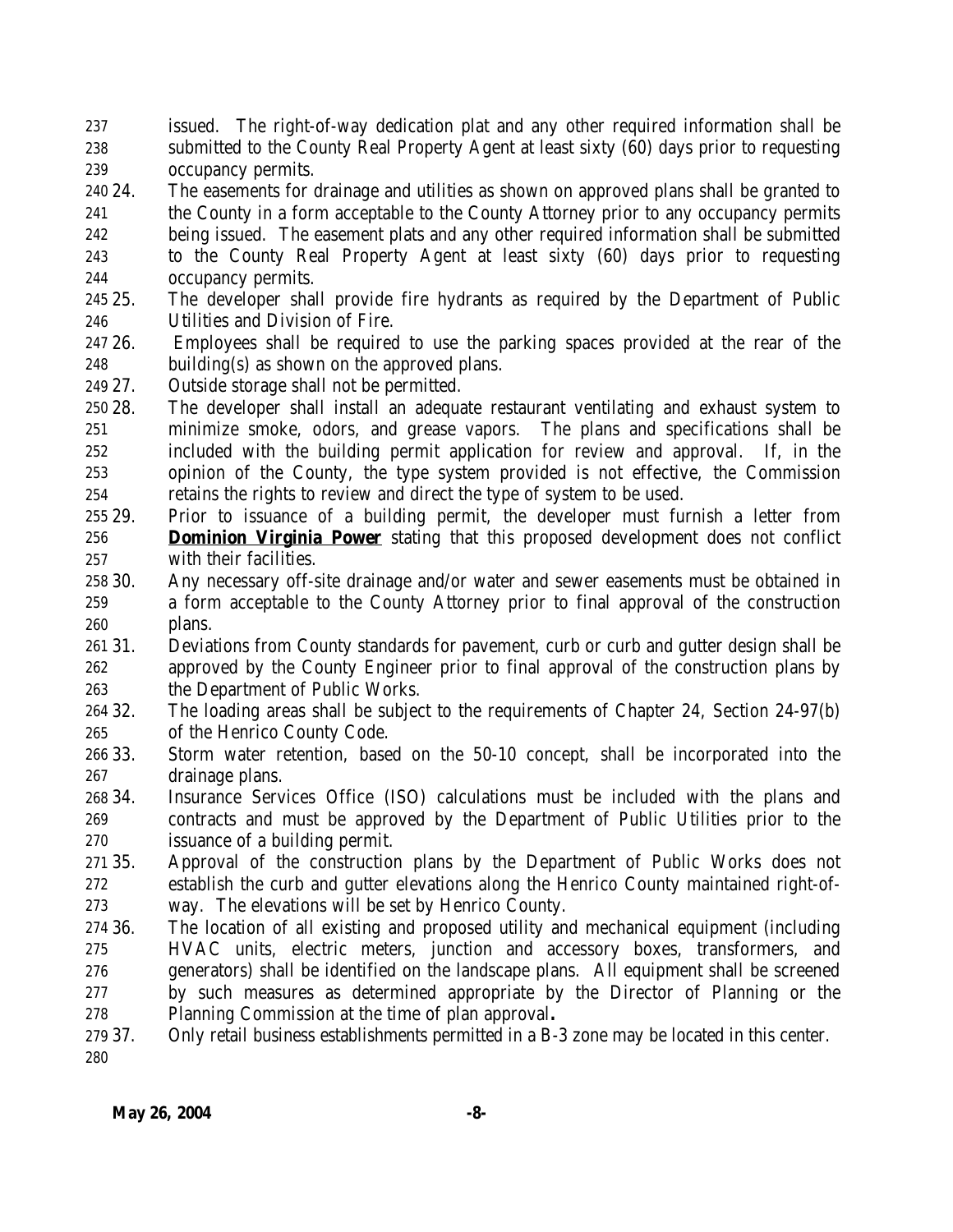38. The ground area covered by all the buildings shall not exceed in the aggregate 25 percent of the total site area.

39. No merchandise shall be displayed or stored outside of the building(s) or on sidewalk(s).

# **PLAN OF DEVELOPMENT**

POD-41-04 Eubank Center 4104 Eubank Road (POD-65-99 Expired) **Engineering Design Associates for John A. and Wyatt L. Heisler, IV and J. A. Heisler Contracting Company, Inc.:** Request for approval of a plan of development, as required by Chapter 24, Section 24-106 of the Henrico County Code, to construct two, one-story buildings totaling 11,482 square feet of office/warehouse. The 0.71-acre site is located at 4104 Eubank Road on parcel 813-713-4716. The zoning is M-1, Light Industrial District and ASO (Airport Safety Overlay) District. **(Varina)**

287  $Mr. O'Kelly$  - The next item is on page 20 of your agenda, POD-41-04, Eubank Center.

 Mrs. Ware - Is there anyone in the audience in opposition to POD-41-04, Eubank Center in the Varina District on the Expedited Agenda? No opposition. Mr. Jernigan.

 Mr. Jernigan - Madam Chairman, I move for approval of POD-41-04, Eubank Center, subject to the annotations on the plans and the standard conditions for developments of this type and the following additional conditions Nos. 23 through 30.

Mr. Vanarsdall - Second.

299 Mrs. Ware - The motion was made by Mr. Jernigan and seconded by Mr. Vanarsdall. All in favor say aye…all oppose say nay. The motion passes.

 The Planning Commission approved POD-41-04, Eubank Center – 4104 Eubank Road (POD- 65-99 Revised) on the Expedited Agenda subject to the standard conditions attached to these minutes for developments of this type, the annotations on the plan and the following additional conditions:

 23. The developer shall provide fire hydrants as required by the Department of Public Utilities and Division of Fire.

 24. Any necessary off-site drainage and/or water and sewer easements must be obtained in a form acceptable to the County Attorney prior to final approval of the construction plans.

 25. Deviations from County standards for pavement, curb or curb and gutter design shall be approved by the County Engineer prior to final approval of the construction plans by the Department of Public Works.

26. Insurance Services Office (ISO) calculations must be included with the plans and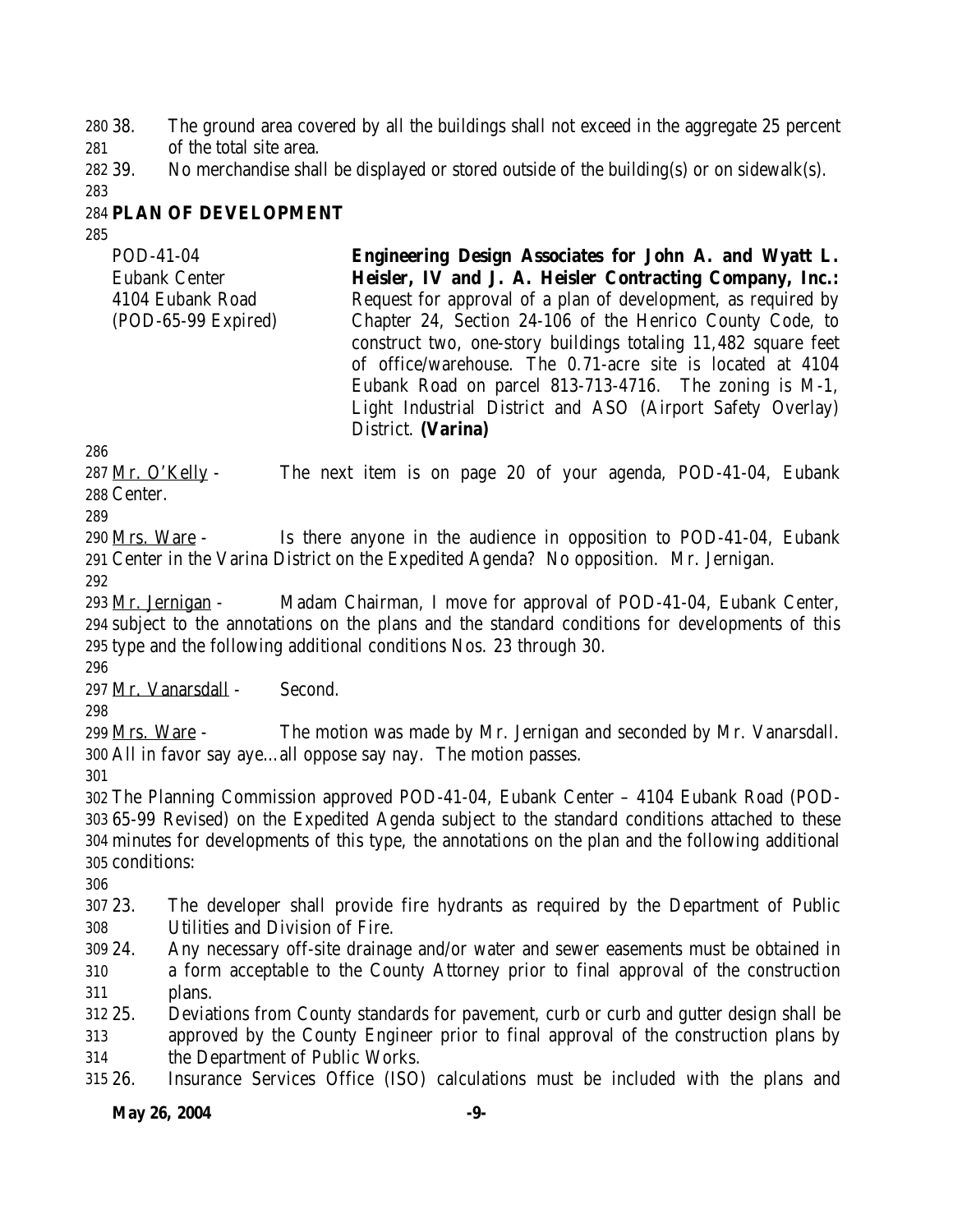contracts and must be approved by the Department of Public Utilities prior to the issuance of a building permit.

- 27. Approval of the construction plans by the Department of Public Works does not establish the curb and gutter elevations along the Henrico County maintained right-of-way. The elevations will be set by Henrico County.
- 28. Evidence of a joint ingress/egress and maintenance agreement must be submitted to the Planning Office and approved prior to issuance of a certificate of occupancy for this development.
- 29. The certification of building permits, occupancy permits and change of occupancy permits for individual units shall be based on the number of parking spaces required for the proposed uses and the amount of parking available according to approved plans.
- 30. Prior to issuance of a building permit, the developer must furnish a letter from **Dominion Virginia Power** stating that this proposed development does not conflict with their facilities.
- 

# **PLAN OF DEVELOPMENT**

POD-43-04 Virginia Home for Boys – Homeview Drive **Jordan Consulting Engineers, P.C. for Virginia Home for Boys:** Request for approval of a plan of development, as required by Chapter 24, Section 24-106 of the Henrico County Code, to construct a one-story, 15,800 square foot school building with administrative offices. The 32.1-acre site is located along the northern line of Broad Street (U.S. Route 250), approximately 340 feet east of the intersection of Homeview Drive and Broad Street (U.S. Route 250) on parcel 760-757-5611. The zoning is A-1, Agricultural District, B-3, Business District and R-3, One-Family Residence District. County water and sewer. **(Brookland)**

334 Mr. O'Kelly - There is a revised recommendation on page 5 of the addendum.

 Mrs. Ware - Is there anyone in the audience in opposition to POD-43-04, Virginia Home for Boys, in the Brookland District on the Expedited Agenda? No opposition. Mr. Vanarsdall.

 Mr. Vanarsdall - I move POD-43-04, Virginia Homes for Boys, be approved on the Expedited agenda with conditions Nos. 23 through 28 and the addendum on page 5 says that this is recommended by staff for approval.

Mr. Marshall - Second.

346 <u>Mrs. Ware</u> - The motion was made by Mr. Vanarsdall and seconded by Mr. Vanarsdall. All in favor say aye…all oppose say nay. The motion passes. 

The Planning Commission approved POD-43-04, Virginia Home for Boys – Homeview Drive,

**May 26, 2004** -10-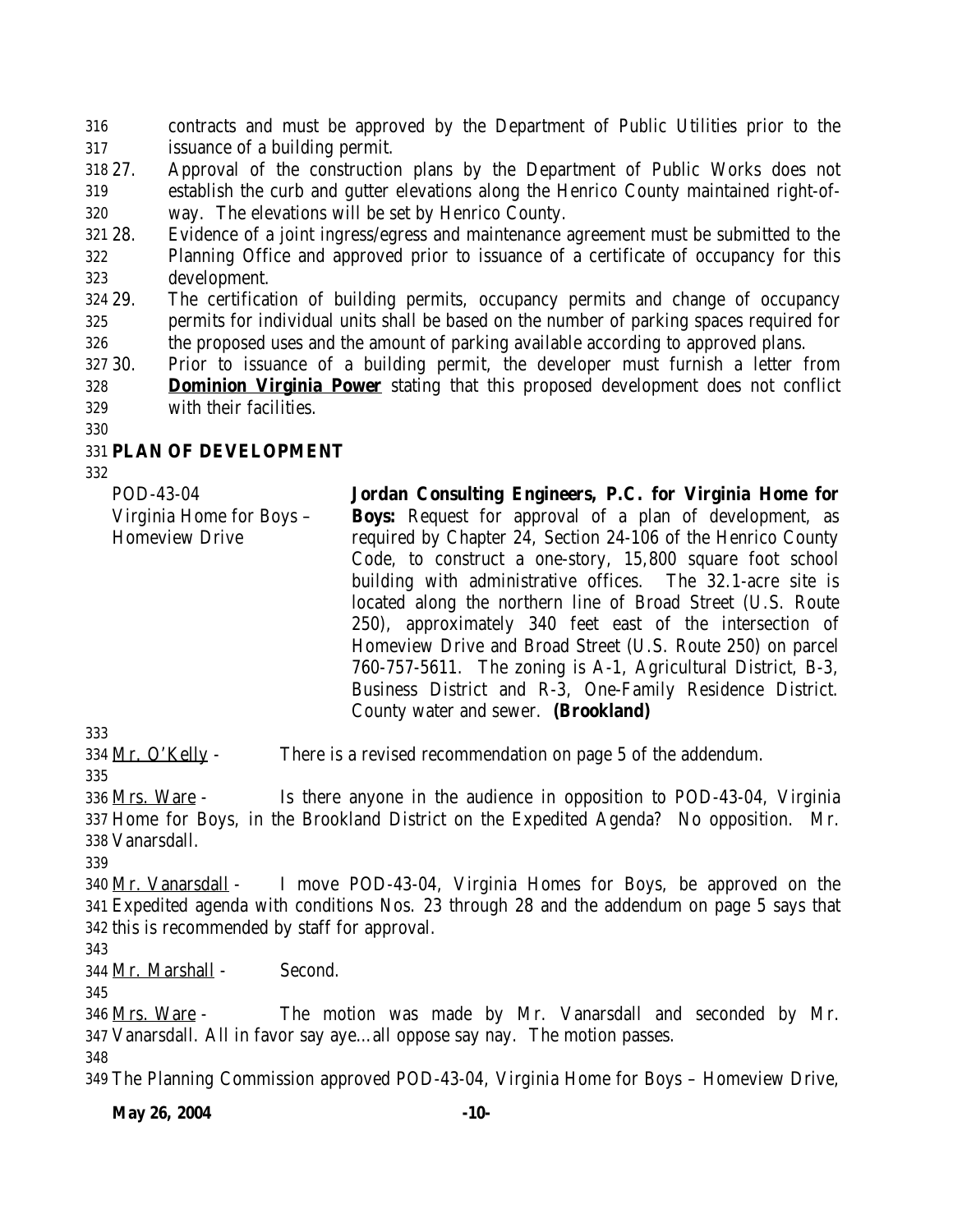on the Expedited Agenda subject to the standard conditions attached to these minutes for developments of this type, the annotations on the plan and the following additional conditions: 

 23. The easements for drainage and utilities as shown on approved plans shall be granted to the County in a form acceptable to the County Attorney prior to any occupancy permits being issued. The easement plats and any other required information shall be submitted

- to the County Real Property Agent at least sixty (60) days prior to requesting occupancy permits.
- 24. The developer shall provide fire hydrants as required by the Department of Public Utilities and Division of Fire.
- 25. Any necessary off-site drainage and/or water and sewer easements must be obtained in a form acceptable to the County Attorney prior to final approval of the construction plans.
- 26. Deviations from County standards for pavement, curb or curb and gutter design shall be approved by the County Engineer prior to final approval of the construction plans by the Department of Public Works.
- 27. Insurance Services Office (ISO) calculations must be included with the plans and contracts and must be approved by the Department of Public Utilities prior to the issuance of a building permit.
- 28. The location of all existing and proposed utility and mechanical equipment (including HVAC units, electric meters, junction and accessory boxes, transformers, and generators) shall be identified on the landscape plans. All equipment shall be screened by such measures as determined appropriate by the Director of Planning or the Planning Commission at the time of plan approval**.**
- 

# **PLAN OF DEVELOPMENT**

| POD-44-04                         |  |                                       |  | Foster & Miller, P.C. for OMI Specialty Inc and                |  |
|-----------------------------------|--|---------------------------------------|--|----------------------------------------------------------------|--|
| <b>Saxon Capital Headquarters</b> |  |                                       |  | <b>Highwoods Properties:</b> Request for approval of a plan of |  |
| <b>Innsbrook North</b>            |  |                                       |  | development, as required by Chapter 24, Section 24-106 of the  |  |
| (POD-52-90 Revised)               |  |                                       |  | Henrico County Code, to construct a four-story, 116,455        |  |
|                                   |  |                                       |  | $115,000$ square foot office building. The 9.497-acre site is  |  |
|                                   |  |                                       |  | located along the west line of Cox Road, approximately 1100    |  |
|                                   |  |                                       |  | feet north of Nuckols Road on parcels 752-768-0441 and 751-    |  |
|                                   |  |                                       |  | 768-9518. The zoning is O-3C, Office District (Conditional).   |  |
|                                   |  | County water and sewer. (Three Chopt) |  |                                                                |  |

 Mr. O'Kelly - The staff additional recommendations is listed on page 6 of the addendum, there are two additional conditions listed by staff.

 Mrs. Ware - Is there anyone in the audience in opposition to POD-44-04, Saxon Capital Headquarters in the Three Chopt District on the Expedited Agenda? No opposition. Mr. Marshall.

 Mr. Silber - Mr. O'Kelly, we've just been handed a revised plan. Can you tell us maybe what has changed on this plan and tell us about these two conditions?

#### **May 26, 2004** -11-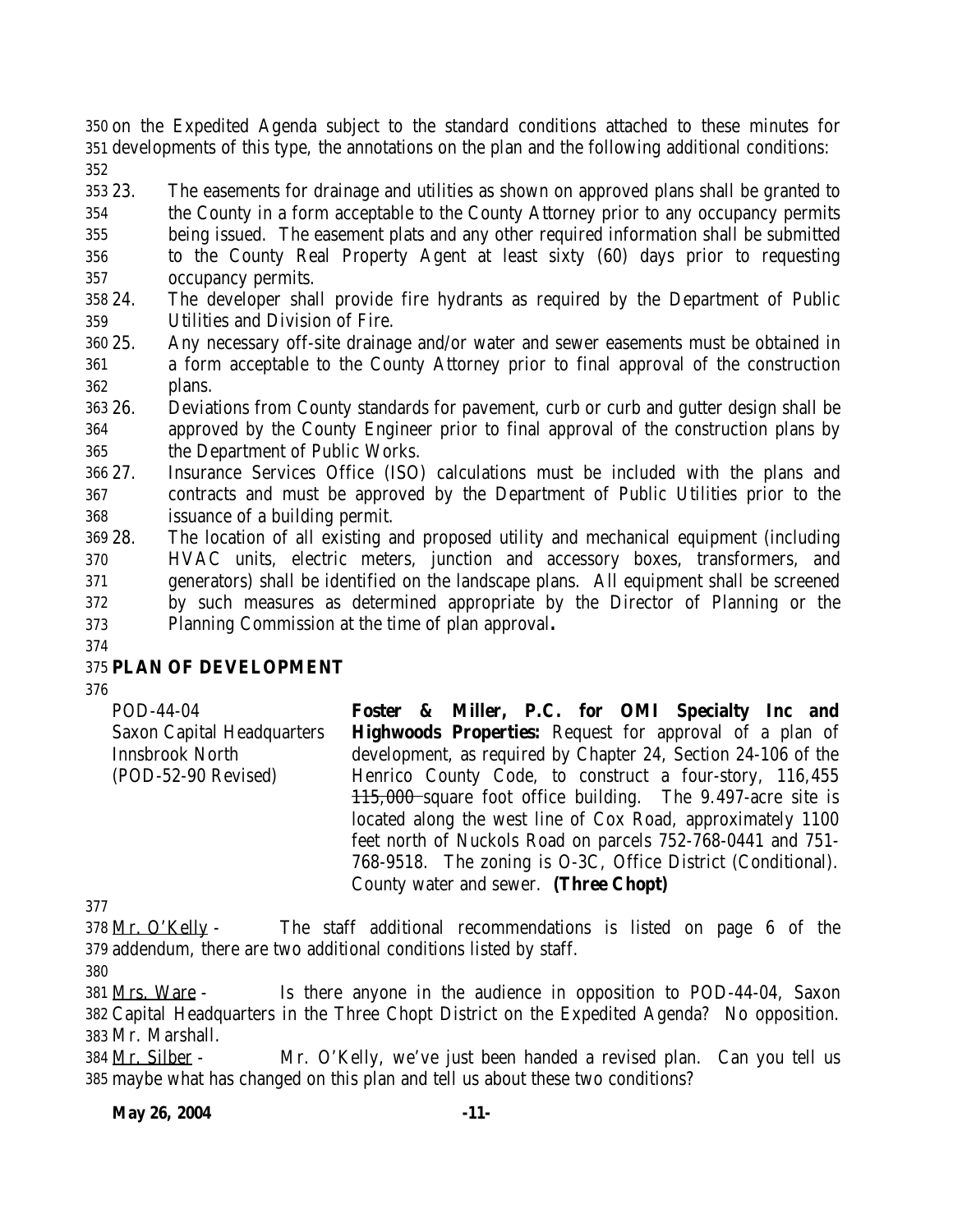387 Mr. O'Kelly - I'll have to defer to Mr. Wilhite to answer that question. 

 Mr. Wilhite - The revised plan was already included in your packet. These are just staff's annotations to it. The building was arranged in orientation and so was the entrance into the site as well. The building has gotten a little bit larger because they did not include the square footage for the connector with the existing building. The two conditions on the addendum deal with vacation of an existing utility easement that was caused with the relocation of the building, that's required to be done prior to the issuance of an the building permit. And also evidence of the elimination of the property line between this parcel and the parcel with the existing building, they need to provide evidence to the Planning Office also prior to the issuance of a building permit for the connector.

399 Mr. Silber - And the square footage for the building has changed as well?

401 Mr. Wilhite - Yes, because originally they did not include the connector building that connects the existing building. They didn't count that in the square footage and it's just been updated to include that as well.

 Mr. Marshall - Madam Chairman, I move approval of POD-44-04, Saxon Capital Headquarters, subject to the annotations on the plans, the standard conditions for developments of this type along with additional conditions Nos. 23 through 32 and Nos. 33 and 34 on page 6 of the addendum.

Mr. Vanarsdall - Second.

 Mrs. Ware - The motion was made by Mr. Marshall and seconded by Mr. Vanarsdall. All in favor say aye…all oppose say nay. The motion passes.

 The Planning Commission approved POD-44-04, Saxon Capital Headquarters Innsbrook North (POD-52-90 Revised) on the Expedited Agenda, subject to the standard conditions attached to these minutes for developments of this type, the annotations on the plan and the following additional conditions:

 23. The easements for drainage and utilities as shown on approved plans shall be granted to the County in a form acceptable to the County Attorney prior to any occupancy permits being issued. The easement plats and any other required information shall be submitted to the County Real Property Agent at least sixty (60) days prior to requesting occupancy permits.

 24. The limits and elevations of the 100-year frequency flood shall be conspicuously noted on the plan "Limits of 100 Year Floodplain." In addition, the delineated 100-year floodplain must be labeled "Variable Width Drainage and Utility Easement." The easement shall be granted to the County prior to the issuance of any occupancy permits.

 25. The developer shall provide fire hydrants as required by the Department of Public Utilities and Division of Fire.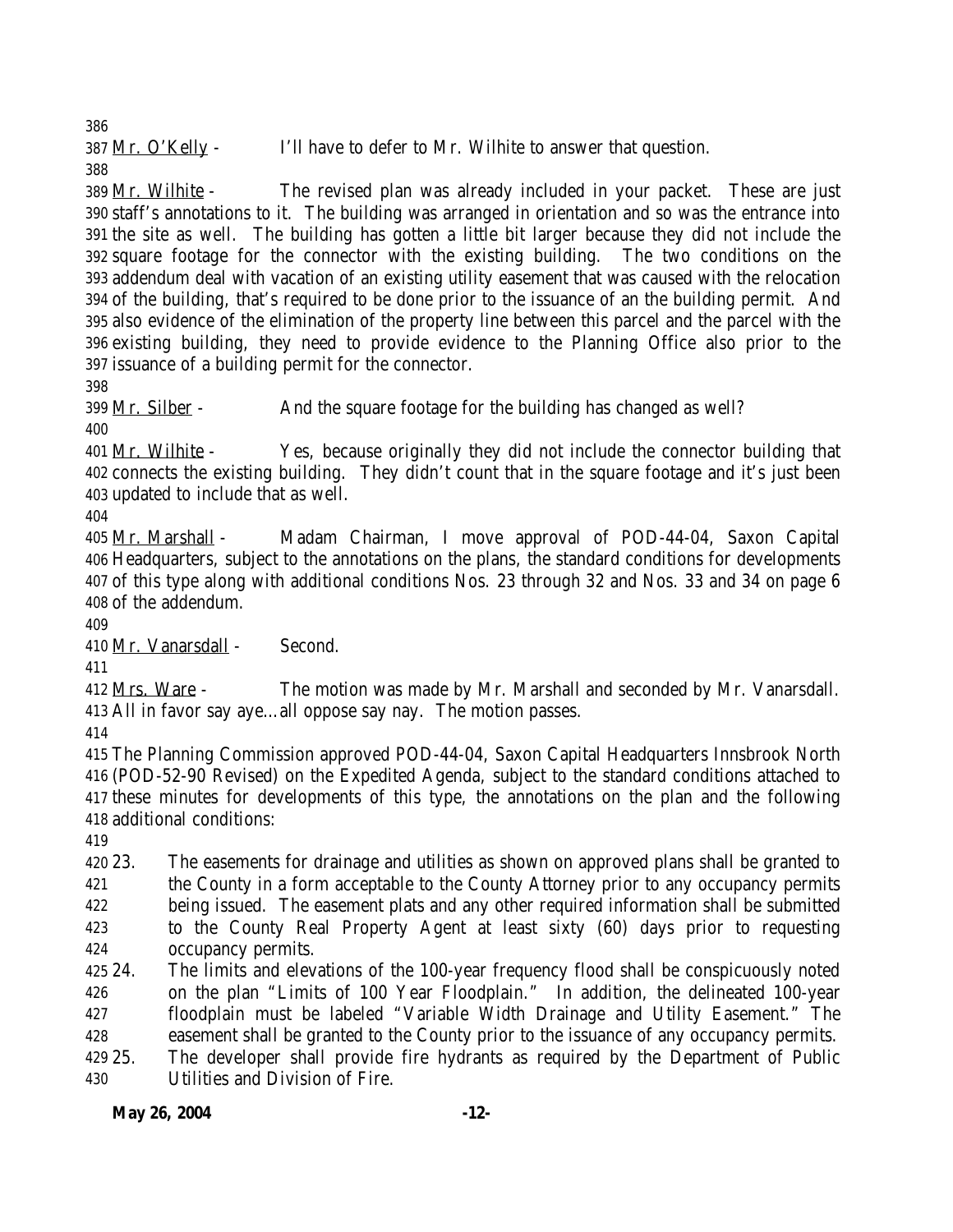26. Outside storage shall not be permitted.

 27. The proffers approved as a part of zoning cases C-26C-85, and C-77C-88 shall be incorporated in this approval.

 28. The certification of building permits, occupancy permits and change of occupancy permits for individual units shall be based on the number of parking spaces required for the proposed uses and the amount of parking available according to approved plans.

- 29. Any necessary off-site drainage and/or water and sewer easements must be obtained in a form acceptable to the County Attorney prior to final approval of the construction plans.
- 30. Deviations from County standards for pavement, curb or curb and gutter design shall be approved by the County Engineer prior to final approval of the construction plans by the Department of Public Works.
- 31. Insurance Services Office (ISO) calculations must be included with the plans and contracts and must be approved by the Department of Public Utilities prior to the issuance of a building permit.
- 32. The location of all existing and proposed utility and mechanical equipment (including HVAC units, electric meters, junction and accessory boxes, transformers, and generators) shall be identified on the landscape plans. All equipment shall be screened by such measures as determined appropriate by the Director of Planning or the Planning Commission at the time of plan approval**.**
- 33. Any easements in conflict with the building footprint shall be vacated prior to the issuance of a building permit for this development.
- 34. Evidence of the consolidation of parcels 752-768-0441 and 751-768-9518 shall be provided to the Planning Office prior to the issuance of a building permit for the connector building.

- Mr. Jernigan Mr. O'Kelly, when did this plan come into the office?
- 

459 Mr. O'Kelly - Around the middle of last week, Mr. Jernigan.

Mr. Jernigan - Thank you.

**SUBDIVISION** 

Autumn Chase (May 2004 Plan) **Foster & Miller, P.C. for Mary C. Spiers, Martha A. Luck (Trustee Est. of Bernard L. Jones), Blake Brothers, Inc. and RRI, LLC:** The 7.08-acre site proposed for a subdivision of 21 single-family homes is located at the intersection of Yeates Lane and Brooks Road, 5616 Yeates Lane on parcel 816-724-5826, 6950 and 3854. The zoning is R-2A, One-Family Residence District and R-4, One-Family Residence District. County water and sewer. **(Varina) 21 Lots**

466 Mr. O'Kelly - The staff revised recommendation is listed on page 8 of the addendum.

**May 26, 2004** -13-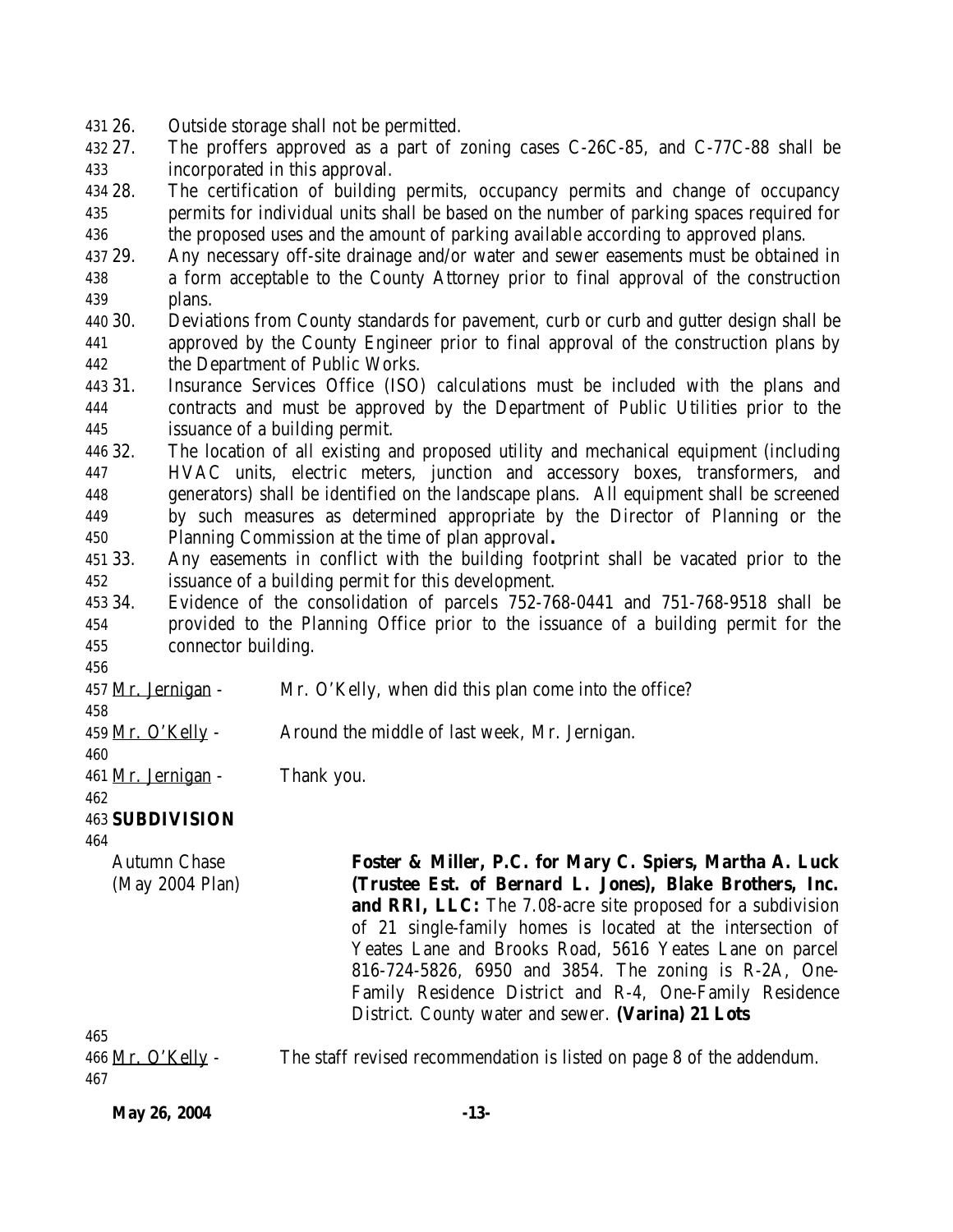468 Mrs. Ware - Is there anyone in the audience in opposition to hearing the subdivision Autumn Chase (May 2004 Plan) in the Varina District on the Expedited Agenda? No opposition. Mr. Jernigan.

 Mr. Jernigan - Madam Chairman, I recommend approval of subdivision Autumn Chase (May 2004 Plan). There are some changes on the addendum. Number 12 is amended, number 13 is amended and added conditions Nos. 13, 14, 15 and 16 and this is subject to the standard conditions for developments of this type and those following additional conditions. 

Mr. Vanarsdall - Second.

479 Mrs. Ware - The motion was made by Mr. Jernigan and seconded by Mr. Vanarsdall. All in favor say aye…all oppose say nay. The motion passes.

 The Planning Commission granted conditional approval on the Expedited Agenda to subdivision Autumn Chase (May 2004 Plan) subject to the standard conditions attached to these minutes for subdivisions served by public utilities, the annotations on the plan and the following additional conditions:

 12. The extension of Brooks Road shall be dedicated and constructed to connect Dendron Drive to Yates Road.

13. Brooks Road shall be improved adjacent to Lots 15 and 16.

 14. Provide area of lots within and without floodplain. Floodplain shall not be included in minimum lot area.

 15. Provide minimum side yard setback from any remaining wetlands. Wetlands located within minimum yards shall be considered impacted.

 16. The location of the Stream Protection Area (SPA) along the western boundary of the subdivision shall be identified in accordance with the requirements of the Director of

Public Works and adequate buildable areas shall be located outside the SPA.

# **SUBDIVISION**

Maiden Hills (May 2004 Plan) **Foster & Miller, P.C. for John O. H. Maiden and Atack Properties, Inc.:** The 4.90-acre site proposed for a subdivision of 4 single-family homes is located approximately 675 feet east of Nuckols Road on the north line of Opaca Road at 11122 Opaca Lane on parcel 748-772-3954. The zoning is A-1, Agricultural District. County water and septic tank/drainfield. **(Three Chopt) 4 Lots**

501 Mr. O'Kelly - The staff's revised recommendation is listed on page 8 of the addendum.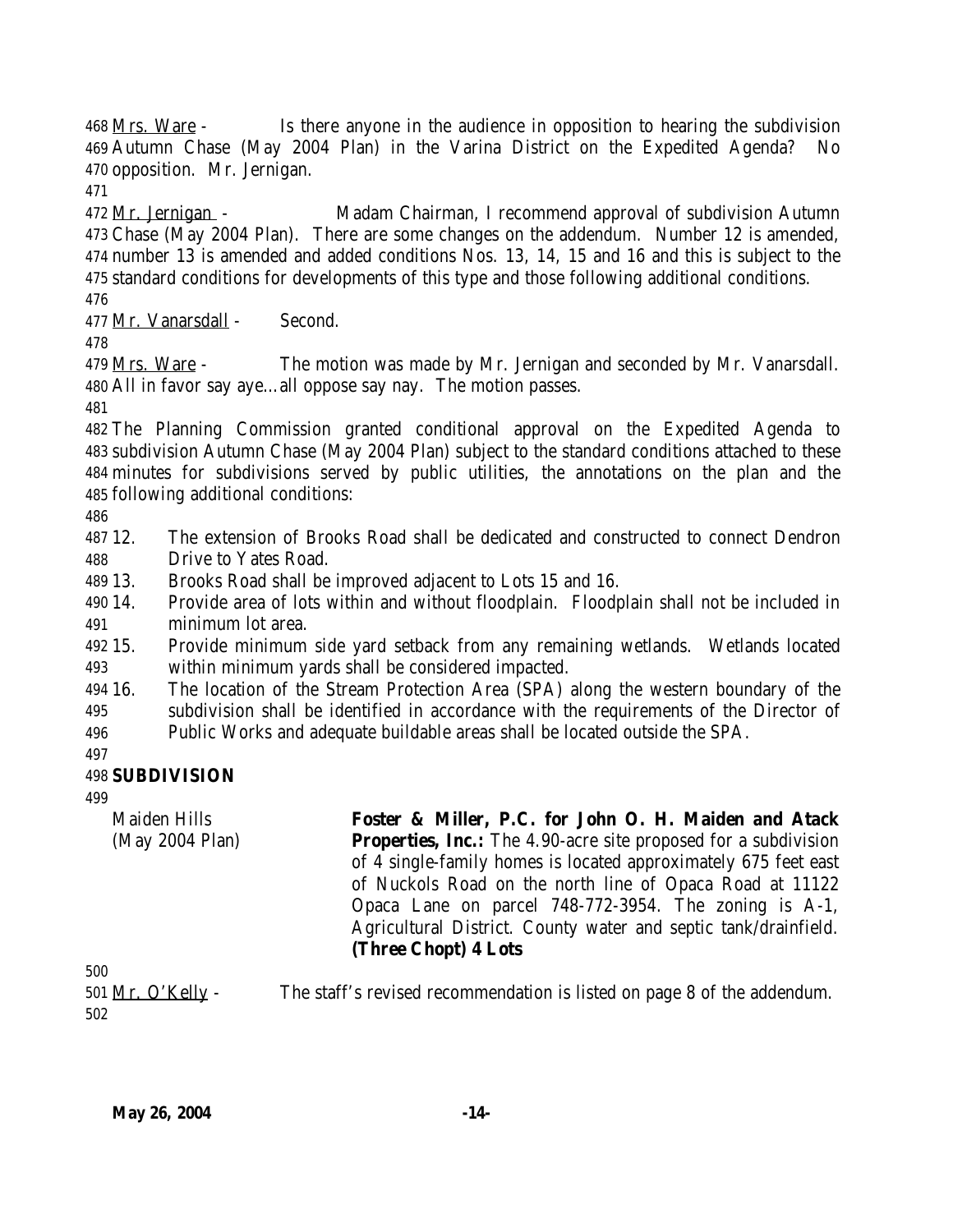Mrs. Ware - Is there anyone in the audience in opposition to subdivision Maiden Hills (May 2004 Plan) in the Three Chopt District on the Expedited Agenda? No opposition. Mr. Marshall.

 Mr. Marshall - Madam Chairman, I move approval of subdivision Maiden Hills (May 2004 Plan) subject to the annotations on the standard conditions for developments of this type and the staff recommendation on page 8 of the addendum.

Mr. Vanarsdall - Second.

 Mrs. Ware - The motion was made by Mr. Marshall and seconded by Mr. Vanarsdall. All in favor say aye…all oppose say nay. The motion passes.

 The Planning Commission granted conditional approval on the Expedited Agenda to subdivision Maiden Hills (May 2004 Plan) subject to the standard conditions attached to these minutes for subdivisions served by public water and septic tank/drainfield, and the annotations on the plan.

### **SUBDIVISION**

Windsor Oaks, Section 3 (May 2004 Plan) **E. D. Lewis & Associates for Continental Development:** The 9.18-acre site proposed for a subdivision of 4 single-family homes is located on the south end of Oakington Drive on parcel 823-694-4202. The zoning is R-2AC, One-Family District (Conditional). County water and sewer. **(Varina) 4 Lots**

 Mrs. Ware - Is there anyone in the audience in opposition to hearing subdivision Windsor Oaks, Section 3 (May 2004 Plan) in the Varina District on the Expedited Agenda? No opposition. Mr. Jernigan.

527 Mr. Jernigan - Mr. O'Kelly, do we have to make a motion for the special exception? 

529 Mr. O'Kelly - No, sir. I don't think so. I think the Commission can consider that, in the past, with this subdivision the additional five lots.

 532 Mr. Jernigan - I just wanted to make sure that we didn't have to have a separate motion on that. This increases this subdivision by one lot and those three lots were nine acres and now there are four lots, right?

536 Mr. O'Kelly - Correct.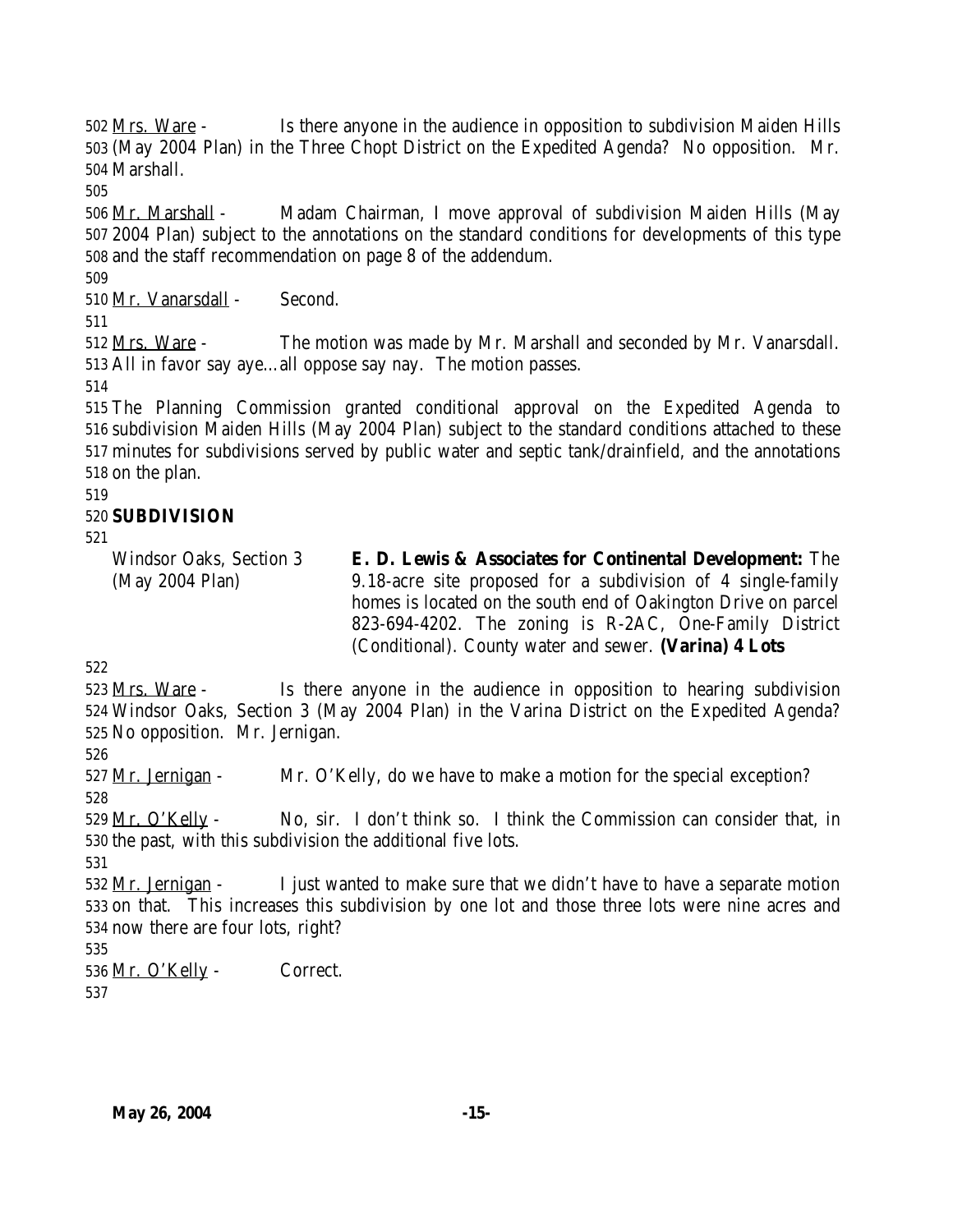537 Mr. Jernigan - Okay. But, I don't feel at this point that we need to go with a second access. The rest of that subdivision has been built. This was actually just to satisfy the County on finishing this up. So with that, I will move for approval of subdivision Windsor Oaks, Section 3 (May 2004 Plan) with the standard condition for subdivisions served by public utilities and the following additional conditions Nos. 11, 12, and 13.

Mr. Vanarsdall - Second.

545 Mrs. Ware - The motion was made by Mr. Jernigan and seconded by Mr. Vanarsdall. All in favor say aye…all oppose say nay. The motion passes.

 The Planning Commission granted conditional approval to subdivision Windsor Oaks, Section 3 (May 2004 Plan) on the Expedited Agenda subject to the standard conditions attached to these minutes for subdivisions served by public utilities, the annotations on the plan and the following additional conditions:

 11. The proffers approved as part of zoning case C-20C-99 shall be incorporated in this approval.

 12. The detailed plant list and specifications for the landscaping to be provided within the 25- foot-wide planting strip easement along Doran Road shall be submitted to the Planning

Office for review and approval prior to recordation of the plat.

 13. Prior to requesting the final approval, a draft of the covenants and deed restrictions for the maintenance of the common easements by a homeowners association shall be submitted to the Planning Office for review. Such covenants and restrictions shall be in form and substance satisfactory to the County Attorney and shall be recorded prior to recordation of the subdivision plat.

# **LANDSCAPE PLAN**

LP/POD-70-02 Welborne Office **–** 1107 Welborne Drive **William Spell for Ms. Helen Konstantinakos:** Request for approval of a landscape plan, as required by Chapter 24, Sections 24-106 and 24-106.2 of the Henrico County Code. The .28-acre site is located on the east line of Welborne Drive, south of Weldon Drive at 1107 Welborne on parcel 753-741- 3086. The zoning is B-1, Business District. **(Tuckahoe)**

567 Mrs. Ware - Is there anyone in the audience in opposition to hearing landscape plan LP/POD-70-02, Welborne Office, in the Tuckahoe District on the Expedited Agenda? Can you step to the front please, ma'am, and let us know what your objection is.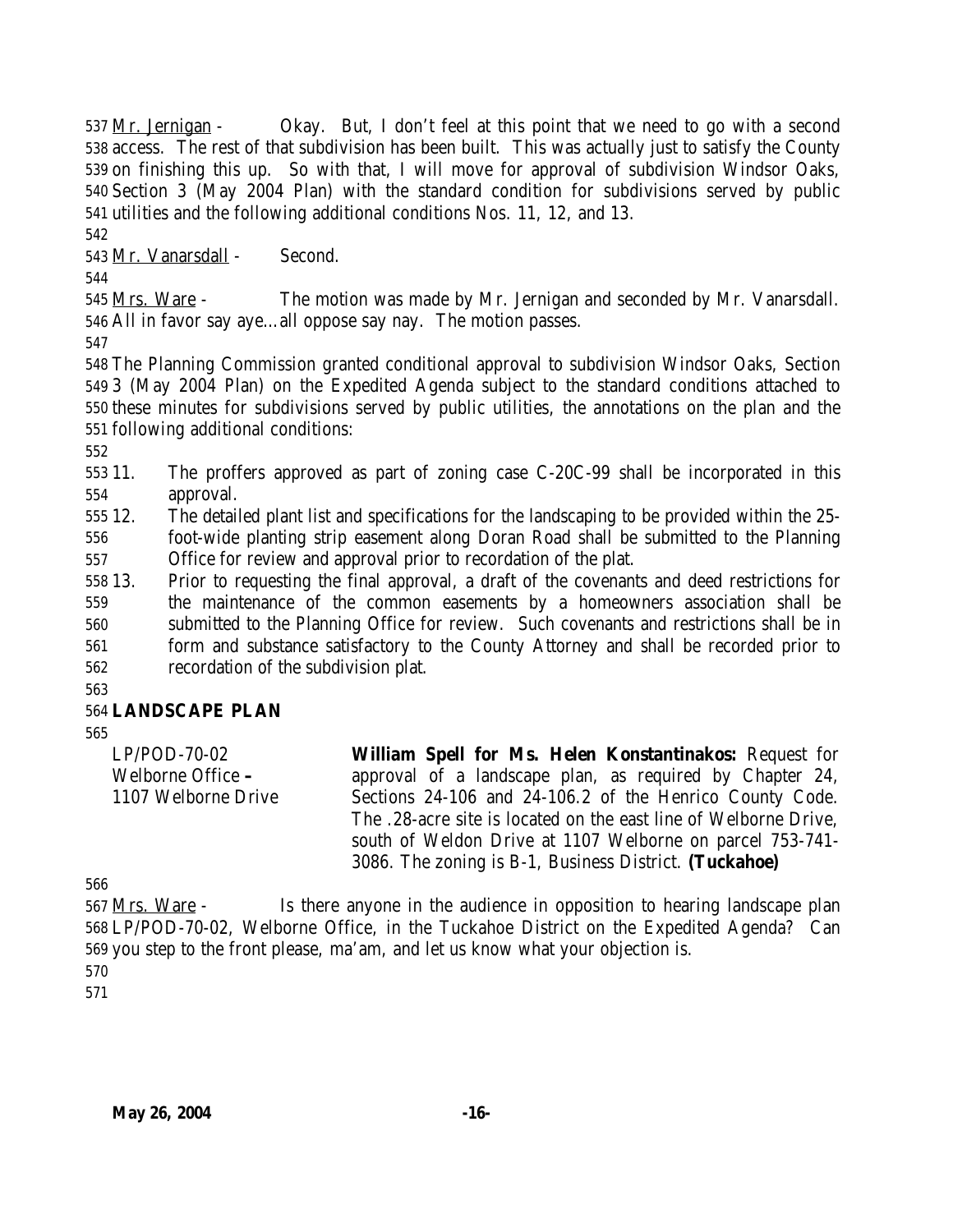Ms. Fitzgerald - I must confess that I am woefully unprepared as I haven't had an opportunity to look at the landscaping plan. However, I live right across from this property and a good bit of landscaping has already been done including a large sign that was placed in the front yard. I've never heard of any zoning meeting where we have the opportunity to discuss that becoming, changing from a residential property, which it was, to commercial in the front place. And now that it has, I am very concerned about what's going to be done there in terms of increase traffic, trash and things of which I already have a problem with that now because of the location of the dry cleaners there with a back entrance.

 Mrs. Ware - Can you give us your name please and your address. Ms. Fitzgerald - My name is Janet Fitzgerald. Do you need my address as well? 584 Mrs. Ware - And I believe you have spoken to Mr. Strauss in the past. 586 Ms. Fitzgerald - Yes. I've spoken with someone, but I can't remember the gentleman's name. Mrs. Ware - What we will do right now, is pull this case from the Expedited Agenda and, Mr. Strauss, can you show her the plan, perhaps in the lobby, and we will hear it in the order in which it appears on the agenda. Ms. Fitzgerald - Thank you so much. 595 Mrs. Ware - Sure. Thank you. **THIS CASE WAS REMOVED FROM THE EXPEDITED AGENDA AND CONTINUED LATER DURING THE MEETING (SEE PAGE ? OF THESE MINUTES) LANDSCAPE PLAN** LP/POD-87-02 The Shoppes @ Staples Mill **Carter Robertson for Cugini LLC:** Request for approval of a landscape plan, as required by Chapter 24, Sections 24-106 and 24-106.2 of the Henrico County Code. The 3.181-acre site is located at 8300 Staples Mill Road on the west line of Staples Mill Road (U.S. Route 33) at the intersection of Staples Mill Road and Hermitage Road on parcel 771-752-0193. The zoning is B-2C, Business District (Conditional). **(Brookland)** 603 Mr. O'Kelly - The staff recommendation for this case is on page 9 of the addendum. 

605 Mrs. Ware - Is there any opposition to hearing landscaping plan, LP/POD-87-02, The Shoppes @ Staples Mill, in the Brookland District, on the Expedited Agenda? No opposition. Mr. Vanarsdall.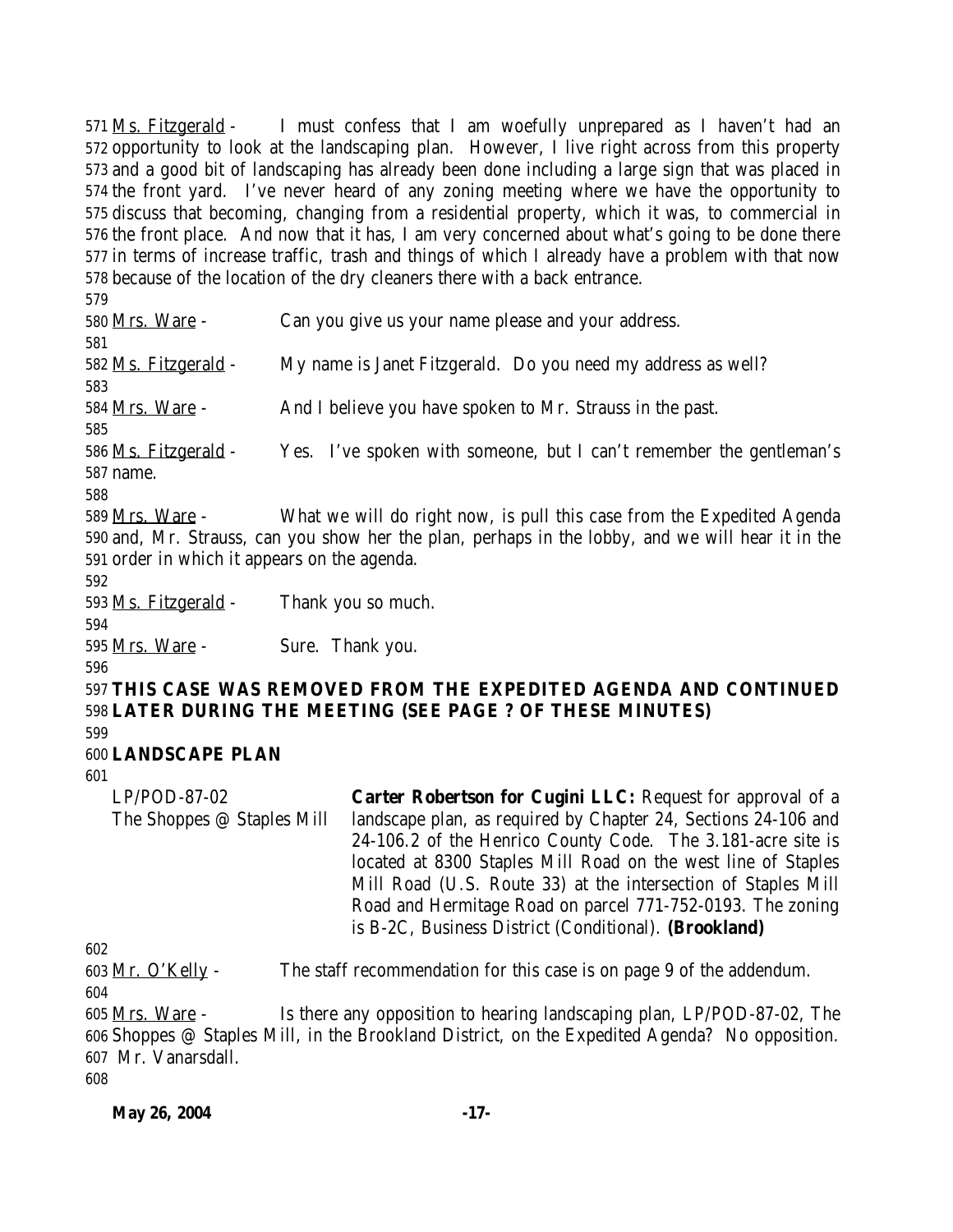Mr. Vanarsdall - I move that LP/POD-87-02, The Shoppes @ Staples Mill, be approved on the Expedited Agenda with the annotations on the plan and the standard conditions for landscape plans and the addendum on page 9 that simply says that the staff has incorporated things and they approved it.

Mr. Marshall - Second.

616 Mrs. Ware - The motion was made by Mr. Vanarsdall and seconded by Mr. Marshall. All in favor say aye…all oppose say nay. The motion passes.

 The Planning Commission approved the landscape plan for LP/POD-87-02, The Shoppes @ Staples Mill, on the Expedited Agenda subject to the standard conditions attached to these minutes for landscape plans and the annotations on the plan.

### **LANDSCAPE & LIGHTING PLAN**

| $LP/POD-5-03$          | <b>Higgins &amp; Gerstenmaier, P.C.:</b> Request for approval of a |
|------------------------|--------------------------------------------------------------------|
| St. Mary's MOB NW      | landscape and lighting plan, as required by Chapter 24,            |
| <b>Monument Avenue</b> | Sections 24-106 and 24-106.2 of the Henrico County Code.           |
|                        | The 11.108-acre site is located at the southwest corner of         |
|                        | Monument Avenue and Bremo Road on parcels 768-737-4978,            |
|                        | 2490, 3397, and 2576; 768-738-4003 and 2201. The zoning is         |
|                        | O-3, Office District and O-3C, Office District (Conditional).      |
|                        | (Three Chopt)                                                      |

625 Mr. O'Kelly - Madam Chairman, this is the last case on the Expedited Agenda.

 Mrs. Ware - Is there anyone in the audience in opposition to hearing the landscape and lighting plan for LP/POD-5-03, St. Mary's MOB NW, in the Three Chopt District on the Expedited Agenda? No opposition. Mr. Marshall.

 Mr. Marshall - Madam Chairman, I move approval of LP/POD-5-03, St. Mary's Hospital, subject to the annotations on the plan and the standard conditions for landscape and lighting plans.

Mr. Vanarsdall - Second.

637 Mrs. Ware - The motion was made by Mr. Marshall and seconded by Mr. Vanarsdall. All in favor say aye…all opposed say nay. The motion passes.

 The Planning Commission approved the landscape and lighting plan for LP/POD-5-03, St. Mary's MOB NW, on the Expedited Agenda, subject to the annotations on the plan and the standard conditions for landscape and lighting plans.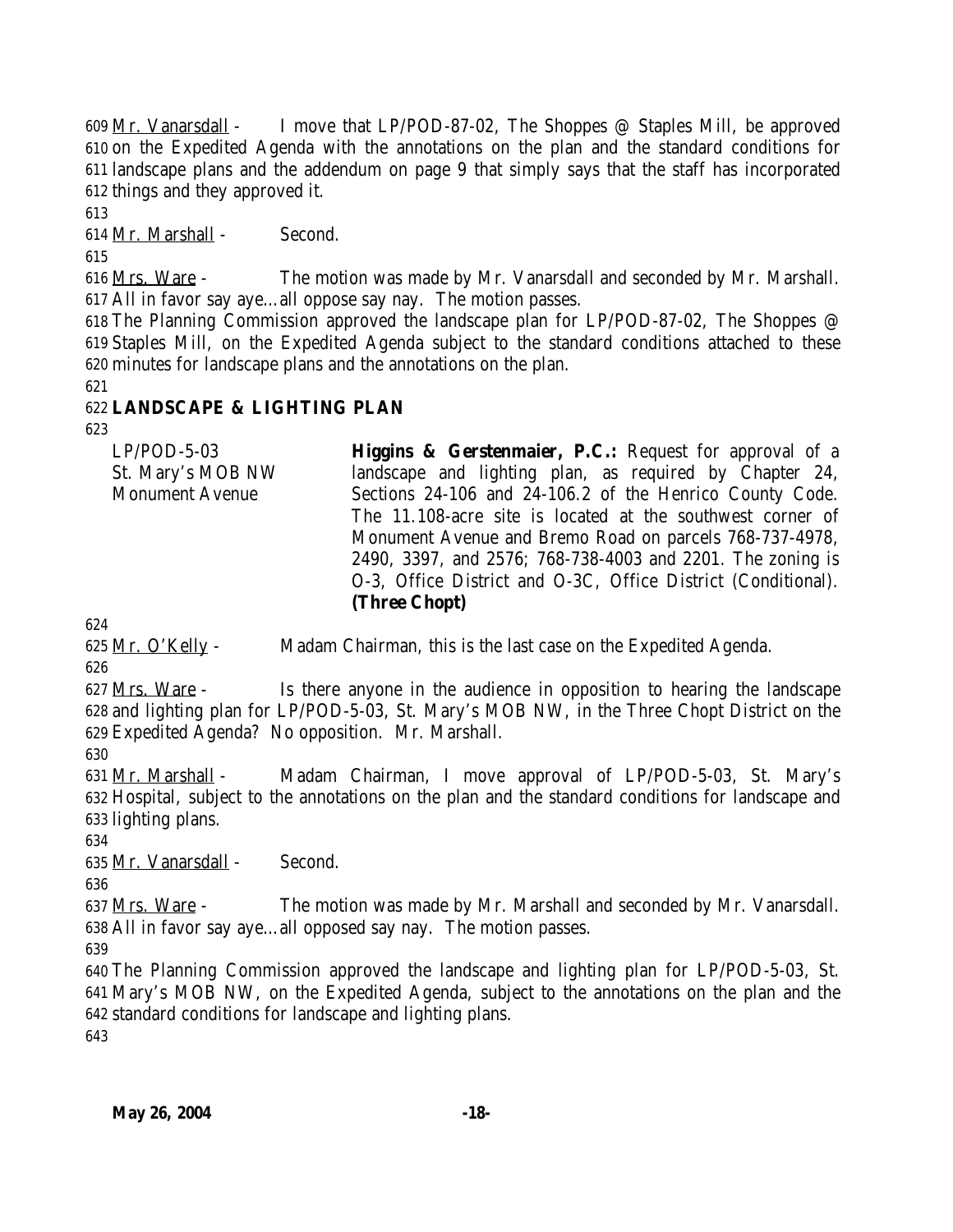Mr. Silber - Okay, moving back to the top of the agenda, we have information to share with the Planning Commission on Extension of Conditional Subdivisions Approvals. There are three subdivisions that are up for extension of conditional approval. None of these three require, however, action by the Planning Commission. This is simply for informational purposes only. Mr. O'Kelly, is there anything that the Commission should know specifically about these?

649

#### 650 **SUBDIVISION EXTENSIONS OF CONDITIONAL APPROVAL** 651 **FOR INFORMATIONAL PURPOSES ONLY**

652

| <b>Subdivision</b>                                                                         | <b>Magisterial</b><br><b>District</b> | Original<br><b>No. of Lots</b> | <b>Remaining</b><br>Lots | <b>Previous</b><br><b>Extensions</b> | Year(s)<br><b>Extended</b>   |
|--------------------------------------------------------------------------------------------|---------------------------------------|--------------------------------|--------------------------|--------------------------------------|------------------------------|
| <b>Brookland Gardens</b><br>(May 2003 Plan)                                                | <b>Brookland</b>                      | 3                              | 3                        | 0                                    | <del>1 Year</del><br>5/25/05 |
| <b>Four Mile Run</b><br>(April 2003 Plan)                                                  | <b>Varina</b>                         | 167                            | 67                       | 2                                    | 1 Year<br>5/25/05            |
| The Ponds @<br><b>Dandridge Farm (May</b><br>2003 Plan) (Formerly<br><b>Old Mill Pond)</b> | <b>Brookland</b>                      | 21                             | 21                       | $\bf{0}$                             | 1 Year<br>5/25/05            |

653

654 Mr. O'Kelly - Just one correction, Mr. Secretary. The first subdivision request for an extension, Brookland Gardens, we understand that that property has changed hands. It's under new ownership. We have no way of contacting the new owner, but there was no formal request to extend the subdivision approval, therefore it should not be extended.

658

659 Mr. Silber - So if it should not be extended, we can just remove it from this list. 660 661 Mr. O'Kelly - It is shown on your addendum, page 1, to be deleted. 662 663 Mr. Silber - Okay. Moving on to page two of your agenda.

664

 Mr. Vanarsdall - Mr. Secretary, Madam Chairman, and fellow Commissioners, I have an announcement to make. Diana Carver who has been with us for many years, back there in the booth, and hears everything we say and takes everything down and corrects anything that is not 668 right. And today is her  $49<sup>th</sup>$  birthday, and she informed us this morning that on her  $50<sup>th</sup>$  birthday, which will naturally be next year, that she is going to Hawaii and anybody who wants to go can go with her. But, she didn't say she was going to pay for the trip. I just thought we could wish Diana a Happy Birthday. Happy Birthday, Diana! (Diana acknowledges with a wave from the booth) I already sang to her this morning. I could have gotten Mr. Theobald over here with the guitar to play while I was singing but he hadn't arrived yet. And, Mr. Theobald, it looks odd for you and Penny to be sitting to the right of the audience, of the Board Room. Did somebody run you off over there?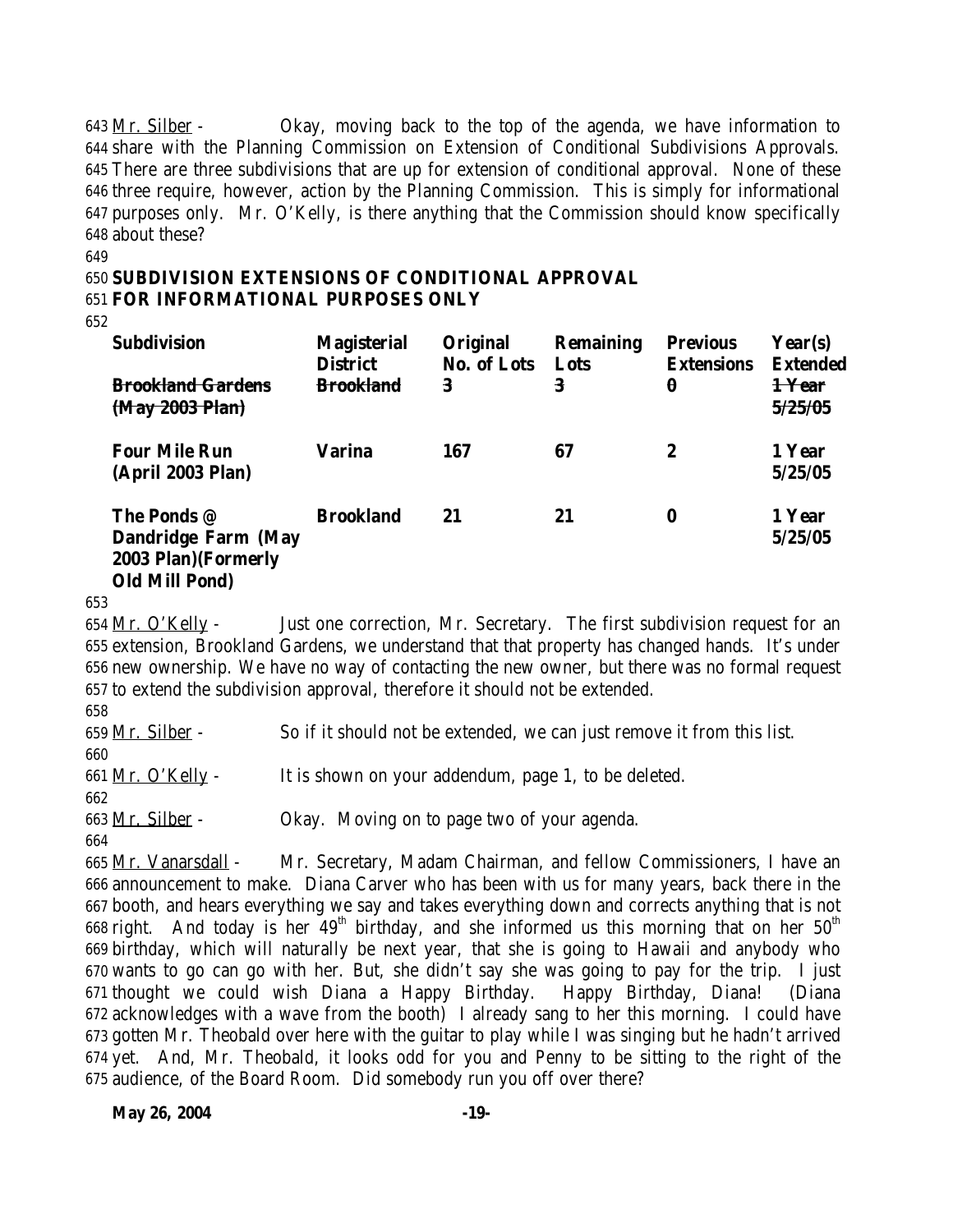| 676 Mr. Theobald -   | We are changing the dynamics.                          |
|----------------------|--------------------------------------------------------|
| 677                  |                                                        |
| 678 Mr. Vanarsdall - | Thank you.                                             |
| 679                  |                                                        |
| 680 Mr. Silber -     | All right. Are we ready to move on to the zoning case? |
| 681                  |                                                        |
| 682 Mrs. Ware -      | Yes.                                                   |
| 683                  |                                                        |
|                      |                                                        |

#### **THREE CHOPT:**

#### *Deferred from the February 12, 2004 Meeting:*

 **C-10C-04 Ukrop's Super Market, Inc.:** Request to conditionally rezone from B-2C Business District (Conditional) and O/SC Office Service District (Conditional) to B-2C Business District (Conditional), Parcels 746-773-8345 and 747-773-2781, containing approximately 14.943 acres, located on the east line of Nuckols Road between Twin Hickory Road and Wyndham Forest Drive. A grocery store and other retail uses are proposed. The use will be controlled by proffered conditions and zoning ordinance regulations. The Land Use Plan recommends Commercial Concentration, Office/Service and Environmental Protection Area.

 Mrs. Ware - Is there anyone in the audience in opposition to C-10C-04 for Ukrop's Super Market, Inc. in the Three Chopt District? No opposition. Mr. Bittner, good morning? 

 Mr. Bittner - Thank you, Mrs. Ware. We just handed out some revised proffers on this case which includes the following new items; A prohibition on outside sales by third party vendors, except for civic and charitable organizations; the addition of a sidewalk along Nuckols Road; and the addition of decorative pavers at new entrances to the site similar to the pavers at the existing entrances to the Walgreen's site. These items help to insure the quality of this proposed development.

 However, staff still encourages the applicant to consider the additional quality measure of: Supplying provisions to address necessary transportation infrastructure improvements created by the pressure of new development in this area.

 In addition, we have also handed out a letter, which we received late yesterday from the Wyndham Forest Homeowners Association. They have some concerns with this application including the view along the Twin Hickory Road corridor; sufficient protection for neighboring residences; a sufficient limit on the density of development; and also they would like to see lower detached signage of 10 feet or less. Currently, the proffers say signage can be no more than 12 feet in height.

 If the applicant could address the transportation issue, which I talked about earlier, staff could fully support this request. This concludes my presentation, and I'll be happy to answer any questions you may have.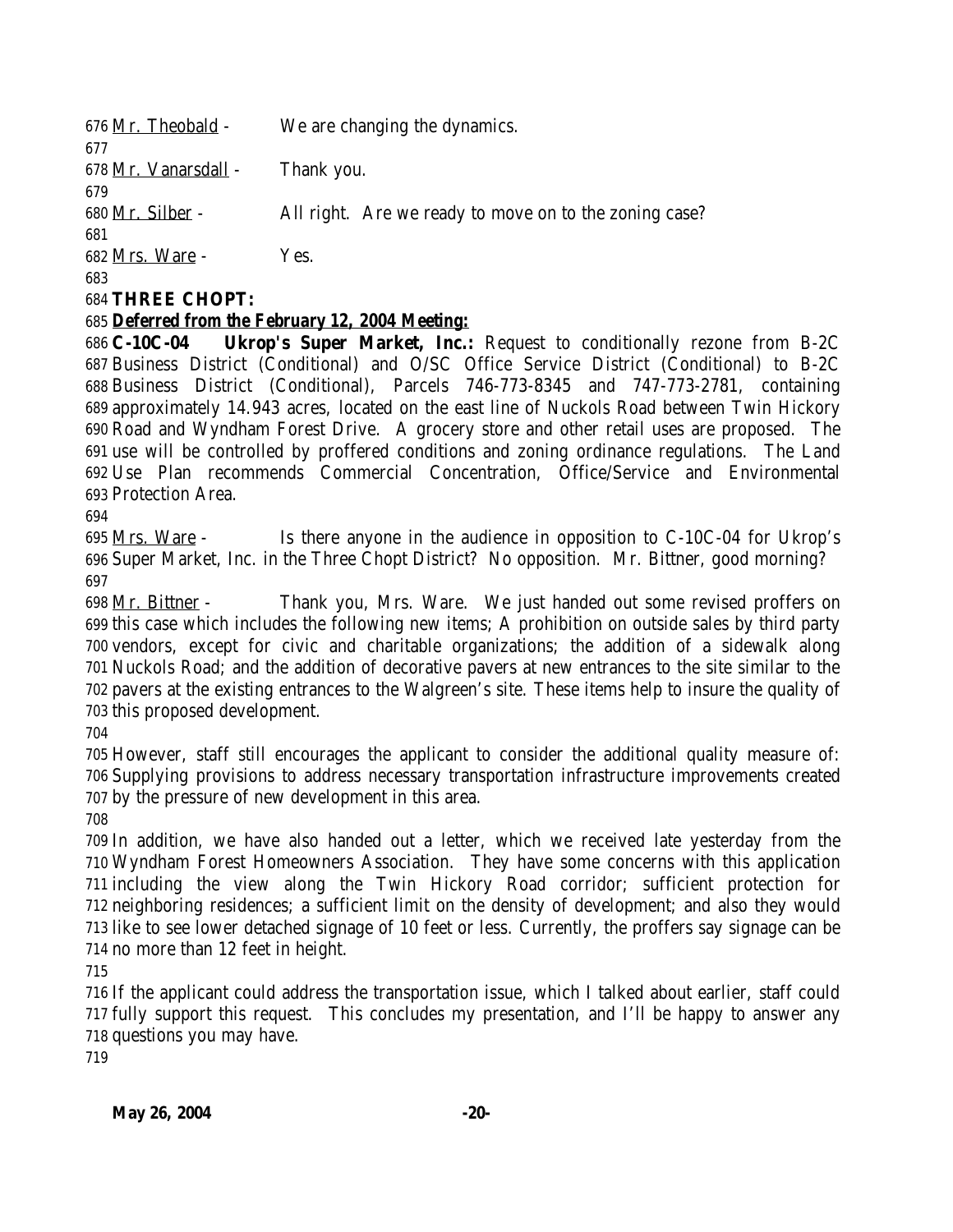Mrs. Ware - Are there any questions for Mr. Bittner from the Commission? No questions at this time. Mr. Marshall.

Mr. Marshall - I would like to hear from the applicant.

 Mr. Theobald - Madam Chairman, ladies and gentlemen, my name is Jim Theobald and I'm here on behalf of Ukrop's Super Market this morning. This is a request to rezone almost 15 acres from B-2 Conditional and Office/Service Conditional to B-2 Conditional for Ukrop's grocery store in an ancillary retail development. The proffers in this case, some 17 of them, are consistent with those that were previously proffered for the most part and served to guarantee a quality development consistent with the high standards found in all of Ukrop's shopping centers. These proffered conditions address buffers, berming, screening, setbacks, we have proffered the site plan and building elevations, eliminates some 22 commercial uses. It includes a 100-foot building setback from the property in the rear as well as property along Twin Hickory Road and addresses screening and buffering within a 50-foot buffer area along both of those borders. I did want to indicate for the record, in speaking with Mr. Parker and Mr. Turner before the meeting, that we had in fact looked at rather or not this building could be rotated in some fashion so that the loading area was oriented differently. And I can show you many iterations of that plan including one that tried to pull it up essentially between the Walgreen's and the Fast Mart. We just couldn't get the circulation to work on site with the requisite numbers of parking. And we were also trying to accomplish the parking basically in front of the buildings away from the residences on Twin Hickory as well as the residences in back.

 This should actually have a positive impact on traffic when you consider that currently the people who live in the Twin Hickory/Wyndham area who wants to shop at a Ukrop's have to travel down Pouncey Tract Road to get to the Ukrop's store at Pump and Broad and that traffic will now be captured within those neighborhoods and should mitigate the very conditions I think that was raised in the staff report. As to other specific improvements we have met with Mr. Foster on a couple of occasions over the past few weeks and have agreed upon the specific traffic improvements that need to be made with regard to turn lanes, restripping for some dual left-turns and modification of a signal. Those have all been outlined in emails and discussions between Mr. Foster, Mr. Tim White and Mr. Mills. So, we are on all floors on those and those will be reflected on our POD.

 You may remember that we long ago eliminated retail at the entrance, the literal entrance to Wyndham near the residential area and basically consolidated the retail at this very intersection where you now have a Food Lion shopping center across the street and the proposed Ukrop's center on this location. Staff has suggested that this request is largely consistent with the goals, objectives of the Land Use Plan and with that I'll be more than happy to answer any questions that you may have and would respectfully ask that you recommend approval of this request to the Board of Supervisors.

 Mr. Marshall - Mr. Theobald, can you address the delivery question that was raised by the Homeowners Association as far as the Ukrop's go?

#### **May 26, 2004** -21-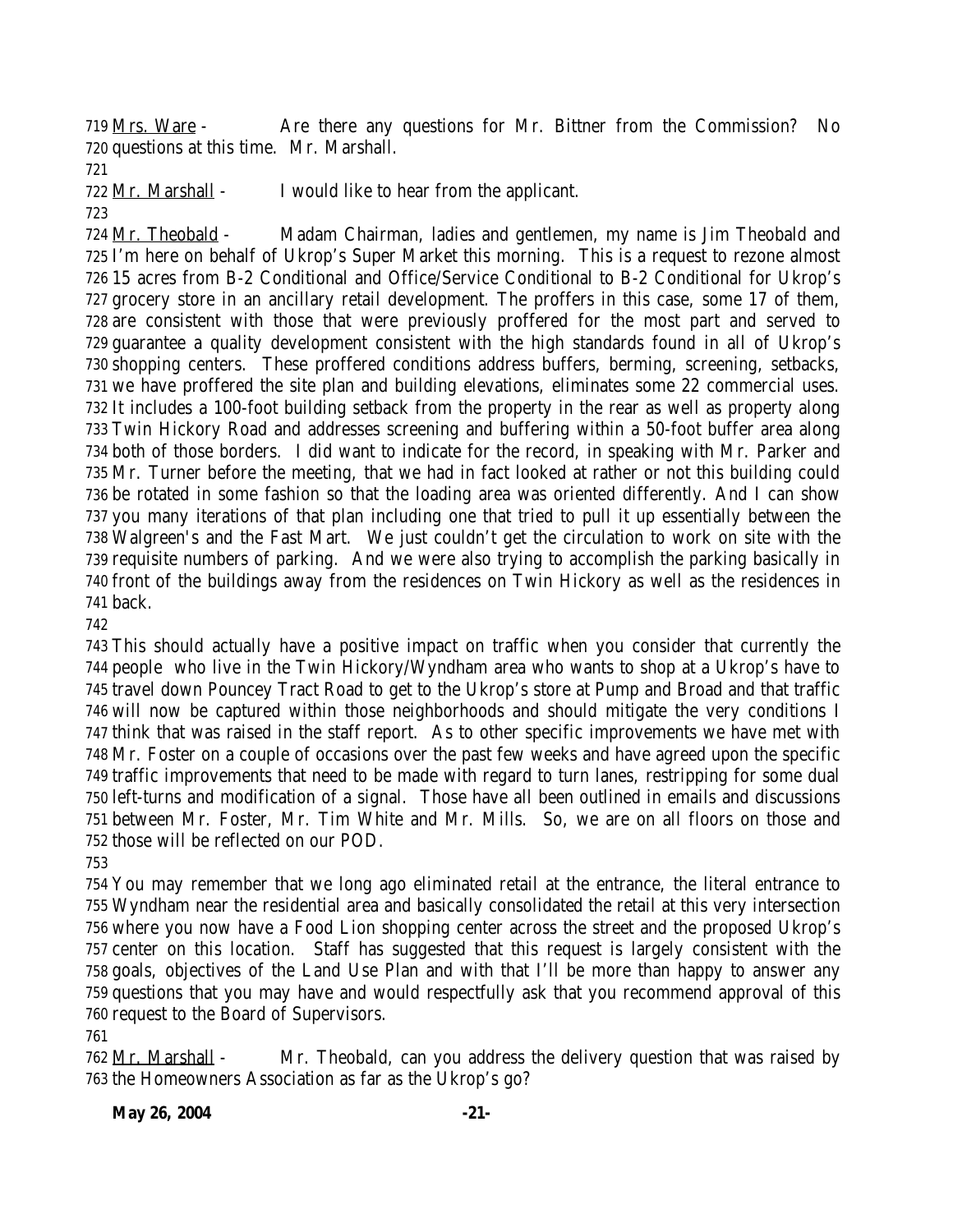764 Mr. Theobald - Yes. They get approximately two deliveries, three is the most that they get between 5:00 p.m. and 11:00 p.m. There is usually one delivery between 6:00 p.m. and 7:00 p.m. and one other between 10:00 p.m. and 11:00 p.m. The third delivery only happens if there is some extenuating circumstance. There is generally one delivery between 11:00 p.m. and 6:00 a.m., two max. Those are the Ukrop's trucks so they basically have control of their drivers. It's not the sort of situation where a third-party transport carrier shows up in the middle of the night and leaves the generator or the truck going waiting for a store to open. That's the extent of it. Mr. Marshall - And that's normal for all their stores? Mr. Theobald - Yes, sir. 777 Mrs. Ware - And so your client has no intention at this time of proffering delivery hour restrictions? Is that what you are saying? 780 Mr. Theobald - Correct. Yes, ma'am. Mrs. Ware - I do have in my district a Ukrop's at Ridgefield that does have issues with deliveries from the Ukrop's in the middle of the night, leaving the truck running, the generator running as far as backing up, noises. That is quite disruptive to the adjacent property owners. So, I understand the questions from Mr. Marshall. 787 Mr. Theobald - Are those being addressed, Mrs. Ware? Mrs. Ware - Unfortunately, they aren't being addressed as well as they could be. I know that Ukrop's does have a couple of suppliers that prefer to deliver in the middle of the night between midnight and 6:00 a.m. Mr. Theobald - If you would show that specific information with me, I'll be happy to take that up with their general counsel because we certainly don't need to aggravate any residents or potential customers. They do need to get their deliveries in there but it shouldn't be at the expense of the neighbors. Mrs. Ware - Right. I understand that and I can provide that information to you because that was on a recent case. 801 Mr. Theobald  $\sim$  I'll be happy to work on that. 803 <u>Mrs. Ware</u> - Thank you. 805 <u>Mr. Vanarsdall</u>  $\sim$  I will add that we had a request from the community one time to take the backup bells off the vehicles, but of course we can't do that because that's against the OASHA regulations, so that can't be solved by that either.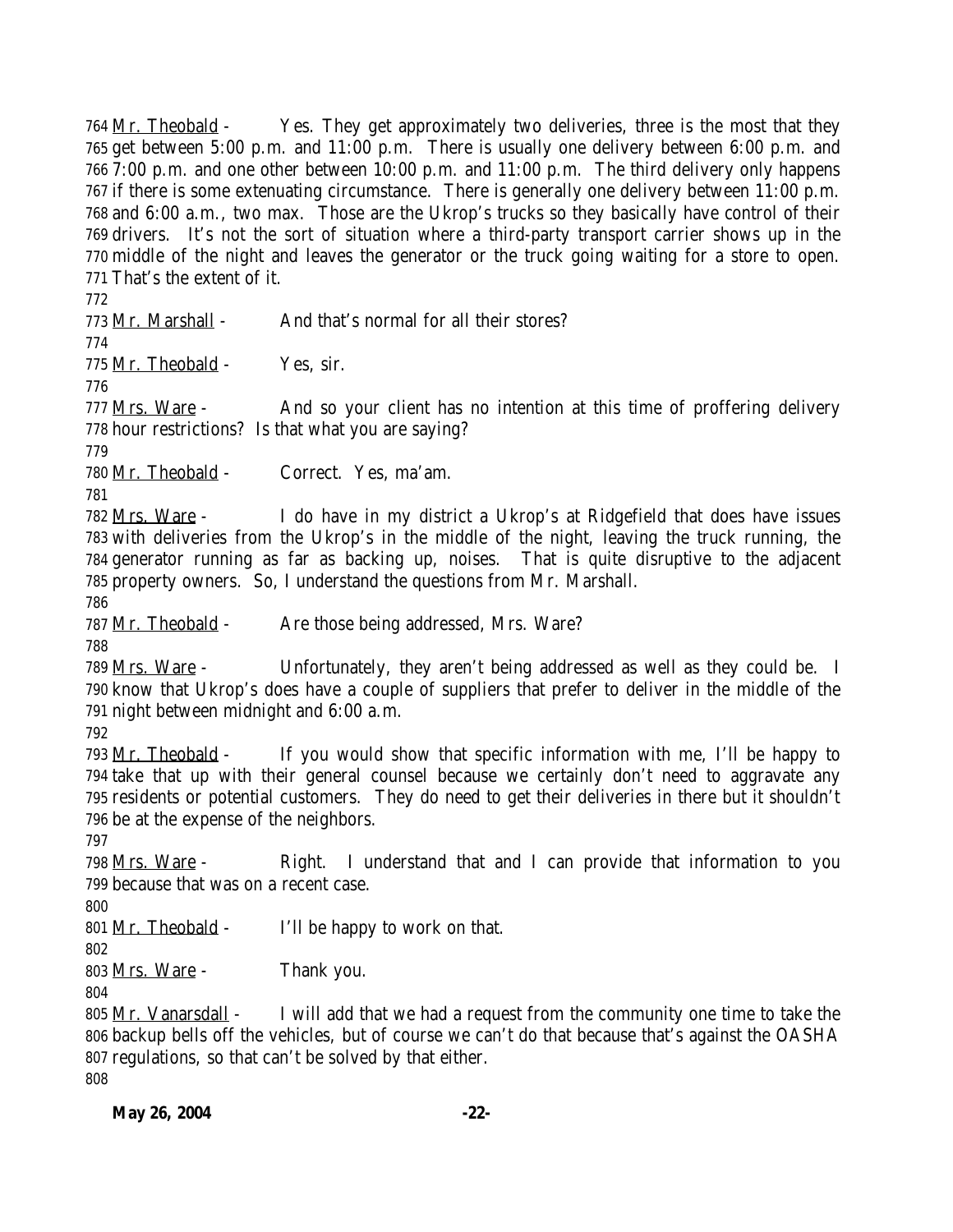Mr. Marshall - I have no further questions.

811 Mr. Silber - Mr. Theobald, I have a question. In the letter that we received there is a statement about the triangular piece of property. On the site plan that's on the screen now, I assume they are referring to the bottom right-hand corner, will that be left in that state or is there future potential development for that area?

 Mr. Theobald - We don't need to have a BMP on this site so it's not a BMP location. We have proffered a 50-foot buffer and we've left to the landscape plan whether or not the neighbors think that should be a berm or trees supplemented with plantings. So, we thought that we would see what the best approach there was. There is no room to build anything on it. The most you could do would be, if you need additional employee parking, you could put a few spaces right along the road and that would be it.

823 Mr. Silber - That's the only portion of the site that really is adjacent to single-family homes. So, I can understand their question and I can understand that it would be important to them to leave that the way it is.

827 Mr. Theobald - Absolutely, and for the record, it's treed in their now but it's kind of scrubby pines back in there. It's not great coverage, so we are going to have to supplement that and see if they prefer the type of buffer treatment that we are going to do, a six-foot-high buffer with plantings on top of that along the Parker's property line. We are happy to continue that if that's a better alternative. So, whatever that works best. But, there will be no buildings there, there will be no BMP and the most that could be there is essentially a very few number of parking spaces and that's not planned at this point at all.

835 Mr. Silber - We may need to address that further if this goes beyond the Planning Commission today, between now and the Board meeting, we may need to address that.

Mr. Theobald - I understand.

840 Mr. Silber - In regards to the comments you made about the traffic, the road improvements in the area, you've indicated that you are working with the traffic engineer and have agreed to all of those improvements. Is there anyway that we can get that in a letter from you that you are agreeable to all of those improvements?

845 Mr. Theobald - Yes. That's not a problem. We have specific written comments in an email exchange that we can provide and make a part of the record.

848 Mrs. Ware - I just have one thing that I would like to ask. Is there a representative here today from the Wyndham Forest Homeowners Association? Okay.

 Mr. Theobald - I would note that some of these questions about the Twin Hickory View Corridor, they are actually much better off with what's currently proffered which is a 100-foot building setback, a 50-foot buffering with supplemental plantings that we worked with Mr.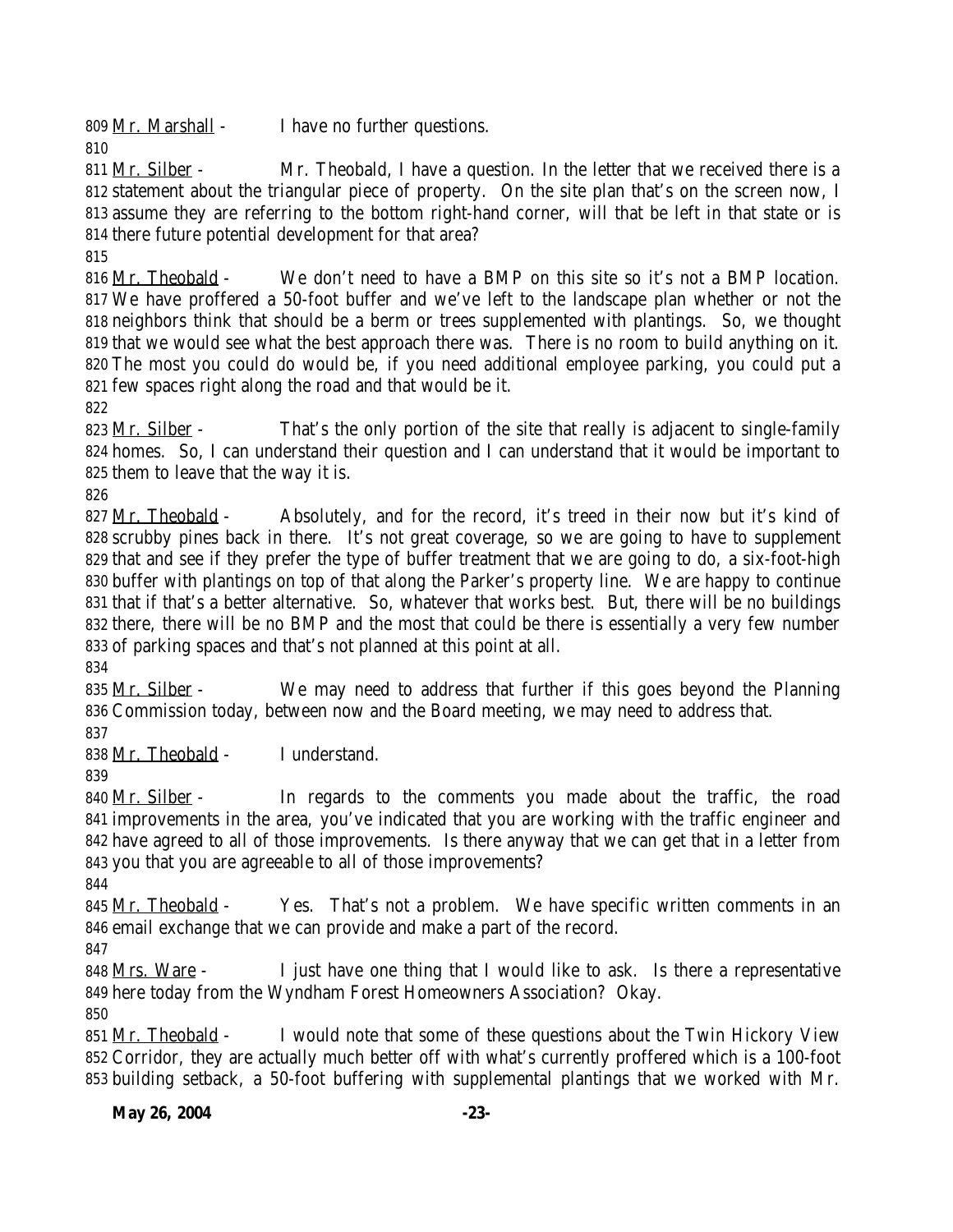Turner on. To put a berm in there would take down all those trees. We do have the rear buildings back there but those are the small retail shops. Those are all step-van type deliveries and employee parking, so all of the action is on the other side of those buildings. So, that view corridor is very well protected.

859 Mrs. Ware - Are there any more question for Mr. Theobald from the Commission? Thank you. There is no opposition.

862 <u>Mr. Marshall</u> - Madam Chairman, I'm going to move approval of this case and I want to say that there have been numerous discussions and meetings over the months about this case. Ukrop's has bent over backwards from the smallest thing as the Wyndham Forest Homeowners Association requesting that the store not be named Twin Hickory but be named Wyndham. They agreed to that. I think some of this buffering is some of the more intense that you will see. If you will notice in the report they are talking about eight to ten-foot tall trees from the outset to be planted in these buffers. They have agreed to do berms if the neighborhood prefers that. The delivery question, I understand that's a Ukrop's normal operating procedure. I will say that this type of development, Ukrop's stores close at 10:00 p.m. and that's beneficial to the neighbors and they are not open on Sunday's so that's beneficial to the neighbors versus something else you might get.

 The triangular piece of property, I'm comfortable with proffer No. 1 which says: If they are going to request changes other than what's shown on this plan, then it can be addressed at the time of POD, which I feel comfortable with giving me some lead way in addressing if they try to put anything in that triangular piece that is important to the neighbors. But, in light of all of the concessions that they have made, I think this is a good development and I have seen the road improvements that they have agreed to make, one of which is putting a median out on, I think, Wyndham Forest Drive as well as paying for the changes in the traffic lights. So, with that, I'm going to move approval of C-10C-04 subject to the annotations on the plans the standard conditions for developments of this type. 

| റാ                      |                                                                        |
|-------------------------|------------------------------------------------------------------------|
| 884 Mr. Vanarsdall -    | Second.                                                                |
| 885                     |                                                                        |
| 886 Mr. Turner -        | Could I say a little something on this?                                |
| 887                     |                                                                        |
| 888 Mrs. Ware -         | You will need to go to the podium and give us your name. I don't know  |
|                         | 889 if we should hear from anyone else since the motion has been made. |
| 890                     |                                                                        |
| 891 Mr. Turner -        | You don't think I should or what?                                      |
| 892                     |                                                                        |
| 893 Mrs. Ware -         | Well, we have already made a motion.                                   |
| 894                     |                                                                        |
| 895 <u>Mr. Silber</u> - | Well, Mr. Marshall can withdraw his motion.                            |
| 896                     |                                                                        |
| 897 Mrs. Ware -         | Mr. Marshall, do you want to withdraw your motion?                     |
| 898                     |                                                                        |
|                         |                                                                        |

|              |  | -24- |
|--------------|--|------|
| May 26, 2004 |  |      |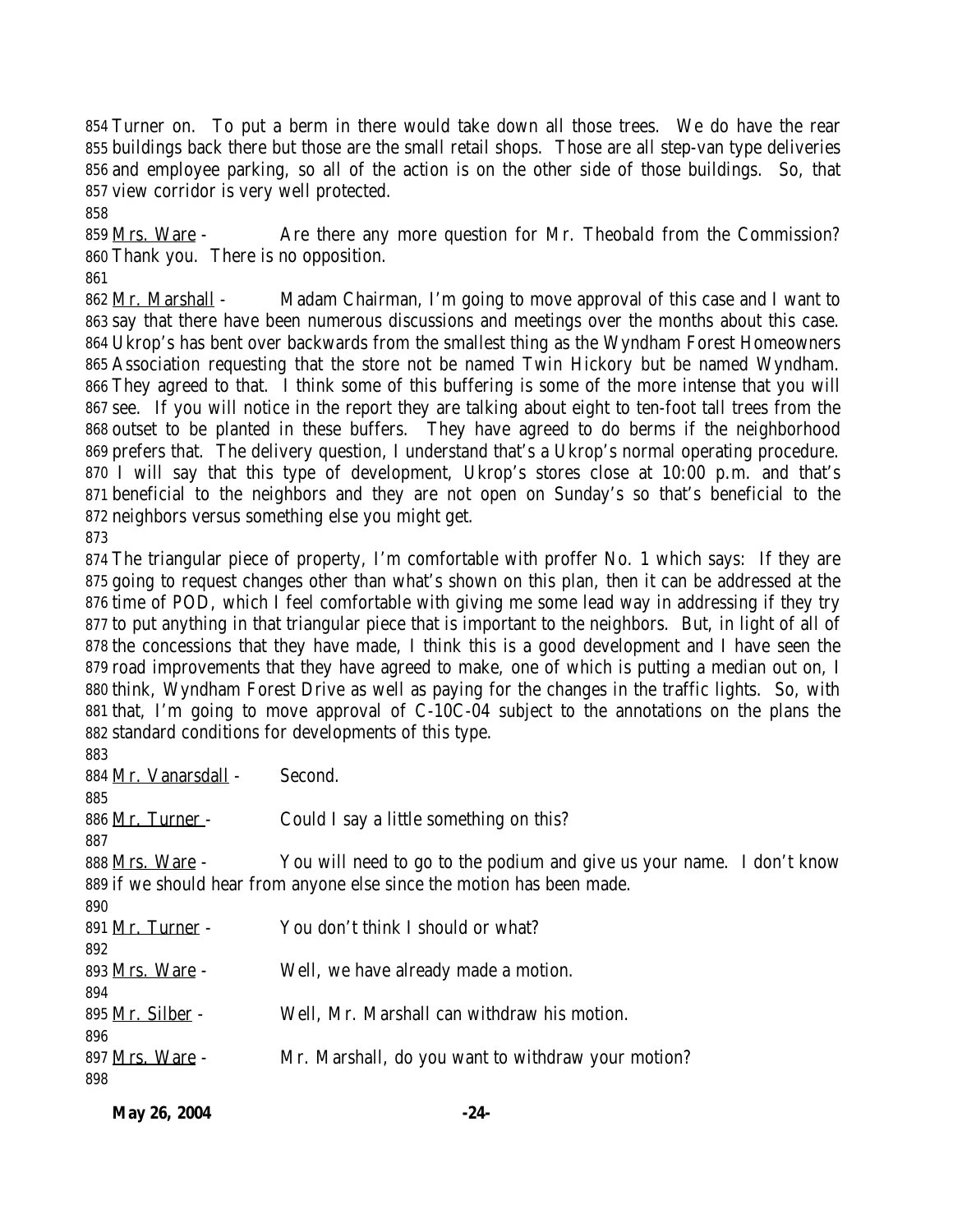899 Mr. Marshall - Yes, I'll withdraw it to let Mr. Turner have his say. 901 Mr. Turner - I was kind of waiting for you to ask if anybody had any questions or comments about it and I didn't quite get that. 904 Mr. Vanarsdall - And I withdraw my second. 906 Mr. Turner - I've got no big problem it's just that I live on Twin Hickory Road and my house is facing this property and I just wanted to inquire to see if everything is still pretty much the same like we talked about before. 910 Mr. Marshall - Yes, sir. 912 Mr. Turner - I mean, have the roads or anything like that changed? 914 Mr. Marshall - No. sir. 916 Mr. Turner - And as far as the buffer zone, that's all pretty much the same and all too. Mr. Marshall - Yes, sir. 920 Mr. Turner - All right. I believe that's really about all. I just wanted to kind of assure myself and see that I understood and that there has been no major changes and things like that. 924 Mr. Marshall - It's just like when we met. 926 Mrs. Ware - Mr. Turner, for the record, would you please state your full name and address? 929 Mr. Turner - My name is Andy Turner and I live at 5412 Twin Hickory Lane. 931 Mrs. Ware - Thank you very much. 933 Mr. Turner - Okey Dokey. Thank you. 935 Mr. Marshall - Madam Chairman, I move approval C-10C-04, Ukrop's Super Market, Inc. subject to the standard conditions for developments of this type and the annotations on the plan. 939 Mr. Vanarsdall - Second. Mrs. Ware - The motion was made by Mr. Marshall and seconded by Mr. Vanarsdall. All in favor say aye…all opposed say nay. The motion passes.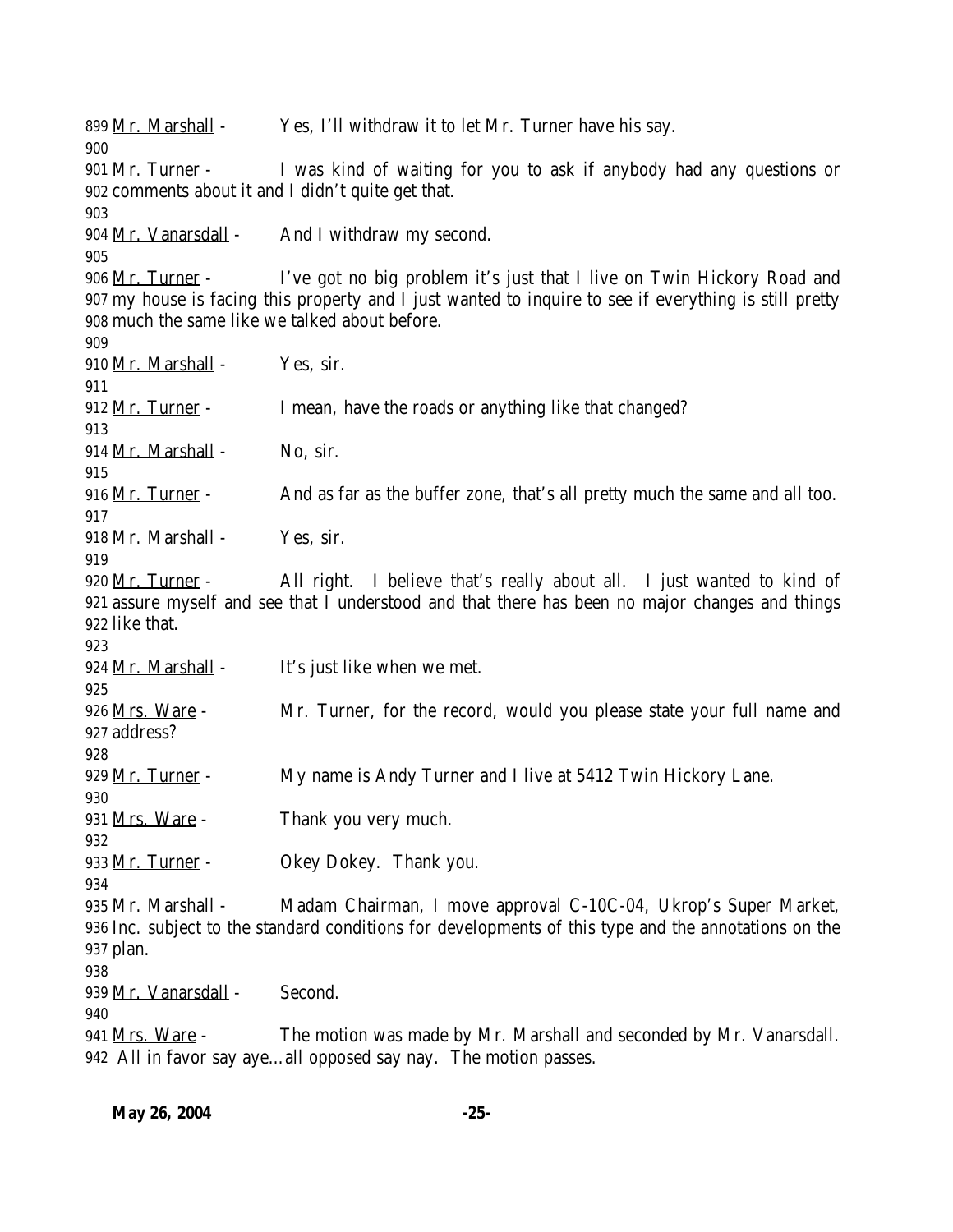**REASON** - Acting on a motion by Mr. Marshall, seconded by Mr. Vanarsdall, the Planning Commission voted 5-0 (one abstention) to recommend that the Board of Supervisors **grant** the request because it would provide needed services for the community and the proffered conditions would assure a level of development otherwise not possible.

#### **PLAN OF DEVELOPMENT**

POD-13-04 Lakeside Moose Lodge – Addition (POD-44-80 Revised) **Engineering Design Associates for Loyal Order of the Moose:** Request for approval of a revised plan of development, as required by Chapter 24, Section 24-106 of the Henrico County Code, to construct two building additions totaling 3,016 square feet to an existing 6,700 square foot lodge. The 3.983-acre site is located at 1207 Hilliard Road on the south line of Hilliard Road, approximately 150 feet west of Brook Road (U. S. Route 1) on parcel 784-749-6682. The zoning is B-3, Business District. County water and sewer. **(Fairfield)**

 Mrs. Ware - Is there anyone in the audience in opposition to POD-13-04, Lakeside Moose Lodge? No opposition. Okay. Good morning, Ms. News.

 Ms. News - Good morning, Madam Chairman, members of the Commission. Outstanding issues regarding fire protection requirements and the parking lot layout have been resolved. The applicant has also agreed to add landscaping along Hilliard Road and screen the dumpster. These items are addressed on the revised plan which has just been distributed. The remaining issue is in regard to the floodplain on the property. A FEMA floodplain analysis will be required to be approved prior to the approval of any construction plans for this project. Condition No. 30, which has just been distributed to you, has been added to address this requirement. With that said, staff recommends approval of the revised plans subject to the standard conditions for developments of this type, the conditions in the agenda and the additional condition No. 30. I'll be happy to answer any questions.

965 Mrs. Ware - Are there any questions by the Commission for Ms. News?

967 Mr. Archer Madam Chairman, I don't have any, but, Ms. News, would you explain to the rest of the Commission, as well as you can, what condition No. 30 actually does.

970 Ms. News - Condition 30 is requiring this building, this building actually sits in the floodplain. It's actually constructed on an island so they have to meet requirements of FEMA basically to prove that there will be no increase in any of the flood levels as of a result of this development. So, they have to go through and do a hydraulic and hydrologic analysis for this building before it can be approved.

| 976 Mr. Archer -     | Do you all understand hydraulic?                    |
|----------------------|-----------------------------------------------------|
| 977                  |                                                     |
| 978 Mr. Vanarsdall - | What is that No. 28 down at the bottom of the page? |

**May 26, 2004** -26-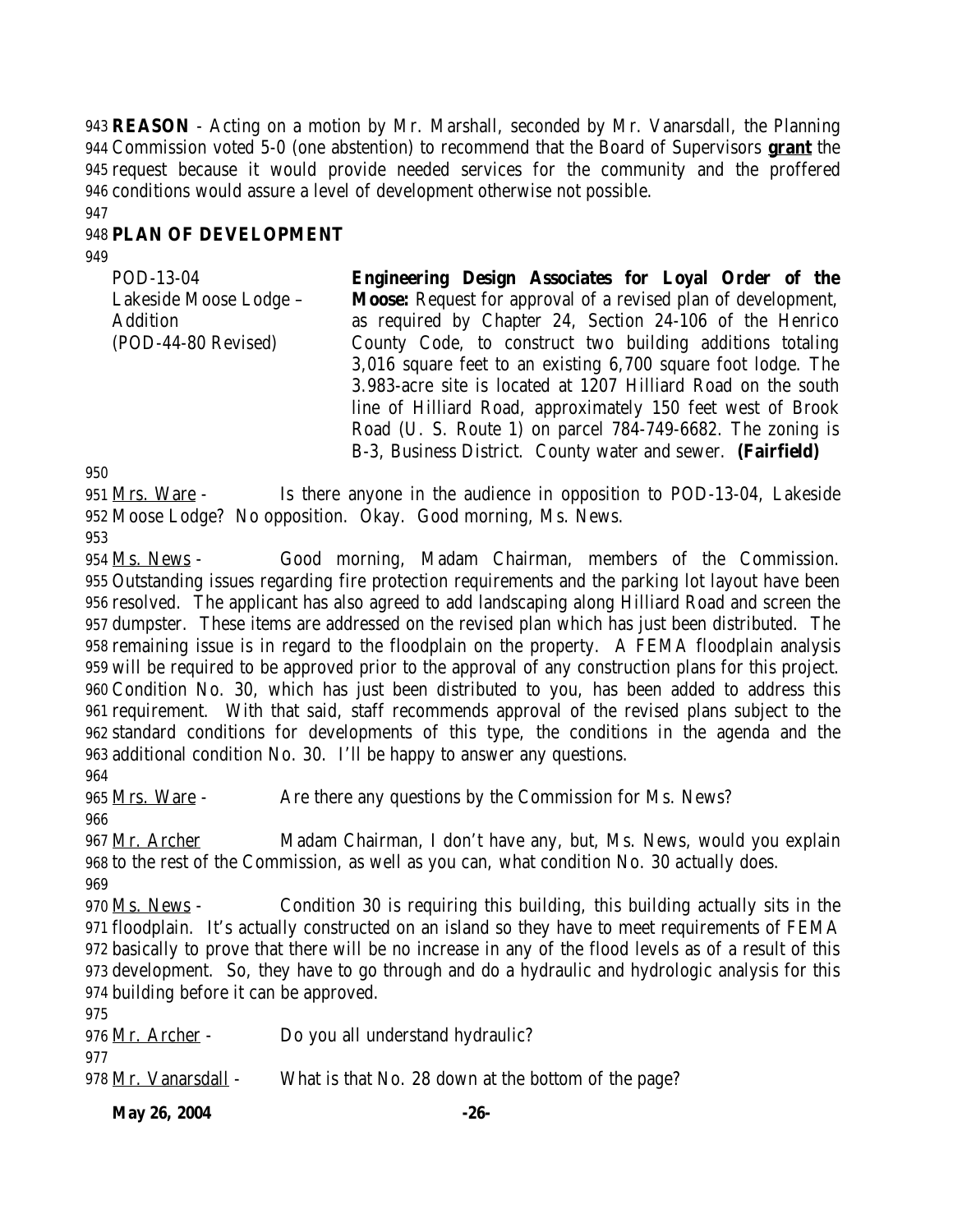979 Mr. Silber - That's just an unnecessary number, Mr. Vanarsdall, a typo. 981 Ms. News - It's just a typo. 983 Mrs. Ware - Are there any other questions for Ms. News? Okay. 985 Mr. Archer - Madam Chairman, I discussed this with Ms. News yesterday and I just

 thought that you all should have the benefit of hydraulic like I did so that is why I asked her to explain that. With that, I think I can move for approval of POD-13-04, Lakeside Moose Lodge Addition, subject to the standard conditions for developments of this type and additional conditions Nos. 23 through 29 and No. 30 that we were handed today.

Mr. Vanarsdall - Second.

 Mrs. Ware - The motion was made by Mr. Archer and seconded by Mr. Vanarsdall. All in favor say aye…all opposed say nay. The motion passes.

 The Planning Commission approved POD-13-04, Lakeside Moose Lodge Addition (POD-44- 80 Revised) subject to the standard conditions attached to these minutes for developments of this type, the annotations on the plan and the following additional conditions. Mr. Marshall Abstained.

 23. The easements for drainage and utilities as shown on approved plans shall be granted to the County in a form acceptable to the County Attorney prior to any occupancy permits being issued. The easement plats and any other required information shall be submitted to the County Real Property Agent at least sixty (60) days prior to requesting occupancy permits.

 24. The limits and elevations of the 100-year frequency flood shall be conspicuously noted on the plan "Limits of 100 Year Floodplain." In addition, the delineated 100-year floodplain must be labeled "Variable Width Drainage and Utility Easement." The easement shall be granted to the County prior to the issuance of any occupancy permits.

- 25. The developer shall provide fire hydrants as required by the Department of Public Utilities and Division of Fire.
- 26. Any necessary off-site drainage and/or water and sewer easements must be obtained in a form acceptable to the County Attorney prior to final approval of the construction plans.
- 27. Deviations from County standards for pavement, curb or curb and gutter design shall be approved by the County Engineer prior to final approval of the construction plans by the Department of Public Works.
- 28. Insurance Services Office (ISO) calculations must be included with the plans and contracts and must be approved by the Department of Public Utilities prior to the issuance of a building permit.

 29. The location of all existing and proposed utility and mechanical equipment (including HVAC units, electric meters, junction and accessory boxes, transformers, and generators) shall be identified on the landscape plans. All equipment shall be screened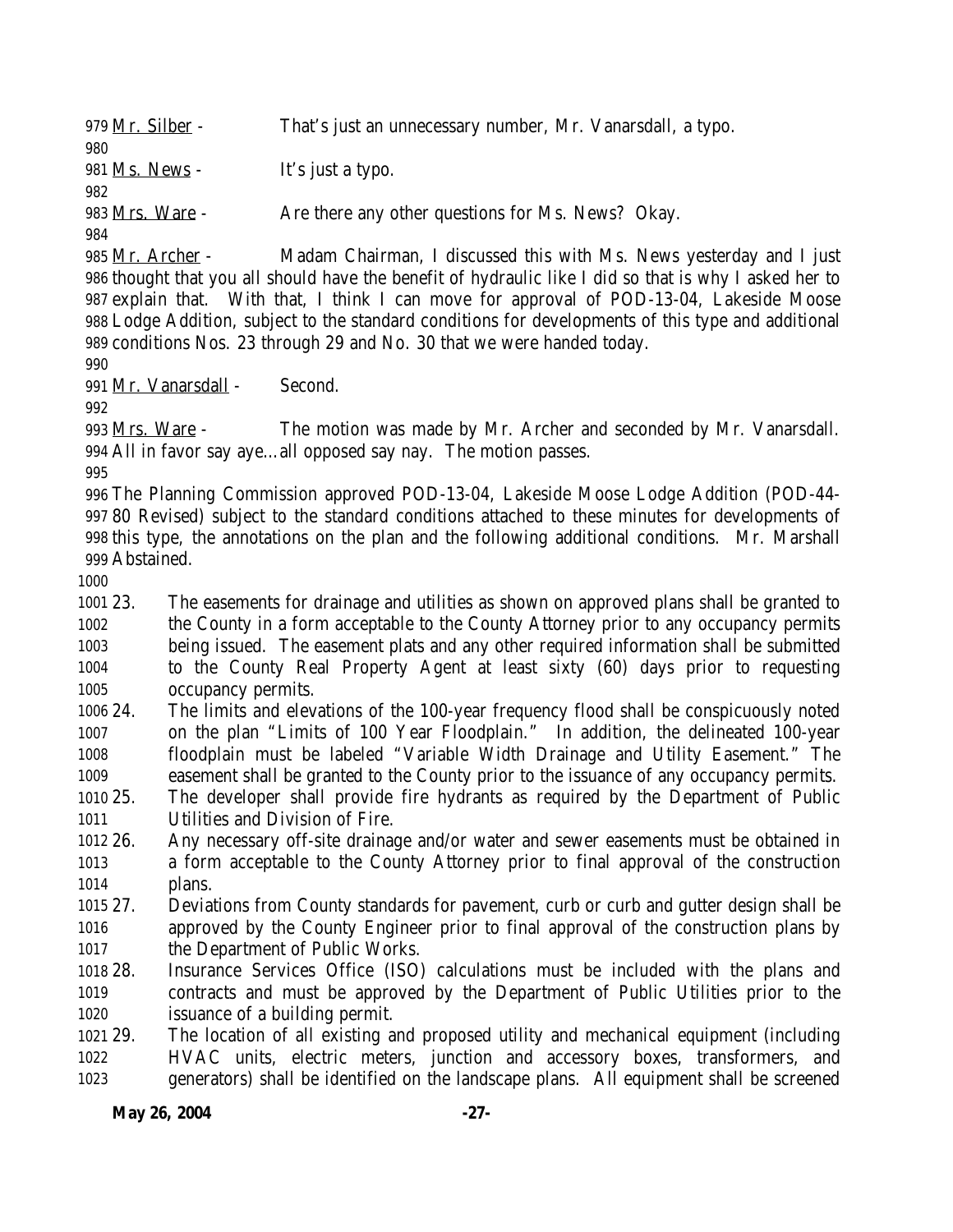by such measures as determined appropriate by the Director of Planning or the Planning Commission at the time of plan approval**.**

 30. Prior to final approval of construction plans, the applicant must perform a hydrologic and hydraulic analysis per FEMA Regulation NFIP 44 CFR 60.3 page D and provide evidence of approval from FEMA, to the Director of Public Works, that the proposed encroachment would not result in any increase in flood levels during the occurrence of the base flood discharge.

# **PLAN OF DEVELOPMENT (Deferred from the April 21, 2004, Meeting)**

POD-30-04 Ashley & Friends Child Care Center – 1117 W. Nine Mile Road **Engineering Design Associates for Michael G. & Robin M. Jones and Ashley & Friends Child Care Center, Inc.:** Request for approval of a plan of development, as required by Chapter 24, Section 24-106 of the Henrico County Code, to construct a one-story, 3,360 square foot child care center and a 880 square foot future addition. The 0.90-acre site is located on the southeast corner of W. Nine Mile Road (State Route 33) and S. Lake Avenue on parcel 819-725-8694. The zoning is O-

2, Office District. County water and sewer. **(Varina)**

 Mrs. Ware - Is there anyone in the audience in opposition to POD-30-04, Ashley & Friends Child Care Center, in the Varina District. No opposition. Good morning, Mr. Wilhite.

1039 Mr. Wilhite - Good morning. You are being handed out a revised site plan that we have received since this case was deferred from your April 21 meeting. At staff's request, the applicant has increased the amount of parking spaces on site, going from 7 on the original plan to 15 as shown on this site plan. Also a small drop-off area has been provided for children, as well and the parking lot addition has been moved out of the 50/10 detention basin area. We do have a revised recommendation of approval and it's appears in the addendum on page 3. We are also handing out architecturals that we apologize for that were inadvertently omitted from your packets, originally.

 The only additional issue that remained was the construction of the dumpster screen. Staff recommended that a masonry dumpster screen be shown on the original plan. We have recently learned that the applicant is agreeable to providing a masonry screen, and with that, staff can recommend approval of the revised plan.

1053 Mrs. Ware - Are there any questions for Mr. Wilhite by the Commission? 

 Mr. Jernigan - No. I just want say and I want to thank Mr. Wilhite and Ms. Isaac. It just goes to show when you put a little more work into it, we found those parking places before we had, what, seven?

1059 Mr. Wilhite - Yes.

**May 26, 2004** -28-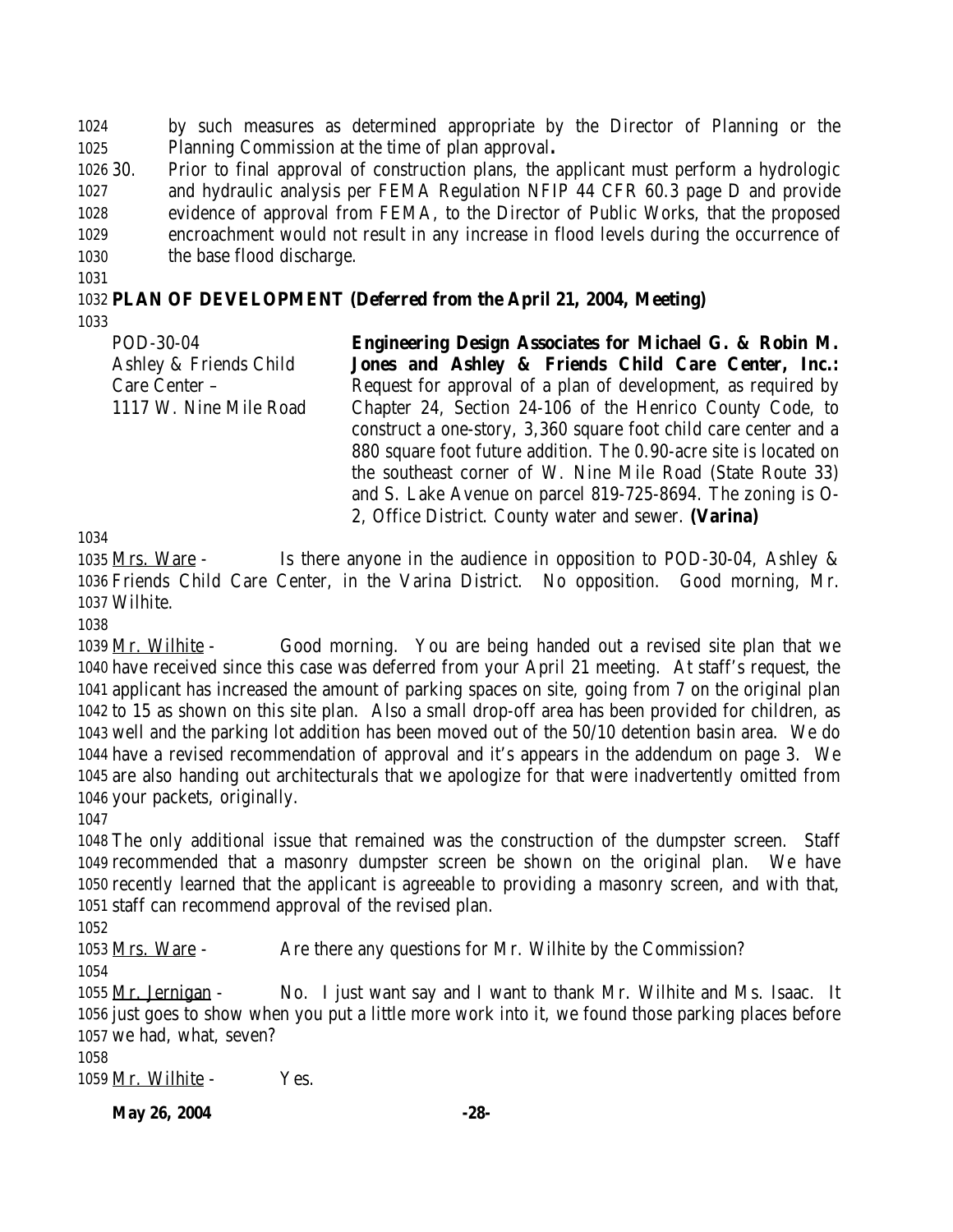1060 Mr. Jernigan - And now we have 15. Mr. Wilhite - Actually, Ms. Goggin worked quite a bit to get that redesigned. 1064 Mr. Jernigan - Thank you, Christina. Mr. Marshall - Madam Chairman, I want to note my abstention on this, and also on the last case. I did not vote on the last case. Mr. Jernigan - I don't have any more questions, Mr. Wilhite. Mr. Vanarsdall - The only thing I have to add, I read this, what was it 15 then 100 square feet and 9 and two spaces. You could have come up short and I wouldn't have never known what you were talking about. Mr. Jernigan - That's the reason we're going to do a little study on day care center's parking lots. 1078 Mr. Vanarsdall - That's a good idea. Mr. Wilhite - They probably met Code originally but staff had great concern about not having enough parking spaces on here. And we don't know how many children are going to be at this day care. Mr. Jernigan - Well by Code, originally, they met Code but they just didn't have enough parking places. 1087 Mr. Wilhite - In staff's opinion, yes. Mr. Jernigan - Mr. Wilhite, I don't have any more questions. And I really don't have any questions for Ms. Isaac unless she wants to get up and say something. Okay. With that, I will move for approval of POD-30-04, Ashley & Friends Child Care Center, with the standard conditions for developments of this type and the following additional conditions Nos. 23 through 36 and the approval by the addendum. Mr. Archer - Second, Madam Chair. Mrs. Ware - The motion was made by Mr. Jernigan and seconded by Mr. Archer. All in favor say aye...all opposed say nay. The motion passes. And we need to note the abstention of Mr. Marshall on this case as well as the prior case, POD-13-04, Lakeside Moose Lodge Addition.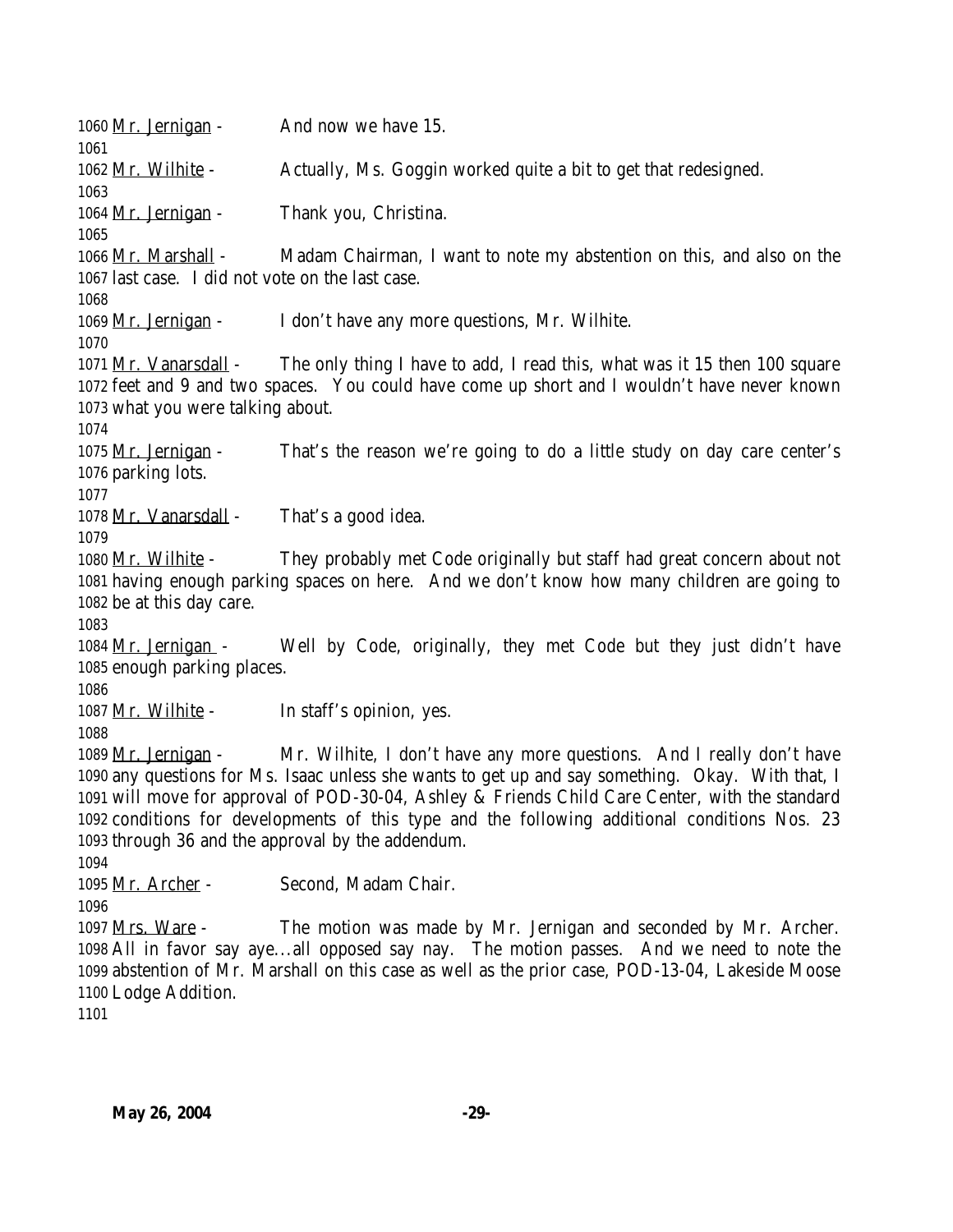The Planning Commission approved POD-30-04, Ashley & Friends Child Care Center – 1117 W. Nine Mile Road, subject to the standard conditions attached to these minutes for developments of this type, the annotations on the plan and the following additional conditions. Mr. Marshall Abstained.

 23. The right-of-way for widening of Nine Mile Road as shown on approved plans shall be dedicated to the County prior to any occupancy permits being issued. The right-of-way dedication plat and any other required information shall be submitted to the County Real Property Agent at least sixty (60) days prior to requesting occupancy permits.

 24. The easements for drainage and utilities as shown on approved plans shall be granted to the County in a form acceptable to the County Attorney prior to any occupancy permits being issued. The easement plats and any other required information shall be submitted to the County Real Property Agent at least sixty (60) days prior to requesting occupancy permits.

 25. The developer shall provide fire hydrants as required by the Department of Public Utilities and Division of Fire.

 26. Employees shall be required to use the parking spaces provided at the rear of the building(s) as shown on the approved plans.

- 27. Outside storage shall not be permitted.
- 28. The certification of building permits, occupancy permits and change of occupancy permits for individual units shall be based on the number of parking spaces required for the proposed uses and the amount of parking available according to approved plans.
- 29. Any necessary off-site drainage and/or water and sewer easements must be obtained in a form acceptable to the County Attorney prior to final approval of the construction plans.

 30. Deviations from County standards for pavement, curb or curb and gutter design shall be approved by the County Engineer prior to final approval of the construction plans by the Department of Public Works.

- 31. Storm water retention, based on the 50-10 concept, shall be incorporated into the drainage plans.
- 32. Insurance Services Office (ISO) calculations must be included with the plans and contracts and must be approved by the Department of Public Utilities prior to the issuance of a building permit.
- 33. Approval of the construction plans by the Department of Public Works does not establish the curb and gutter elevations along the Henrico County maintained right-of-way. The elevations will be set by Henrico County.
- 34. Approval of the construction plans by the Department of Public Works does not establish the curb and gutter elevations along the Virginia Department of Transportation maintained right-of-way. The elevations will be set by the contractor and approved by the Virginia Department of Transportation.
- 35. The location of all existing and proposed utility and mechanical equipment (including HVAC units, electric meters, junction and accessory boxes, transformers, and generators) shall be identified on the landscape plans. All equipment shall be screened by such measures as determined appropriate by the Director of Planning or the Planning Commission at the time of plan approval**.**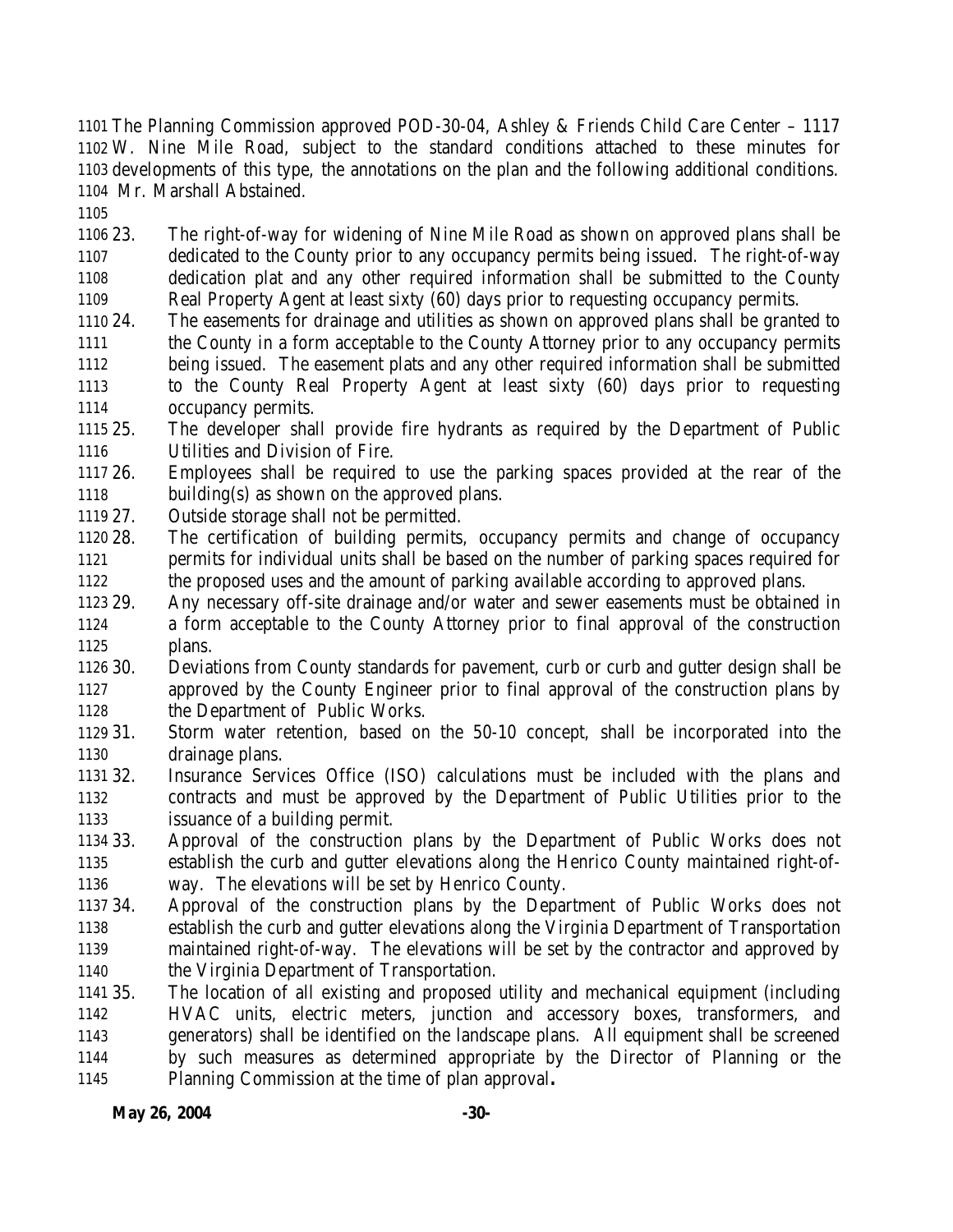36. The conceptual master plan, as submitted with this application, is for planning and information purposes only.

#### **PLAN OF DEVELOPMENT (Deferred from the April 21, 2004, Meeting)**

| POD-33-04                      | Koontz-Bryant, P.C. for Second Baptist Church: Request for      |
|--------------------------------|-----------------------------------------------------------------|
| <b>Second Baptist Church -</b> | approval of a plan of development, as required by Chapter 24,   |
| <b>Auxiliary Parking Area</b>  | Section 24-106 of the Henrico County Code, to construct a       |
|                                | 294-space auxiliary parking area. The 4.19-acre site is located |
|                                | at 150 North Gaskins Road on parcel 742-738-7703. The           |
|                                | zoning is R-O, One-Family Residence District. (Tuckahoe)        |

 Mrs. Ware - Is there anyone in the audience in opposition to POD-33-04, Second Baptist Church – Auxiliary Parking Area, in the Tuckahoe District? No opposition. Good morning, Mr. Strauss.

 Mr. Strauss - Good morning, Madam Chairperson, member of the Commission. This case was deferred from our last meeting in order to allow the applicant time to prepare a revised plan to address the storm drainage design issue, raised by Public Works during the review of the previous plans. The applicant wishes to construct an auxiliary parking area to provide additional parking spaces for the church congregation. These are extra spaces. The requirements for parking are met on the church site itself. Because the new parking area is located across the street, on the western side of North Gaskins Road, a variance was required and it was granted by the BZA. The applicant has met with the neighbors on several occasions and as a result there are landscaped and natural buffers to be provided at the periphery of the parking area. There is also a new median break proposed on Gaskins Road, which would align with the entrance of Second Baptist Church. The remaining issue to resolve is related to storm drainage. An adequate outfall is required to the adjacent Lubavitch Center site. The applicant would need an offsite easement for this outfall, or in lieu of that a waiver for alternative storm drainage design. After discussions with adjacent property owner and the Department of Public Works there is an additional condition that staff is recommending, and that is the condition that appears on this morning's addendum. So with that, we are recommending approval of this POD in accordance with the standard conditions for developments of this type and the additional condition in your addendum. I'll be happy to answer any questions you may have and we have Russell Harper here representing the church this morning.

 Mrs. Ware - Are there any questions from the Commission for Mr. Strauss? I have none at this time, Mr. Strauss. Thank you. Mr. Harper, would you like to address the Commission? 1180 Mr. Harper - No. Mrs. Ware - No? You're fine with everything? 

1184 Mr. Harper - Yes.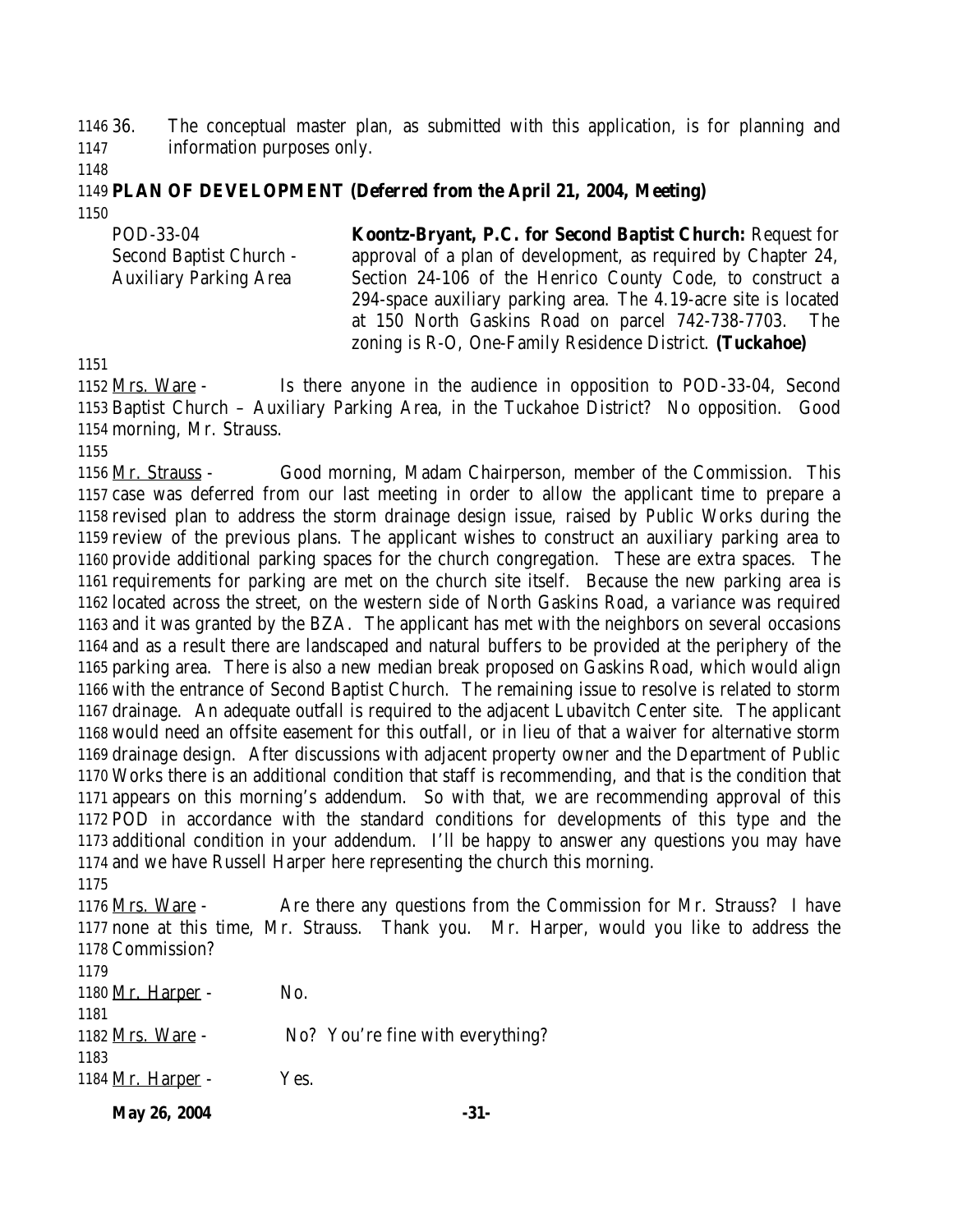Mrs. Ware - All right. Then at this time, I will move for the approval of POD-33-04, Second Baptist Church, subject to the annotations on the plans and the standard conditions for developments of this type and the following additional condition No. 23.

1190 Mr. Jernigan - Second.

 Mrs. Ware - The motion was made by Mrs. Ware and seconded by Mr. Jernigan. All in favor say aye…all opposes. The motion passes.

 The Planning Commission approved POD-33-04, Second Baptist Church – Auxiliary Parking Area, subject to the standard conditions attached to these minutes for developments of this type, the annotations on the plan and the following additional conditions:

 22. Prior to final approval of construction plans an adequate drainage outfall system and any necessary easements shall be provided, and approved by the Director of Public Works.

 23. Any necessary off-site drainage easements must be obtained in a form acceptable to the County Attorney Prior to final approval of the construction plans by the Department of Public Works.

# **PLAN OF DEVELOPMENT**

| POD-37-04                | Koontz-Bryant, P.C. for John Rolfe Commons, LLC:                  |
|--------------------------|-------------------------------------------------------------------|
| John Rolfe Place         | Request for approval of a plan of development, as required by     |
| 11801 Ridgefield Parkway | Chapter 24, Section 24-106 of the Henrico County Code, to         |
|                          | construct a medical office complex consisting of four buildings   |
|                          | for a total of 23,267 square feet. The 5.476-acre site is located |
|                          | at the southwest corner of John Rolfe Parkway and Ridgefield      |
|                          | Parkway on parcel 736-750-3453. The zoning is O-2C, Office        |
|                          | District (Conditional). County water and sewer. (Tuckahoe)        |

1209 Mrs. Ware - Is there anyone in the audience in opposition to POD-37-04, John Rolfe Place, in the Tuckahoe District? No opposition. Hello, Mr. Wilhite.

1212 Mr. Wilhite - Hello again. There are four buildings being approved with this plan. There is one future building being shown on the layout that you have but it is not a part of this current approval. Most of the smaller buildings in this development do back up to the adjacent single-family neighborhood and they will help provide a buffer between vehicular and pedestrian traffic on the site as well. Zoning proffers did require that there be a 15-foot bermed landscaped buffer and also a 15-foot transitional buffer in this area as well. The buildings being proposed are roughly half brick and half EIFS. The parapet around the building should be sufficient to screen the rooftop HVAC equipment. The brick is a light tan color, and the EIFS is a little bit darker tan. The applicant originally proposed a kelly-green standing metal seam roof, but has agreed to change the color to a darker color to match the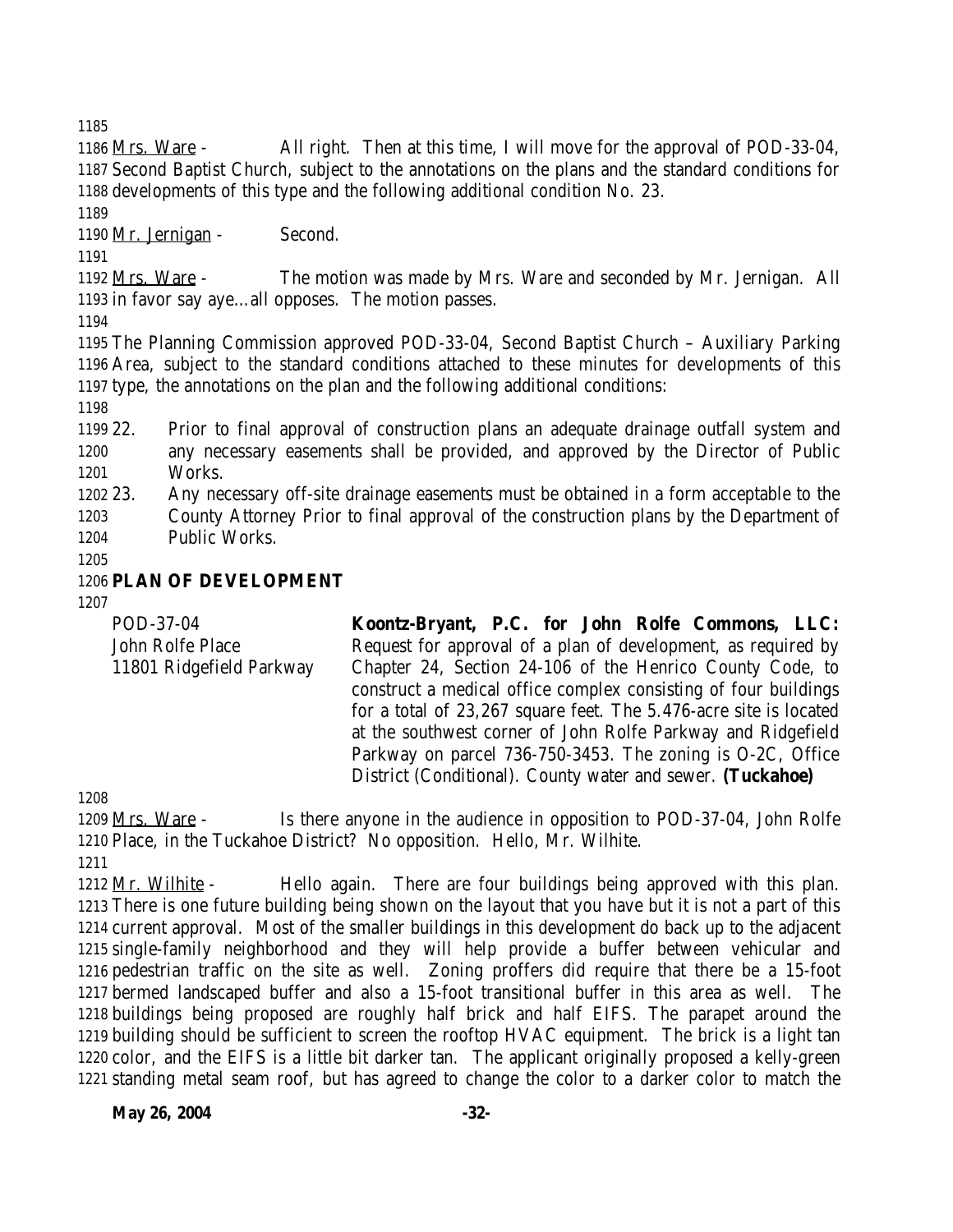shopping center across the street.

 We understand that the applicant has met with the Stonequarter neighborhood representatives. There is no known opposition from that neighborhood. Staff has also notified other neighborhoods in that area and we have not heard of any problems with the proposed development. On your addendum there is an additional condition No. 35 being suggested by staff that deals with the dumpster servicing. It reads: All dumpsters will be serviced, and all ground maintenance shall be limited between the hours of 7:00 a.m. and 9:00 p.m. Monday through Saturday and no service on Sunday. It is staff's understanding that the applicant is agreeable to this condition being added to the recommendation. With that, staff would recommend approval of this plan.

 Mrs. Ware - Are there any questions from the Commission for Mr. Wilhite? Mr. Wilhite, I just want to note that the roof color is annotated on the plan, is that correct? Is that how you going to handle that?

1238 Mr. Wilhite - I think it needs to be changed. It shows the kelly-green standing seam metal. We can make that as an annotation.

 Mrs. Ware - Do you have a letter? Okay. All right. I just want to make sure that everything was received. (Lady speaking out from audience) Oh, I'm sorry, I didn't see you when I asked for opposition. Please come forward and give your name and address.

 Ms. Turner - My name is Jeanine Turner and my address is 2106 Stonequarter Court. I am the recent past president of the Stonequarter Neighborhood Association and I just wanted to give you feed back. We have a liaison appointed who is now the current president of Stonequarter Neighborhood Association, Catherine Curran, who has been in contact with the developer and also with you, Mrs. Ware, and with Ms. Rogan, and I just wanted to let you know that, the information from her, is that the developer has been very positive and prompt in providing the neighborhood association with information and addressing its concerns and being very positive in working with us. So, we expect the development to go smoothly and positively.

 The only concern we do have, which we have requested developer to look at, if there is possibility for consideration during this planning phase, is one dumpster which backs up to the property. We realize there is some constraints why it may have to remain there but just as the plan develops is there a possibility of it being moved away from the residents border. That it be taken into consideration. Other than that, we look forward to a positive progression of the development.

1262 Mrs. Ware - Are you talking about the one that backs up to Mrs. Curran's house? 

 Ms. Turner - Yes. Simply because of the location of proximity to the housing. The biggest concern would be the noise, the beep, beeping of the backing up of the trucks. You know, babies and stuff, it does matter during the time of day. But, that would be the only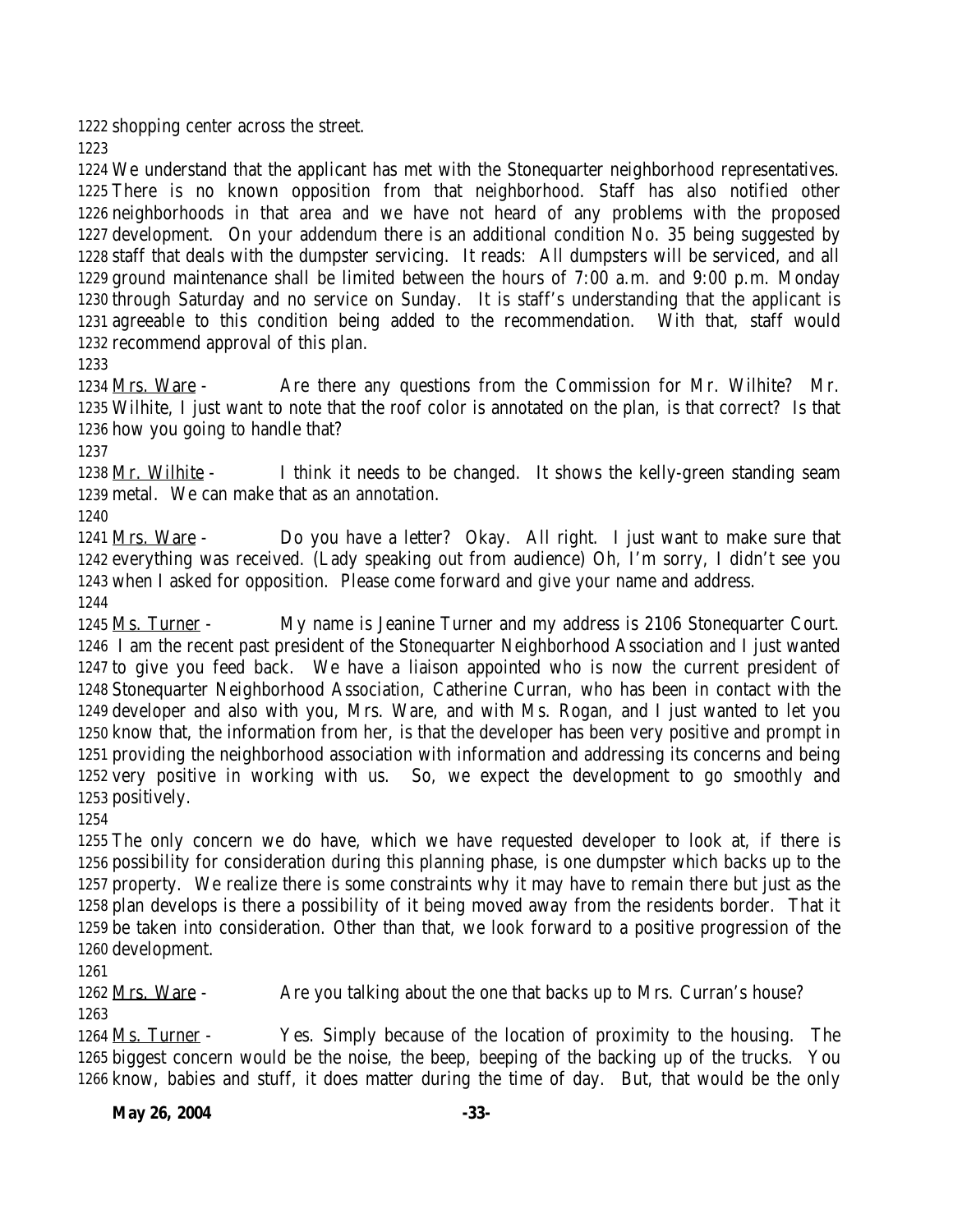consideration we would like to be reviewed, if possible.

1269 Mrs. Ware - That's one reason why I asked the developer to add this conditions on the hours of dumpster pickup and parking lot cleaning. That will limit the hours that they can do that so it won't be as disruptive. And I think part of this can be addressed, and I spoke with Mr. Timmons about this yesterday, at the time of landscaping perhaps there could be some supplemental landscaping in that area in order to help buffer Mrs. Curran and her family from the dumpster that's closest to her home.

1276 Ms. Turner - Or in the future people who move in there. You know, looking at the property value and such.

 Mrs. Ware - Exactly. I know that they do have the berm as well as the additional undisturbed buffer area and perhaps that can be supplemented a bit to give some screening. And the developer has been very agreeable in working, as she said, for everyone in the past. 

Ms. Turner - That's correct.

 Mrs. Ware - And the landscaping plan will have to come back to the Commission in a public hearing forum just like today so that we can address those. All right.

 Ms. Turner - Okay. Thank you very much and I appreciate the developer working with us.

1291 <u>Mr. Timmons</u> - I just want to (unintelligible – speaking from his seat in the audience).

1293 Mrs. Ware - If you want to it's open to you, if not that's fine.

 Mr. Timmons - My name is Jeff Timmons and I'm representing the developer here. I just want to reiterate what you just described. We have instituted a berm behind the dumpster and all the way along the back of the site. The landscaping will come back and we will supplement the landscaping at that point. The dumpster enclosures are masonry with brick exteriors. The reality is because of utilities, manholes, and those types of things, there's really no other place to put the dumpster. We were just left with that location. But it is, I think, 75 feet from the property line and we are more than willing to work with the out parcel and if there is something that could be worked out there, that's a possibility. 

| 1000               |                                                                       |
|--------------------|-----------------------------------------------------------------------|
| 1304 Mrs. Ware -   | All right.                                                            |
| 1305               |                                                                       |
| 1306 Mr. Silber -  | Can I ask a question? And I may need to get staff up to help me with  |
|                    | 1307 this, how many dumpsters are proposed on the site?               |
| 1308               |                                                                       |
| 1309 Mr. Timmons - | Three.                                                                |
| 1310               |                                                                       |
| 1311 Mr. Silber    | Three. Is it necessary to have three or I notice that you have got at |
|                    |                                                                       |

**May 26, 2004** -34-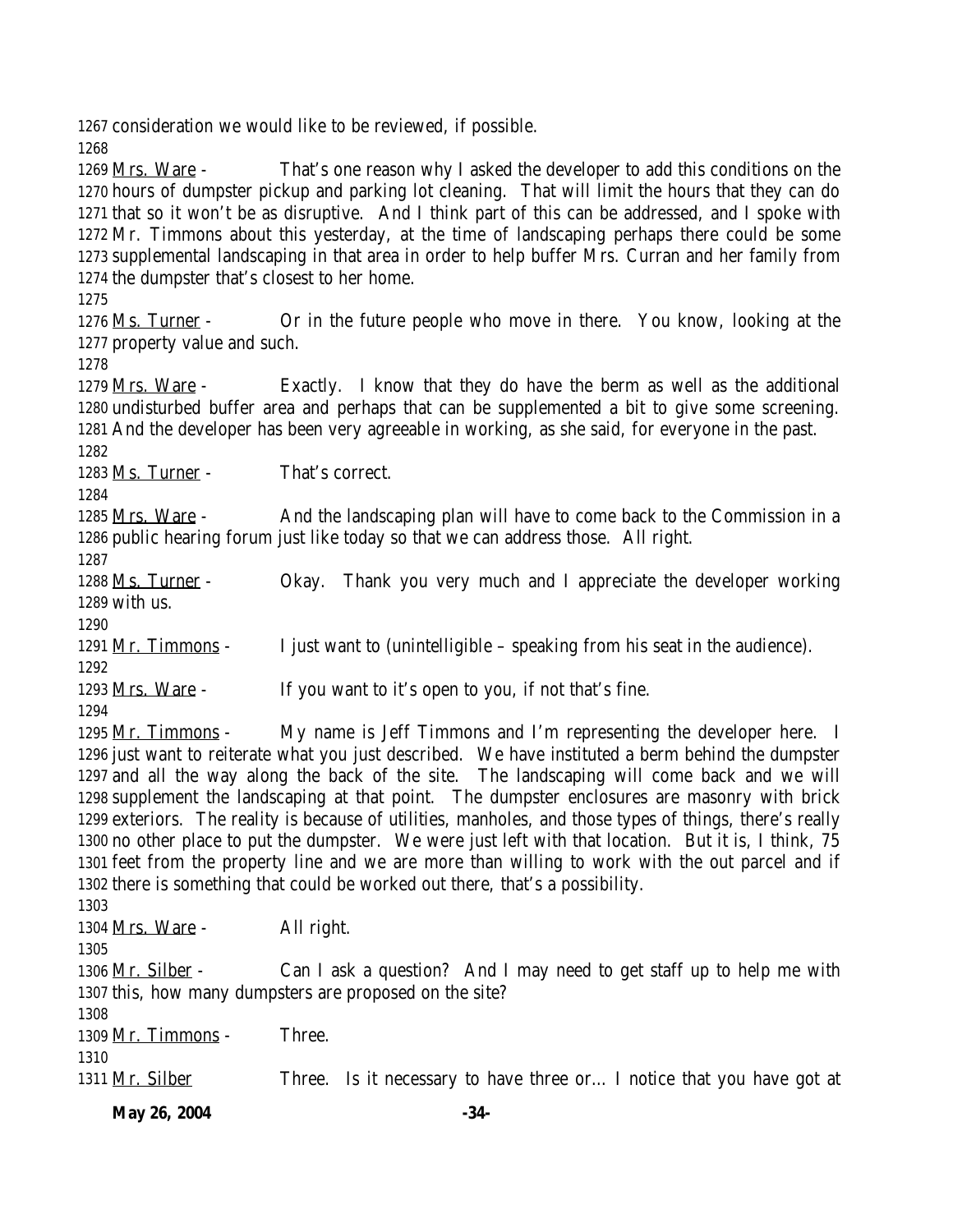**May 26, 2004** -35- least two of the dumpsters on outside perimeters of the property and I wasn't sure if there was anyway of internalizing those dumpster even if they are concentrated at one location. You said that you have looked at other options and this is really where they need to go. But, I wasn't sure if you and staff have worked together to see if there are any alternatives because typically we don't like to see them up against residences like this. 1318 Mr. Timmons - They do need to be sort of dispersed through the site. We have looked. Most of our islands and such have utilities in them be it a fire hydrant or manhole and we are left with few options. We don't want to put them on the outside of the site where they become an object for more people to view. We do have a buffer along those regions. We do have a berm and there will be landscaping and they will be in masonry enclosures. 1324 Mr. Silber - As far as where the future building is shown, could it not be placed in that general area? 1327 Mr. Timmons - The future building is a site that's for sale. At this point, it is anticipated… It's not a part of the office condominium development, I mean it's being sold as a separate site. It's not encumbered by dumpsters from this site. 1331 Mr. Silber - So, that would not be a part of the condominium development? 1333 Mr. Timmons - No. Like I said, we are trying to work with them. We are in discussions with a number of people and we are willing to work with them to see if we can move that one dumpster. 1337 Mr. Silber - Mr. Wilhite, what does staff know about this in respect to other alternatives? Mr. Wilhite - Ms. Goggin took a closer look at that, maybe she needs to address it. One option I can suggest is since the landscape plan does come back before the Planning Commission for approval, we can take a closer look at dumpster locations to see if there are any alternative locations that could be done. We have the ability to approve that with the landscape plan. Mr. Vanarsdall - Good idea. 1348 Mr. Timmons - May I ask where you might suggest we put them? 1350 Mr. Silber - To me it seems like they could be more toward the center of the site. Like, perhaps, somehow behind building A. Many of our office developments don't have dumpsters. There are other ways of dealing with trash disposal besides traditional dumpsters. I wasn't sure if there was some type of central system or another way of dealing with it. It's seems a little bit, unfortunate, that two of those would be place up against a single-family community versus maybe internalizing toward the center of the property. I understand what you are saying about the future development and that building and the potential of that being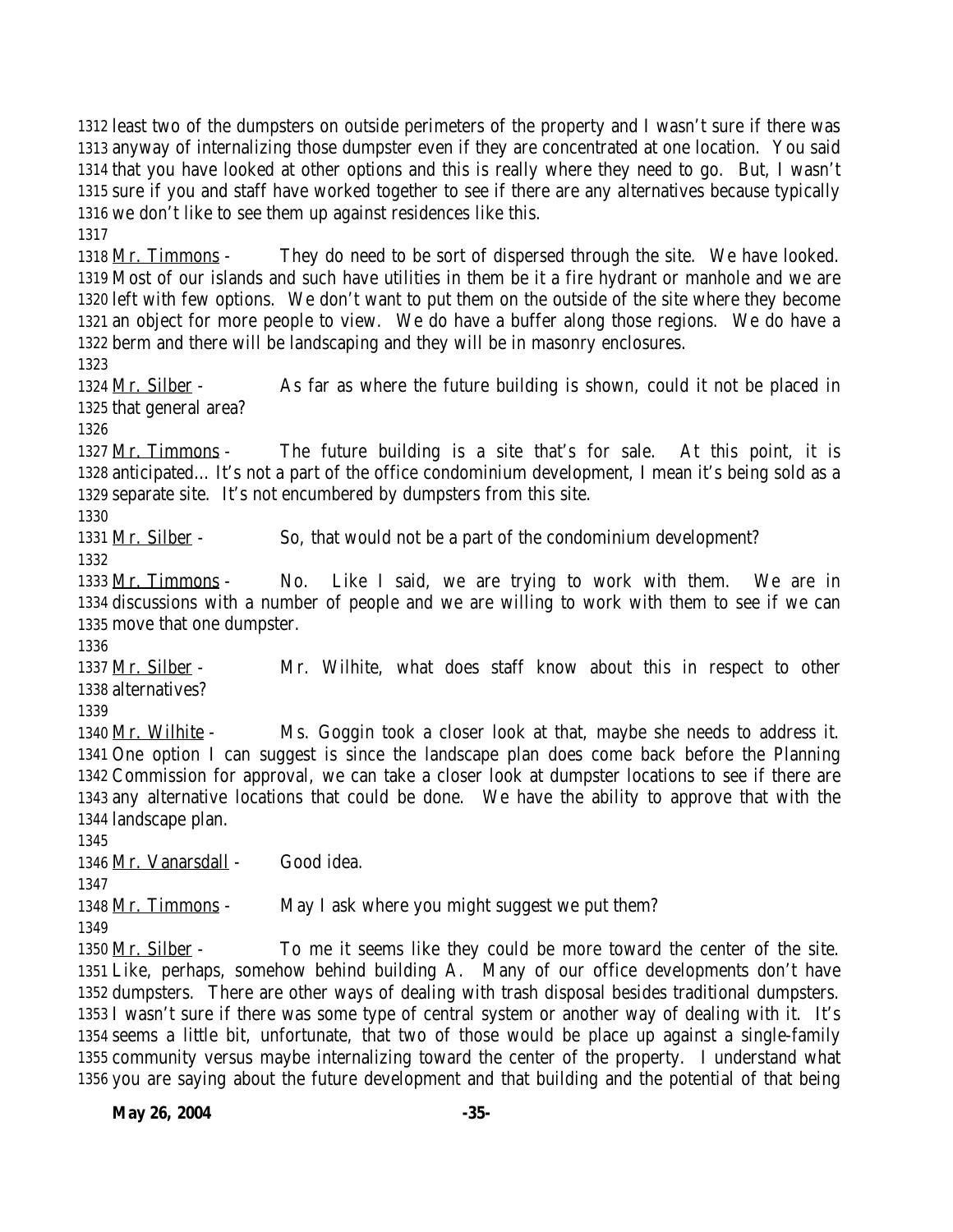disassociated with the condominium arrangement. But, maybe what we can do is flag this as an issue and as the landscape plan is developed it will be required to come back to the Planning Commission for approval, it's 9 Amended, we can take a look at it at that time and see if there is a better location.

1362 Mr. Timmons - Okay.

1364 Mr. Vanarsdall - Jeff, in your experience, do you have any idea or do you have any suggestions on how these dumpsters can be handle differently? We have this on a lot of projects. The dumpster always ends up in the front yard of a subdivision or somewhere where it shouldn't be. Even if it's screened, the doors are always open, it's overflowing and it's very unsightly. Do you have any ideas on that? I'm going to ask the Planning staff to formerly review these things. I understand that it is always for the benefit of the driver and the driver doesn't get out of the truck to open it. Well he must get out to open it but he won't get out to close it.

 $Mr.$  Timmons - A lot of it is simply a management of the property as to how clean they keep it. I think there are different… When you talk about dumpster in a retail situation where you do have food and that type of thing you have one problem. But, I do feel in an office situation it's a different set of circumstances. The real obnoxious part of the office condition is one to pick up simply the sound of the device coming to pick it up, which is an issue. And, then secondly, the management of the property as to how clean they can keep it.

 Mr. Vanarsdall - We have old shopping center and different commercial buildings that have no dumpster hours on them. They come at two and three and four in the morning. I just saw two this past week. And even when they have the dumpster hours on them, they come at two and three in the morning and then they blame it on a new driver. I just guess that's one of those things, isn't it?

1386 Mr. Timmons - That's just one of those things. I really feel that something along those lines is more of a management conditions for that property and there are going to be conditions on the books to relate to that.

1390 Mrs. Ware - Are there any more questions for Mr. Timmons by the Commission? No. Okay. Thank you, Mr. Timmons.

Mr. Timmons - Thank you.

Mrs. Ware - Ms. Goggin, did you have something you wanted to say?

 Ms. Goggin - My name is Christina Goggin and I'm the planner on the case. I just wanted to say that the office complex right now is a medical office complex and depending on who signs leases and goes into the condos, because of the use, there are a lot of utilities that wouldn't necessarily be required for a regular office. So, some of the utility constraints as the project firms up as to exactly what's going to go in there, office wise, could open up some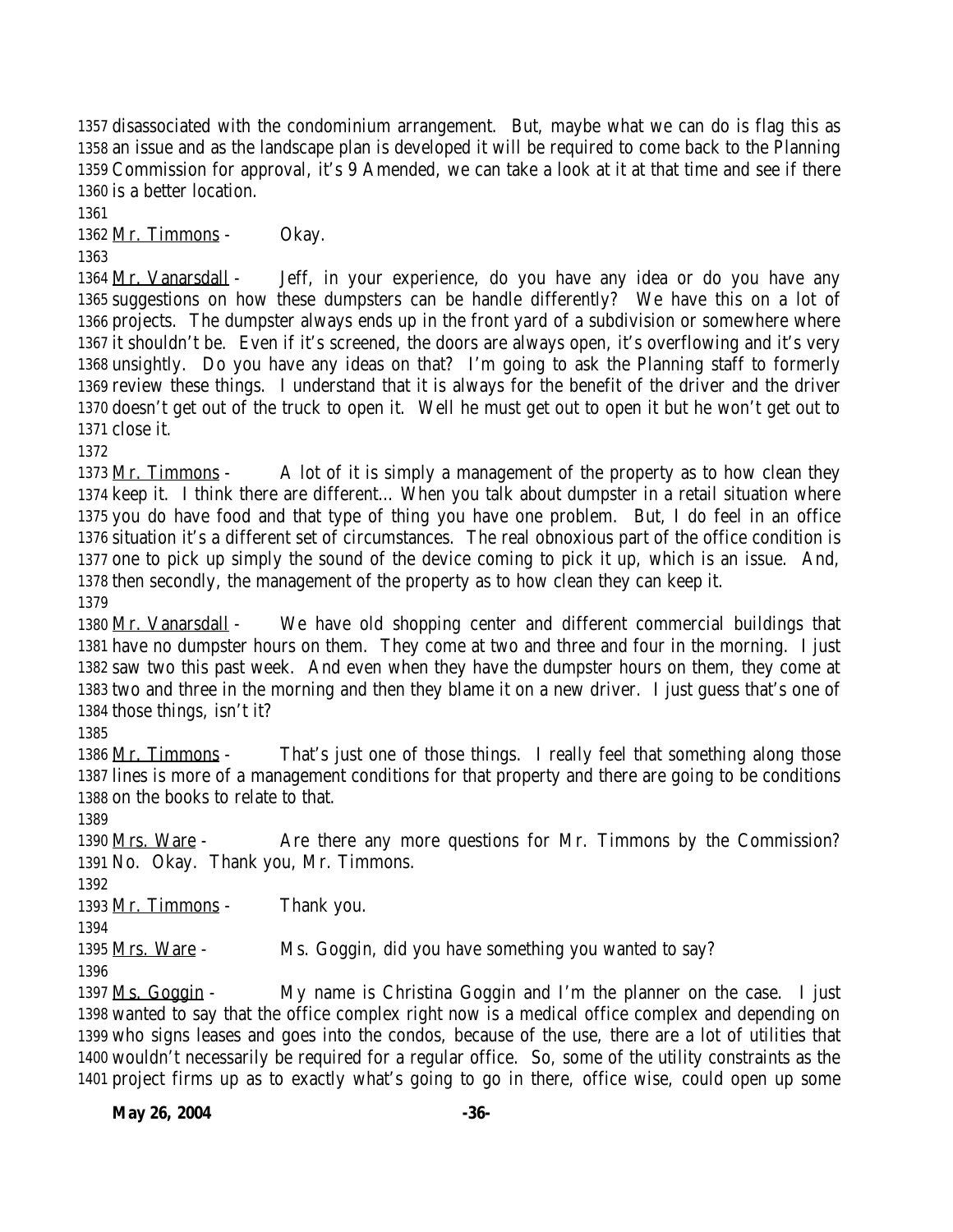more spaces that currently are occupied by monitoring manholes and other necessities by utilities.

Mrs. Ware - So it does limit.

 Ms. Goggin - Utilities do not care for dumpster pads or dumpsters on top of their lines just in case there is a failure and they have to go and repair it.

1410 Mrs. Ware - Thank you for saying that. Ms. Turner, I believe you had another comment that you would like to make before we make a motion.

 Ms. Turner - Yes. I have one more comment. I'm Jeanine Turner. It was mentioned that it is not a retail dumpster that we are talking about but we are talking about a medical office complex and that raises in my mind the concern of medical waste and you know if we have to take any precaution with the dumpster. I don't mean to delay the point but with safety for medical waste. That's just an issue to be considered with the dumpster.

Mrs. Ware - I think they have requirements for medical waste.

1421 Ms. Turner - Thank you.

1423 Mrs. Ware - All right. Is there anything else? Are there any more questions? Thank you, Mr. Wilhite. I'm ready to make a motion on this case and as stated today when this comes back for landscaping plan to be reviewed we will look at possible other locations but the developer's definitely agreed to look at buffering this dumpster from the neighborhood as much as possible. Mr. Wilhite, do you have something else you would like to add?

 Mr. Wilhite - No. I think staff can take a real closer look at this with the landscape plan. We can approve locations at that time.

1432 Mrs. Ware - Do I need to add anything?

 Mr. Silber - I don't think so. There's an additional condition No. 35 in the addendum.

 Mrs. Ware - All right. Then I move for approval of POD-37-04, John Rolfe Place, subject to the annotations on the plan and the standard conditions for developments of this type and the following conditions Nos. 9 and 11 amended, Nos. 23 through 34 and condition No. 35 on page 3 of the addendum.

1442 Mr. Jernigan - Second.

 Mrs. Ware - The motion was made by Mrs. Ware and seconded by Mr. Jernigan. All in favor say aye…all oppose say nay. The motion passes.

The Planning Commission approved POD-37-04, John Rolfe Place, subject to the standard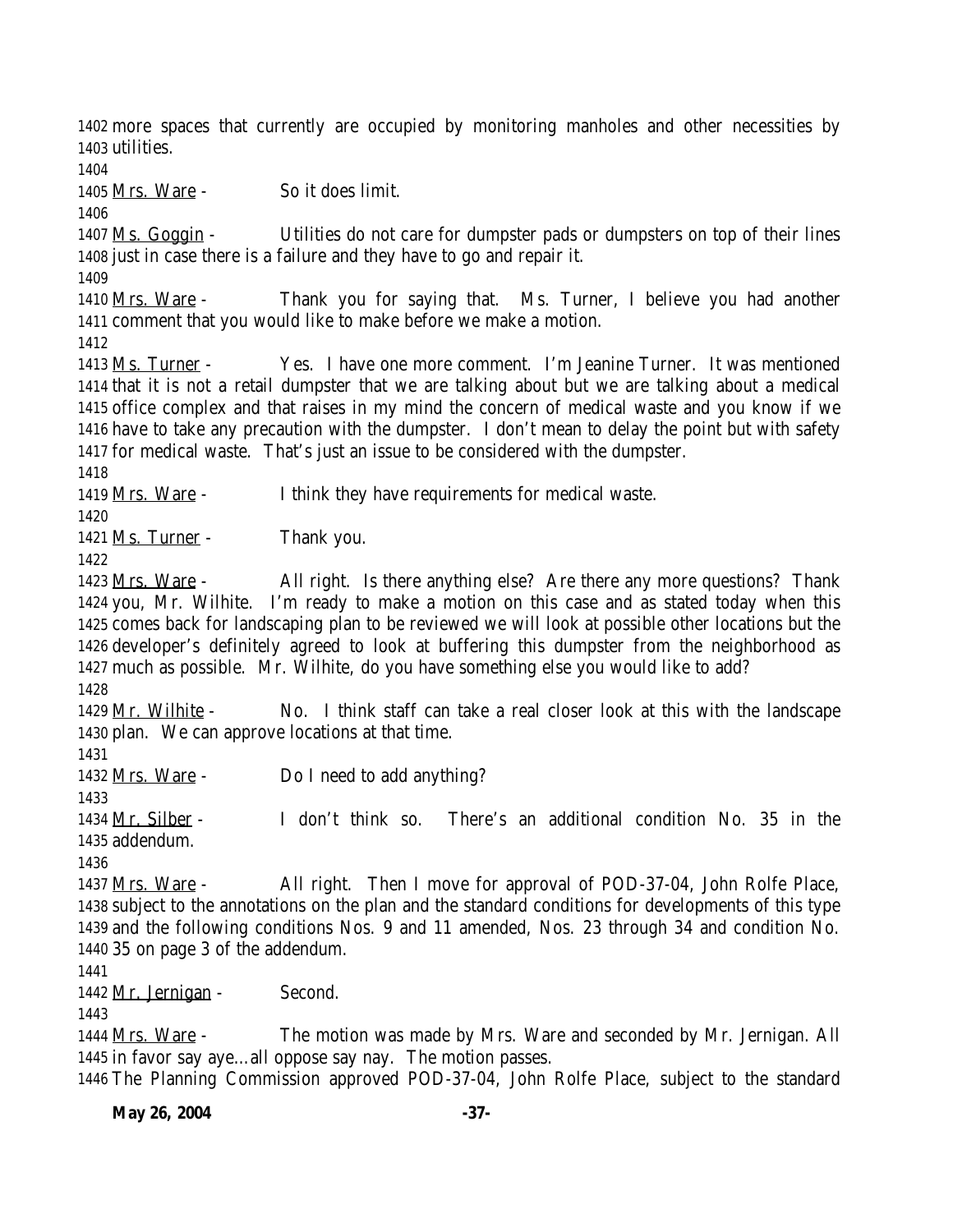conditions attached to these minutes for developments of this type, the annotations on the plan and the following additional conditions:

 9. **AMENDED** - A detailed landscaping plan shall be submitted to the Planning Office for review and Planning Commission approval prior to the issuance of any occupancy permits.

- 11. **AMENDED** Prior to the installation of the site lighting equipment, a plan including depictions of light spread and intensity diagrams, and fixture and specifications and mounting height details shall be submitted for Planning Office review and Planning Commission approval.
- 23. The right-of-way for widening of John Rolfe Parkway as shown on approved plans shall be dedicated to the County prior to any occupancy permits being issued. The right-of- way dedication plat and any other required information shall be submitted to the County Real Property Agent at least sixty (60) days prior to requesting occupancy permits.
- 24. The easements for drainage and utilities as shown on approved plans shall be granted to 1462 the County in a form acceptable to the County Attorney prior to any occupancy permits being issued. The easement plats and any other required information shall be submitted to the County Real Property Agent at least sixty (60) days prior to requesting occupancy permits.
- 25. The developer shall provide fire hydrants as required by the Department of Public Utilities and Division of Fire.
- 26. Outside storage shall not be permitted.
- 27. The proffers approved as a part of zoning case C-46C-97 shall be incorporated in this approval.
- 28. The certification of building permits, occupancy permits and change of occupancy permits for individual units shall be based on the number of parking spaces required for the proposed uses and the amount of parking available according to approved plans.
- 29. Any necessary off-site drainage and/or water and sewer easements must be obtained in a form acceptable to the County Attorney prior to final approval of the construction plans.
- 30. Deviations from County standards for pavement, curb or curb and gutter design shall be approved by the County Engineer prior to final approval of the construction plans by 1479 the Department of Public Works.
- 31. Insurance Services Office (ISO) calculations must be included with the plans and contracts and must be approved by the Department of Public Utilities prior to the issuance of a building permit.
- 32. Approval of the construction plans by the Department of Public Works does not establish the curb and gutter elevations along the Henrico County maintained right-of-way. The elevations will be set by Henrico County.
- 33. Evidence of a joint ingress/egress and maintenance agreement must be submitted to the Planning Office and approved prior to issuance of a certificate of occupancy for this development.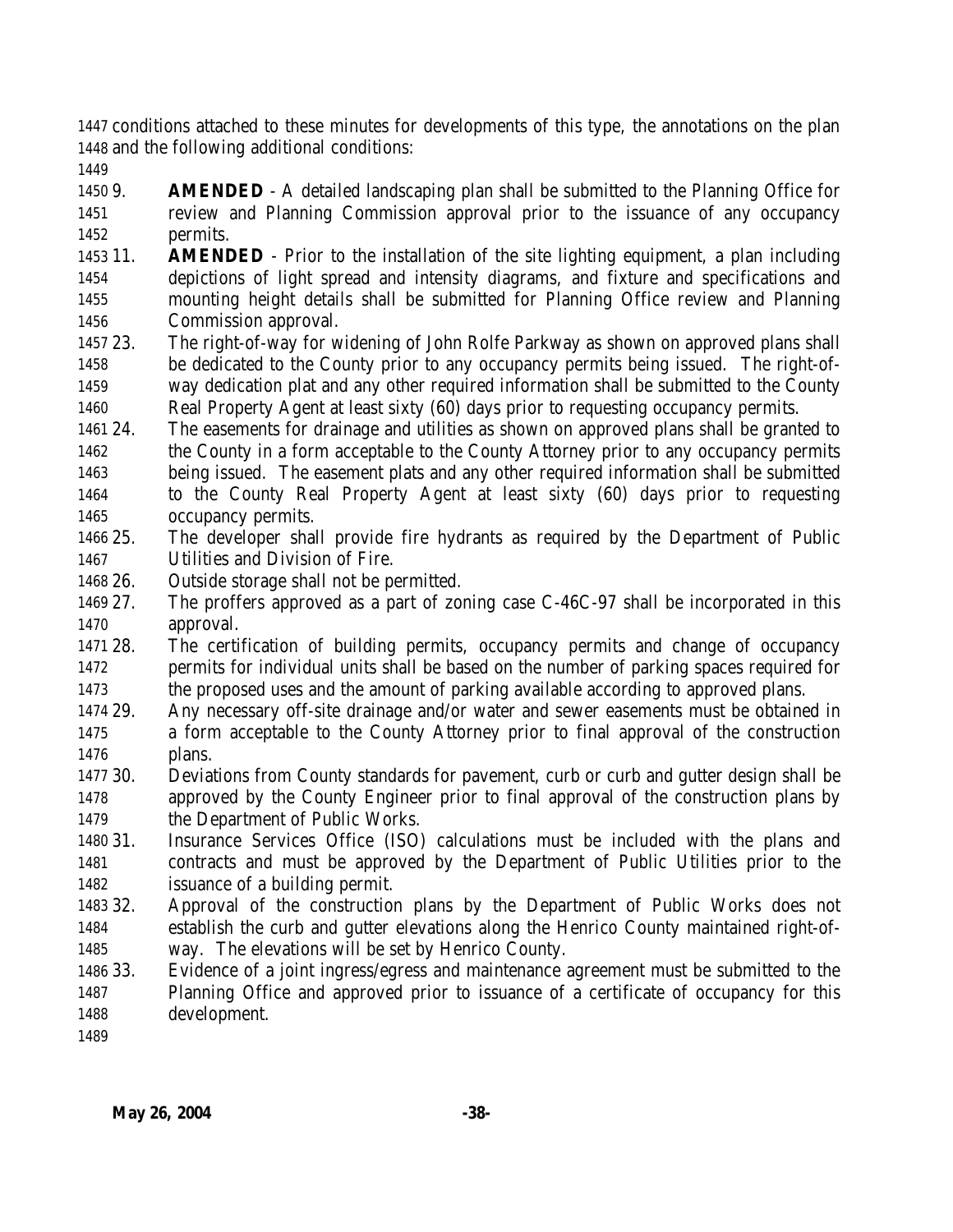34. The location of all existing and proposed utility and mechanical equipment (including HVAC units, electric meters, junction and accessory boxes, transformers, and generators) shall be identified on the landscape plans. All equipment shall be screened by such measures as determined appropriate by the Director of Planning or the Planning Commission at the time of plan approval**.**

 35. All dumpsters will be serviced, and all ground maintenance shall be limited between the hours of 7:00 a.m. and 9:00 p.m. Monday through Saturday and no service on Sunday.

#### **PLAN OF DEVELOPMENT**

POD-39-04 Shoppes at The Glen – Cox Road and Westerre Parkway

**Balzer & Associates, Inc. for Retlaw 100 LLC, T. Walter Brashier, and Shor Real Estate, Inc.:** Request for approval of a plan of development, as required by Chapter 24, Section 24- 106 of the Henrico County Code, to construct a one-story, 42,000 square foot shopping center. The 5.24-acre site is located at the southeast corner of Cox Road and Westerre Parkway on parcels 748-758-5169 and 748-759-6017. The zoning is B-2C, Business District (Conditional). County water and sewer. **(Three Chopt)**

 Mrs. Ware - Is there anyone in the audience in opposition to POD-39-04, Shoppes at the Glen in the Three Chopt District? No opposition. Mr. Wilhite.

 Mr. Wilhite - Thank you once again. The three buildings being proposed in the shopping center, there are two on the outside that are primarily retail buildings. The one in the middle at this point is expected to be primarily office space. The revised site plan was included in your packet but staff had not had a chance to review it. We have in the meantime. The revised site plan pretty much addresses the comments that staff had on the entrance locations and design, both at Westerre Parkway and Cox Road as well as the entrances to the internal site as well. These entrances are acceptable to staff as shown on the revised plan. The revised plan also did show some locations of decorative pavement and sidewalks that were added from the original site plan. The original annotations that the County had including redesign of the loading areas in the back to eliminate excessive pavement still apply to this recommendation. Staff is also recommending that the dumpster that's been located at the Westerre Parkway entrance be shifted so it's more directly behind the building.

 In addition to the revised site plan, the revised architectural elevations are included in your handout. This added more architectural detailing on all four sides of the buildings, especially on the sides in the rear that were rather plain. They have added a lot of more architectural interest and a lot more details that show up in the exhibits that were included with the rezoning case. Staff at this time is in a position to recommend approval of the revised site plan and revised elevations. I'll be happy to answer any questions that you may have.

1523 Mrs. Ware - Are there any questions from the Commission for Mr. Wilhite? 

**May 26, 2004** -39-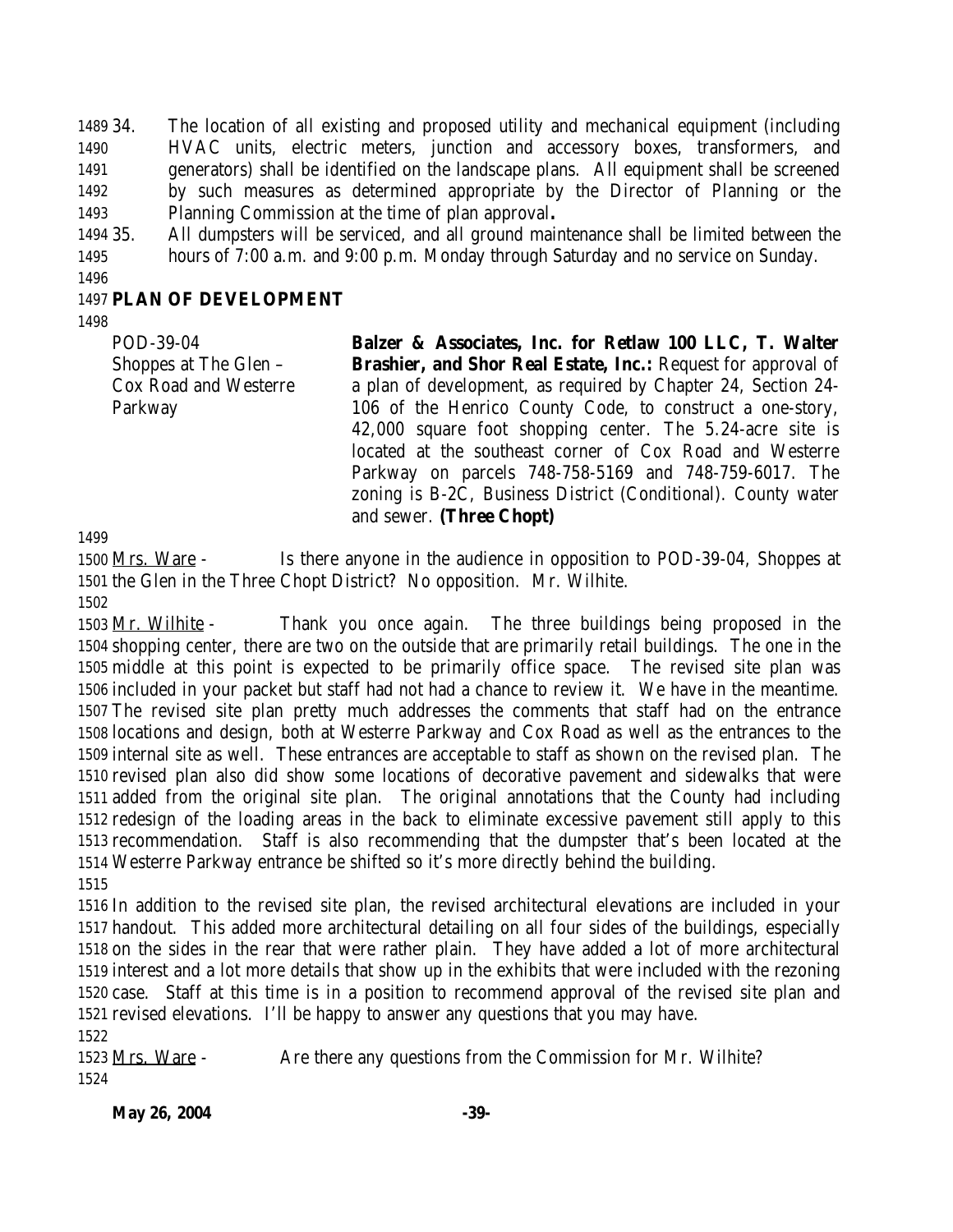1525 Mr. Marshall - Kevin, you said they have addressed the dumpster issue.

 Mr. Wilhite - The dumpster was added with the revised plan, and as part of our annotations we requested that they shift it more directly behind the building and not so close to Westerre Parkway and they have agreed to shift the location.

1531 Mr. Marshall - All right.

1533 Mr. Vanarsdall - Why did you ask them to shift it, because you could see it from the street?

 Mr. Wilhite - It's the closest part of the development that's near Westerre Parkway. We believe they have a little bit more room and opportunity to relocate it so that it is not quite as visible.

1540 Mr. Vanarsdall - Thank you.

 Mrs. Ware - Are there any more questions for Mr. Wilhite? Mr. Marshall, do you need to hear from the applicant?

 Mr. Marshall - No. Madam Chairman, I move approval of POD-39-04, Shoppes at the Glen, subject to the annotations on the plan, the standard conditions for developments of this type and additional conditions Nos. 23 through 38.

Mr. Vanarsdall - Second.

 Mrs. Ware - The motion was made by Mr. Marshall and seconded by Mr. Vanarsdall. All in favor say aye…all oppose say nay. The motion passes.

 The Planning Commission approved POD-39-04, Shoppes at The Glen, subject to the standard conditions attached to these minutes for developments of this type, the annotations on the plan and the following additional conditions:

 23. The right-of-way for widening of Cox Road as shown on approved plans shall be dedicated to the County prior to any occupancy permits being issued. The right-of-way dedication plat and any other required information shall be submitted to the County Real Property Agent at least sixty (60) days prior to requesting occupancy permits.

 24. The easements for drainage and utilities as shown on approved plans shall be granted to the County in a form acceptable to the County Attorney prior to any occupancy permits being issued. The easement plats and any other required information shall be submitted to the County Real Property Agent at least sixty (60) days prior to requesting occupancy permits.

 25. The developer shall provide fire hydrants as required by the Department of Public Utilities and Division of Fire.

26. A standard concrete sidewalk shall be provided along the east side of Cox Road.

27. Employees shall be required to use the parking spaces provided at the rear of the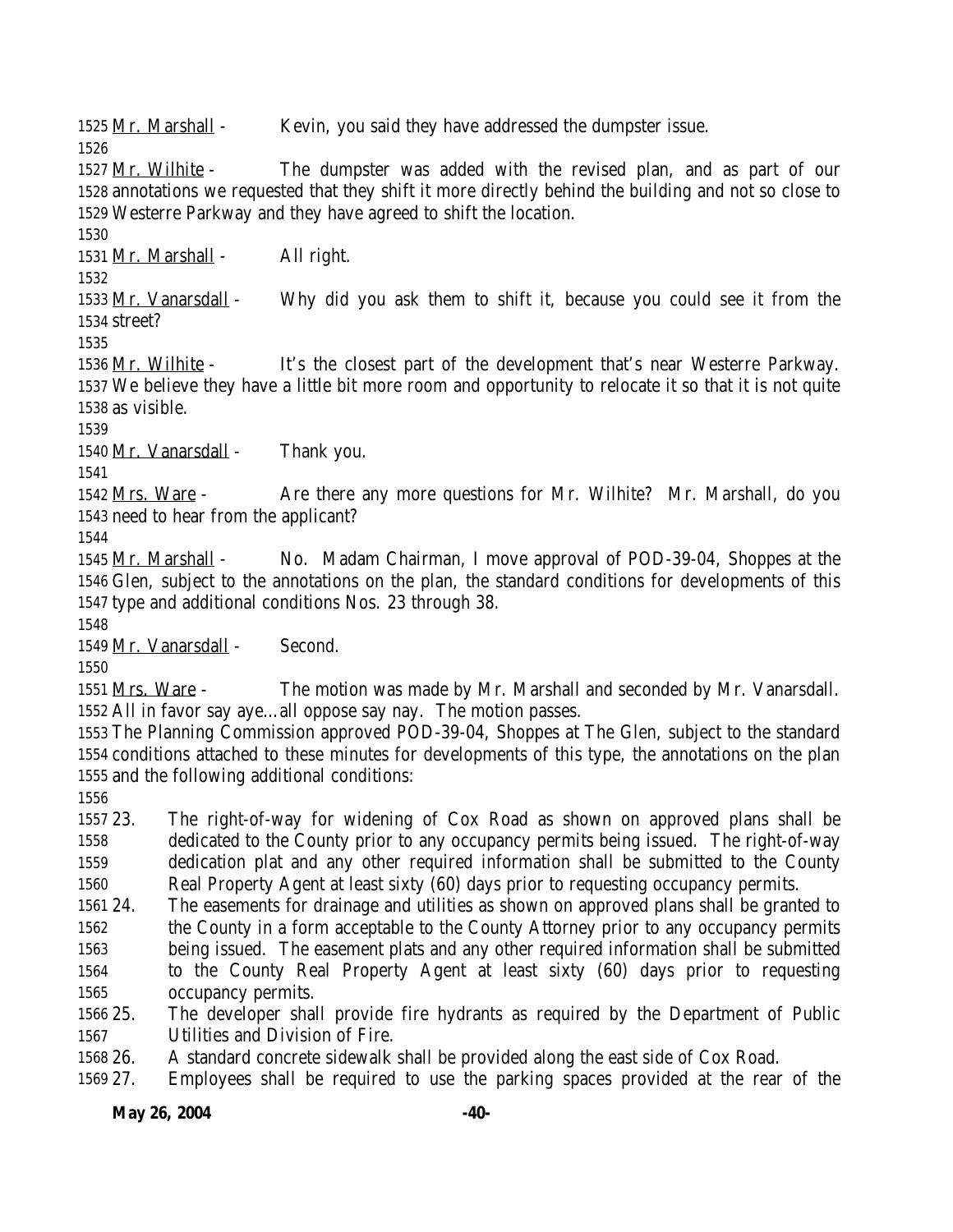- building(s) as shown on the approved plans.
- 28. Outside storage shall not be permitted.
- 29. The proffers approved as a part of zoning case C-63C-98 shall be incorporated in this approval.
- 30. Any necessary off-site drainage and/or water and sewer easements must be obtained in a form acceptable to the County Attorney prior to final approval of the construction plans.
- 31. Deviations from County standards for pavement, curb or curb and gutter design shall be approved by the County Engineer prior to final approval of the construction plans by the Department of Public Works.
- 32. Insurance Services Office (ISO) calculations must be included with the plans and contracts and must be approved by the Department of Public Utilities prior to the issuance of a building permit.
- 33. Approval of the construction plans by the Department of Public Works does not establish the curb and gutter elevations along the Henrico County maintained right-of-way. The elevations will be set by Henrico County.
- 34. Evidence of a joint ingress/egress and maintenance agreement must be submitted to the Planning Office and approved prior to issuance of a certificate of occupancy for this development.
- 35. The ground area covered by all the buildings shall not exceed in the aggregate 25 percent of the total site area.
- 36. No merchandise shall be displayed or stored outside of the building(s) or on sidewalk(s).
- 37. The location of all existing and proposed utility and mechanical equipment (including HVAC units, electric meters, junction and accessory boxes, transformers, and generators) shall be identified on the landscape plans. All equipment shall be screened by such measures as determined appropriate by the Director of Planning or the Planning Commission at the time of plan approval**.**
- 38. The existing Old Cox Road right-of-way shall be vacated prior to Planning Office approval of the construction plans.
- 

### **PLAN OF DEVELOPMENT & TRANSITIONAL BUFFER DEVIATION**

POD-46-04 Sifen Self Storage @ Laburnum (POD-58-00 Revised) **Balzer & Associates, Inc. for Creighton Laburnum Associates and Michael D. Sifen Inc.:** Request for approval of a revised plan of development and transitional buffer deviation, as required by Chapter 24, Sections 24-106, 24-106(3)a and 24- 106.2 of the Henrico County Code, to construct four mini storage buildings totaling 109,150 square feet and a manager's residence. The 6.67-acre site is located at Laburnum Avenue and Creighton Road on parcel 808-729-7538. The zoning is M-1C, Light Industrial District (Conditional). County water and sewer. **(Varina)**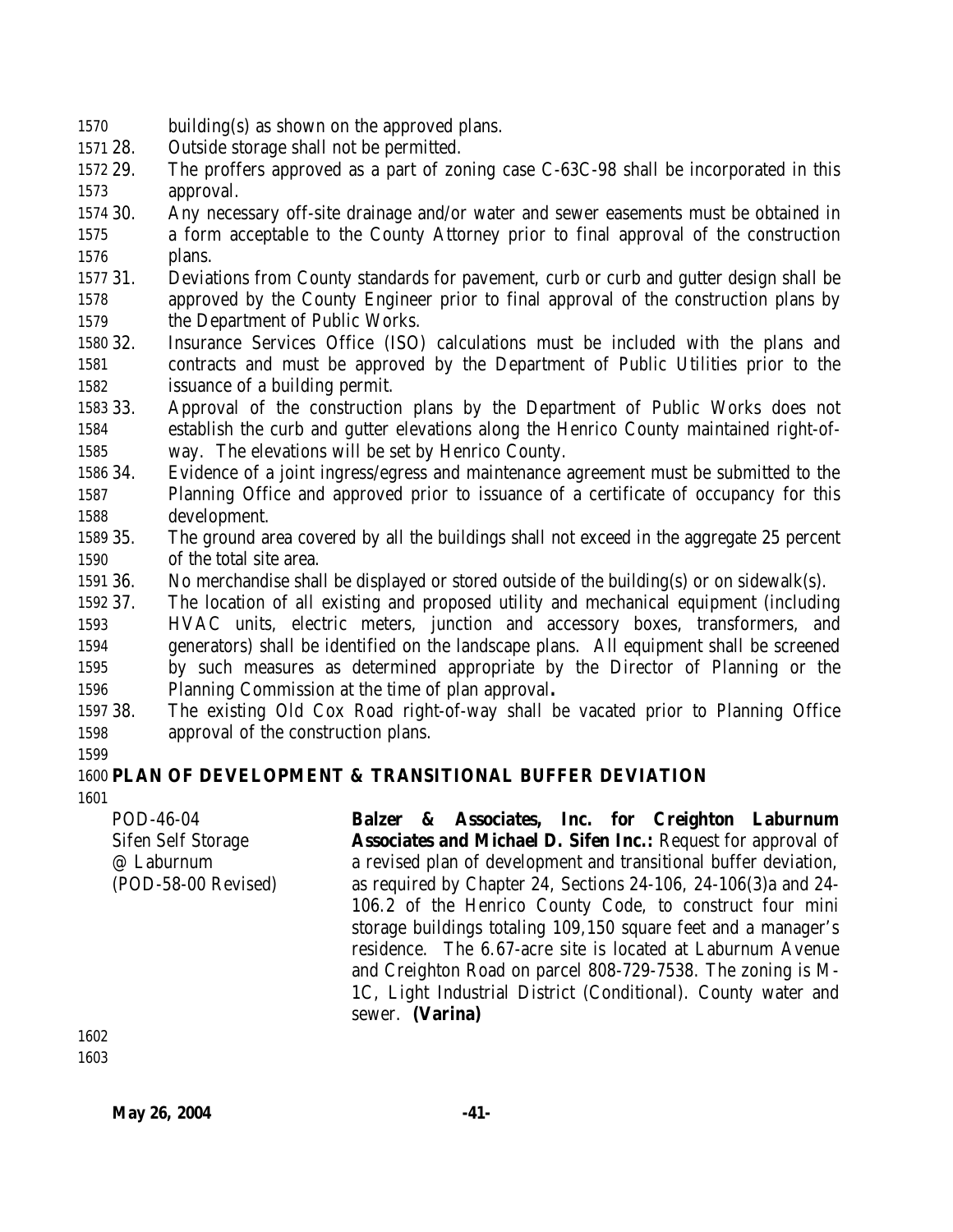Mrs. Ware - Is there anyone in the audience in opposition to POD-46-04, Sifen Self Storage @ Laburnum (POD-58-00 Revised) in the Varina District? No opposition. Good morning, Mr. McGarry.

 Mr. McGarry - Good morning, Mrs. Chairman, members of the Commission. A revised plan has been included in your packet and its review is complete. The revised plan changes slightly the physical relationship of the building to meet fire flow requirements of the Fire Department. The internal circulation will be one-way in places where the access aisles are less than 24 feet in width. The Division of Police recommends a physical barrier between building #1 and the BMP, which is not currently shown on the plan.

 Regarding the transitional buffer deviation. There are actually two deviations involved here dealing with two different portions of the site that are zoned differently. The M-1C portion of the site, which is the subject of the POD, requires a Transitional Buffer 50. Proposed is a 25- foot reduction to 25 feet with a wooden fence with CMU columns. The fence design is proffered in Exhibit A. The plan has since been annotated to reflect the proffered fence. The B-2C portion of the site which is where the access drive enters off Laburnum requires a Transitional Buffer 25. Proposed is a 12-foot reduction to 13 feet with no screen. Staff recommends acceptance of the 12-foot reduction. However, staff recommends continuation of the six-foot wooden fence with the CMU columns along that property line. I'll be happy to answer any questions.

 Mrs. Ware - Are there any questions from the Commission for Mr. McGarry. 

1627 Mr. Jernigan - All right, Ted, we know that along the BMP that was proffered with the fence and I believe I had already cut that to 30 feet, hadn't I?

 Mr. McGarry - The original plan that came in, is not the revised plan, they were envisioning taking advantage of Screen B alternative which would be a 30-foot buffer with a masonry wall. Now, they have dropped it below this to where we actually need a transitional buffer deviation because they are going below 30 feet. The engineer is here.

Mr. Jernigan - I'll tell you. Mr. Theobald is here. Would you come up please.

1637 Mr. Theobald - Yes, sir.

 Mr. Jernigan - Thank you for coming up, Jim, and I know I discussed this with you yesterday because we have worked on this for quite awhile and normally my cases, when it comes to POD, everything has been taking care of at zoning. Did we cut this to 30 feet in proffer? Didn't I cut it to 30 feet, originally, with the wall? They wanted 50 and we cut it to 30.

 Mr. Theobald - It wasn't by proffer along there. What we discussed originally was that the Land Use Plan showed the adjacent property being suitable for office development and consistent with what's going on in that area. We talked about applying the office, transitional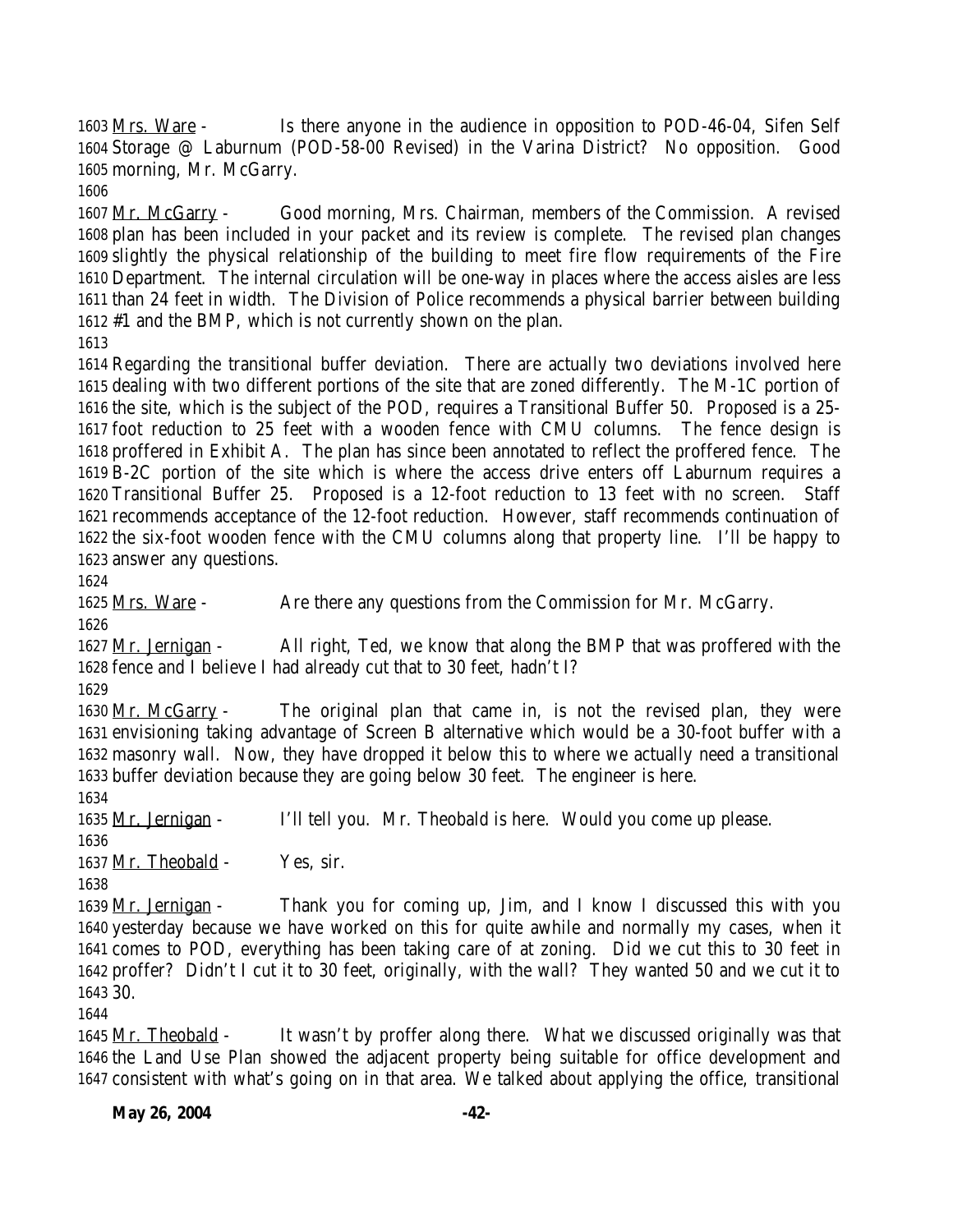buffer applicable to office. The original plan that we showed at the time of zoning actually had the BMP closer to the property line of office development and naturally in the resulting design that you have today, the BMP has actually been pulled back farther from that property line that we had even discussed at the time of zoning. And I think what started us down this road was we had proffered the elevations including that fence sort of late in the game along there. We had always known that there needed to be some sort of physical barrier there but what we were trying to do with the BMP… We thought for awhile that the BMP would need to be in the buffer area and apparently we have been able to pull that totally out of the area which is, you know, the good news coupled with the fence. So, we really never had a proffer in there, Mr. Jernigan, about distance etc. we did have the conceptual plan proffer.

**May 26, 2004** -43- Mr. Jernigan - I think you at that time that I was willing to cut it to 30 feet. 1661 Mr. Theobald - That's correct. Are we consistent with that on the current plan, Jeff? Mrs. Ware - I'm confused. Mr. Staub - My name is Jeff Staub with Balzer & Associates. If the adjacent parcels that are currently A-1 are looked at in the Comprehensive Plan as going to office you would then have a 25-foot transitional buffer. We actually have 30 feet on our plan now. 1669 Mr. Jernigan - And I believe that when we discussed this before, actually it's supposed to be 50 but we used it as the office designation. 1672 Mr. Staub - That's correct. 1674 Mr. Jernigan - And at the time, the way it came out I said we would have it at 30 feet. 1676 Mr. Staub - And that's why it's at the 30 feet as opposed to the 25. 1678 Mr. Jernigan - And on the other portion, we didn't have a wall proffered along the B-1 section, the B-2 section? 1681 Mr. Staub - No we did not. We don't mind putting the same sort of fence treatment along that entrance drive, if you wish, separating the A-1 piece from the south side, if you will, of that entrance drive in the same design that will eventually curve in towards the minis. It does create a little bit of a tunnel affect. I'm not sure if that is desirable or not. 1686 Mr. Jernigan - Jim, do you have a copy of the elevations? 1688 Mr. Staub - Sure. 1690 Mr. Jernigan - Can I see those please? Mr. Staub - Yes. I have an extra for you.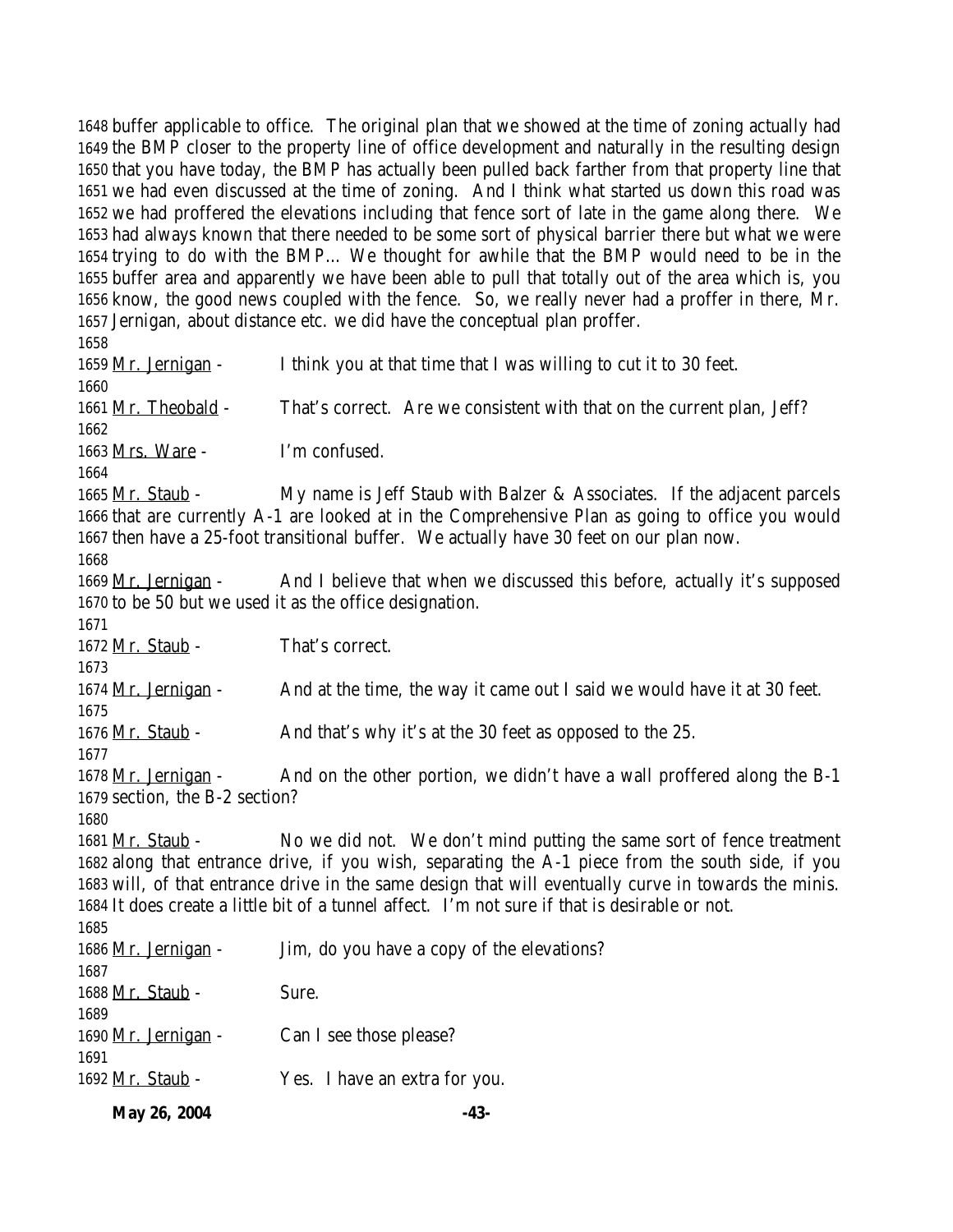Mr. Archer - Mr. Theobald, could you please…. Mr. McGarry mentioned a place that would be going from 25 to 13 can you show us where that is on the map. Mr. Theobald - It's the entrance drive that crosses the B-2C portion, the retail portion of this site, in order to access the mini warehouses. It's the driveway off of Laburnum Avenue in the lower left-hand corner of your screen. 1700 Mrs. Ware - Explain that to the rest us, Mr. Jernigan. I'm lost. 1702 Mr. Jernigan - Ted, come back up here please. Jim, you can just stand there for a minute. 1705 Mr. Theobald - Yes, sir. 1707 Mr. Silber - Do you want Ted to come up here with you? 1709 <u>Mr. Jernigan</u> - Yes. (At this time Mr. McGarry is on the podium going over plan with Mr. Jernigan and the rest of the Commission) This fence is proffered, right here (referring to rendering). So what they are talking about is just… Well, they want to run that fence down, this area, right here. 1714 Mr. Silber - It's confusing because the plan doesn't reflect the proffers. Mr. Jernigan - Because Balzer & Associates didn't know. They didn't check the proffers. 1719 Mr. Archer - The place where they are going from 25 to 13 are they going to supplement that with any kind of plantings or screening? Mr. McGarry - We could get that with a landscape plan. Mrs. Ware - Mr. McGarry, didn't you say you are asking for a masonry fence and not the fence that's proffered in here? 1727 Mr. McGarry - No. 1729 Mr. Jernigan - No. This is the fence that's proffered. 1731 Mr. McGarry - It's a combination of masonry columns and wood. 1733 Mr. Jernigan - And that was proffered at the time of zoning. 1735 Mrs. Ware - Okay, but I was just reading what was in the annotations and that is a masonry fence.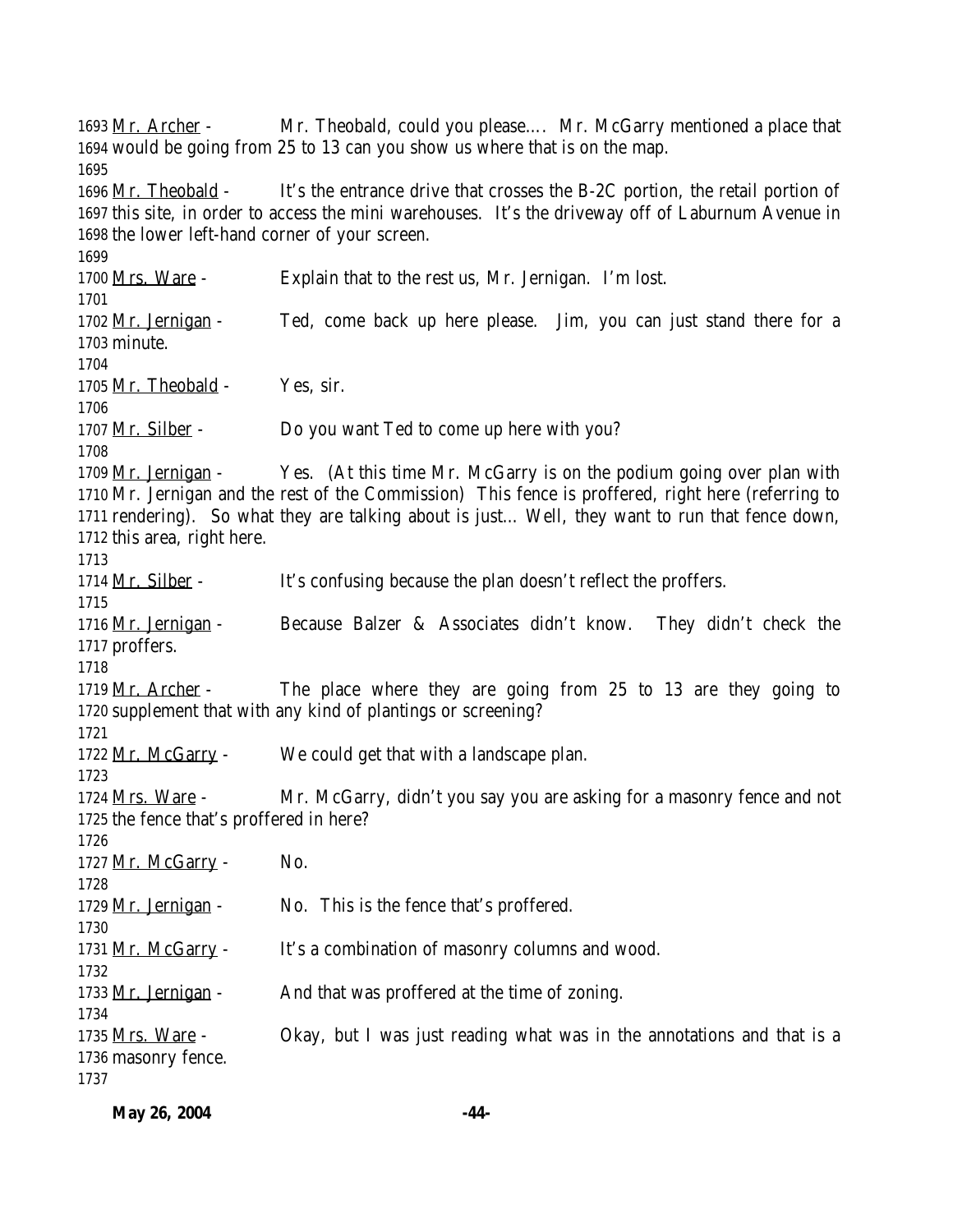| May 26, 2004                                                                                                                                                                                                                                                                                                                                                                                                  | $-45-$                                                                                                                                                                                                                                                                                                                                                                         |  |
|---------------------------------------------------------------------------------------------------------------------------------------------------------------------------------------------------------------------------------------------------------------------------------------------------------------------------------------------------------------------------------------------------------------|--------------------------------------------------------------------------------------------------------------------------------------------------------------------------------------------------------------------------------------------------------------------------------------------------------------------------------------------------------------------------------|--|
| 1782 Mr. Silber -                                                                                                                                                                                                                                                                                                                                                                                             | You are going to leave it until the time of landscape plan approval?                                                                                                                                                                                                                                                                                                           |  |
| 1780 <u>Mr. Jernigan</u> -<br>1781                                                                                                                                                                                                                                                                                                                                                                            | From the property fence line to Laburnum Avenue.                                                                                                                                                                                                                                                                                                                               |  |
| 1778 <u>Mr. Silber</u> -<br>1779                                                                                                                                                                                                                                                                                                                                                                              | Tell them about the segment problem from the M-1 piece                                                                                                                                                                                                                                                                                                                         |  |
| 1776 Mr. Theobald -<br>1777                                                                                                                                                                                                                                                                                                                                                                                   | That's fine. I think that is a good idea.                                                                                                                                                                                                                                                                                                                                      |  |
| 1774 going to include this in with the landscaping.<br>1775                                                                                                                                                                                                                                                                                                                                                   | 1772 down to Laburnum Avenue, I'm not sure that I want to do that. I think I'm okay with leaving<br>1773 the fence like it is but what I am going to do is, the landscaping package is amended so I'm                                                                                                                                                                          |  |
| What we are going to do because of the confusion on the plan. The plan<br>1768 Mr. Jernigan -<br>1769 came through asking for a chin-link fence but the masonry pillars with wood was already<br>1770 proffered at the time of zoning. So, that's going to stay like it is. Currently, it's a 30-foot<br>1771 we put it at a 30-foot transitional buffer. And the question of extending the fence all the way |                                                                                                                                                                                                                                                                                                                                                                                |  |
| 1765<br>1766 Mrs. Ware -<br>1767                                                                                                                                                                                                                                                                                                                                                                              | Oh, well. I don't understand what I'm doing.                                                                                                                                                                                                                                                                                                                                   |  |
| 1763<br>1764 Mr. Marshall -                                                                                                                                                                                                                                                                                                                                                                                   | If Ray's okay, I'm okay.                                                                                                                                                                                                                                                                                                                                                       |  |
| 1761<br>1762 Mrs. Ware -                                                                                                                                                                                                                                                                                                                                                                                      | I know, but is everybody else?                                                                                                                                                                                                                                                                                                                                                 |  |
| 1759<br>1760 Mr. Jernigan -                                                                                                                                                                                                                                                                                                                                                                                   | No. I'm all right.                                                                                                                                                                                                                                                                                                                                                             |  |
| 1756<br>1757 Mrs. Ware -<br>1758 seem to have questions.                                                                                                                                                                                                                                                                                                                                                      | Do we perhaps want to move this case to the end of our agenda? We                                                                                                                                                                                                                                                                                                              |  |
| 1754<br>1755 Mr. Theobald -                                                                                                                                                                                                                                                                                                                                                                                   | That's exactly right.                                                                                                                                                                                                                                                                                                                                                          |  |
| 1751<br>1752 Mr. Jernigan -                                                                                                                                                                                                                                                                                                                                                                                   | Well, you had already proffered, at the time of zoning, that whatever<br>1753 landscape package we came up with that you would go along with.                                                                                                                                                                                                                                  |  |
| 1749<br>1750 Mrs. Ware -                                                                                                                                                                                                                                                                                                                                                                                      | I'm concerned about dropping the buffer width on this.                                                                                                                                                                                                                                                                                                                         |  |
|                                                                                                                                                                                                                                                                                                                                                                                                               | 1745 Mr. Theobald - If you are uncomfortable about knowing how the fence might impact that<br>1746 access drive and visibility, I mean, we can certainly plant all through there and if it gets to be<br>1747 an issue we could commit to come back and continue that fence. It doesn't sound like a great<br>1748 idea for some reason, having a fence up against that drive. |  |
| 1742 Mr. Jernigan -<br>1744                                                                                                                                                                                                                                                                                                                                                                                   | See when I talked to Ted yesterday I thought this was cleared up on both<br>1743 sections, I didn't know that we still had a problem with this section.                                                                                                                                                                                                                        |  |
| 1739<br>1740 Mrs. Ware -<br>1741                                                                                                                                                                                                                                                                                                                                                                              | When I think of a masonry fence, I think of a wall.                                                                                                                                                                                                                                                                                                                            |  |
| 1738 Mr. Jernigan -                                                                                                                                                                                                                                                                                                                                                                                           | Well, it has masonry pillars.                                                                                                                                                                                                                                                                                                                                                  |  |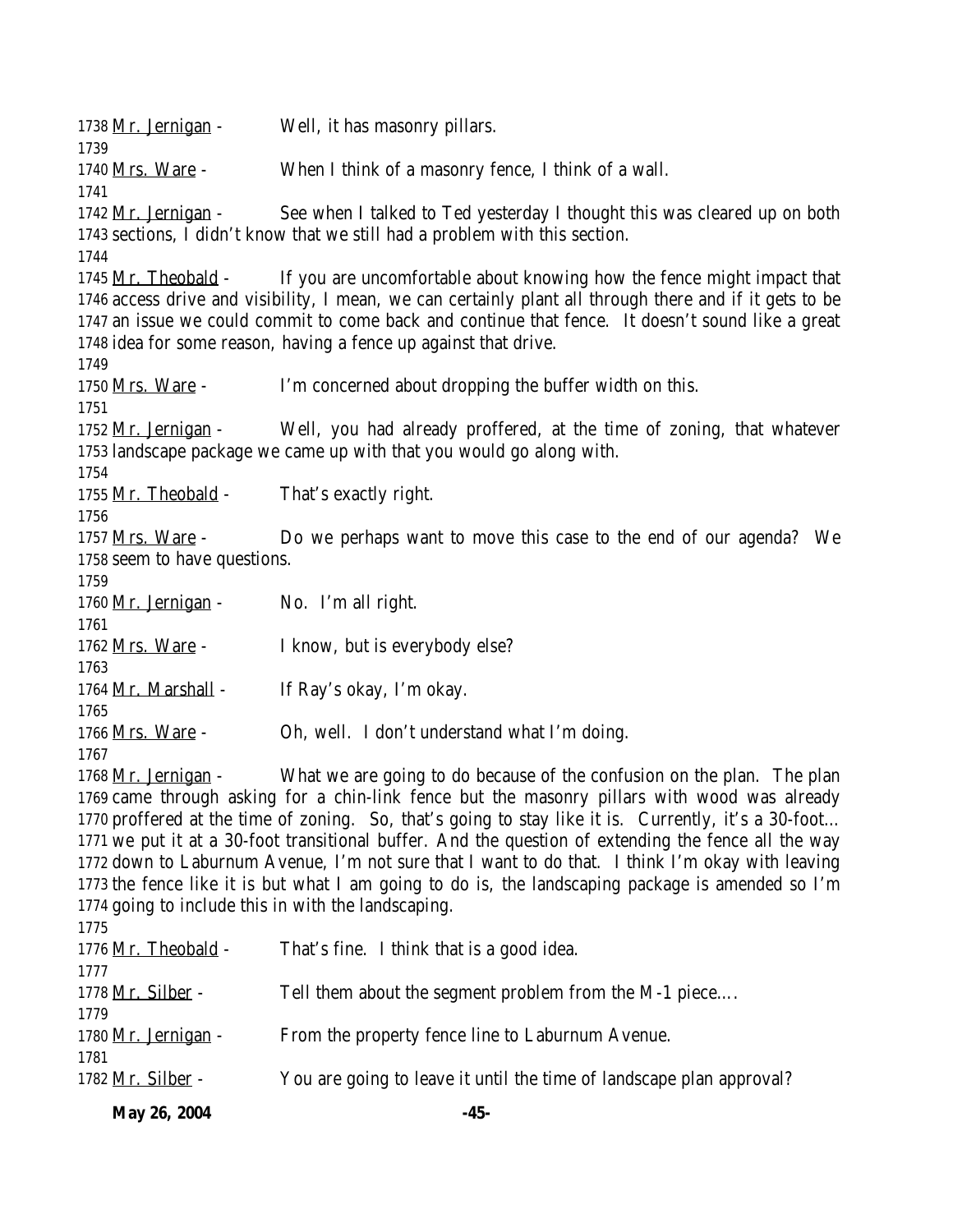1783 Mr. Jernigan - Yes. And Mr. Theobald has already, at the time of zoning, said that whatever landscaping plan that I want to do, he's in agreement with. 1786 Mr. Silber - That's fine. 1788 Mr. Theobald - That's correct. Mrs. Ware - What about the buffer reduction issue? 1792 Mr. Jernigan - Well, I'm going to leave it at 30 feet. That's what we originally design and that's what I am going to leave it as. I don't think an extra five feet is going to make a difference. 1796 Mr. Staub - Over at the mini warehouse the transitional reduction us different than the B-2. 1799 <u>Mrs. Ware</u> - Can you come to the podium. Mr. Theobald - I'm sorry, I should know better. That's correct 30 feet along where the mini warehouses are but we swung the driveway over so there is a 12-foot deviation to the 25- foot required against agricultural for the driveway, as shown on the plan. 1805 Mr. Silber - So, the transitional buffer deviation applies to both the M-1, and the deviation is different from what would be on the B-2. 1808 Mr. Theobald - That's correct. 1810 Mr. Jernigan - So, you want to cut the 25 to 13. 1812 Mr. Theobald - In order to pull the driveway over there and then we will have the 13 to landscape within the 13 feet. 1815 Mrs. Ware - Which is that portion that you are going to.... 1817 Mr. Jernigan - Just from there to Laburnum, is that right? 1819 Mr. Theobald - Yes, just that one spot. 1821 Mr. Jernigan - So being, as we have not done the landscape plan, then I can have you put a 25-foot package in a 13-foot zone. 1824 Mr. Theobald - That's right.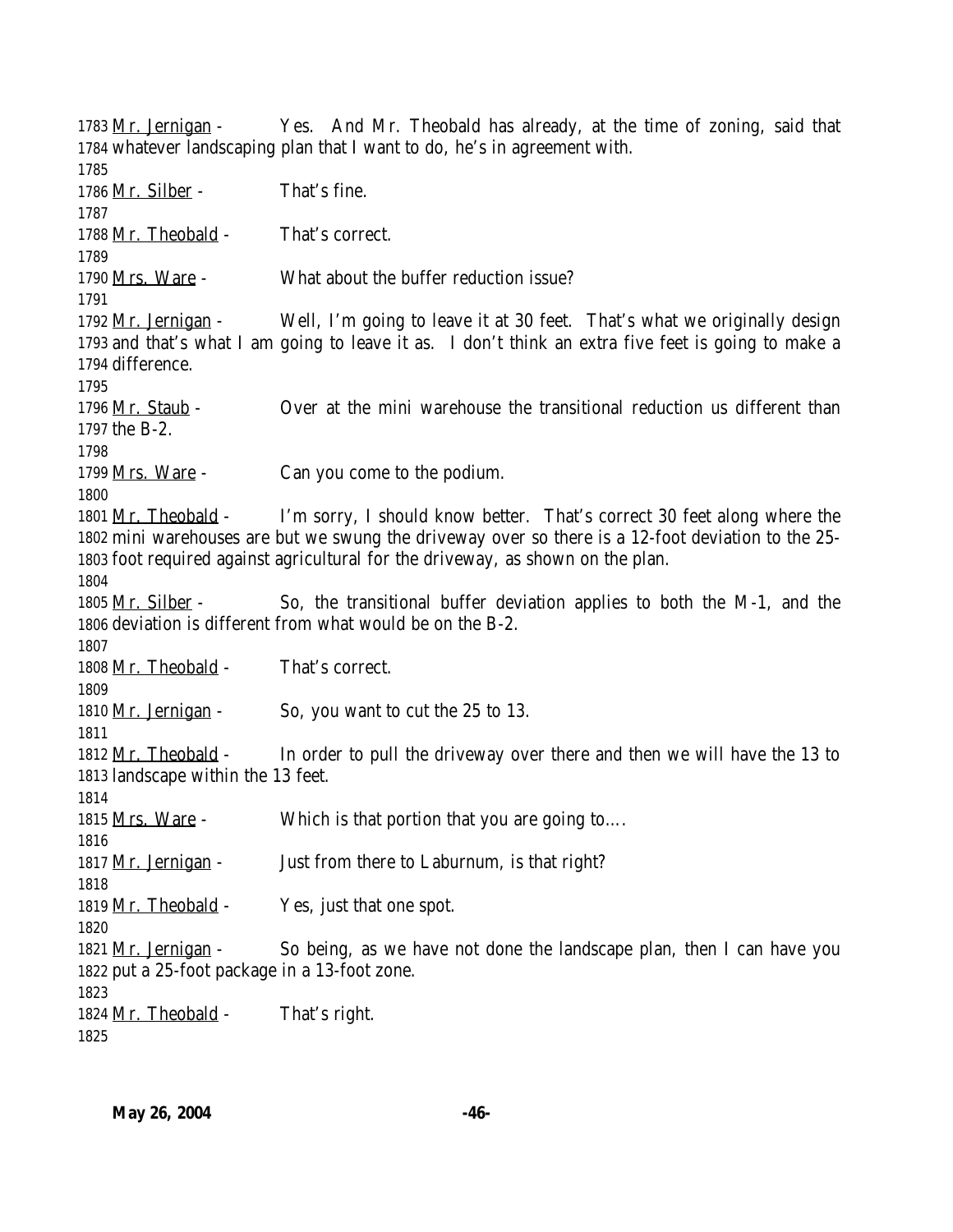Mr. Jernigan - Okay. I'm ready. A little confused but I'm ready. All right first of all I'm going to leave the 30 feet that we have proposed already, but I will ask for a buffer deviation to 13 feet on the area between the fence and Laburnum Avenue. I make a motion to have a buffer deviation of 12 feet between the fence and Laburnum Avenue. 1830 Mr. Silber - I think also, Mr. Jernigan, that the buffer deviation also applies to the M-1 piece going from 50 feet to 30 feet. 1833 Mr. Theobald - Technically, you need to approve a buffer deviation because it is zoned agricultural not office, even though you agreed to treat it like that, so you would need to also authorize the deviation. 1837 Mr. Jernigan - Okay. All right, then, I'll make a motion.... Well, first of all, I'll make the motion for the 30 feet, from 50 to a 30-foot buffer deviation along the fence line where the BMP was proposed on the zoning plan. Mr. Marshall - Second. Mrs. Ware - The motion was made by Mr. Jernigan and seconded by Mr. Marshall. All in favor say aye…all opposed say nay. The motion passes. 1846 Mr. Jernigan - Okay. On the second buffer deviation from the fence line, that we just voted on, to Laburnum Avenue, I'll make a motion that we cut that from 25 to 13 feet. Mr. Marshall - Second. Mrs. Ware - The motion was made by Mr. Jernigan and seconded by Mr. Marshall. All in favor say aye…all opposed say nay. The motion passes. 1854 Mr. Jernigan - All right. Now on the overall package, I recommend approval of POD- 46-04, Sifen Self Storage, subject to the standard conditions for developments of this type and the following additional conditions Nos. 23 through 29, 9 and 11 amended. Mr. Marshall - Second. Mrs. Ware - The motion was made by Mr. Jernigan and seconded by Mr. Marshall. All in favor say aye…all opposed say nay. The motion passes. The Planning Commission approved POD-46-04, Sifen Self Storage @ Laburnum (POD-58-00 Revised) subject to the annotations on the plan, the standard conditions attached to these minutes for developments of this type, and the following additional conditions: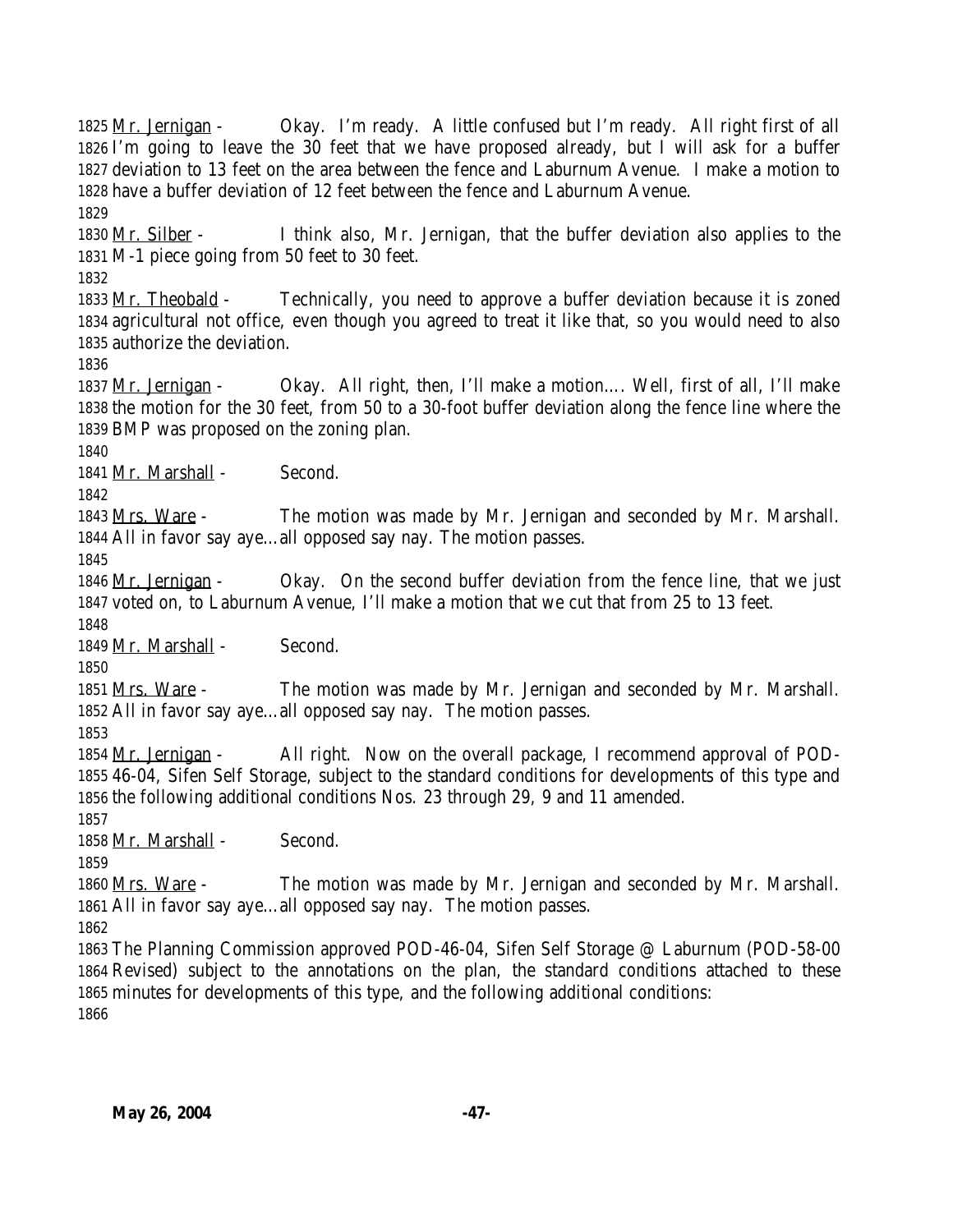9. **AMENDED** - A detailed landscaping plan shall be submitted to the Planning Office for review and Planning Commission approval prior to the issuance of any occupancy permits.

 11. **AMENDED** - Prior to the approval of an electrical permit application and installation of the site lighting equipment, a plan including depictions of light spread and intensity diagrams, and fixture specifications and mounting height details shall be submitted for Planning Office review and Planning Commission approval.

 23. The right-of-way for widening of Creighton and Dabbs House Roads as shown on approved plans shall be dedicated to the County prior to any occupancy permits being issued. The right-of-way dedication plat and any other required information shall be submitted to the County Real Property Agent at least sixty (60) days prior to requesting occupancy permits.

 24. The developer shall provide fire hydrants as required by the Department of Public Utilities and Division of Fire.

 25. The proffers approved as a part of zoning case C-41C-03 shall be incorporated in this approval.

 26. Any necessary off-site drainage and/or water and sewer easements must be obtained in a form acceptable to the County Attorney prior to final approval of the construction plans.

 27. Deviations from County standards for pavement, curb or curb and gutter design shall be approved by the County Engineer prior to final approval of the construction plans by the Department of Public Works.

 28. Insurance Services Office (ISO) calculations must be included with the plans and contracts and must be approved by the Department of Public Utilities prior to the issuance of a building permit.

 29. Approval of the construction plans by the Department of Public Works does not establish the curb and gutter elevations along the Henrico County maintained right-of-way. The elevations will be set by Henrico County.

1895 Mr. Silber - Next on the agenda is on Page 34.

#### **SUBDIVISION**

Camp Hill (May 2004 Plan) **Foster & Miller, P.C. for Paul H. Sweeney, Sr. and Elizabeth B.:** The 30.23-acre site proposed for a subdivision of 19 single-family homes is located at 3978 New Market Road on the north line of New Market Road (State Route 5) at the intersection of New Market Road and Longbridge Road on parcel 830-681- 2067. The zoning is A-1, Agricultural District. Individual well and septic tank/drainfield. **(Varina) 19 Lots**

 Mrs. Ware - Is there any opposition to Subdivision Camp Hill (May 2004 Plan) in the Varina District? There is no opposition. Hello, Ms. News.

**May 26, 2004** -48-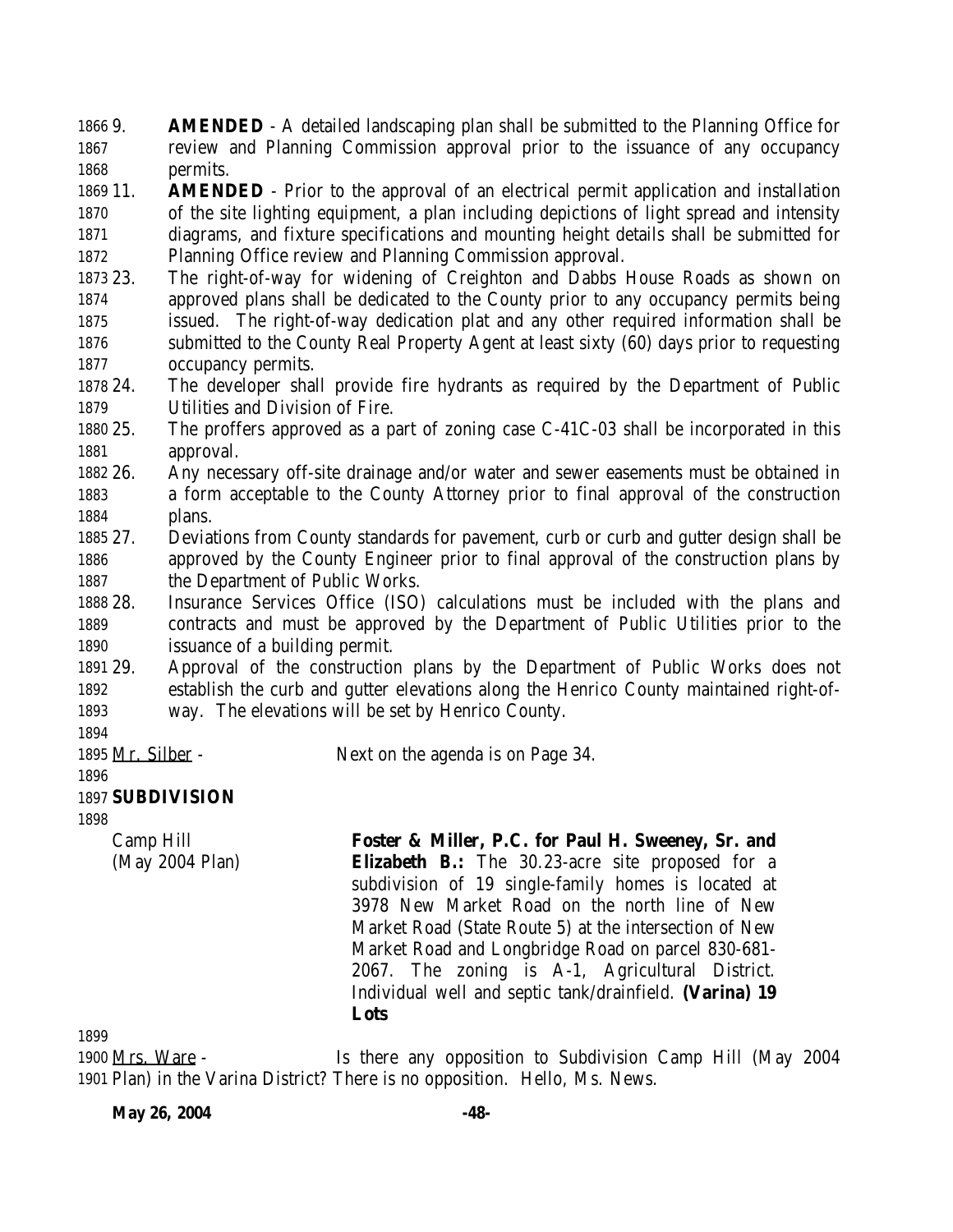Ms. News - This request is for 19 lots on a parcel of land adjacent to the previously approved Camp Hill Subdivision. The intention of the developer is to incorporate this site into the overall development under the same development conditions. There is an existing dwelling on this site, and the owner of the property has retained lifetime rights. Several parcels around the dwelling will be reserved and not granted final approval until such time as the lifetime rights are terminated. This is addressed in Condition No. 23. The remaining conditions are in conformance with conditions approved for the original Camp Hill Subdivision. With that said, staff recommends approval subject to standard conditions for subdivisions not served by public utilities and additional conditions in the addendum. I will be happy to answer any questions.

1913 Mrs. Ware - Are there any questions for Ms. News from the Commission?

 Mr. Jernigan - I don't really have any questions, but Leslie, I want to thank you, because I know you had to put a lot of work in on this case just because of what it was attached to. Actually, this case, I guess everybody remembers the Camp Hill case, but we had to take the same safeguards for the Sweeney property that we did for the Camp Hill property. That is the reason we have so many conditions on here, but I don't have any questions. You did a great job and I appreciate it.

1922 Ms. News - Thank you.

 Mrs. Ware - Any questions for Ms. News? You don't need to hear from the applicant?

 Mr. Jernigan- There is no opposition and I am going to sail this baby on through. With that I will move for approval of Subdivision Camp Hill (May 2004 Plan), subject to the annotations on the plans, the standard conditions for subdivisions not served by public utilities and the following additional conditions No. 11 through 23.

Mr. Archer - Second.

 Mrs. Ware - Motion made by Mr. Jernigan and seconded by Mr. Archer. All in favor say aye. All opposed say no. The motion passes. (See restated motion later in the minutes). 

 The Planning Commission granted conditional approval to Camp Hill Subdivision (May 2004 Plan), subject to the annotations on the plan, the standard conditions attached to these minutes for subdivisions not served by public utilities and the following additional conditions:

 4. **AMENDED** –This approval is of the conditional plat only. Final approval of the plat shall not be granted until such time as the Virginia Department of Health has granted approval for sewage disposal on all lots or until a final plat is prepared that conspicuously indicates all lot(s) not receiving Virginia Department of Health approval for sewage disposal, and which states that there shall be no construction on lots without such approval. Details of approved sewage disposal systems and reserved areas for such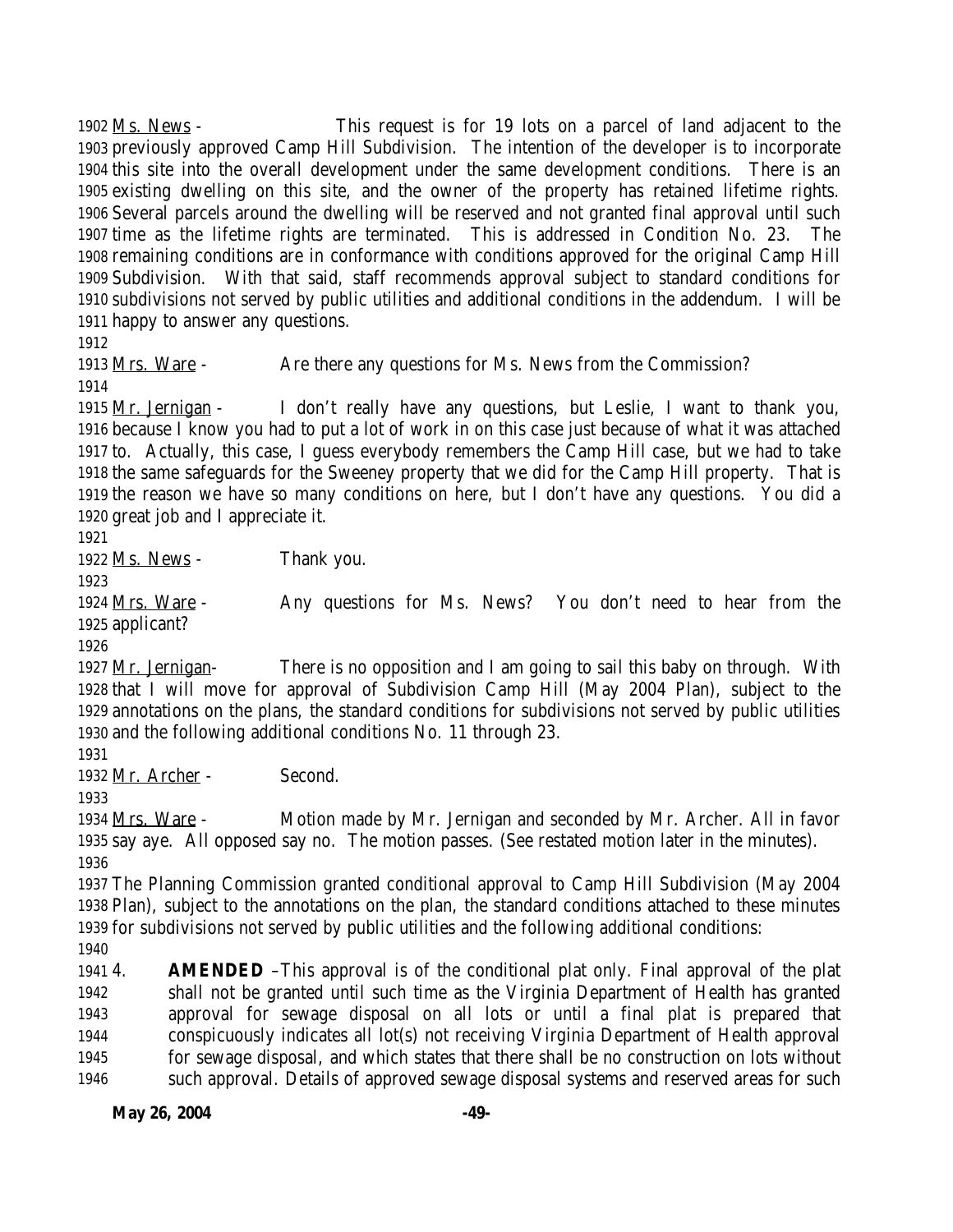systems shall be included with the final construction plan prior to construction plan approval.

 10. **AMENDED** - Prior to recordation of the plat, the developer shall provide a buildable area plan showing information for each lot within the subdivision. These plans shall be a part of the revised construction plans submitted for review and for signature. The buildable area plan shall be a minimum of 1" to 50' scale or larger and shall show the buildable area for the principal structure, all setback dimensions, the minimum lot width (front building line), the area of each lot found to be suitable for the location of the septic drainfield system and reserved drainfield area on the lot, or alternative system, and if applicable, the 100 year floodplain location, the area of each lot exclusive of floodplain, and Chesapeake Bay Act Preservation areas and setback dimensions when applicable.

- 11. Prior to final approval of the construction plans, grading plans with minimum finished floor elevations are required for the following lots: All lots that have impacted wetlands, all lots adjacent to wetlands, all lots adjacent to yard swales, all lots adjacent to flood plain, all lots that have a sediment trap or basin that is to be filled in, and all lots with excessive slopes, as determined by the Director of Public Works.
- 12. Each lot shall contain at least 1 acre, exclusive of floodplain areas.
- 13. The limits and elevation of the 100 year frequency flood shall be conspicuously noted on the plat and construction plans and labeled "Limits of 100 year floodplain." Dedicate floodplain as a "Variable Width Drainage & Utilities Easement."
- 14. The detailed plant list and specifications for the landscaping to be provided within the 25- foot-wide planting strip easement along New Market Road, shall be submitted to the Planning Office for review and approval prior to recordation of the plat.
- 15. Prior to requesting final approval, a draft of the covenants and deed restrictions for the maintenance of the common area by a homeowners association shall be submitted to the Planning Office for review. Such covenants and restrictions shall be in form and substance satisfactory to the County Attorney and shall be recorded prior to recordation of the subdivision plat. The covenants should establish conditions to provide for perpetual upkeep of the historic fort/breastworks to be preserved within the common area, including interpretive signage or other facilities provided.
- 16. Any future building lot containing a BMP, sediment basin or trap and located within the buildable area for a principal structure or accessory structure, may be developed with engineered fill. All material shall be deposited and compacted in accordance with the Virginia Uniform Statewide Building Code and geotechnical guidelines established by a professional engineer. A detailed engineering report shall be submitted for the review and approval by the Building Official prior to the issuance of a building permit on the affected lot. A copy of the report and recommendations shall be furnished to the Directors of Planning and Public Works.
- 17. No more than 50 lots may be recorded on a single point of access, inclusive of lots approved with the Camp Hill October 2003 Plan.
- 18. The applicant shall consult with the Division of Recreation and Parks on any historical findings as development progresses. A copy of any study identifying and protecting historic resources which may be required by a state or federal agency through its permitting process shall be submitted to the Department of Planning and Division of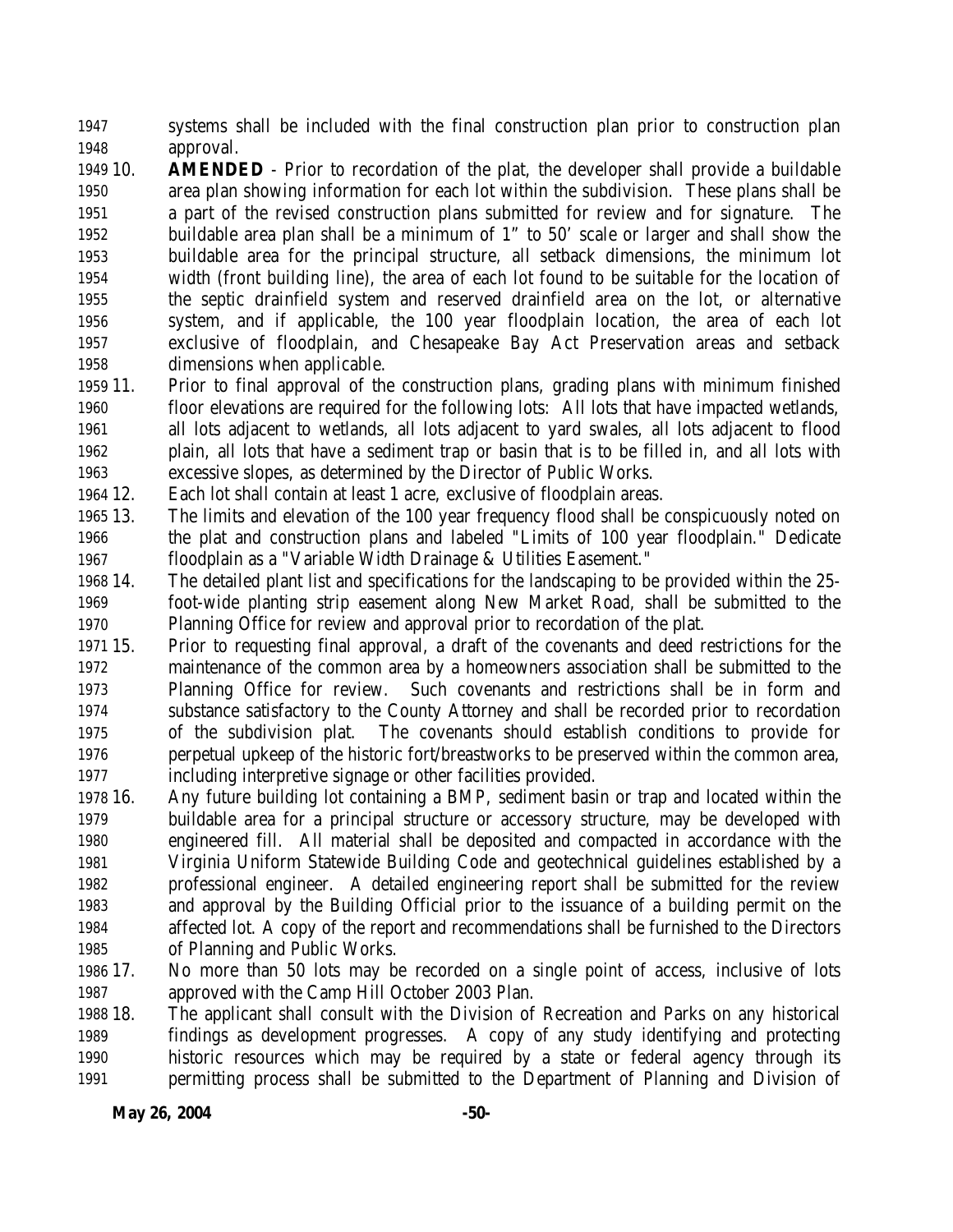Recreation and Parks prior to final approval of the construction plans.

 19. If a geologic exploration and a geo-technical study is being performed by a geo-technical firm representing the applicant to determine if the proposed development may impact ground water quality and quantity at Camp Holly Springs, a copy of the study and recommendations shall be submitted to the Department of Planning and the Health Department prior to final approval of the construction plans.

 20. Lots approved as part of this subdivision shall be included in the overall phasing plan for the Camp Hill (October 2003 Plan), subdivision, which shall be submitted with the first application for final approval for either subdivision, and which shall be updated with each subsequent application.

 21. Utility easements for future County sewer main extensions, including permanent and construction easements, shall be shown on the final construction plans in locations mutually acceptable to the applicant and the Director of Public Utilities. Such easements shall be shown on the subdivision plat prior to recordation.

 22. Any application for final approval which does not substantially conform to the plat as approved for conditional approval as determined by the Director of Planning, shall be submitted for reconsideration by the Planning Commission.

 23. Lots #3, 4, 5, 6 and 7, Block D, as shown on the conditional plan shall be reserved and not granted final approval until the lifetime rights for the existing dwelling have been terminated.

2013 Ms. Ware - At this time, I would like to ask that we take a 10-minute break and we will resume at 10:44 a.m. 

# **AT THIS TIME THE COMMISSION TOOK A 10-MINUTE BREAK**

# **THE COMMISSION RECONVENED AT 10:44 A.M.**

 Mrs. Ware - I believe Mr. Jernigan stated he needed to restate his motion for the Camp Hill Subdivision.

 Mr. Jernigan - On Camp Hill I left out two conditions, so what I want to do is remake the motion. I make a motion to approve Camp Hill Subdivision (May 2004 Plan), subject to the annotations on the plans, the standard conditions for subdivisions not served by public utilities and the following additional conditions, No. 4 Amended, No. 10 Amended, and Nos. 11 through 23.

Mr. Vanarsdall - Second.

 Mrs. Ware - Motion made by Mr. Jernigan and seconded by Mr. Vanarsdall. All in favor say aye. All opposed say no. The motion passes.

 The Planning Commission approved Camp Hill Subdivision (May 2004 Plan), subject to the annotations on the plan, the standard conditions for subdivisions not served by public utilities and the following additional conditions: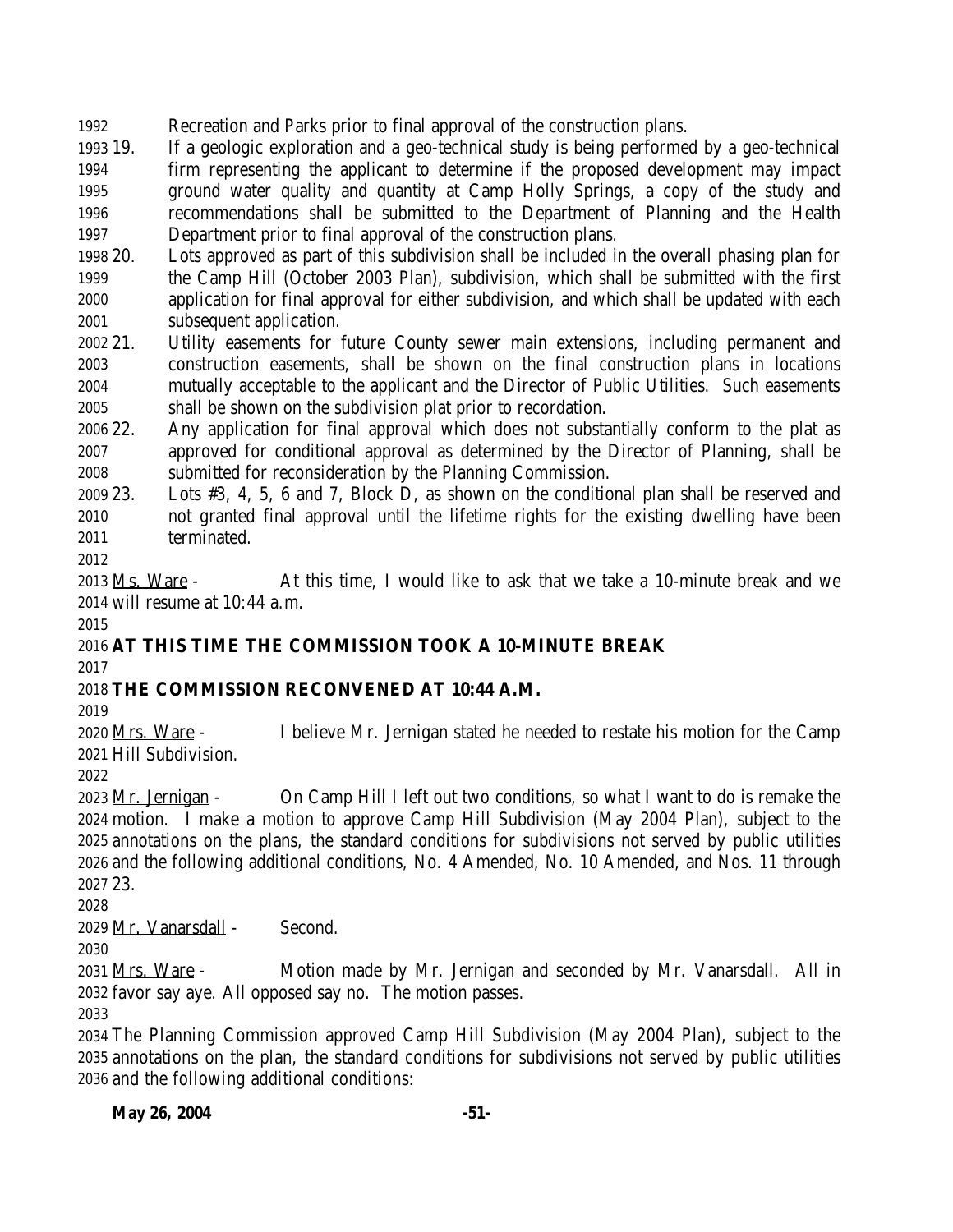4. **AMENDED** –This approval is of the conditional plat only. Final approval of the plat shall not be granted until such time as the Virginia Department of Health has granted approval for sewage disposal on all lots or until a final plat is prepared that conspicuously indicates all lot(s) not receiving Virginia Department of Health approval for sewage disposal, and which states that there shall be no construction on lots without such approval. Details of approved sewage disposal systems and reserved areas for such systems shall be included with the final construction plan prior to construction plan approval.

- 10. **AMENDED** Prior to recordation of the plat, the developer shall provide a buildable area plan showing information for each lot within the subdivision. These plans shall be a part of the revised construction plans submitted for review and for signature. The buildable area plan shall be a minimum of 1" to 50' scale or larger and shall show the buildable area for the principal structure, all setback dimensions, the minimum lot width (front building line), the area of each lot found to be suitable for the location of the septic drainfield system and reserved drainfield area on the lot, or alternative system, and if applicable, the 100 year floodplain location, the area of each lot exclusive of floodplain, and Chesapeake Bay Act Preservation areas and setback dimensions when applicable.
- 11. Prior to final approval of the construction plans, grading plans with minimum finished floor elevations are required for the following lots: All lots that have impacted wetlands, all lots adjacent to wetlands, all lots adjacent to yard swales, all lots adjacent to flood plain, all lots that have a sediment trap or basin that is to be filled in, and all lots with excessive slopes, as determined by the Director of Public Works.
- 12. Each lot shall contain at least 1 acre, exclusive of floodplain areas.
- 13. The limits and elevation of the 100 year frequency flood shall be conspicuously noted on the plat and construction plans and labeled "Limits of 100 year floodplain." Dedicate floodplain as a "Variable Width Drainage & Utilities Easement."
- 14. The detailed plant list and specifications for the landscaping to be provided within the 25- foot-wide planting strip easement along New Market Road, shall be submitted to the Planning Office for review and approval prior to recordation of the plat.
- 15. Prior to requesting final approval, a draft of the covenants and deed restrictions for the maintenance of the common area by a homeowners association shall be submitted to the Planning Office for review. Such covenants and restrictions shall be in form and substance satisfactory to the County Attorney and shall be recorded prior to recordation of the subdivision plat. The covenants should establish conditions to provide for perpetual upkeep of the historic fort/breastworks to be preserved within the common area, including interpretive signage or other facilities provided.
- 16. Any future building lot containing a BMP, sediment basin or trap and located within the buildable area for a principal structure or accessory structure, may be developed with engineered fill. All material shall be deposited and compacted in accordance with the Virginia Uniform Statewide Building Code and geotechnical guidelines established by a professional engineer. A detailed engineering report shall be submitted for the review and approval by the Building Official prior to the issuance of a building permit on the affected lot. A copy of the report and recommendations shall be furnished to the Directors of Planning and Public Works.

**May 26, 2004** -52-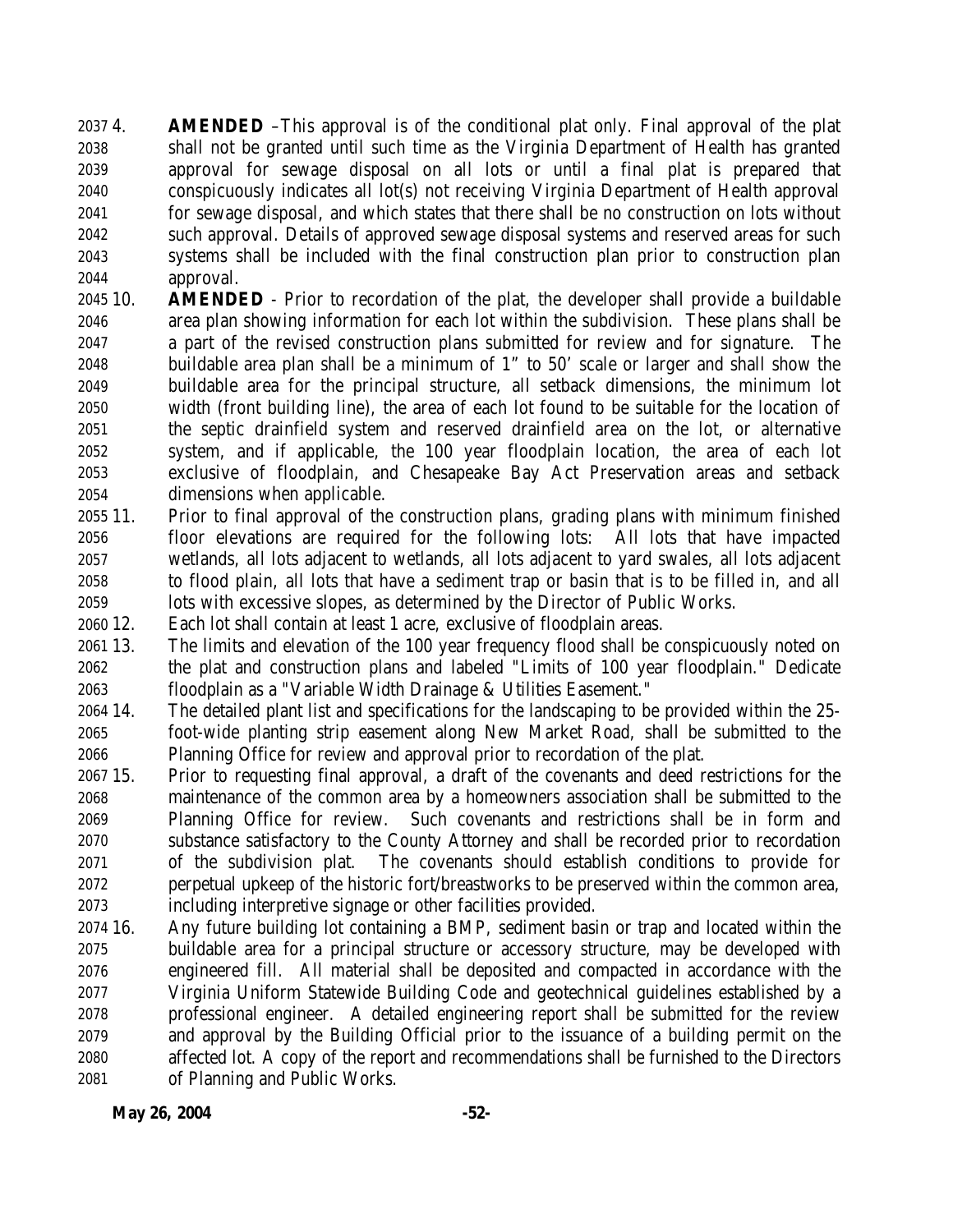17. No more than 50 lots may be recorded on a single point of access, inclusive of lots approved with the Camp Hill October 2003 Plan.

- 18. The applicant shall consult with the Division of Recreation and Parks on any historical findings as development progresses. A copy of any study identifying and protecting historic resources which may be required by a state or federal agency through its permitting process shall be submitted to the Department of Planning and Division of Recreation and Parks prior to final approval of the construction plans.
- 19. If a geologic exploration and a geo-technical study is being performed by a geo-technical firm representing the applicant to determine if the proposed development may impact ground water quality and quantity at Camp Holly Springs, a copy of the study and recommendations shall be submitted to the Department of Planning and the Health Department prior to final approval of the construction plans.
- 20. Lots approved as part of this subdivision shall be included in the overall phasing plan for the Camp Hill (October 2003 Plan), subdivision, which shall be submitted with the first application for final approval for either subdivision, and which shall be updated with each subsequent application.
- 21. Utility easements for future County sanitary sewer main extensions, including permanent and construction easements, shall be shown on the final construction plans in locations mutually acceptable to the applicant and the Director of Public Utilities. Such easements shall be shown on the subdivision plat prior to recordation.
- 22. Any application for final approval which does not substantially conform to the plat as approved for conditional approval as determined by the Director of Planning shall be submitted for reconsideration by the Planning Commission.
- 23. Lots #3, 4, 5, 6 and 7, Block D, as shown on the conditional plan shall be reserved and not granted final approval until the lifetime rights for the existing dwelling have been terminated.

#### 

#### **SUBDIVISION**

Settler's Ridge (May 2004 Plan) **Engineering Design Associates for William W. Reed, the Estate of Margaret R. Harrison and Settler's Ridge, LLC:** The 54.073-acre site proposed for a subdivision of 166 detached dwellings for sale with zero lot lines is located at the southeast intersection of Burning Tree Road and South Laburnum Avenue, adjacent to Pocahontas Parkway (State Route 895) on parcels 805-692-4564 and 806-692-0994. The zoning is R-5AC, General Residence District (Conditional). County water and sewer. **(Varina) 166 Lots**

2112 Mr. Marshall- Madam Chairman, I will be abstaining from this case.

 Mrs. Ware - OK, thank you for letting us know, Mr. Marshall. Is there any opposition to Subdivision Settler's Ridge (May 2004 Plan) in the Varina District? No opposition. Thank

you. Mr. Wilhite.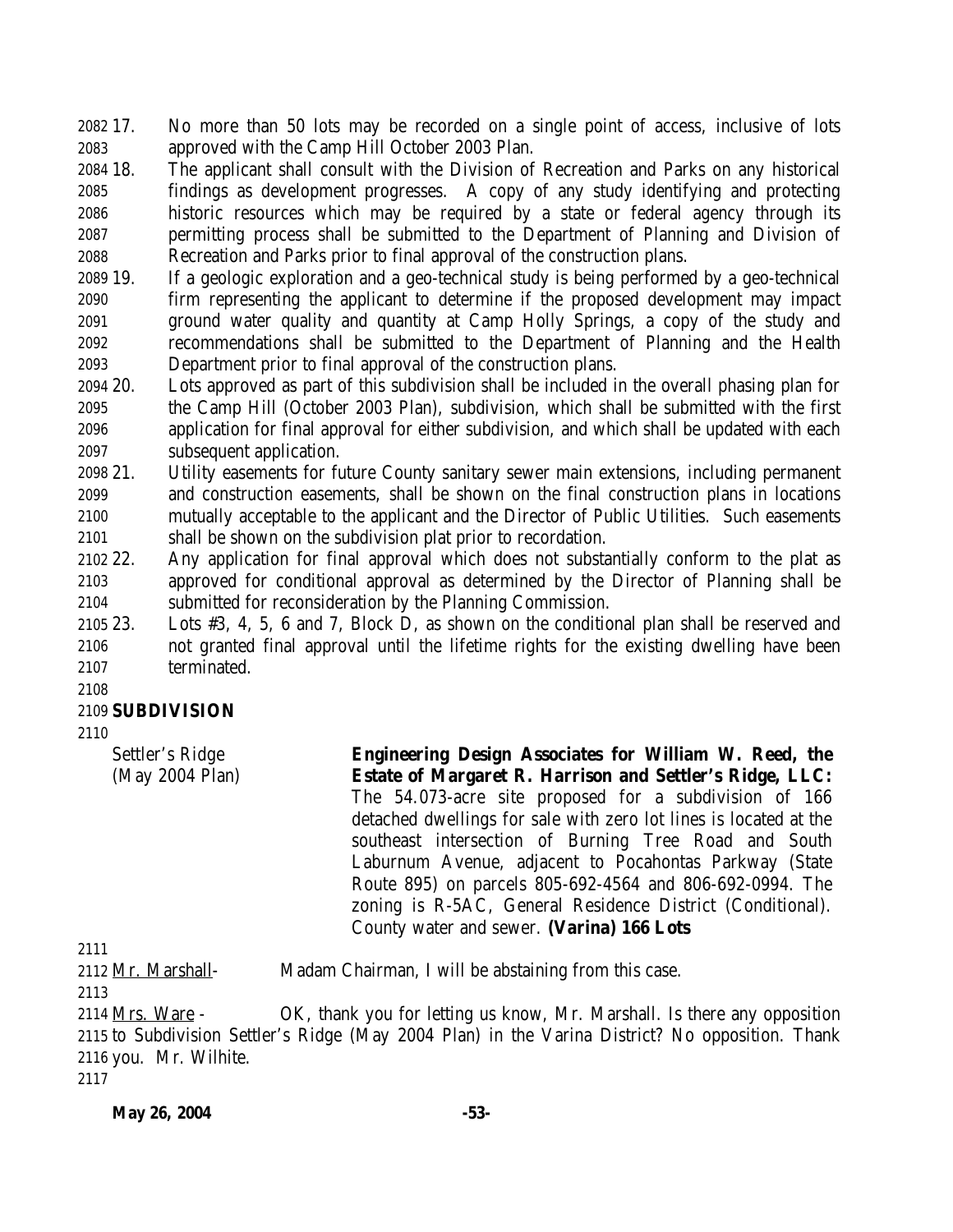Mr. Wilhite - What is being proposed here is a zero lot line development with age- restricted housing under the Virginia Fair Housing law. This site does require additional setbacks because it borders major roads on three sides; Interstate Route 895, South Laburnum Avenue and Burning Tree Road require additional setbacks. Due to that requirement, there was more impact on the lots anticipated by the developer than originally thought. With that, the applicant has requested that the private roads in common areas be reduced from 50 down to 44 feet. The staff has looked at that. The Traffic Engineer has looked at that. We are OK with that being done. With that change, the layout should not change significantly in order to accommodate the additional setbacks and we can proceed. We won't know the exact buildable areas or the exact dwellings being constructed on this property until the POD is submitted. Obviously, the POD does have to come back before the Planning Commission for approval. One issue that still remains though is the fact that only one full point of access is being proposed in this subdivision and that is off of Burning Tree Road. The developer is proposing a second point of access to New Castle Road, which they would like to see as emergency access only. Staff's recommendation is that there be a second full point of access provided in the subdivision, keeping with County policy, since there are 166 lots being proposed, and when over 82 lots for multifamily, we would recommend a second point of access. Also, it is noted that there is a dwelling of historic impact, the Redwood Reed Farm, on the site. The Department of Recreation and Parks has indicated that they would like to see some of this dwelling possibly preserved or moved and at least documented and photographed. The applicant has expressed a willingness to work with Recreation and Parks to have that done. I'd be happy to answer any questions that you have.

2141 Mrs. Ware - Are there any questions for Mr. Wilhite from the Commission? 

 Mr. Jernigan - Kevin, I believe the house they have already donated. Dr. Nelson said they were going to move it?

2146 Mr. Wilhite - I heard that they were willing to do so if somebody wanted to take it. Recreation and Parks would like to see it preserved as a clubhouse for this development. It is our understanding that the house is not in great condition and it is not feasible to save it. If it can't be moved elsewhere, Recreation and Parks would hopefully like to see some of the more interesting architectural elements preserved and possibly donated to the County for our collection. As I said, the applicant is willing to work with Parks on this. We don't have a condition that addresses the situation. It is possible we may be able to add one at time of POD approval. 

2154 Mr. Jernigan - Well, I know, Russ told me himself that he is willing to give the building away. He even told me he'd help them out a little bit financially.

2157  $Mr.$  Wilhite - Yes, I heard that, too, but I haven't heard that they actually have somebody to take it.

 Mr. Jernigan - And Mr. Reed was here at the time of zoning and confirmed that the building is in too bad a shape. It would cost just too much to renovate it to bring it up to Code. OK. I don't have any more questions for you, Kevin. Thank you.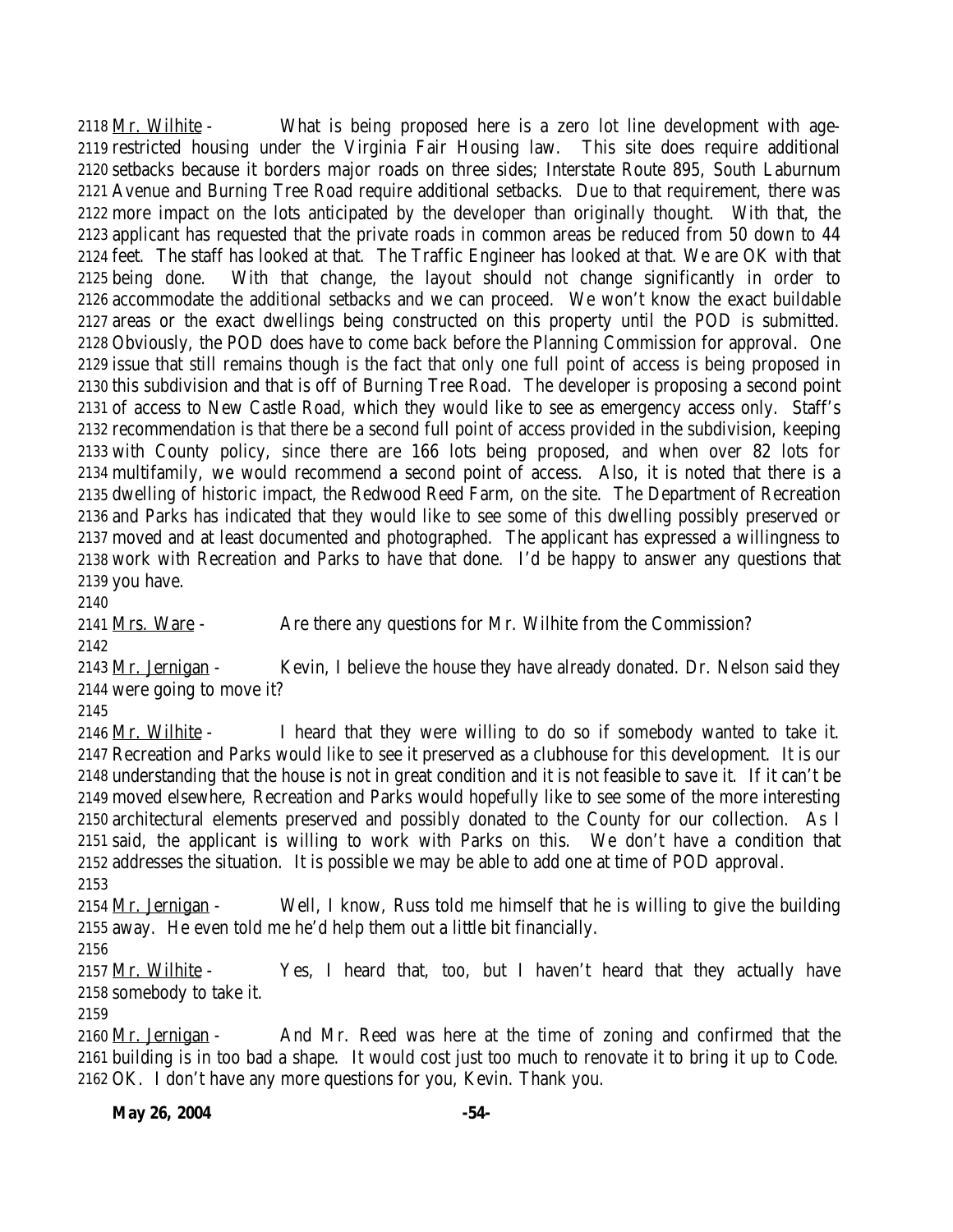Mrs. Ware - I have a question. You said there were 160 houses in this development. Mr. Wilhite - One hundred and sixty-six. Mrs. Ware - One hundred and sixty-six with just one point of access? 2170 Mr. Jernigan - It is a boulevard entrance. 2172 Mrs. Ware - Are there a lot of opportunities for another point of access or other opportunities for another point of access, with so many houses? Mr. Wilhite - Well, there is one connection shown to New Castle Road in the adjacent subdivision that appears at the bottom. Now, New Castle Road is dedicated right of way but is not constructed. What the applicant is proposing and we have not seen details yet because of the POD plans not being submitted. This would be a gated community and they would have emergency access at that point, but staff's recommendation by the Traffic Engineer is that a full second point of access be provided to the subdivision because of the number of lots involved. Mr. Vanarsdall - So you do have an emergency… 2184 Mr. Wilhite - That is what is proposed by the applicant. Yes. 2186 Mr. Vanarsdall  $\sim$  OK, that is good. 2188 Mr. Jernigan - No, it is not one point of access. It is a boulevard entrance. That means that it is two roads. Mr. Vanarsdall - One way in and one way out. Mrs. Ware - OK. 2195 Mr. Jernigan - Kevin, I don't have any more questions for you, and really I don't need to hear from the applicant at this point. I would like to here if Mike Jennings is here from Traffic. Mr. Jennings -Good morning, Madam Chair and Planning Commission members. I am Mike Jennings, Assistant Traffic Engineer for the County. Yes, according to Public Works' standards, it does not meet our standards. It is 166 lots on one point of access. A boulevard entrance does not count as two points of access and an emergency fire access does not count as full access. So, according to Public Works' standards, we need two full points of access. 2204  $Mr. Vanarsdall - And this is a policy, not an ordinance?$  Mr. Jennings -Yes, sir. 2207 Mr. Jernigan - All right, Mike. You got short notice this morning, so I appreciate you

**May 26, 2004** -55-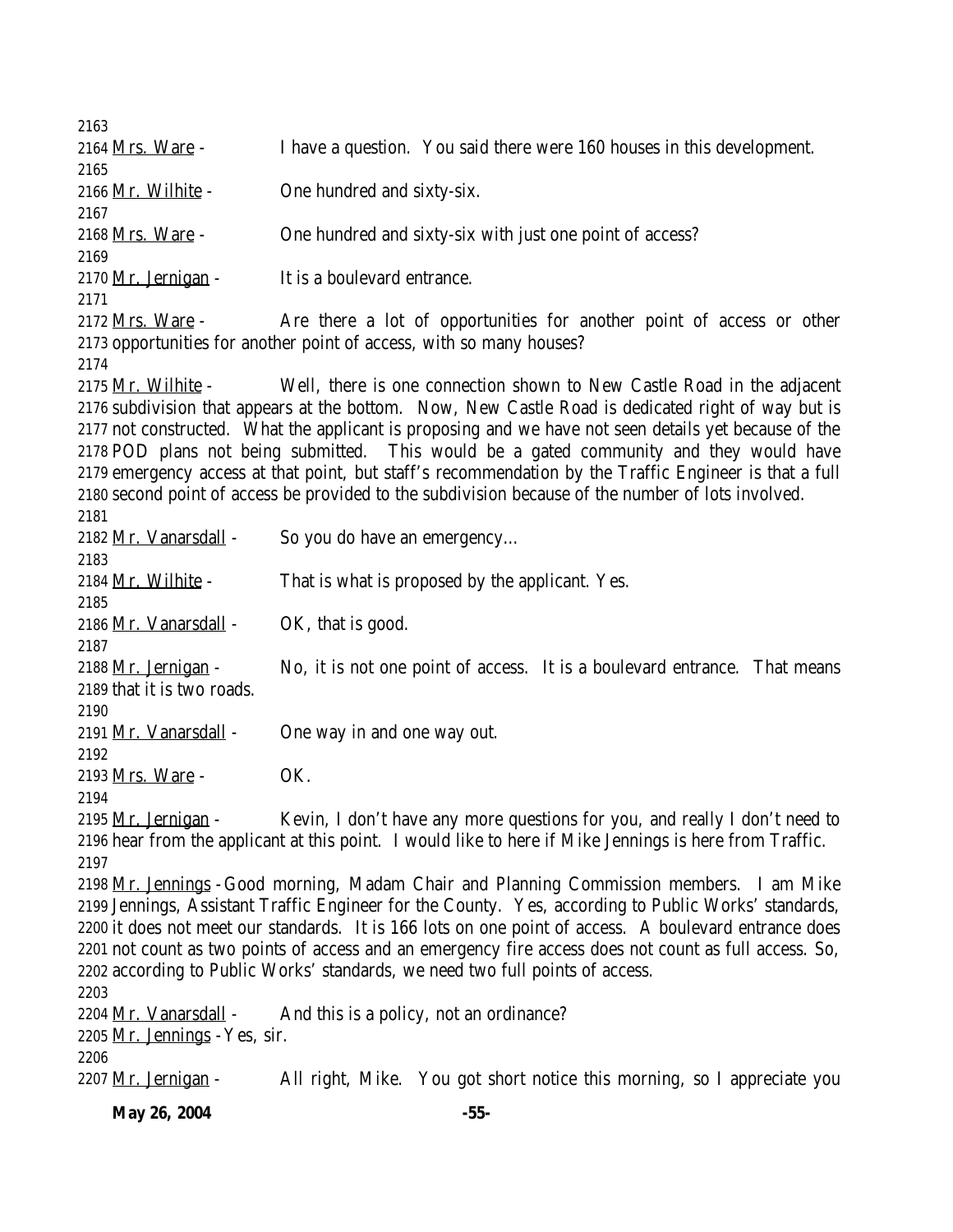coming down, and of course, we are on the end of the list. Let me ask you something. Did you 2209 work on this project from the beginning when you came through zoning? Mr. Jennings -Yes, sir, I did see it. Tim Foster made the zoning comments. 2213 Mr. Jernigan - At that time, I don't recall that we had a problem once we were putting in the emergency access on Ansley Road. Mr. Jennings - Excuse me, sir. In his zoning comments, there was nothing mentioned about a fire access, but he did say adequate sight distance must be provided at all access points. A fire access wasn't proposed at that point. 2220 Mr. Jernigan - I believe, and Ms. Isaac you can correct me, didn't they proffer a fire access at the time of zoning? Ms. Isaac - I don't recall right off, excuse me. Loraine Isaac, if that was proffered. I know really we did a redesign of the site, which is the one that is showing, showing the second point of access, but as emergency access. That was the intent from the beginning because this is an age- restricted community, and one of the things you offer to older citizens is security, so there was never an intent to have anything other than emergency access. The entrance is going to have a camera that they can see and monitor who is coming in. These are private roads. They don't want them being used by people who just cut through or go wherever they want to, so the intent, from the very beginning, was that we have a controlled boulevard access with emergency access as a secondary point. 2233 Mr. Jernigan - Russ was OK with putting the access through there. OK. Thank you, Ms. Isaac. 2236 Mr. Wilhite - I just want to clarify, Mr. Jernigan, there was an exhibit with the rezoning case that showed emergency access at that point. It was not addressed in the proffers. The layout was not proffered and neither was any proffer dealing specifically with that second point of access. 2241 Mr. Jernigan - But it was shown on the original plan? 2243 Mr. Wilhite - There is an exhibit in the file that showed emergency access there. Mr. Jernigan - All right. Thank you, Kevin. 2247 Mr. Archer - May I ask a question? In looking at this, is the emergency access point the one that butts up with whatever it is that runs into Ansley Road? Mr. Wilhite - Yes, sir. 2252 Mr. Archer - Is there any reason why that could not be made into an actual access point?

**May 26, 2004** -56-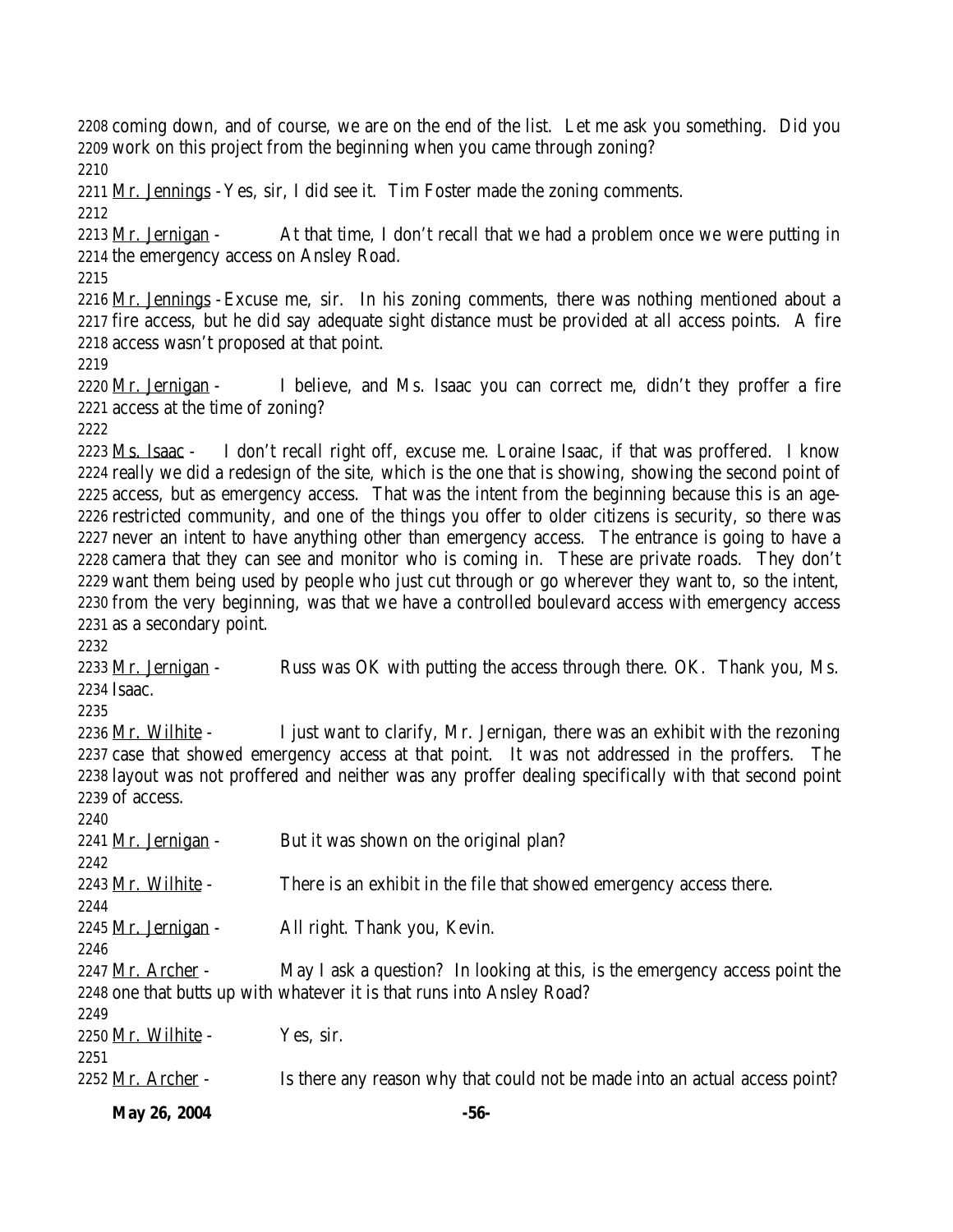Mr. Wilhite - At this point I think the configuration actually would meet the requirements of a second point of access. We don't have the details at this time as far as the gate, the design, or the pavement width or anything else. That will come with the POD. But the right of way is shown there and I believe it is sufficient for a second point of access, full second point of access if approved.

2260 Mr. Archer - Because I am concerned in looking at the configuration of the subdivision that if something were to occur in one side of that subdivision and the only point is the one that runs out to Burning Tree Road, I mean the folks over in the back would have a heck of a time trying to get there it seems like to me. To me, it is a safety concern.

2265 Mr. Wilhite - I would just state again, also, that there is not an existing stub street. The right of way is dedicated but the street was never constructed in the adjacent subdivision.

2268 Mr. Archer - You know, if that boulevard entrance were a little bit more centrally located I think it wouldn't be as much of a concern, but it is off to one side. Just a comment. 

2271 Mr. Silber - Mr. Wilhite, if the Commission chose to accept this plan the way it is with an emergency access to Ansley Road, then would it not be best to have a condition that addressed that and perhaps that condition should require the construction of, it looks like New Castle Road, as a part of this development.

2276 Mr. Wilhite - We could add the condition at this time or add it at the time of POD. We have the option either way.

2279 Mr. Jernigan - Emergency access. They don't have a problem with doing it as an emergency access. That is what we originally discussed.

2282 Mr. Silber - While we are thinking the minimum, if that is where the Commission is leaning, if it is just for emergency access I'd like to have it conditioned now so we can clarify it. If the Commission is still on the fence, it sounds like some of you may want a full access, we can further debate this, but I think that if it is going to be emergency access, my concern is that New Castle Road is not improved and someone would need to improve that, and I think it would be the responsibility of the developer to improve that.

2289 Mr. Jernigan - Kevin, I need to ask Mike something else. Mike, we have quite a few subdivisions in this County that have boulevard entrances, because what I have been told since I have been here is that you need two points of access, but if you have a boulevard entrance, that will work. We do have a numerous amount of subdivisions that have boulevard entrances. 

 $Mr.$  Jennings -Yes, sir. There have been some accepted that way. Prior to me coming to the County, a couple of years ago Lee Priestas and Tim Foster gave a presentation to the effect that a boulevard entrance does not comply with two points of access. But there have been some cases where it has been accepted.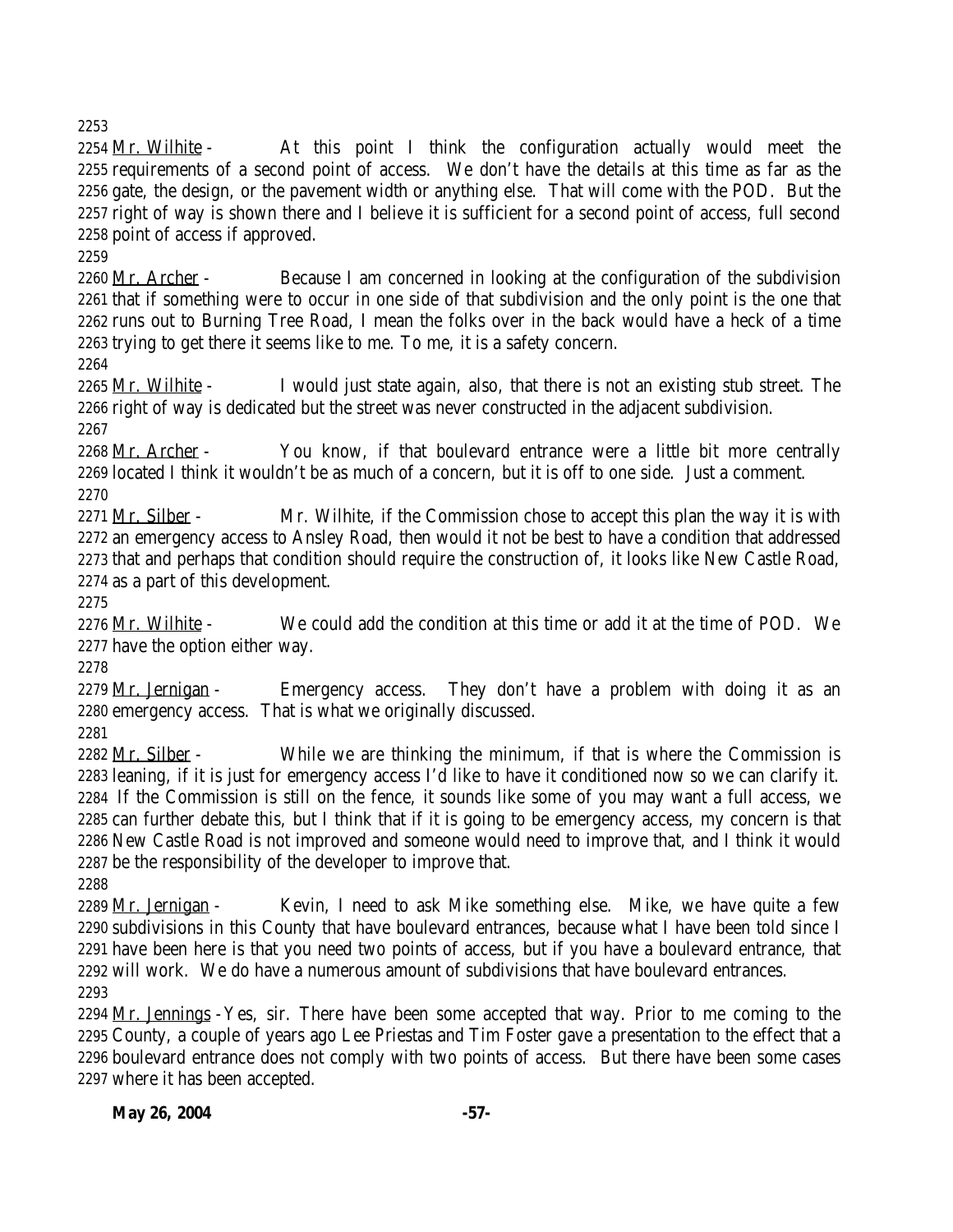2299 Mr. Jernigan - Because we pass them. I mean, I have been here when they came through. 2301 Mrs. Ware - And the maximum number of homes. Mr. Jennings -It is 82 for multifamily and 50 for single-family homes. 2305 Mrs. Ware - Right, but I mean the cases that have been passed that have more than what the requested amount is, what is the maximum number of homes in a gated community? Mr. Jennings -I think King's Reach – I think it is 88 at King's Reach. 2310 Mrs. Ware - And this is 166. Mr. Jennings -Twice that. 2314 Mr. Marshall -I remember from that case that there were others that were in excess of 80. I recall a couple that were over 100. 2317 Mr. Jernigan - Mike, let me ask you this. 2319 Mr. Vanarsdall - Mr. Jernigan, about five years ago, more or less, this came up and it had Traffic research that, and they haven't had anything yet, emergency vehicles or anyone else could not handle in a boulevard entrance. 2323 Mr. Jernigan - That is what I was getting ready to ask. Have we had any problems on a boulevard entrance, have we had any problems, in any subdivisions, where we had trouble with access by fire and safety that had a boulevard entrance? Mr. Jennings -As of yet I have heard of none. But as a policy, we would like to make sure it does not happen. 2330 Mr. Vanarsdall  $\sim$  It is a policy. That is the reason it is not an ordinance. That is the reason I brought that out in the beginning. A policy, you can go against a policy but you can't the ordinance. 2334 Mr. Jernigan - You said yourself in the zoning comments by Tim Foster was sight, but they didn't ask for a secondary road. Mr. Jennings -What I read was that he was making sure that adequate sight distance was provided at the access points, plural. That is the only point I was making. 2340 Mr. Jernigan - CK. What I am saying, at the time of saying I would rather have had a little more input that this was such a large issue, because what happened, we spoke when we were talking about having two points of access and we decided to go to the boulevard entrance,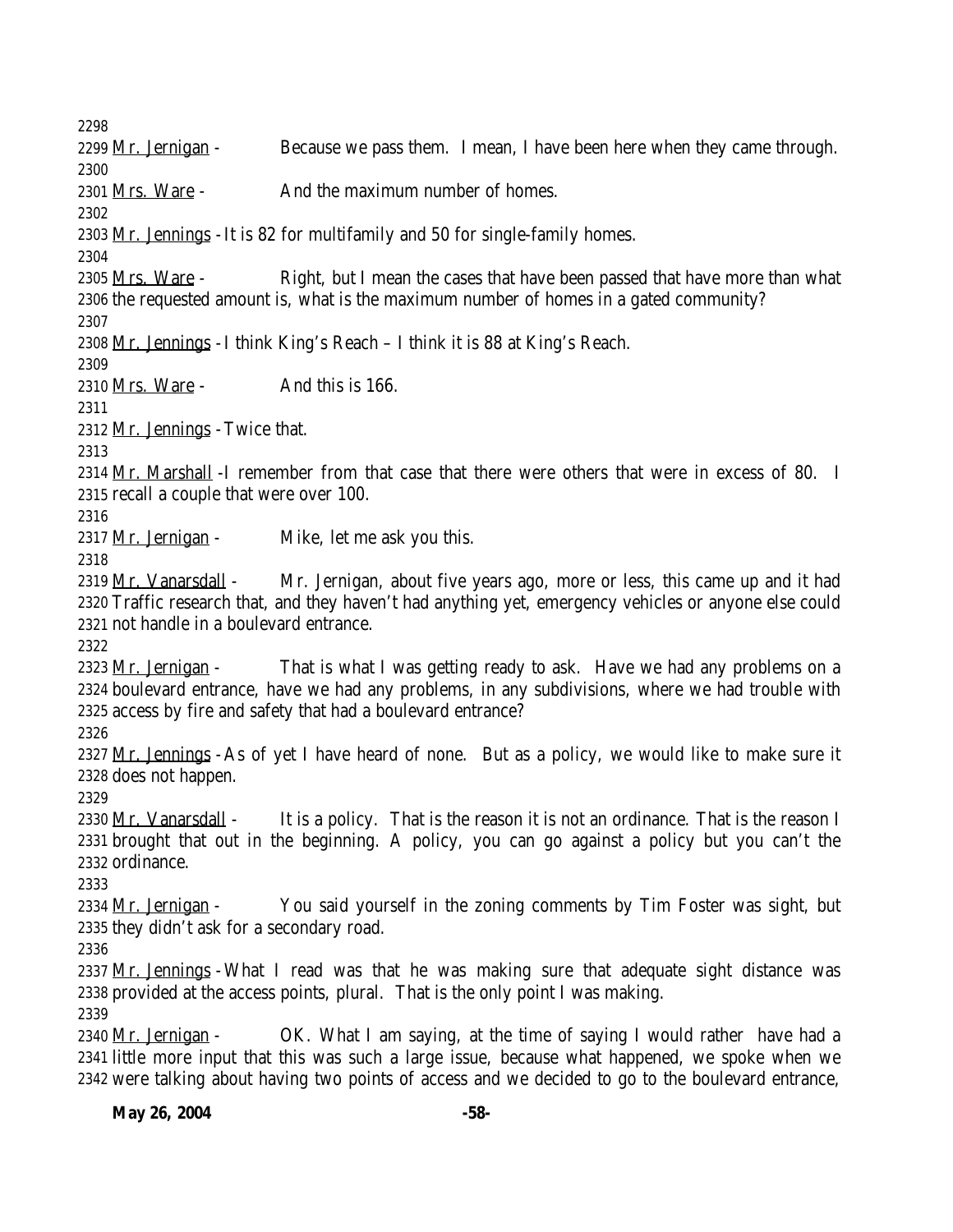and then have the fire entrance over off of Ansley Road.

 Mr. Jennings -If I can interrupt there, as soon as the plan came in to the County to review with the Public Works staff, we called out that that is not acceptable for those two points of access. We let the engineers know.

2349 Mr. Silber - Mr. Jernigan, I think at the time of rezoning also that the Traffic Engineer stated that anything over 50 lots, their recommendation would be a second point of access. I think at that time you raised this as a concern that would be addressed at this stage, and it seems as though you had favored a boulevard entrance and emergency access to Ansley. I think a policy is a policy. I think a boulevard entrance certainly helps the situation and emergency access definitely improves that situation, but it is in conflict with the County's policy of a second point of access. I would also like to state that a boulevard entrance based on studies that have been performed by Fire and the Traffic folks, and emergency situations. If there is a major accident at this boulevard entrance and Burning Tree Road, it in essence could block up the entire boulevard entrance and you couldn't get out even though it is a boulevard entrance. And that has been tested with laying a fire hose and other apparatus that would literally block that entrance entirely, so while we have not had any experience, thank goodness, the situation where that has caused us a major concern, we are just pointing out that that is a possibility in the future, given the emergency situations of these intersections. I do feel somewhat more comfortable knowing that there would be emergency access here if we can get that improved with a gate in the back. But again, it is the Traffic Engineers who are the experts on the subject and not necessarily the planners.

2367 Mr. Jernigan - Well, since I have been here I got the idea, maybe I took it wrong, that having a boulevard entrance did make it two points of access, because we pass them through here. I mean I have had them come through.

2371 Mr. Silber - Yes, they have been passed that way, but they do not meet the criteria of a second point of access.

 Mr. Jernigan - My concern right now is when I had the neighborhood meetings and everybody around has been OK with what we are doing, if I go putting another street in on Ansley Road, those people may not be happy, and I would rather have done this at the time of zoning and not at the time of subdivision. Now, this is, it is not a gated community per se because it doesn't have the gates in the front, but it is a 55 and older community, and I think if we put a road through from Ansley in there, we are going to have a lot of kids on bicycles riding through there, which I don't think is going to be safe. You are going to have people probably in here in probably the 60-70 year old age range, too. Nobody in this subdivision is going to have any children on bicycles, and I don't think the people on Ansley are going to be happy if I put a road through because they might not want their kids riding in there and they might not want the traffic that is coming out of this subdivision coming down Ansley Road. I didn't tell them at the beginning that was what we were going to do. The sight layout was what it was, was that there would be an emergency entrance there, and that is all that it would be. So, I am not comfortable putting in another entrance that can be used full time, and for that reason I just stated.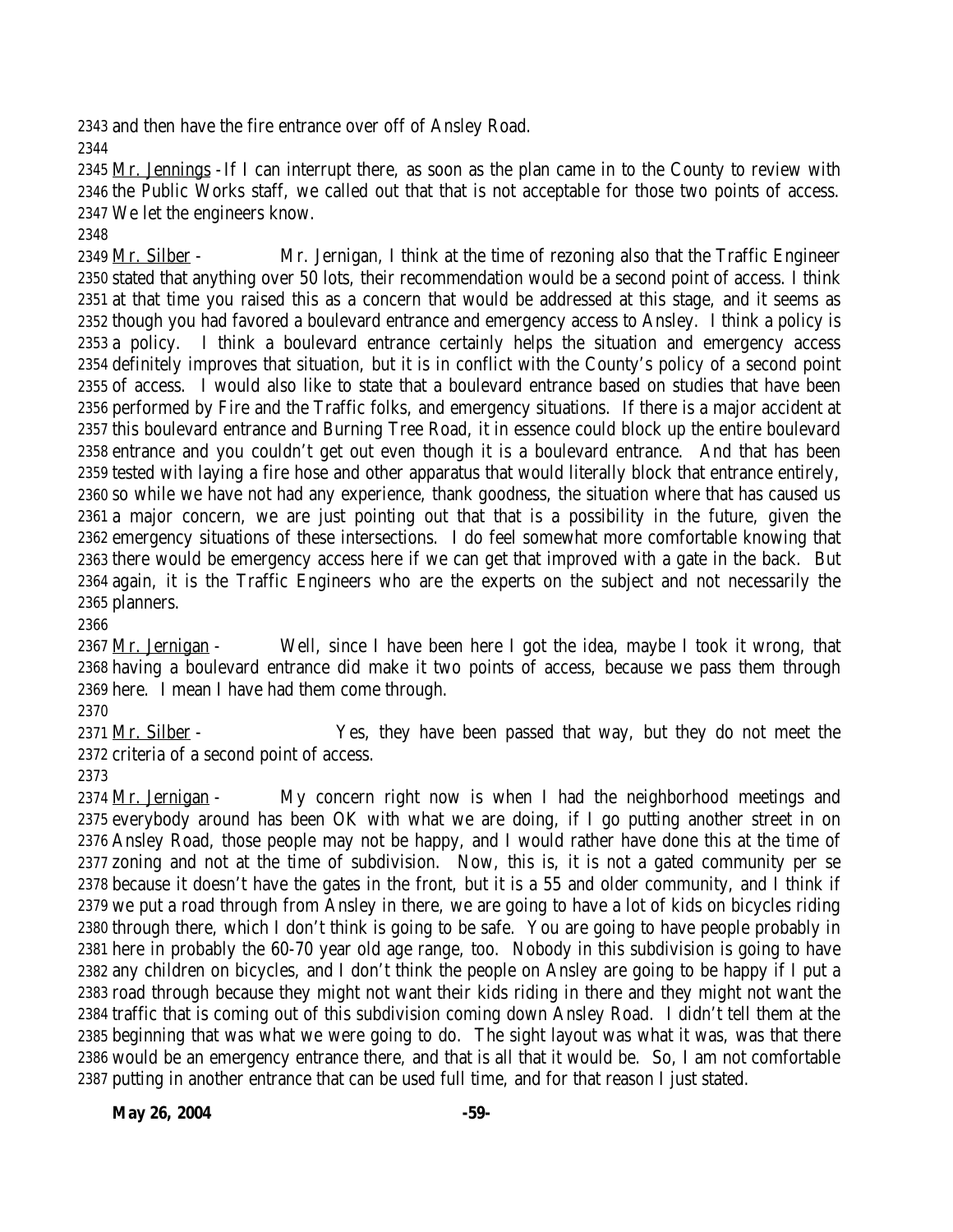Mrs. Ware - Can it be gated? If you are going to have an emergency access I think that Mr. Silber brought up a good point, that the developer, it should be incumbent upon them to improve New Castle and to have a condition for that, and to have a condition for this emergency access with this subdivision plan if that is how you feel it is best to proceed with that. But that, if it is an emergency access, it can be closed, but you wouldn't have kids riding back and forth, but if it was needed then it would just be opened up.

2396  $Mr.$  Jennings - It would be an emergency access to County standards. And they could use it so that the citizens living in the development could use it also, as a road, if necessary.

Mrs. Ware - Right.

Mr. Jennings -Not just a fire lane.

2403 Mr. Jernigan - Well, then we are moving back to where we are putting traffic out on Ansley Road and I am not sure that that is what.

 Mrs. Ware - It is only opened in case there is an emergency at the boulevard entrance so that people can't use that and then you would open the gates here with New Castle, but I would feel better if this was going to be an emergency access for a condition to be included to state that this would be used as an emergency access and road improvements would be made as necessary at that access point. So if there is an emergency you don't have a problem with people using the road.

2413 Mr. Jernigan - They are willing to put in an emergency access. We just didn't want circulation through Ansley Road from inside the subdivision.

Mr. Vanarsdall - Emergency access is usually a chain or something to keep people out.

2418 Mr. Jernigan - Normally it is asphalt under with grass over top of it, maybe four inches of sod over top, and what happens when the fire trucks come through there, they don't sink, but it is not a road that is normally used.

2422 Mr. Vanarsdall - They can get through there in any conditions.

Mr. Marshall -The issue is that New Castle Road, does it exist?

Mr. Jernigan - No. It is just a paper road.

 Mr. Marshall -So what they are saying is that the developer be required to construct New Castle Road. That is what Mrs. Ware is trying to say.

2431 Mr. Jernigan - As an emergency road.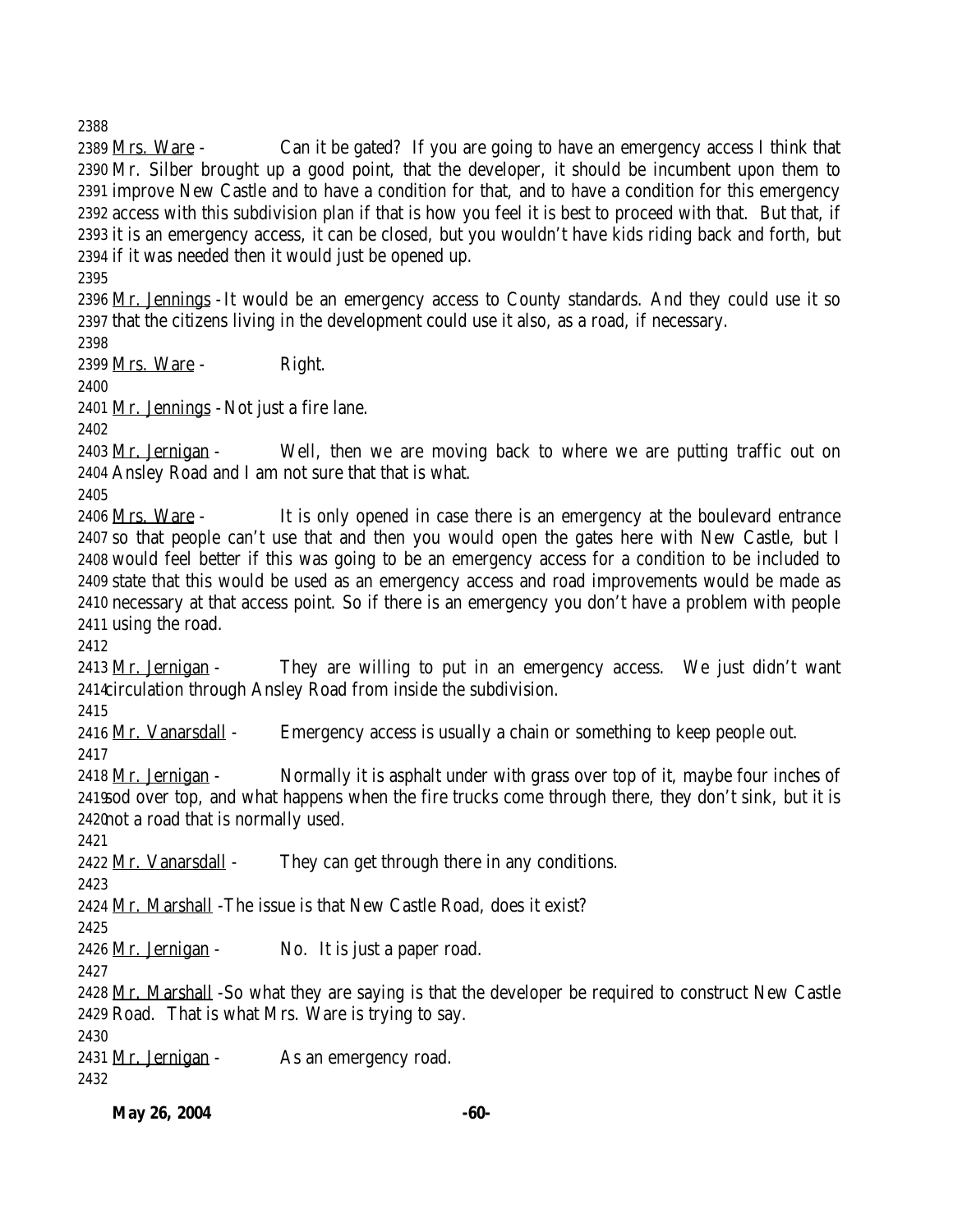2433 Mr. Marshall -They can construct that road to connect there, so that as far as emergency access goes, there is something there, not just… Mrs. Ware - It is there. 2438 Mr. Silber - And that it can be seen as an access point, so if there is an emergency, it is not just a place for a fire truck to get in, but it is a place where any of the residents here could exist. They know that there is a road there. They know that the gate can be opened, and under emergency situations they could leave their subdivision, not just a chained off place that only could be accessed by a fire truck. I think if it is grass, people may not know that there is a second way of getting out. Mr. Marshall -The issue is getting a developer to build from Ansley back to the subdivision. 2447 Mr. Silber - And that construction may be something less than a standard road with, there may be something smaller sized but acceptable and that would have to be discussed. Mr. Jernigan - Ms. Isaac, you came down. I am glad because I was going to call you. What do you think? 2453 Ms. Isaac - From the discussion I am hearing, you want a gate? The developer has said he does not want a gate. The maintenance problems. He said he does not want to do that. 2456 Mrs. Ware - This would be for the emergency access. Ms. Isaac - Right. Mr. Vanarsdall - Would he put a gate there? Ms. Isaac - He doesn't want to put a gate there. 2464 Mrs. Ware - And why does he not want to put a gate there if it is an emergency access only? Ms. Isaac - The expense and the maintenance. Mrs. Ware - Therefore, he probably wouldn't consider New Castle Road? Ms. Isaac - At this point, he realizes he needs a second point of access and what we originally agreed upon would be a chained off emergency access that would be built to whatever standards are needed for a 30 ton fire truck. 2474 <u>Mrs. Ware</u> - When you say not agreed upon, there is no proffer addressing that. Ms. Isaac - No, but that was our understanding at the time of rezoning.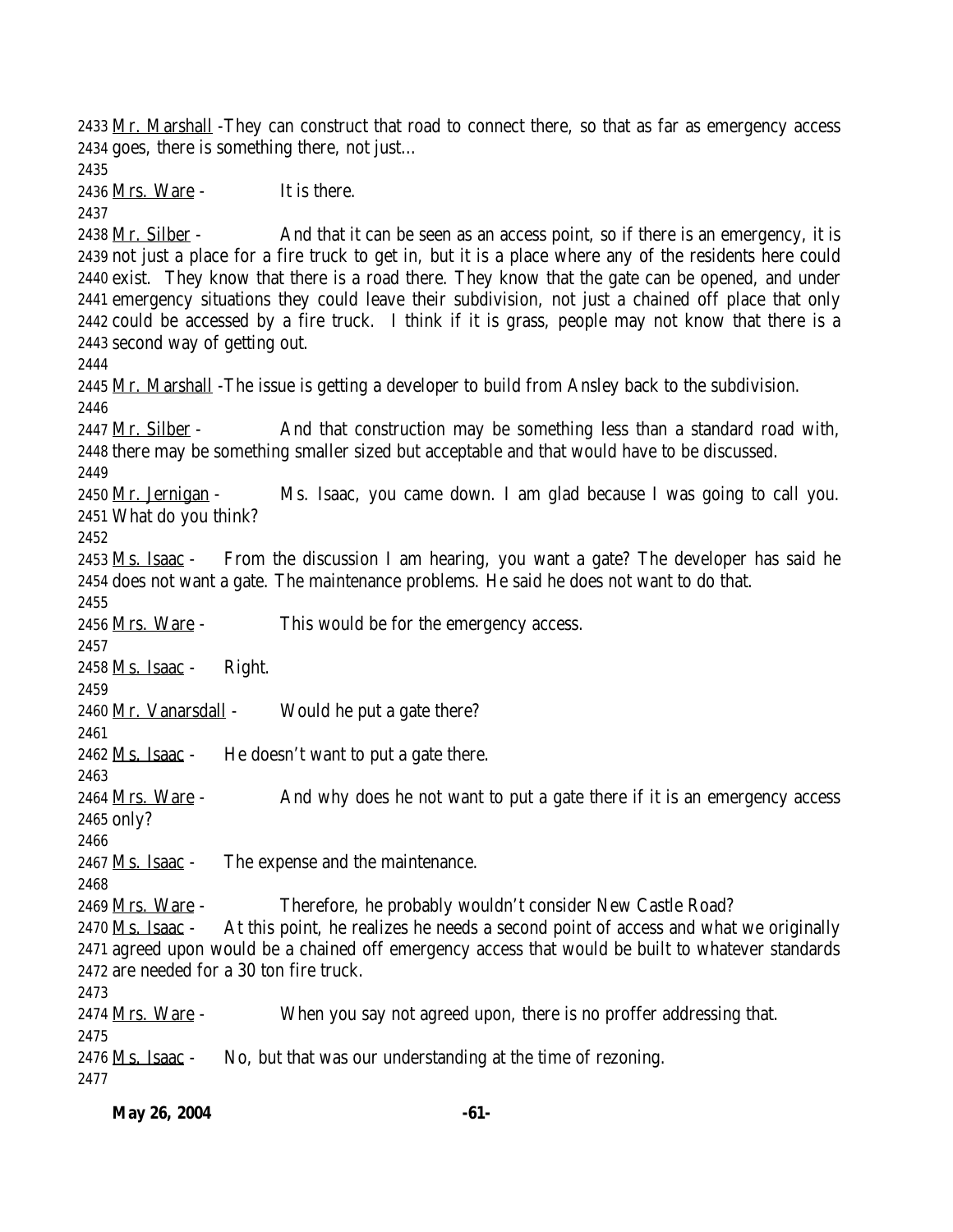2478 Mr. Jernigan - What if we defer this to the zoning meeting and let's clear up what we have got here. It would be June 10.

 Ms. Isaac - The only other thing I want to throw out on the table right now is what if he builds this road or builds an access and has it signed for one-way only to discourage people from coming in, but being able, if necessary, they could come in. Emergency access could use it, not matter which way it is signed.

Mr. Vanarsdall - You talking about a sign?

Ms. Isaac - A sign, one-way.

2490 Mr. Vanarsdall - If you have a sign there, you are wasting your time and your money for the post, for the sign and for the paint that is on it. The only type thing anybody knows is a barrier, and if you put a chain across there, they are going to stop. If you put a sign, they are going to run that sign every chance they get. We have got hundreds of cases throughout the County of that.

 Ms. Isaac - That was something the developer had asked about as an alternative to a gated exit or entrance.

2499 Mr. Jernigan - Laraine, will you all build an emergency access road that has a chain across it to Ansley Road?

 $2502$   $Ms. Isaac - Yes. That is what we originally proposed. It would be something, whatever$ </u> standard you want that built to, but it would be chained.

2505 Mr. Jernigan - CK. I tell you, this case has really gone too far. Like I said, when I originally met with the neighbors there was no mention of another road coming in, and at this point everybody has been easy to get along with. We have not had any problems. I don't know, they may not want that, and I like being upfront with everything that is going on. So, what I am going to do, you have said for the record that you all will build an emergency access road to Ansley Road out of this subdivision, and that is what I am going to ask for.

 Madam Chairman, I make a motion to approve Subdivision Settler's Ridge (May 2004 Plan) subject to standard conditions for subdivisions served by public utilities and added conditions Nos. 13, 14, and 15.

 Mrs. Ware - Before you second, let me just ask for clarification for Mr. Jernigan that it will be what you are saying you are asking for is like what we have been talking about. 

2518 Mr. Jernigan - They will build an emergency access road only, will be chained, and will come from the subdivision to Ansley Road.

2521 Mr. Silber - And do you not want to make that a condition?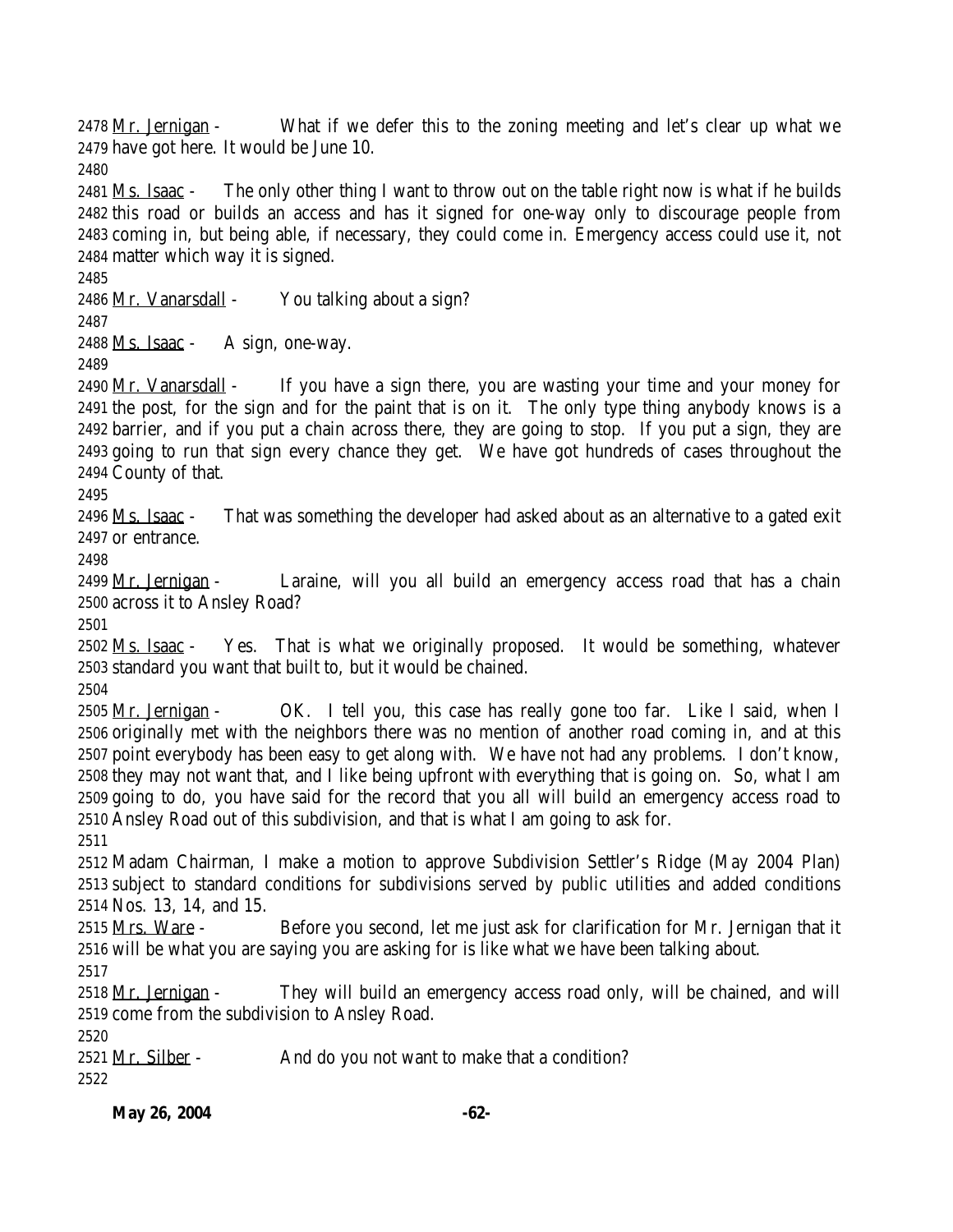Mrs. Ware - Yes.

2525 Mr. Wilhite - Mr. Secretary, I have worked out some language. I will read it to you and if it is acceptable to the Commission, we can place it on there.

Mr. Vanarsdall - I second.

Mr. Silber - Mr. Wilhite, can you read that.

2532 Mr. Wilhite - Emergency access shall be provided to Ansley Road via New Castle Road, the details to be included and approved with the plan of development.

 Mr. Jernigan - That is fine. So I will make that motion with conditions 13, 14, 15, and 16 as stated by Mr. Wilhite.

Mr. Vanarsdall - Second.

 Mrs. Ware - Motion made by Mr. Jernigan and seconded by Mr. Vanarsdall. All in favor say aye. All opposed say no. The motion passes.

 The Planning Commission approved Subdivision Settler's Ridge (May 2004 Plan), subject to the standard conditions for subdivisions served by public utilities and the following additional conditions:

13. Each lot shall contain at least 6,000 square feet.

 14. The proffers approved as part of zoning case C-74C-03 shall be incorporated in this approval.

 15. Prior to requesting the final approval, a draft of the covenants and deed restrictions for the maintenance of the common area by a homeowners association shall be submitted to the Planning Office for review. Such covenants and restrictions shall be in form and substance satisfactory to the County Attorney and shall be recorded prior to recordation of the subdivision plat.

 16. Emergency access shall be provided to Ansley Road via New Castle Road, the details to be included and approved with the plan of development.

 Mr. Jernigan - And what we will do from now on, because maybe I had some misconceptions on the way that we treat boulevard entrances, but the cases that I have seen come through, a boulevard entrance replaced it with two, but maybe I was wrong, so Mike I will discuss that a little more with you later, and I do appreciate you coming down this morning. 

2563 Mr. Vanarsdall - You will never get rid of those boulevard entrances. I can tell you that now. You will never see the day that the boulevard entrances will be disappearing. They are too attractive to the community and they do a good job and we have no history to change it. 

Mr. Silber - Next on the agenda is on Page 41.

**May 26, 2004** -63-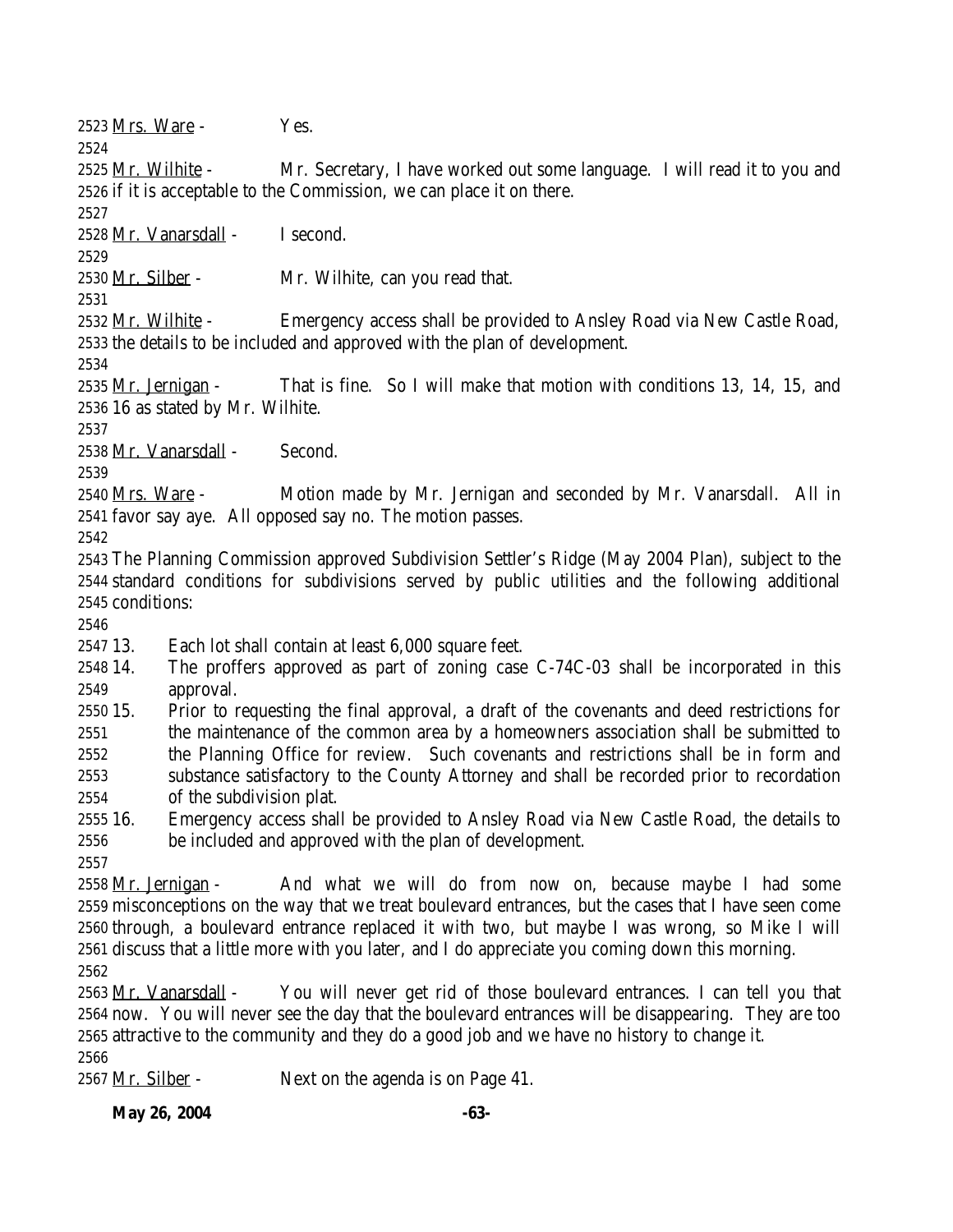#### **CONTINUATION FROM PAGE 17 LANDSCAPE PLAN**

LP/POD-70-02 Welborne Office **–** 1107 Welborne Drive **William Spell for Ms. Helen Konstantinakos:** Request for approval of a landscape plan, as required by Chapter 24, Sections 24-106 and 24-106.2 of the Henrico County Code. The .28-acre site is located on the east line of Welborne Drive, south of Weldon Drive at 1107 Welborne on parcel 753-741-3086. The

zoning is B-1, Business District. **(Tuckahoe)**

2574 Mr. Silber - This was on the Expedited Agenda. It was pulled off of the Expedited Agenda.

2577 <u>Mrs. Ware</u> - Is there any opposition to LP/POD-70-02, Welborne Office in the Tuckahoe District. Mr. Strauss.

 Mr. Strauss - Thank you, Madam Chairperson. The lady that was here, Mrs. Fitzgerald, had a question about the commercial use. She wanted to know why it was B-1 and this is unconditioned and it was not rezoned. I think she was a victim of the zoning map more than anything, and that was all discussed at the time of the POD. So I asked her about the landscape plan. She said, "Well, landscaping generally improves the situation." That is what she is really interested in. She didn't have any specific comments about the landscaping, although she is concerned about any nuisances or any further intrusions of the commercial end of this residential area, so I told her we'd be monitoring the situation. If grass gets too tall, we will call Community Maintenance. There is some history of that in the area, and she mentioned the cleaners across the street where she lives, and I told them I'd talk to Zoning Inspections to see if there was something we could do for her there. Other than that, she had no complaint about the landscape plan at all, so the situation has not changed. Staff is still recommending approval. 

2593 Mrs. Ware - Are there any questions for Mr. Strauss from the Commission? I do know this case was zoned a very long time ago, decades ago, and so it has been noted and there are concerns about it, but staff and Ms. O'Bannon, as well as myself, are doing all that we can in order to help this area maintain its residential character and sit as best it can within that area. So, if there are no questions then I will move that LP/POD-70-02 be approved subject to the annotation on the plans and the standard conditions for landscaping and lighting plans.

Mr. Vanarsdall - Second.

2602 Mrs. Ware - Motion made by Mrs. Ware and seconded by Mr. Vanarsdall. All in favor

say aye. All opposed say no. The motion passes.

The Planning Commission approved LP/POD-70-02, Welborne Office – 1107 Welborne Drive,

**May 26, 2004** -64-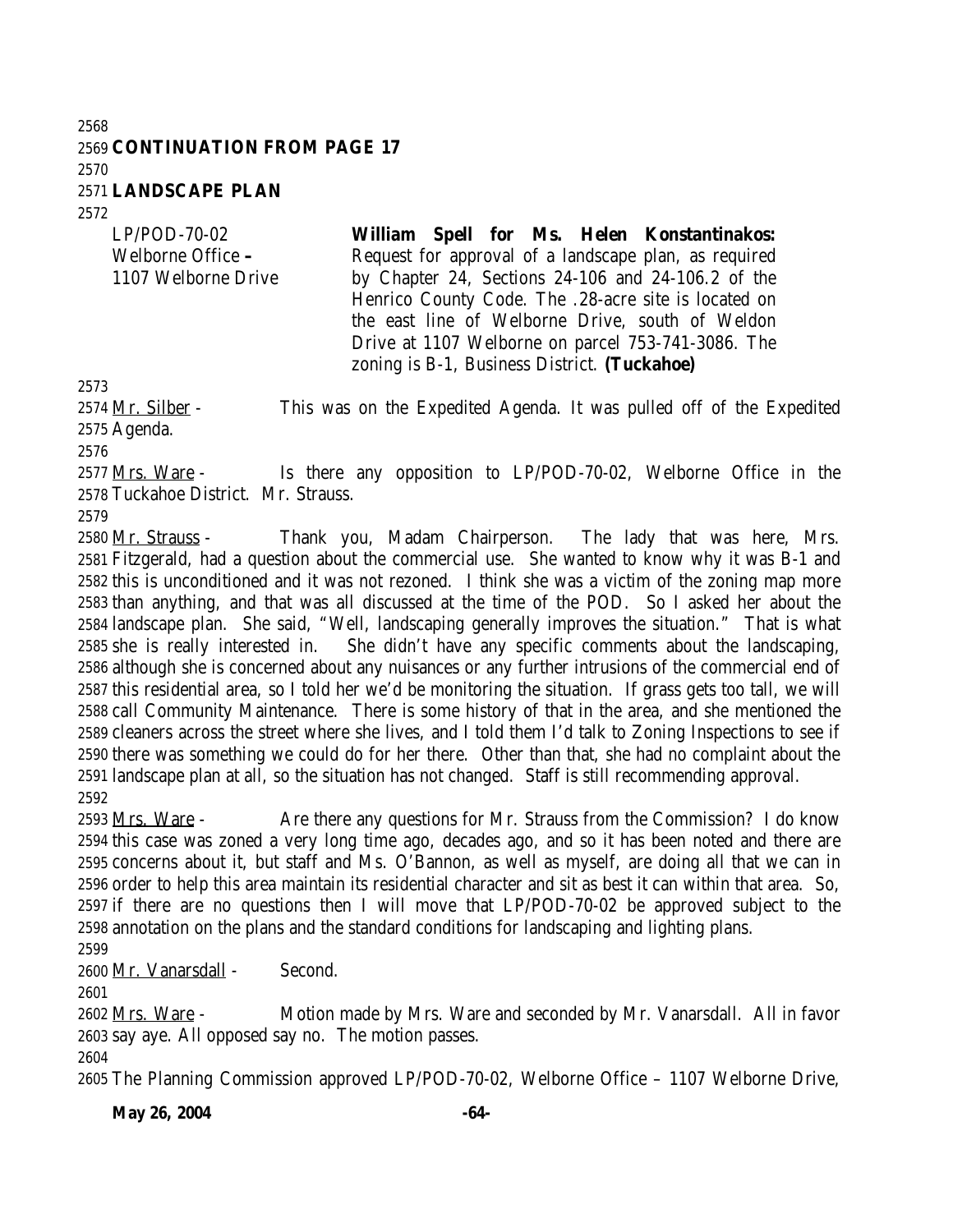subject to the annotations on the plans and the standard conditions attached to these minutes for landscape and lighting plans.

### **LANDSCAPE & LIGHTING PLAN**

| $LP/POD-11-03$               | <b>James River Nurseries for Spring Arbor of Richmond, LP:</b> |
|------------------------------|----------------------------------------------------------------|
| <b>Spring Arbor Assisted</b> | Request for approval of a landscape and lighting plan, as      |
| Living Ridgefield Parkway    | required by Chapter 24, Sections 24-106 and 24-106.2 of the    |
|                              | Henrico County Code. The 5.478-acre site is located on the     |
|                              | southeast corner of the intersection of Ridgefield Parkway and |
|                              | Flintwood Drive on parcel 745-751-3992. The zoning is R-       |
|                              | 6C, General Residence District (Conditional). (Tuckahoe)       |

2612 Mrs. Ware - Is there any opposition to LP/POD-11-03, Spring Arbor Assisted Living – Ridgefield Parkway, in the Tuckahoe District? No opposition. Mr. Strauss.

2615 Mr. Strauss- Thank you, Madam Chairperson. The landscape plan has been the subject of a great deal of discussion over the last six months. There have been numerous meetings with the neighbors to discuss their concerns, which range from what types of plant materials will be installed for screening purposes to the type of fence that will be constructed. The project is a one-story assisted living facility that was the subject of rezoning and there were several proffers with respect to landscape buffers and lighting. The subject that was of particular interest to the neighborhood is the proffered 20-foot wide buffer along the rear of the residential lots that are on Moon Wind Court. The landscape plan proposes a mix of evergreen and deciduous trees and shrubs to supplement the existing saved trees in the buffer. After walking the site, the staff has recommend additional evergreen plantings to supplement the existing trees in several areas, and we have annotated those on the plan we have handed out this morning. This will help screen areas to the neighbors and provide some noise attenuation along Ridgefield Parkway. The applicant is in agreement with these annotations on the staff plan and that plan is dated May 26. So with that, staff can recommend approval and I will be happy to take any questions you may have.

2631 Mrs. Ware - Are there any questions for Mr. Strauss? I do know that there were several people out in the lobby with questions concerning the landscaping plan.

2633 Mr. Strauss - Right. They had some questions on everything from where the dumpster was and what the trash pick up was going to be, and that is proffered in the rezoning case, the height of the lighting, what type of light fixtures are being used. We went over everything and I noticed they have all left, so I guess they are all satisfied.

 Mrs. Ware - I know there have been many, many meetings on this and we have walked around in subfreezing temperatures looking at the site and Mr. Cook and Spring Arbor have been very good about addressing the concerns of the neighborhood, and I have spoken with adjacent property owners as well and they are pleased with moving around the landscaping in order to provide them some buffers from the road. Right. I will go ahead and make a motion. I am going to move that LP/POD-11-03 be approved subject to the annotations on the plans and standard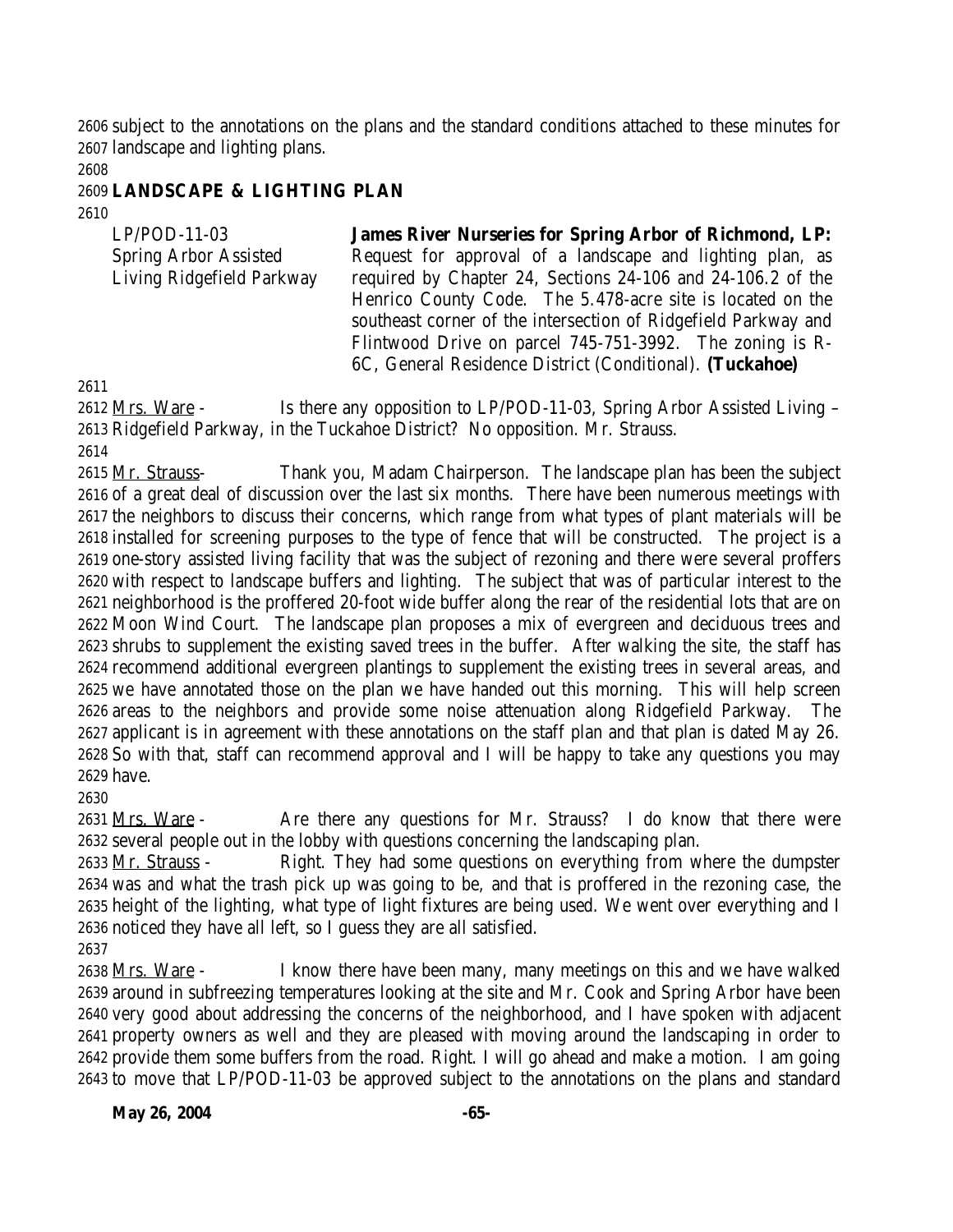conditions for landscape and lighting plans.

Mr. Jernigan - Second.

 Mrs. Ware - Motion made by Mrs. Ware and seconded by Mr. Jernigan. All in favor say aye. All opposed say no. The ayes have it. The motion passes.

 The Planning Commission approved LP/POD-11-03, Landscape and Lighting Plan for Spring Arbor Assisted Living – Ridgefield Parkway, subject to the annotations on the plans and the standard conditions attached to these minutes for landscape and lighting plans.

## **LANDSCAPE & LIGHTING PLAN**

LP/POD-20-03 Jiranek Medical Office - Peachtree Boulevard **Balzer & Associates, Inc. for Dr. William Jiranek, 1007 Peachtree Boulevard, LLC:** Request for approval of a landscape and lighting plan, as required by Chapter 24, Sections 24-106 and 24-106.2 of the Henrico County Code. The 0.46-acre site is located at 1007 Peachtree Boulevard, at the southeast corner of the intersection of Peachtree Boulevard and W. Grace Street on parcel 770-737-8513. The zoning is O-1, Office District. **(Brookland)**

 Mrs. Ware - Is there any opposition to LP/POD-20-03, Jiranek Medical Office in the Brookland District. No opposition. Ms. News.

 Ms. News - There has been considerable interest in this project from the surrounding neighborhood. Two meetings were held with the adjacent property owners and representatives of the neighborhood association and several plan revisions were made. The central issue involved the provision of sufficient landscaping around the perimeter of the site to screen views into the site, so that the dumpster, parking areas and adjacent building were screened. The applicant has agreed to extensive landscaping, of sufficient size to provide excellent initial screening. Additionally, there will be a meeting on the site prior to landscape installation to finalize the location of plantings and pruning or maintenance of the existing landscaping. This is addressed in Condition No. 7 on your Addendum. There were also adjustments made to the lighting plan to minimize the impact on the surrounding community, including placing a shield on the light pole closest to N. Grace Street, providing a six-foot residential style light in the front of the building, and adding a condition requiring the lighting to be reduced to security levels following the close of business. The revised plan, which has just been distributed, has been shared with the neighbors, who have indicated their satisfaction with the design. The neighbors have also expressed concern regarding the hours of service for the dumpster, which were initially restricted with the POD. The applicant has agreed to revise the original condition to further restrict the hours of service, as indicated in Condition No. 8. The applicant has made every effort to meet the requests of the neighborhood. Due to the timing of the final revisions, it will be necessary for the Commission to waive the time limits for this plan. With that said, staff recommends approval of the revised plan subject to the standard conditions for landscape plans and additional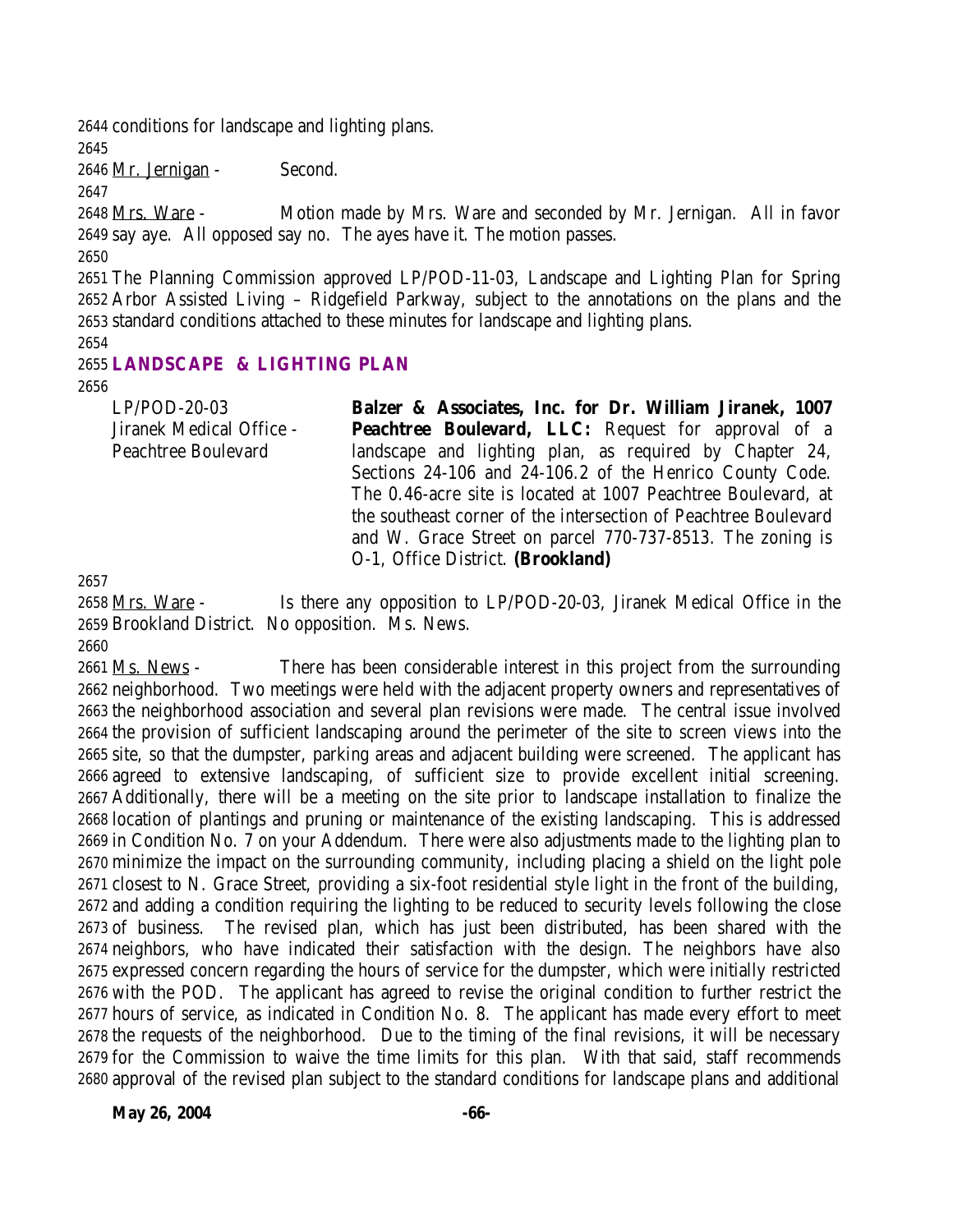conditions Nos.6 through 8. I will be happy to answer any questions.

2683 Mrs. Ware - Are there any questions for Ms. News?

2685 Mr. Vanarsdall - I don't need to hear from the applicant if anyone else doesn't. I want to start by waiving the time limits on LP/POD-20-03.

Mr. Marshall -Second.

 Mrs. Ware - Motion made by Mr. Vanarsdall and seconded by Mr. Marshall. All in favor say aye. All opposed say no. The motion passes.

 Mr. Vanarsdall - This was an unusual case in a way, because this is a house in the neighborhood and was rezoned years ago without any conditions, and was rezoned before conditions, and it is an old one and a doctor bought it to put his office in it and we had a hard time, not a hard time, but we tried – both of us, all of us – to impress upon the neighbors that the doctor did not have to do as much as he did. He even screened the back of the building next to it, just voluntarily did it, and I want to thank Leslie for spearheading this, and we had a meeting over in the neighborhood one day and Mike Cooper was with us and Simon back there with Balzer and Associates, and we walked all over the place and they added landscaping and took away some, and changed everything and hoping that the doctor would agree to it and he did, and then we had a meeting yesterday afternoon upstairs in the library of the neighbors and they were very, very satisfied. They said that they had more cooperation than they would imagine anywhere. And Leslie, I want to thank you for all that you did and I thank you for getting Mike in on it, and Simon, thank you.

 So, with that, I recommend LP/POD-20-03, Jiranek Medical Office Building, be approved with the standard conditions and the annotations on the plans, and Condition No. 6 and 7 and 8, and I want to change No. 7. In the second sentence it says "…meeting to review the final planting locations and providing, that should be pruning of existing plant material". In No. 8, I want to change, I want to add a word to the last sentence. It says "The dumpster doors shall be kept closed at all times." I want to add the word opaque – "The opaque dumpster doors shall be kept closed at all times." And that is the end of the motion.

Mr. Marshall -Second.

2716 Mrs. Ware - Motion made by Mr. Vanarsdall and seconded by Mr. Marshall. All in favor say aye. All opposed say no. The motion passes.

 The Planning Commission approved Landscape and Lighting Plan LP/POD-20-03, Jiranek Medical Office – Peachtree Boulevard, subject to the standard conditions attached to these minutes for landscape and lighting plans and the following additional conditions:

6. The lighting shall be reduced to security level following the close of business.

 7. The applicant shall notify the Planning Office to arrange a preconstruction meeting to review the final planting locations and pruning of existing plant material prior to

**May 26, 2004** -67-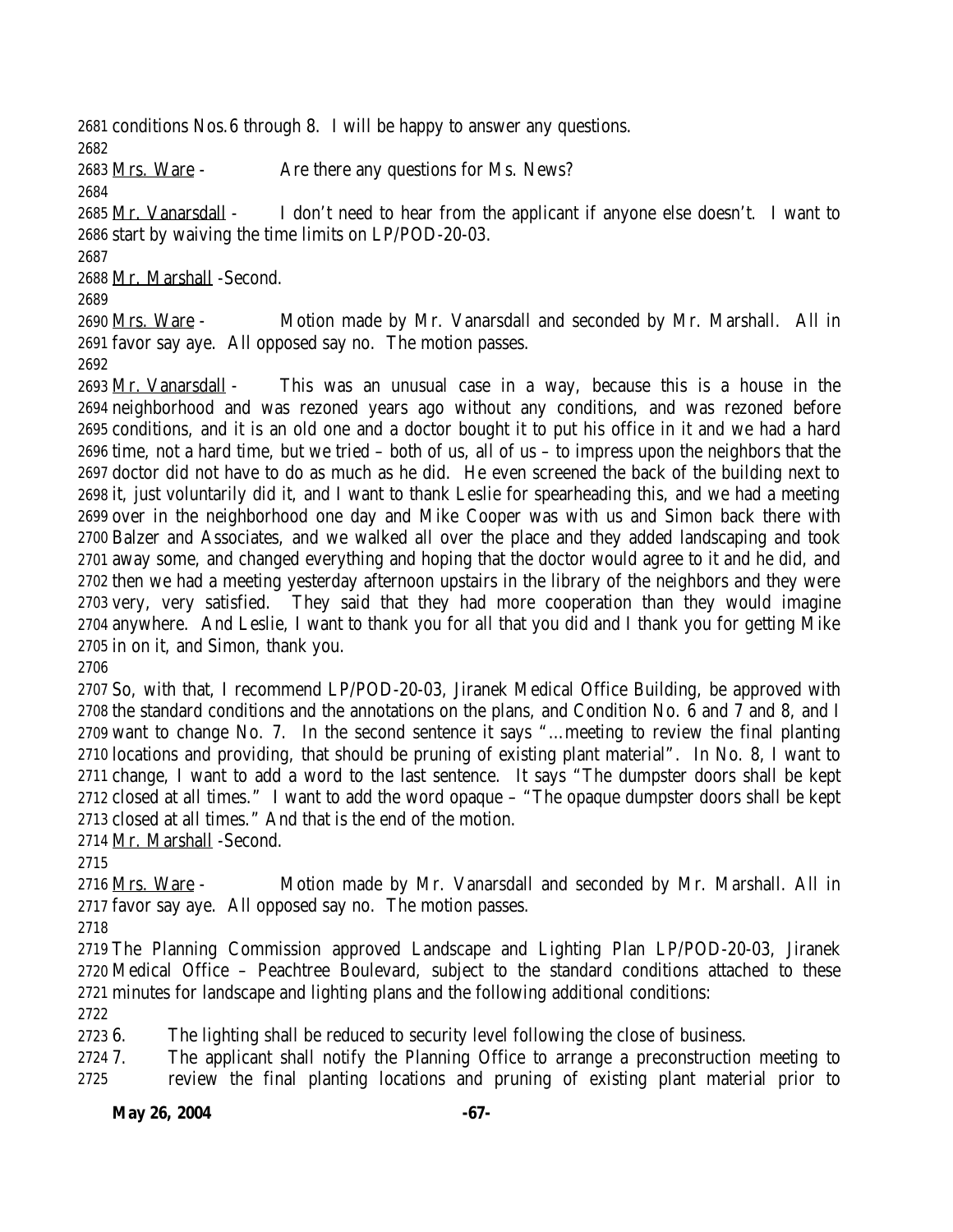beginning any landscape work on the property.

 8. Trash pick up and parking lot cleaning shall be limited to the hours between 8:00 a.m. and 5:00 p.m., Monday through Saturday with no pick up or cleaning on Sunday. The opaque dumpster doors shall be kept closed at all times.

## L**ANDSCAPE & LIGHTING PLAN**

LP/POD-74-03 Hollywood Video @ John Rolfe Commons Shopping Center – Ridgefield Parkway **Canavan & Associates, LLC for the Wilton Companies:** Request for approval of a landscape and lighting plan, as required by Chapter 24, Sections 24-106 and 24-106.2 of the Henrico County Code. The 1.33-acre site is located at the north side of Ridgefield Parkway, approximately 300 feet north of the intersection of Ridgefield Parkway and John Rolfe Parkway in the John Rolfe Commons Shopping Center on parcel 736-750-8896. The zoning is B-2C, Business District. **(Tuckahoe)**

2734 Mrs. Ware - Is there any opposition to LP/POD-74-03, Hollywood Video @ John Rolfe Commons Shopping Center – Ridgefield Parkway in the Tuckahoe District? No opposition. Ms. News.

2738 Ms. News - The applicant has addressed all of staff's comments on the plans on your agenda. The changes requested by staff included reducing the lighting level to a level consistent with the rest of the shopping center, and making minor adjustments to the landscaping, and screening of the dumpsters and electrical boxes. Just to update you, since the last meeting on the buffer planting, the applicant has provided the letters requesting compliance with the restriction on dumpster servicing and maintenance within the shopping center. Additionally, work has been ongoing in the buffer behind the shopping center. The applicant indicated this morning that the clearing of debris has been completed. The fence work has begun and is partially installed and the landscaping should begin next week, hopefully with all work being completed no later than June 10, 2004. With that said, staff recommends approval of the plan subject to the standard conditions for landscape and lighting plans and the additional condition in the agenda.

2749 Mrs. Ware - Are there any questions from the Commission for Ms. News? No questions. Good to hear that everything is being taken care of, and the letters have been received. I was going to ask you about that, and the landscaping is moving along. I haven't heard anything, so right now no news is good news as far as everything moving along to help the adjacent property owners. So, with that, I will move approval of LP/POD-74-03 subject to the annotations on the plans, the standard conditions for landscape and lighting plans and added condition No. 6.

Mr. Marshall -Second.

 Mrs. Ware - Motion made by Mrs. Ware, seconded by Mr. Marshall. All in favor say aye. All opposed say no. The motion passes.

The Planning Commission approved Landscape and Lighting Plan LP/POD-74-03, Hollywood

**May 26, 2004** -68-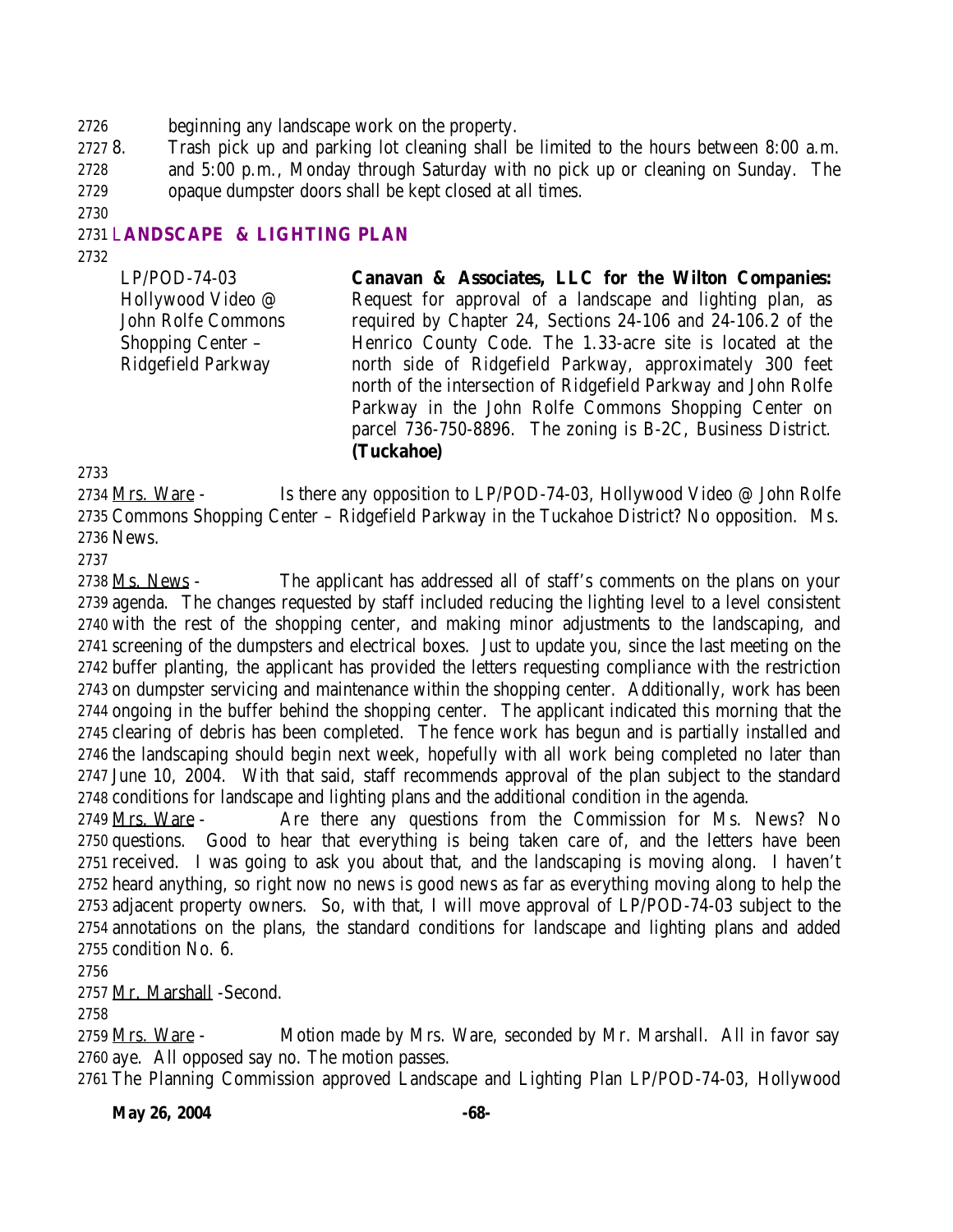Video @ John Rolfe Commons Shopping Center – Ridgefield Parkway, subject to the annotations on the plans, the standard conditions attached to these minutes for landscape and lighting plans and the following additional condition:

6. The lighting shall be reduced to security level following the close of business.

# **APPROVAL OF MINUTES: April 21, 2004 Minutes**

 Mr. Silber - Next is the minutes for April 21, 2004 meeting. I believe everyone has been provided a copy. I am sure of you have read every word of it.

 Mr. Jernigan - Believe it or not, I found a mistake! I am getting bad as you, Chris. On page 12, line 393 and 394, where it says "Mr. Jernigan," it should just say "Second." And then Mr. Vanarsdall made the rest of that. He was the Acting Chairman that day, so line 393 where it says my name, it just should say second behind it, and Mr. Vanarsdall should be on line 394 saying the motion was made by him and seconded by me.

2779 Mrs. Ware - Do we have a motion for the approval of the minutes? Are there anymore corrections or changes to the minutes?

2782 Mr. Vanarsdall - I move that we approve the minutes of April 21 with the corrections.

Mr. Jernigan - Second.

2786 Mrs. Ware - Motion made by Mr. Vanarsdall and seconded by Mr. Jernigan. All in favor say aye. All opposed say no. The motion passes. The minutes are approved.

2789 Mr. Archer - Madam Chairman, before we adjourn, it has been brought to my attention that we need to revisit 40-04, page 18.

2792 Mrs. Ware - Thank you for bringing that back. Mrs. Goggin, would you advise everybody what occurred on this please.

 Ms. Goggin - Good afternoon, again. I am Christina Goggin, the planner on the project. We sent property notice letters out and we did receive word from one property owner that she was interested in what was going on, but unfortunately another property owner came in after it was approved on Expedited Agenda and he lived at 1426 Pennsylvania Avenue. Mr. McCurry would like the landscaping and lighting to come back to the Planning Commission because this is, as we talked about previously with other cases, B-3 zoning, unconditional, and he would just like to make sure that the landscape and lighting is compatible and enhances the project and gives the neighbors a chance to put more input in. He is here.

2803 <u>Mrs. Ware</u> - So, what you are saying is you want to add 9 and 11 Amended to this? 

2805 Ms. Goggin - To allow it to come back and give the neighbors a chance to get some input, and now that I have talked to him, I am going to call him when it comes in as well as the

**May 26, 2004** -69-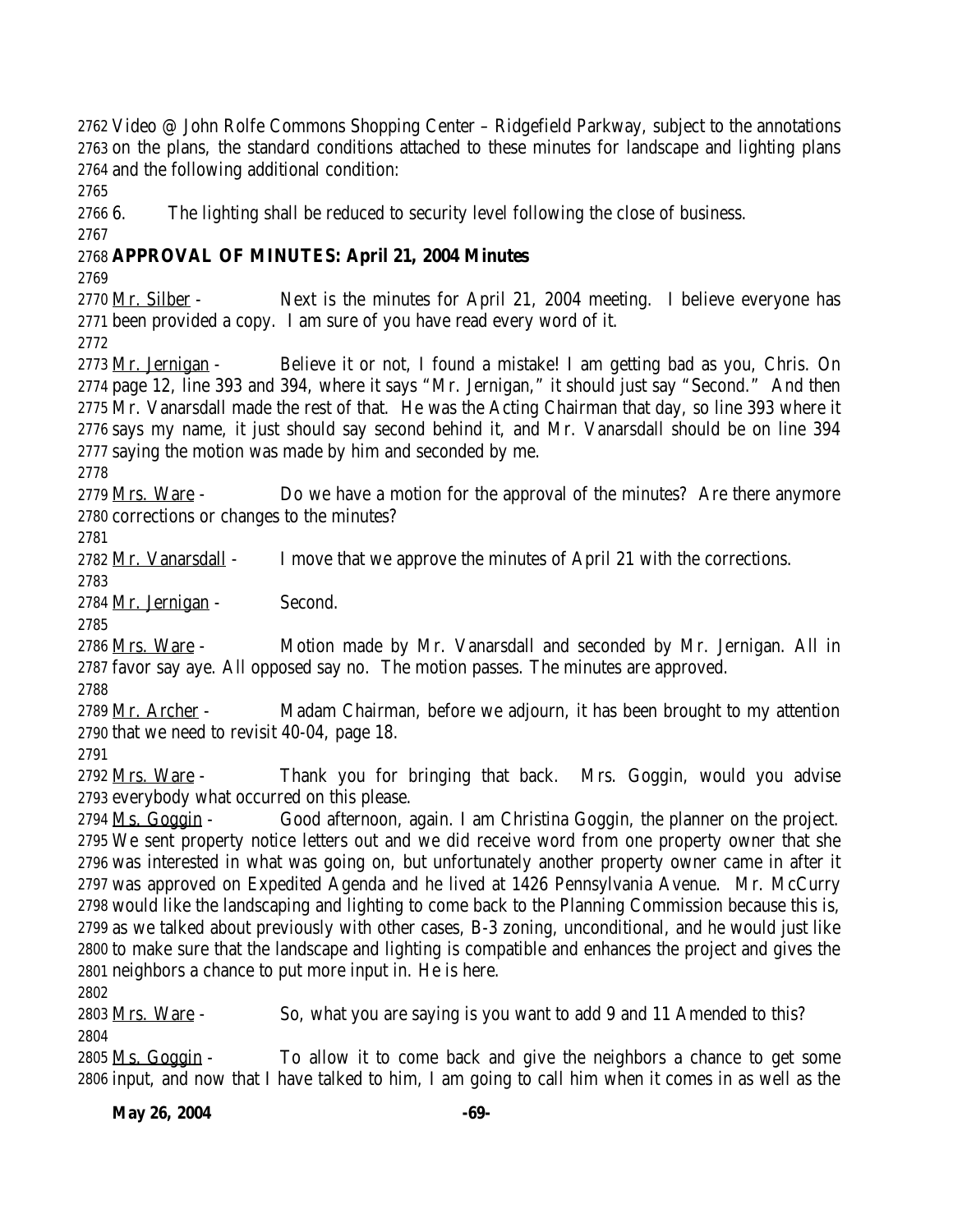notice letters that would normally go out. Unfortunately, the engineer and applicant are not here to comment on that request.

 Mr. Silber - The Planning Commission is still continuing the public hearing. I think they can amend something they considered earlier during this public hearing. We will just need to inform the engineer and developer that if the Commission adds Nos. 9 and 11 Amended that they are aware of that.

Ms. Goggin - Yes, sir.

2817 Mr. Archer - OK. Do I just need to restate my motion? Then I will move approval of POD-40-04, Mountain Road Retail Shops, subject to standard conditions for developments of this type and the following additional conditions, Nos. 9 and 11 Amended and Nos. 23 through 29 and 31 through 40.

Mr. Vanarsdall- Second.

Mr. Silber - We also deleted No. 30.

 Mrs. Ware - Motion made by Mr. Archer and seconded by Mr. Vanarsdall. All in favor say aye. All opposed say no. The motion passes.

 The Planning Commission approved POD-40-04, Mountain Road Retail Shops, subject to the standard conditions for developments of this type and the following additional conditions:

 9. **AMENDED** - A detailed landscaping plan shall be submitted to the Planning Office for review and Planning Commission approval prior to the issuance of any occupancy permits.

 11. **AMENDED -** Prior to the approval of an electrical permit application and installation of the site lighting equipment, a plan including depictions of light spread and intensity diagrams, and fixture specifications and mounting height details shall be submitted for Planning Office review and Planning Commission approval.

 23. The right-of-way for widening of Mountain Road and New York Avenue as shown on approved plans shall be dedicated to the County prior to any occupancy permits being issued. The right-of-way dedication plat and any other required information shall be submitted to the County Real Property Agent at least sixty (60) days prior to requesting occupancy permits.

 24. The easements for drainage and utilities as shown on approved plans shall be granted to the County in a form acceptable to the County Attorney prior to any occupancy permits being issued. The easement plats and any other required information shall be submitted to the County Real Property Agent at least sixty (60) days prior to requesting occupancy permits.

 25. The developer shall provide fire hydrants as required by the Department of Public Utilities and Division of Fire.

26. Employees shall be required to use the parking spaces provided at the rear of the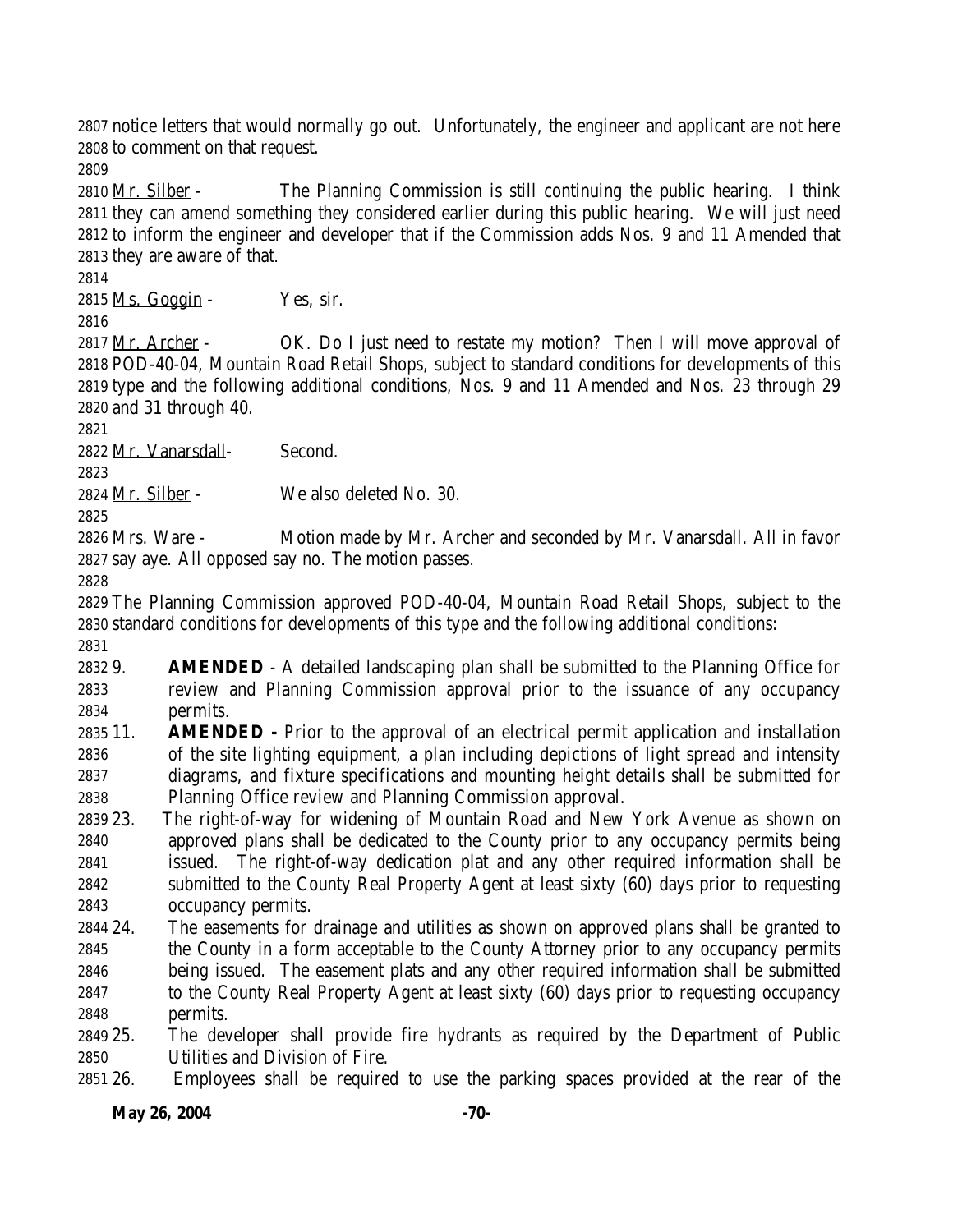- building(s) as shown on the approved plans.
- 27. Outside storage shall not be permitted.
- 28. The developer shall install an adequate restaurant ventilating and exhaust system to minimize smoke, odors, and grease vapors. The plans and specifications shall be included with the building permit application for review and approval. If, in the opinion of the County, the type system provided is not effective, the Commission retains the rights to review and direct the type of system to be used.
- 29. Prior to issuance of a building permit, the developer must furnish a letter from **Dominion Virginia Power** stating that this proposed development does not conflict with their facilities.
- 30. Any necessary off-site drainage and/or water and sewer easements must be obtained in a form acceptable to the County Attorney prior to final approval of the construction plans.
- 31. Deviations from County standards for pavement, curb or curb and gutter design shall be approved by the County Engineer prior to final approval of the construction plans by the Department of Public Works.
- 32. The loading areas shall be subject to the requirements of Chapter 24, Section 24-97(b) of the Henrico County Code.
- 33. Storm water retention, based on the 50-10 concept, shall be incorporated into the drainage plans.
- 34. Insurance Services Office (ISO) calculations must be included with the plans and contracts and must be approved by the Department of Public Utilities prior to the issuance of a building permit.
- 35. Approval of the construction plans by the Department of Public Works does not establish the curb and gutter elevations along the Henrico County maintained right-of-way. The elevations will be set by Henrico County.
- **36.** The location of all existing and proposed utility and mechanical equipment (including HVAC units, electric meters, junction and accessory boxes, transformers, and generators) shall be identified on the landscape plans. All equipment shall be screened by such measures as determined appropriate by the Director of Planning or the Planning Commission at the time of plan approval**.**
-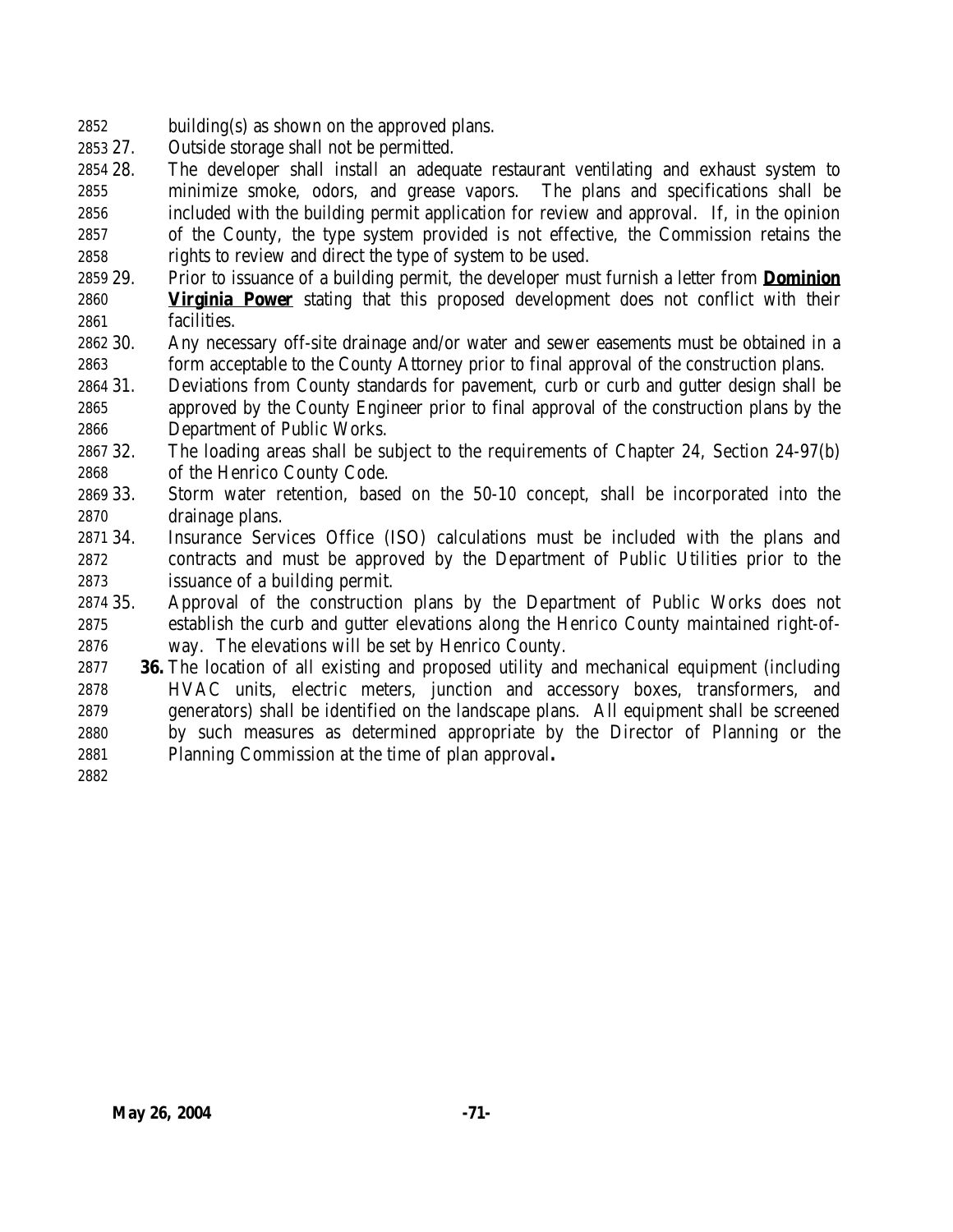- 37. Only retail business establishments permitted in a B-3 zone may be located in this center.
- 38. The ground area covered by all the buildings shall not exceed in the aggregate 25 percent of the total site area.
- 39. No merchandise shall be displayed or stored outside of the building(s) or on sidewalk(s).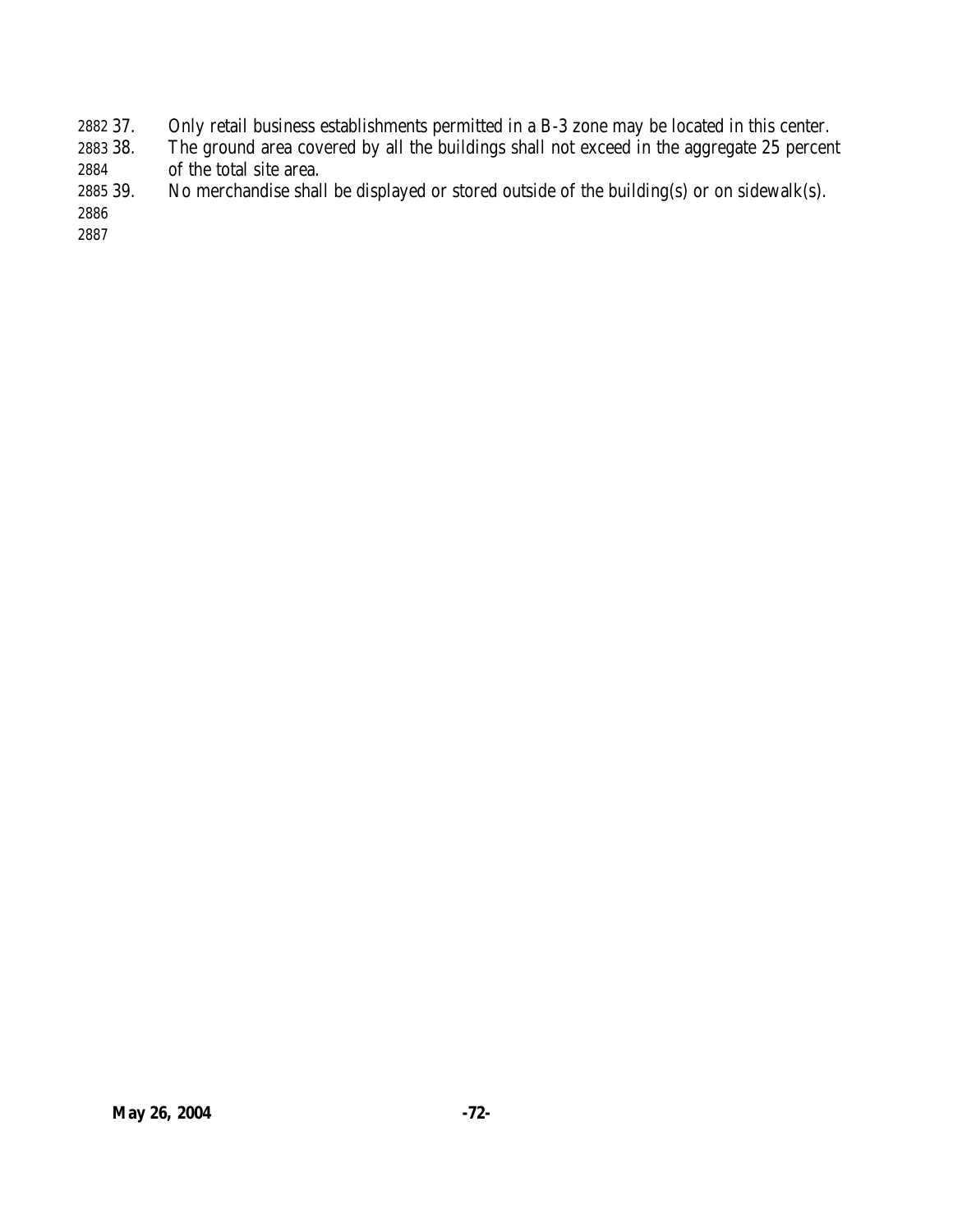## **WORK SESSION: Review of recommended guidelines for placement and design of tot lots and common area within single-family subdivisions.**

 Mr. Silber - As you recall, this was a work session that was scheduled at our last meeting and we ran out of time. It was placed on this agenda. This is to review the recommended guidelines for placement and design of tot lots and common area within single- family subdivisions. I guess I really should say within residential communities instead of single- family subdivisions, but Leslie News does have a presentation. If you don't have your copies of the guidelines we provided you last time, we are providing you with copies now to refer to. Ms. News.

 Ms. News - Good morning again, Commission members. Open space and recreational area requirements are usually established during the rezoning process. The intention is for them to provide an amenity for the community. Instead, the land that is often dedicated is leftover land, not suitable for lot development. Little attention is paid to the intended function of the space. The quality issues relative to open and recreational space have been a concern for some time. Brief general guidelines for the provision of recreational areas in multifamily developments were adopted by the Board of Supervisors in November of 2000. Similar concerns exist for single-family developments. The Planning Commission and particularly, Mr. Archer, recently faced this issue on a single-family subdivision which had a proffered requirement for recreational amenities such as tot lots or picnic areas to be provided and dedicated as common area. The first proposal by the developer was a picnic table next to the BMP. The next proposal involved a tot lot under the Virginia Power transmission easement. Needless to say, these were not what the Planning Commission and Board envisioned when they rezoned the property. Discussion on this subdivision led the Planning Commission to request that staff look at the issue and draft standards for evaluating proposals. The draft guidelines you have outline issues to consider in the provision of amenities. They establish a general basis for site selection and review of the proposed development.

 Due to the unique circumstances of each site, requirements for open space or recreational area vary greatly. To ensure that dedicated land is suitable, its intended use must be defined. Most often this occurs at the time of rezoning. The categories of use are generally as follows:

- 
- Neighborhood play area
- Usable open space, or
- Natural or landscaped common area
- 

 These categories are often combined. A neighborhood play area is basically a tot lot or play equipment area for older children. Most often this is an area with play structures and it is designed as a tot lot for ages 2 to 5 or play equipment for ages 5 to 12. The design should accommodate each group separately and contain appropriate amenities and safety considerations for each group. I know the Commission has been interested in the quantity or size of tot lots to be provided in the development. Unfortunately, in discussion with Recreation and Parks, this is a much debated topic and there are no nationally recognized standards to address this. Sizes I came across in various references, ranged from 500 square feet, to an acre for a neighborhood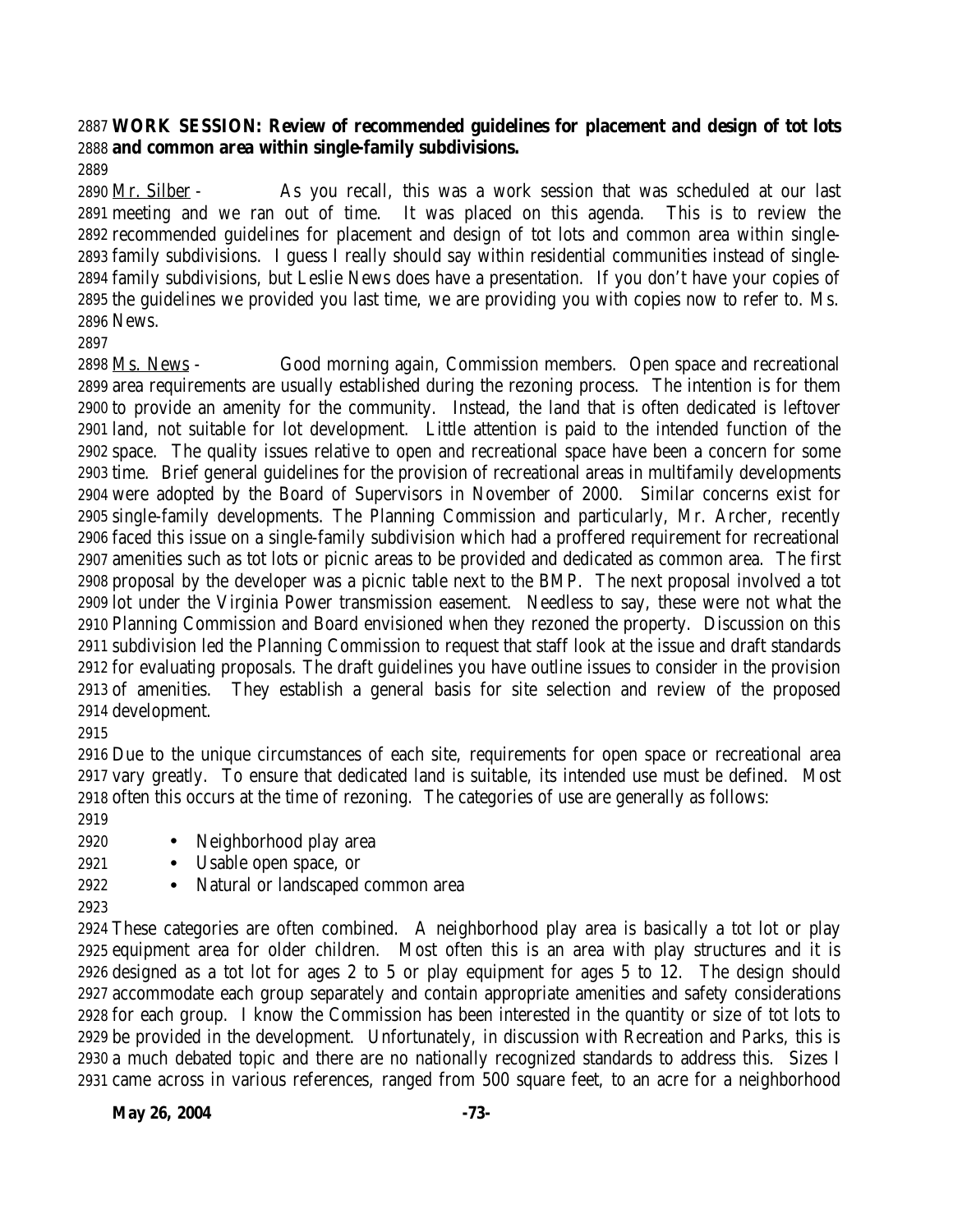play area. The size of tot lots and play areas can vary greatly, depending on the type of amenities provided. A large number of children can be served in a small area, for instance, on certain pieces of equipment, while other structures, such as swings, take up a large area for a smaller amount of children. A general statement can be made that the facility should be sized to accommodate planned facilities in accordance with all safety regulations. 

 The second category is usable open space. This can serve as active and passive recreation space and can be either lightly developed with trails, picnic areas and open play fields, or more intensely developed with constructed facilities, such as tennis or basketball courts, a pool, and even parking.

 The third category would be natural or landscaped common area. This can satisfy passive recreational needs, but are primarily intended to provide buffers and screening between uses, preserve environmentally sensitive land, protect natural resources or features, preserve areas of cultural or historical significance and preserve significant stands of trees.

 Homeowners Associations inherit common areas, which very often don't offer the value of the amenities they expect, yet often come with high maintenance costs. To address these concerns, guidelines for each unique situation have been recommended.

 The problems we have encountered fall into several categories. For active or passive recreational uses, the land is often encumbered by utility easements, storm water facilities, or overhead transmission lines. These hamper the recreation experience and make the area unusable. Areas for active recreation are often impacted by land which is unusable or too expensive to develop due to environmental restrictions, flood plain or grading issues. Tot lots are often proposed in undesirable areas with safety and accessibility constraints and natural areas are often fragmented or fail to provide significant value in terms of meaningful stands of trees or open space. 

 Special consideration for tot lots and neighborhood play areas should be addressed in the protective covenants for development to address safety and maintenance considerations. Some of these considerations are outlined in the guidelines. They should be located in central locations that equally serve the entire development; adjacent to other community facilities, if possible; where they are easily and safely accessible by pedestrians and bicycles; in a highly visible location for ease of observation by others; near or within stands of mature trees is desirable for shade; and separate from streets, railroads, overhead transmission lines, detention ponds and other hazardous areas; also, in well drained areas and out of the floodplain. This should be also balanced by locating the play area where impact on adjacent property is minimized. In cases where separation from roads is not feasible, perimeter fencing, which allows visibility for safety, should be provided.

 Usable open space or recreational common areas should be able to be capable of being used and enjoyed for purposes of informal and unstructured recreation and relaxation; should be directly accessible to the largest practicable number of lots within the development; provide safe and convenient pedestrian access; be provided on contiguous pieces of lands where possible, instead of broken up throughout the community; be located where they can be developed with the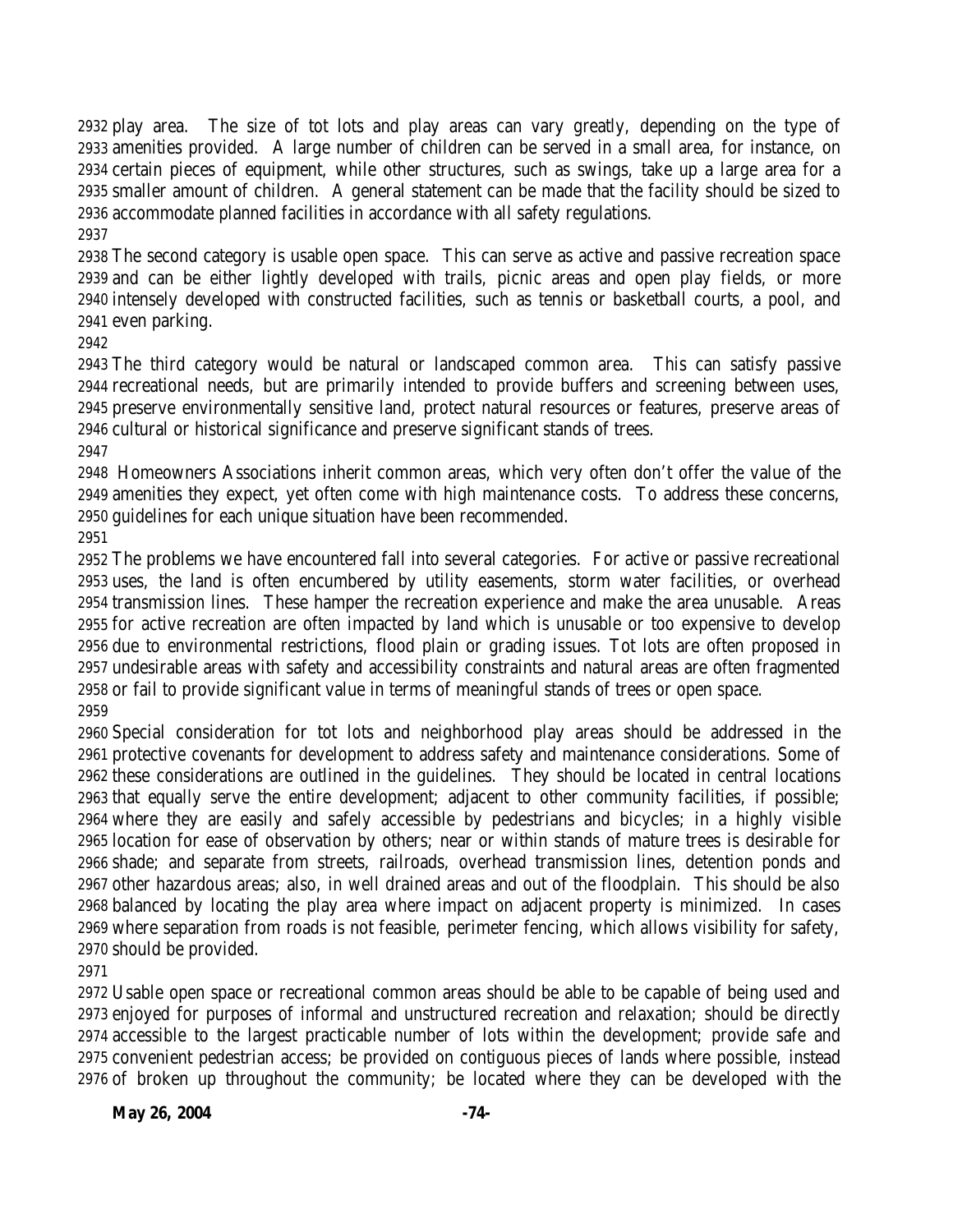minimum of earthwork, especially if they are to be a highly developed recreation area with constructed facilities. Wooded areas should be left in their natural state as much as possible, and areas developed for open play fields, tot lots and similar facilities should be properly landscaped if they are not wooded. In addition, historic features should be protected and provisions made for maintenance. Floodplain, utility easements and wetlands should generally not count towards usable open space requirements unless appropriate recreational amenities, such as trails, board walks or water dependent activities are anticipated and provided within the area. Finally, storm water basins, unless they are wet ponds, should not count towards required open space. 

 Natural areas and landscaped at common areas, on the other hand, serve a different purpose than recreational open space. Their primary function is to preserve existing natural features and enhance the quality of the development though passive activity, such as trails, can exist in these areas. These areas may include environmentally sensitive areas, such as RPAs, stream protection areas and wetlands; land which is not suitable for development, such as areas with steep slopes, streams and floodplains; or significant or cultural historical features. As a general guideline, natural common areas should be contiguous, if possible, and provide significant value in terms of tree preservation. Small isolated pockets should not be combined to meet the minimum requirement. Landscaped open space should be designed to provide an aesthetically pleasing effect within the development or it may exist solely to provide screening or buffering. 

 To summarize, the most desirable land for recreation or open space is land which can be developed as an amenity to the community, is readily and safely accessible to the residents, is centrally located and incorporated into the overall design and can be developed with a minimum of earthwork. Most importantly, what we are working towards is that it can be improved or maintained and used by the homeowners association with minimal expense. 

 The intention of this proposed document is to set a list of guidelines which can be used at the time of rezoning to help develop more specific proffers, to be applied to both single and multifamily residential developments, and to help ensure that the desired intent is achieved. The guidelines can also be used at the time of conditional subdivision and POD review by staff to guide review of the plans and provide direction to the developers. We are interested in hearing any comments the Commission has and in discussing the general direction you may like to take. If the direction of the report is satisfactory to you, your comments can be incorporated and the final document placed on an agenda for your endorsement. That would be similar to the procedure we did for the mechanical screening policy where the guidelines were drafted by staff and endorsed as a policy of the Planning Commission. I would be happy to answer any questions.

## 

3015 Mr. Archer - Ms. News, I would just like to make the comment that you and whoever else worked on this really did a thorough job. Thank you so much.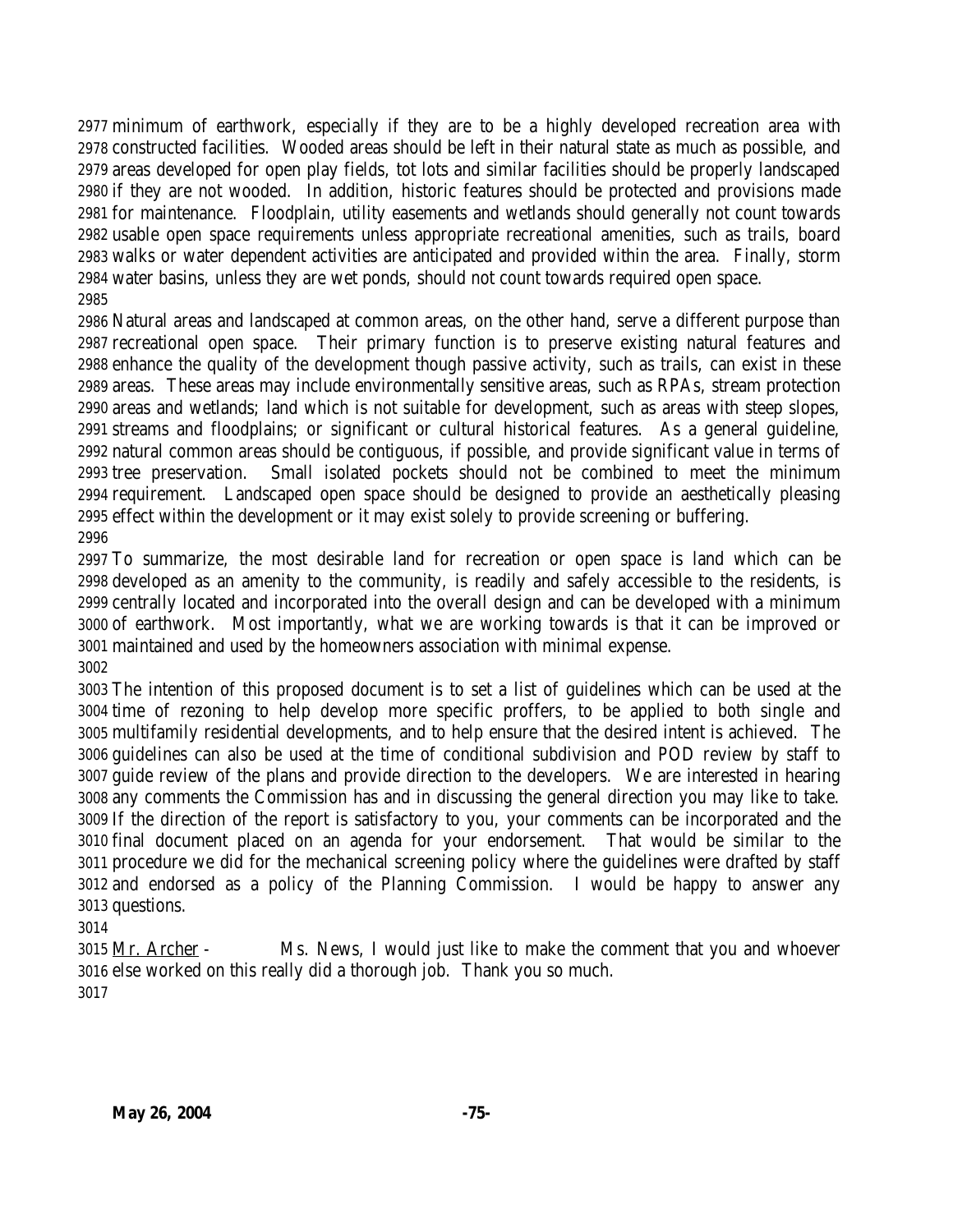Ms. News - Thank you.

 Mr. Archer - I will make a couple of comments as to what my thought and my intention was when I mentioned this, and that was that we have some guidelines that were to be used in those instances where amenities such as this were offered as an inducement for approval, and not that we had to have a tot lot in every subdivision. I hope that is not what we are talking about here, because when we do this, when these tot lots do occur, they are usually unique to each type of residential development that we are doing. So, I don't want anybody getting the idea we are trying to have a tot lot in every subdivision. But in those cases where they are offered as an inducement, I think some of the ones we have seen have been woefully lacking in any kind of structure, so that was why I mentioned this in the first place. I guess we are open for discussion now.

 Mr. Silber - We are open for discussion. This is a Planning Commission Work Session. These guidelines are really intended to be used in an administrative fashion. The Planning Commission may wish to more or less endorse these as guidelines they think make sense and represent quality development for which then staff can use these in their review of residential development. I don't know to what extent you want to discuss these or to take them back and review them further and give us your comments or if you have already done that, we are prepared to take the comments today. It looks like we do have some distinguished individuals from the development community, and I don't know if you want to give them a chance to speak as well, if they are here to hear this or not. But we are prepared to take your lead on this and move forward in whatever fashion you think we should. 

 Mrs. Ware - So, if the Commission were to endorse these conditions, then staff and the Commissioners could use them in order to make sure…I have seen a case before where a developer was offering as a tot lot swamp land underneath power lines. I think a lot of us remember that case where it was just completely undevelopable land that sounded good as being a tot lot. And when you have these townhouse or apartment developments that are intended for family use, I think it is important to have amenities for those families. So, would this be something that the Commissioners and staff could point to – if you are doing this – these are the guidelines we want you to develop it under. 

 Ms. News - Right. It would be used as a frame of reference. It would be used to give us a little more meat when they say, "Why can't we do it?" And we can say this is what we are working towards which the Commission sees as an important item. It helps bring out safety issues and usable space and it also, in crafting proffers, might help get more direction. Instead of just open space, help people think about what the open space is supposed to do. Is it there just because we need some green, because we need some buffering, because we want to protect an area, or is it there because we want the residents to have a place that they can use in their community. Not just to preserve wetlands that become a maintenance headache, and that is their recreational common area, when there is no boardwalk out there, no nature trails, nothing that makes that wetland usable to the community.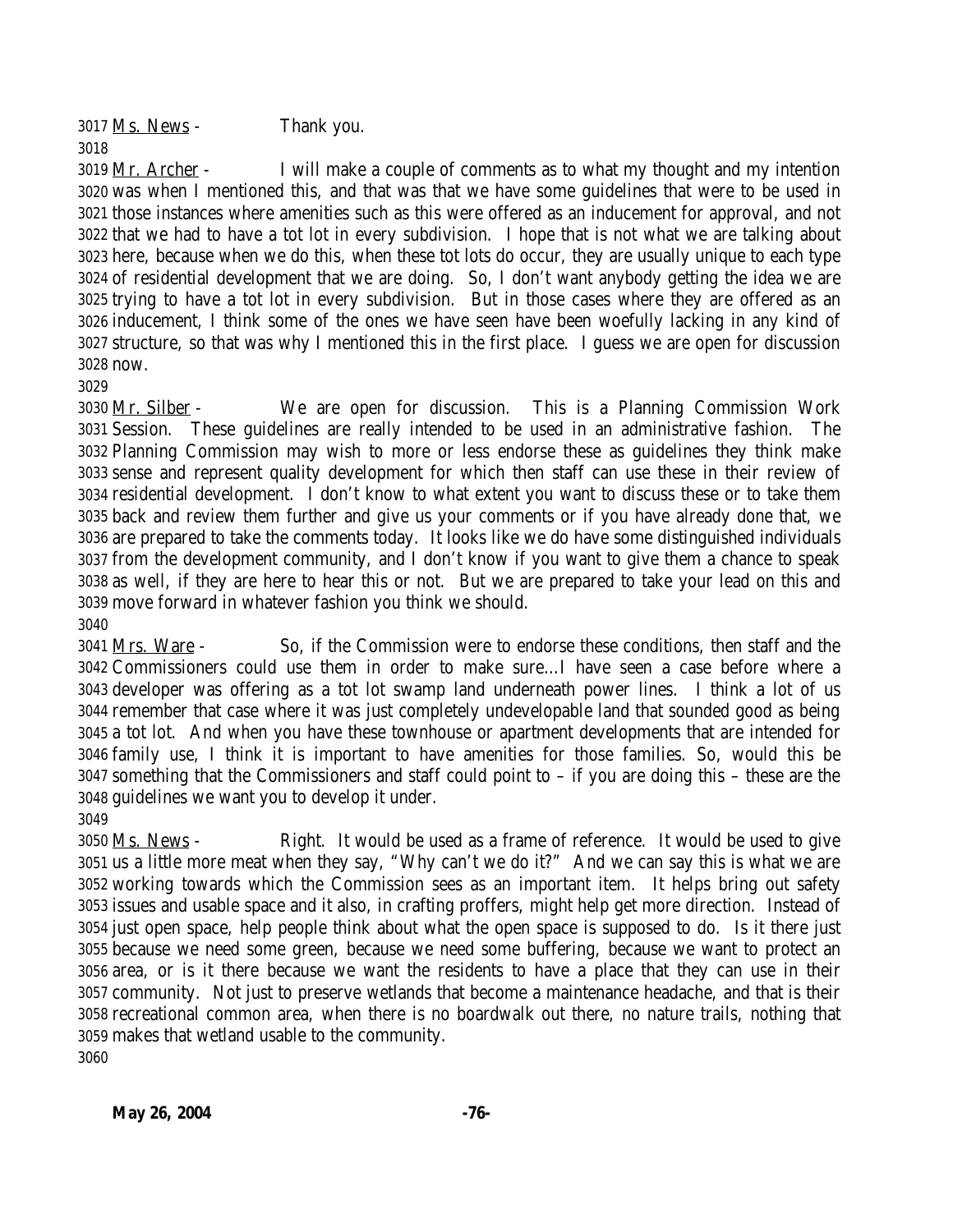Mrs. Ware - It gives structure and definition I guess to what could just be considered open space.

 Ms. News - And as far proffers, you also have the option of putting some percentages into it. You could look at saying we want 20% open space, but 10% of that may be natural. The other 10% has to be recreational and then they have a definition to look at. Well, what does that mean? Here, this is what it means.

3068 Mr. Vanarsdall - It could also be used with the new form that we are going to use when they file for rezoning and put suggestions on that they otherwise wouldn't even think of it. 

 Mr. Archer - Would this allow us to be able to designate, specifically designate the area within a subdivision that would be set aside for these lots? I asked that question because I have seen instances, in fact, I live in one, where all the people who bought in the neighborhood were told that there was to be a recreation area, and the sellers were even showing it on the map about where it would be located, but it is not there. And what was eventually left was a ravine, which could be used for rappelling or maybe if you can get to the bottom of it, you could practice mountain climbing. But, I mean it is totally useless land.

 Ms. News - I think that is exactly what it could be used for. At the time of rezoning, you could be very specific that there would be open space and it is to be usable space versus natural space. That would be the differentiation there. Now looking at a piece of land, you know it has these features. You know that there is a ravine running through there that could be used for nothing but a natural buffer. At least you know up front and it is defined. And then at the time the subdivision and the development comes through, if we haven't had a proffered site plan with the zoning case, it can also be used once again to help define the area, to see if the area that is proposed meets the requirements that the proffers were intending. 

 Mr. Archer - Well, it is a significant selling feature when the houses are being sold and people form the homeowner's association, and people say, "Where is the recreation area that we were supposed to have?" And what happened was it turned out to be such a nice lot that I think they decided to put a couple of houses there, so they just kept shifting it until they got it over to the ravine, and then they gave it to us, and even gave us some money to buy some playground equipment to put in it.

 Mr. Jernigan - And Chris, that is one thing that you are going to hear from the developers when we start reinstating this or getting it going. You will hear those famous four words, "I am losing a lot."

 Mr. Archer - As Mr. Glover would like to say, "You can't lose what you don't have." But anyway, I don't know about the rest of you all, but I really appreciate this.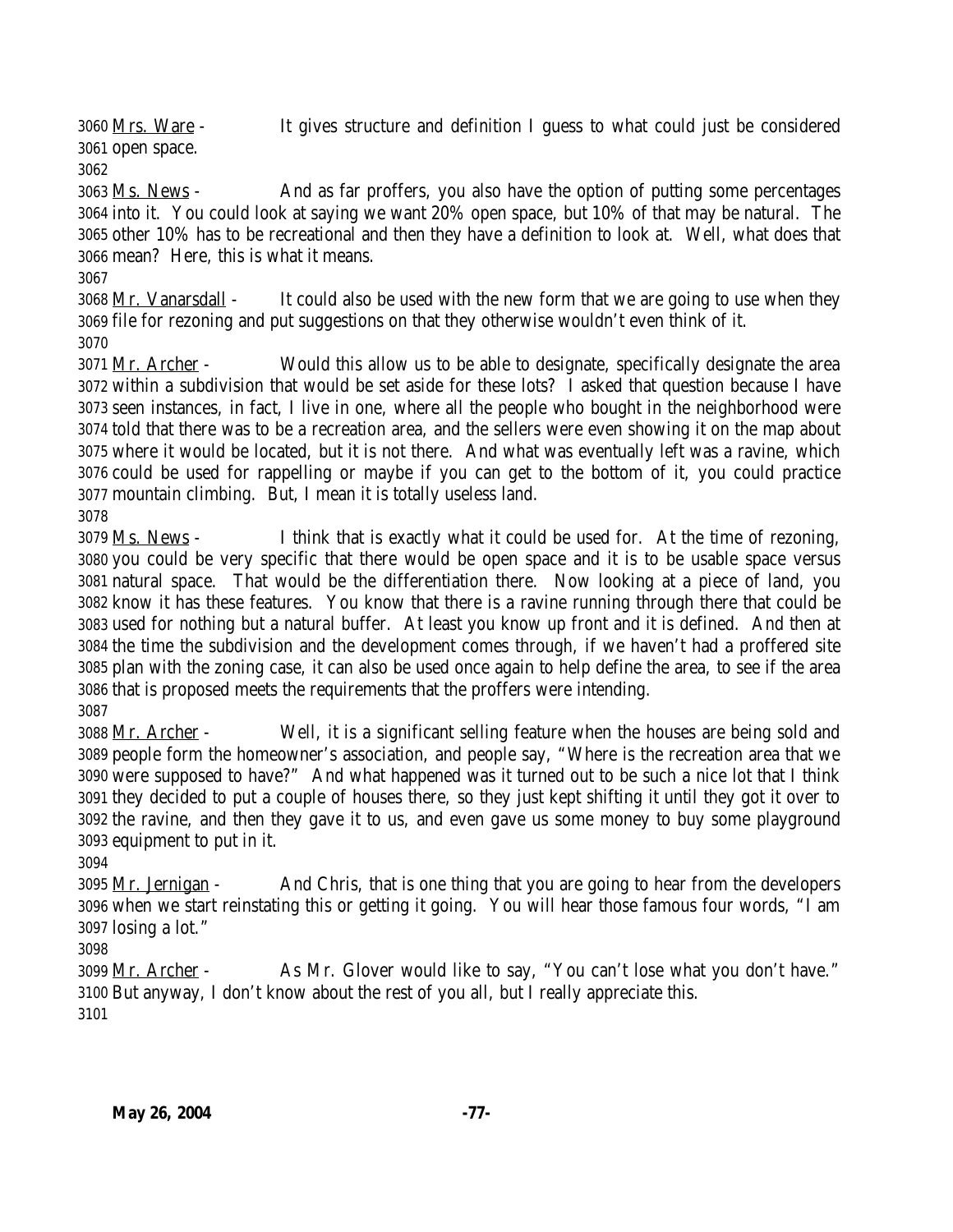3101 Mr. Jernigan - Once you do a study, at least you have something later with something that has some meat in it, something that they can look at and say, "This is what we are looking for." It will give them something to go by.

3105 Mr. Archer - And again, we are not forcing anybody to provide a tot lot. Once you proffer it, you are going to have a tot lot. Then we should have some say so as to what is going to be in it, and I guess it would be probably dependent on the size of the subdivision and so forth as to how we would implement it.

 Mrs. Ware - So, I guess then we can say that there is consensus among the Commission as to the support for these guidelines that staff has put together for us on tot lots.

 Mr. Silber - Yes, I don't think there is a need for a motion as much as a consensus among the Commission that these are acceptable guidelines to be used in the future.

Mr. Archer - It was very thorough. I don't see how we could add very much to it.

 Mr. Silber - I really want to applaud Leslie for the time she put into this. I think when this was originally requested by Mr. Archer, I wasn't sure if he had all of this in mind, but this is really a comprehensive evaluation of this issue. So, thank you, Leslie.

Mr. Archer - It could be used as a model for the entire nation.

3124 Mr. Jernigan - Leslie, one thing I want to ask you, and I guess this goes along and let's say we had designated area for tot lots and then we have them, let's say they are putting in such things as monkey bars and stuff like that. It becomes a liability question. If somebody falls, who is liable?

 Ms. News - Some of those liability issues will be taken on by the homeowner's association and that is why we put that section in there regarding the protective covenants. We would strongly suggest that when you do have a tot lot that a development incorporate in their protective covenants information regarding the quality of the play area, that the play area meet what they call C.P.S.C. guidelines for safety. There is a standard list of guidelines of clearances around play equipment and surfacing under play equipment and travel paths and how you locate swings in relation. It is all very technical, which, of course, we wouldn't want to begin to regulate. Parks and Recreation doesn't want to have to be, they can't possibly go around and regulate private tot lots, but there are liability issues, so we would just suggest that it is addressed in the covenants, that they develop these in that fashion to protect the homeowners. 

 Mr. Jernigan - And even if everything is put right up to Code, if a child falls in there and gets hurt…my son broke his arm on school property. Fell off of the monkey bars. I took him to the hospital and got him straight. And that was it, but what I am saying, that is probably going to change the insurance regs that is going to fall with the homeowners.